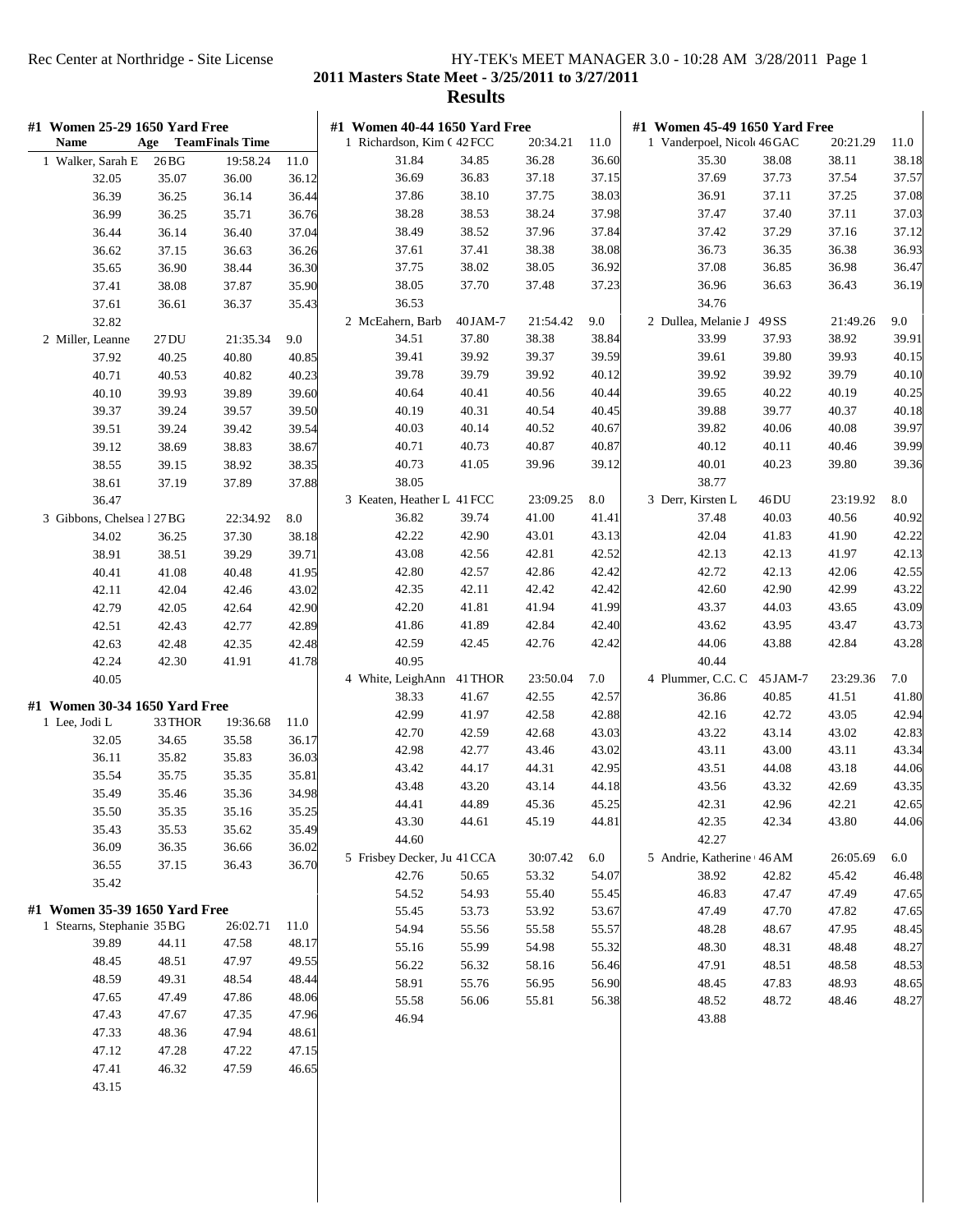|       |                                                                                                                                                                                                                                                                                                                        |                                                                                                                                                                                                                                                                                                                                                                    |                                                                                                                                                                                                                                                                                                               |                                                                                                                                                                                                                                                                                                |                                                                                                                                                                                                                                              | 24:29.03                                                                                                                                                                                                                                                       | 9.0                                                                                                                                                                                                |                                                                                                                                                                                                  |                                                                                                                                                                                                                                                                                                                                                 |                                                                                                                                                                                                                                                                                                   |                                                                                                                                                                                                                                                                                                                                                                                    |
|-------|------------------------------------------------------------------------------------------------------------------------------------------------------------------------------------------------------------------------------------------------------------------------------------------------------------------------|--------------------------------------------------------------------------------------------------------------------------------------------------------------------------------------------------------------------------------------------------------------------------------------------------------------------------------------------------------------------|---------------------------------------------------------------------------------------------------------------------------------------------------------------------------------------------------------------------------------------------------------------------------------------------------------------|------------------------------------------------------------------------------------------------------------------------------------------------------------------------------------------------------------------------------------------------------------------------------------------------|----------------------------------------------------------------------------------------------------------------------------------------------------------------------------------------------------------------------------------------------|----------------------------------------------------------------------------------------------------------------------------------------------------------------------------------------------------------------------------------------------------------------|----------------------------------------------------------------------------------------------------------------------------------------------------------------------------------------------------|--------------------------------------------------------------------------------------------------------------------------------------------------------------------------------------------------|-------------------------------------------------------------------------------------------------------------------------------------------------------------------------------------------------------------------------------------------------------------------------------------------------------------------------------------------------|---------------------------------------------------------------------------------------------------------------------------------------------------------------------------------------------------------------------------------------------------------------------------------------------------|------------------------------------------------------------------------------------------------------------------------------------------------------------------------------------------------------------------------------------------------------------------------------------------------------------------------------------------------------------------------------------|
|       |                                                                                                                                                                                                                                                                                                                        | 26:37.85                                                                                                                                                                                                                                                                                                                                                           | 5.0                                                                                                                                                                                                                                                                                                           | 37.41                                                                                                                                                                                                                                                                                          | 41.99                                                                                                                                                                                                                                        | 43.45                                                                                                                                                                                                                                                          | 45.43                                                                                                                                                                                              |                                                                                                                                                                                                  |                                                                                                                                                                                                                                                                                                                                                 |                                                                                                                                                                                                                                                                                                   | 11.0                                                                                                                                                                                                                                                                                                                                                                               |
| 39.97 | 47.04                                                                                                                                                                                                                                                                                                                  | 47.38                                                                                                                                                                                                                                                                                                                                                              | 48.08                                                                                                                                                                                                                                                                                                         | 44.54                                                                                                                                                                                                                                                                                          | 44.63                                                                                                                                                                                                                                        | 44.84                                                                                                                                                                                                                                                          | 44.84                                                                                                                                                                                              |                                                                                                                                                                                                  |                                                                                                                                                                                                                                                                                                                                                 |                                                                                                                                                                                                                                                                                                   | 41.97                                                                                                                                                                                                                                                                                                                                                                              |
| 48.06 | 48.86                                                                                                                                                                                                                                                                                                                  | 48.90                                                                                                                                                                                                                                                                                                                                                              | 49.19                                                                                                                                                                                                                                                                                                         | 45.00                                                                                                                                                                                                                                                                                          | 44.99                                                                                                                                                                                                                                        | 45.32                                                                                                                                                                                                                                                          | 45.25                                                                                                                                                                                              |                                                                                                                                                                                                  |                                                                                                                                                                                                                                                                                                                                                 |                                                                                                                                                                                                                                                                                                   | 42.33                                                                                                                                                                                                                                                                                                                                                                              |
| 49.31 | 49.14                                                                                                                                                                                                                                                                                                                  | 48.91                                                                                                                                                                                                                                                                                                                                                              | 49.35                                                                                                                                                                                                                                                                                                         | 44.78                                                                                                                                                                                                                                                                                          | 45.37                                                                                                                                                                                                                                        | 45.16                                                                                                                                                                                                                                                          | 44.77                                                                                                                                                                                              |                                                                                                                                                                                                  |                                                                                                                                                                                                                                                                                                                                                 |                                                                                                                                                                                                                                                                                                   | 42.61                                                                                                                                                                                                                                                                                                                                                                              |
| 49.74 | 48.66                                                                                                                                                                                                                                                                                                                  | 49.24                                                                                                                                                                                                                                                                                                                                                              | 48.81                                                                                                                                                                                                                                                                                                         | 44.47                                                                                                                                                                                                                                                                                          | 44.95                                                                                                                                                                                                                                        | 45.22                                                                                                                                                                                                                                                          | 44.49                                                                                                                                                                                              |                                                                                                                                                                                                  |                                                                                                                                                                                                                                                                                                                                                 |                                                                                                                                                                                                                                                                                                   | 42.92                                                                                                                                                                                                                                                                                                                                                                              |
| 49.52 | 47.78                                                                                                                                                                                                                                                                                                                  | 49.67                                                                                                                                                                                                                                                                                                                                                              | 48.21                                                                                                                                                                                                                                                                                                         | 45.36                                                                                                                                                                                                                                                                                          | 44.99                                                                                                                                                                                                                                        | 45.30                                                                                                                                                                                                                                                          | 44.49                                                                                                                                                                                              |                                                                                                                                                                                                  |                                                                                                                                                                                                                                                                                                                                                 |                                                                                                                                                                                                                                                                                                   | 43.28                                                                                                                                                                                                                                                                                                                                                                              |
| 48.98 | 49.50                                                                                                                                                                                                                                                                                                                  | 48.86                                                                                                                                                                                                                                                                                                                                                              | 48.45                                                                                                                                                                                                                                                                                                         | 44.29                                                                                                                                                                                                                                                                                          | 45.83                                                                                                                                                                                                                                        | 43.90                                                                                                                                                                                                                                                          | 45.25                                                                                                                                                                                              |                                                                                                                                                                                                  |                                                                                                                                                                                                                                                                                                                                                 |                                                                                                                                                                                                                                                                                                   | 42.04                                                                                                                                                                                                                                                                                                                                                                              |
| 49.38 | 49.33                                                                                                                                                                                                                                                                                                                  | 47.97                                                                                                                                                                                                                                                                                                                                                              | 48.11                                                                                                                                                                                                                                                                                                         | 45.09                                                                                                                                                                                                                                                                                          | 45.08                                                                                                                                                                                                                                        | 45.30                                                                                                                                                                                                                                                          | 45.10                                                                                                                                                                                              |                                                                                                                                                                                                  |                                                                                                                                                                                                                                                                                                                                                 |                                                                                                                                                                                                                                                                                                   | 42.95                                                                                                                                                                                                                                                                                                                                                                              |
| 49.55 | 49.62                                                                                                                                                                                                                                                                                                                  | 48.91                                                                                                                                                                                                                                                                                                                                                              | 48.77                                                                                                                                                                                                                                                                                                         | 42.15                                                                                                                                                                                                                                                                                          |                                                                                                                                                                                                                                              |                                                                                                                                                                                                                                                                |                                                                                                                                                                                                    |                                                                                                                                                                                                  |                                                                                                                                                                                                                                                                                                                                                 |                                                                                                                                                                                                                                                                                                   | 42.25                                                                                                                                                                                                                                                                                                                                                                              |
| 44.60 |                                                                                                                                                                                                                                                                                                                        |                                                                                                                                                                                                                                                                                                                                                                    |                                                                                                                                                                                                                                                                                                               | 3 Brock, Thurston                                                                                                                                                                                                                                                                              | 50CCA                                                                                                                                                                                                                                        | 28:53.46                                                                                                                                                                                                                                                       | $\ \, 8.0$                                                                                                                                                                                         |                                                                                                                                                                                                  |                                                                                                                                                                                                                                                                                                                                                 |                                                                                                                                                                                                                                                                                                   |                                                                                                                                                                                                                                                                                                                                                                                    |
|       | 46 JAM-7                                                                                                                                                                                                                                                                                                               | 30:02.16                                                                                                                                                                                                                                                                                                                                                           | 4.0                                                                                                                                                                                                                                                                                                           | 47.57                                                                                                                                                                                                                                                                                          | 50.31                                                                                                                                                                                                                                        | 51.96                                                                                                                                                                                                                                                          | 52.14                                                                                                                                                                                              |                                                                                                                                                                                                  |                                                                                                                                                                                                                                                                                                                                                 |                                                                                                                                                                                                                                                                                                   | 9.0                                                                                                                                                                                                                                                                                                                                                                                |
| 46.12 | 49.46                                                                                                                                                                                                                                                                                                                  | 52.75                                                                                                                                                                                                                                                                                                                                                              | 53.84                                                                                                                                                                                                                                                                                                         | 52.37                                                                                                                                                                                                                                                                                          | 51.48                                                                                                                                                                                                                                        | 51.69                                                                                                                                                                                                                                                          | 51.94                                                                                                                                                                                              |                                                                                                                                                                                                  |                                                                                                                                                                                                                                                                                                                                                 |                                                                                                                                                                                                                                                                                                   | 42.79                                                                                                                                                                                                                                                                                                                                                                              |
| 53.96 | 54.86                                                                                                                                                                                                                                                                                                                  | 55.26                                                                                                                                                                                                                                                                                                                                                              | 55.03                                                                                                                                                                                                                                                                                                         | 51.14                                                                                                                                                                                                                                                                                          | 51.31                                                                                                                                                                                                                                        | 52.96                                                                                                                                                                                                                                                          | 53.74                                                                                                                                                                                              |                                                                                                                                                                                                  |                                                                                                                                                                                                                                                                                                                                                 |                                                                                                                                                                                                                                                                                                   |                                                                                                                                                                                                                                                                                                                                                                                    |
|       | 54.20                                                                                                                                                                                                                                                                                                                  | 54.27                                                                                                                                                                                                                                                                                                                                                              | 54.55                                                                                                                                                                                                                                                                                                         | 52.82                                                                                                                                                                                                                                                                                          | 54.01                                                                                                                                                                                                                                        | 53.85                                                                                                                                                                                                                                                          | 52.68                                                                                                                                                                                              |                                                                                                                                                                                                  |                                                                                                                                                                                                                                                                                                                                                 |                                                                                                                                                                                                                                                                                                   | 42.67                                                                                                                                                                                                                                                                                                                                                                              |
| 55.02 | 54.72                                                                                                                                                                                                                                                                                                                  | 55.78                                                                                                                                                                                                                                                                                                                                                              | 55.27                                                                                                                                                                                                                                                                                                         | 52.08                                                                                                                                                                                                                                                                                          | 52.42                                                                                                                                                                                                                                        | 53.58                                                                                                                                                                                                                                                          | 52.76                                                                                                                                                                                              |                                                                                                                                                                                                  |                                                                                                                                                                                                                                                                                                                                                 |                                                                                                                                                                                                                                                                                                   | 42.92                                                                                                                                                                                                                                                                                                                                                                              |
| 55.03 | 55.53                                                                                                                                                                                                                                                                                                                  | 56.06                                                                                                                                                                                                                                                                                                                                                              | 55.71                                                                                                                                                                                                                                                                                                         | 52.84                                                                                                                                                                                                                                                                                          | 53.44                                                                                                                                                                                                                                        | 52.85                                                                                                                                                                                                                                                          | 53.86                                                                                                                                                                                              |                                                                                                                                                                                                  |                                                                                                                                                                                                                                                                                                                                                 |                                                                                                                                                                                                                                                                                                   | 42.58                                                                                                                                                                                                                                                                                                                                                                              |
| 56.04 | 55.98                                                                                                                                                                                                                                                                                                                  | 56.58                                                                                                                                                                                                                                                                                                                                                              | 55.61                                                                                                                                                                                                                                                                                                         | 54.69                                                                                                                                                                                                                                                                                          | 52.90                                                                                                                                                                                                                                        | 53.30                                                                                                                                                                                                                                                          |                                                                                                                                                                                                    |                                                                                                                                                                                                  |                                                                                                                                                                                                                                                                                                                                                 |                                                                                                                                                                                                                                                                                                   | 42.76                                                                                                                                                                                                                                                                                                                                                                              |
|       |                                                                                                                                                                                                                                                                                                                        |                                                                                                                                                                                                                                                                                                                                                                    |                                                                                                                                                                                                                                                                                                               |                                                                                                                                                                                                                                                                                                |                                                                                                                                                                                                                                              |                                                                                                                                                                                                                                                                |                                                                                                                                                                                                    |                                                                                                                                                                                                  |                                                                                                                                                                                                                                                                                                                                                 |                                                                                                                                                                                                                                                                                                   | 42.93                                                                                                                                                                                                                                                                                                                                                                              |
|       |                                                                                                                                                                                                                                                                                                                        |                                                                                                                                                                                                                                                                                                                                                                    |                                                                                                                                                                                                                                                                                                               |                                                                                                                                                                                                                                                                                                |                                                                                                                                                                                                                                              |                                                                                                                                                                                                                                                                |                                                                                                                                                                                                    |                                                                                                                                                                                                  |                                                                                                                                                                                                                                                                                                                                                 |                                                                                                                                                                                                                                                                                                   | 42.71                                                                                                                                                                                                                                                                                                                                                                              |
|       |                                                                                                                                                                                                                                                                                                                        |                                                                                                                                                                                                                                                                                                                                                                    |                                                                                                                                                                                                                                                                                                               |                                                                                                                                                                                                                                                                                                |                                                                                                                                                                                                                                              |                                                                                                                                                                                                                                                                |                                                                                                                                                                                                    |                                                                                                                                                                                                  |                                                                                                                                                                                                                                                                                                                                                 |                                                                                                                                                                                                                                                                                                   | 41.72                                                                                                                                                                                                                                                                                                                                                                              |
|       |                                                                                                                                                                                                                                                                                                                        |                                                                                                                                                                                                                                                                                                                                                                    |                                                                                                                                                                                                                                                                                                               |                                                                                                                                                                                                                                                                                                |                                                                                                                                                                                                                                              |                                                                                                                                                                                                                                                                |                                                                                                                                                                                                    |                                                                                                                                                                                                  |                                                                                                                                                                                                                                                                                                                                                 |                                                                                                                                                                                                                                                                                                   |                                                                                                                                                                                                                                                                                                                                                                                    |
|       |                                                                                                                                                                                                                                                                                                                        |                                                                                                                                                                                                                                                                                                                                                                    |                                                                                                                                                                                                                                                                                                               |                                                                                                                                                                                                                                                                                                |                                                                                                                                                                                                                                              |                                                                                                                                                                                                                                                                |                                                                                                                                                                                                    |                                                                                                                                                                                                  |                                                                                                                                                                                                                                                                                                                                                 |                                                                                                                                                                                                                                                                                                   |                                                                                                                                                                                                                                                                                                                                                                                    |
|       |                                                                                                                                                                                                                                                                                                                        |                                                                                                                                                                                                                                                                                                                                                                    |                                                                                                                                                                                                                                                                                                               |                                                                                                                                                                                                                                                                                                |                                                                                                                                                                                                                                              |                                                                                                                                                                                                                                                                |                                                                                                                                                                                                    |                                                                                                                                                                                                  | 61 CCA                                                                                                                                                                                                                                                                                                                                          | 30:24.67                                                                                                                                                                                                                                                                                          | 11.0                                                                                                                                                                                                                                                                                                                                                                               |
|       |                                                                                                                                                                                                                                                                                                                        |                                                                                                                                                                                                                                                                                                                                                                    |                                                                                                                                                                                                                                                                                                               |                                                                                                                                                                                                                                                                                                |                                                                                                                                                                                                                                              |                                                                                                                                                                                                                                                                |                                                                                                                                                                                                    | 15:34.75                                                                                                                                                                                         | 55.80                                                                                                                                                                                                                                                                                                                                           | 54.89                                                                                                                                                                                                                                                                                             | 56.52                                                                                                                                                                                                                                                                                                                                                                              |
|       |                                                                                                                                                                                                                                                                                                                        |                                                                                                                                                                                                                                                                                                                                                                    |                                                                                                                                                                                                                                                                                                               |                                                                                                                                                                                                                                                                                                |                                                                                                                                                                                                                                              |                                                                                                                                                                                                                                                                |                                                                                                                                                                                                    |                                                                                                                                                                                                  |                                                                                                                                                                                                                                                                                                                                                 |                                                                                                                                                                                                                                                                                                   | 55.00                                                                                                                                                                                                                                                                                                                                                                              |
|       |                                                                                                                                                                                                                                                                                                                        |                                                                                                                                                                                                                                                                                                                                                                    |                                                                                                                                                                                                                                                                                                               |                                                                                                                                                                                                                                                                                                |                                                                                                                                                                                                                                              |                                                                                                                                                                                                                                                                |                                                                                                                                                                                                    |                                                                                                                                                                                                  |                                                                                                                                                                                                                                                                                                                                                 |                                                                                                                                                                                                                                                                                                   | 55.16                                                                                                                                                                                                                                                                                                                                                                              |
|       |                                                                                                                                                                                                                                                                                                                        |                                                                                                                                                                                                                                                                                                                                                                    |                                                                                                                                                                                                                                                                                                               |                                                                                                                                                                                                                                                                                                |                                                                                                                                                                                                                                              |                                                                                                                                                                                                                                                                |                                                                                                                                                                                                    |                                                                                                                                                                                                  |                                                                                                                                                                                                                                                                                                                                                 |                                                                                                                                                                                                                                                                                                   | 55.47                                                                                                                                                                                                                                                                                                                                                                              |
|       |                                                                                                                                                                                                                                                                                                                        |                                                                                                                                                                                                                                                                                                                                                                    |                                                                                                                                                                                                                                                                                                               |                                                                                                                                                                                                                                                                                                |                                                                                                                                                                                                                                              |                                                                                                                                                                                                                                                                |                                                                                                                                                                                                    |                                                                                                                                                                                                  |                                                                                                                                                                                                                                                                                                                                                 |                                                                                                                                                                                                                                                                                                   |                                                                                                                                                                                                                                                                                                                                                                                    |
|       |                                                                                                                                                                                                                                                                                                                        |                                                                                                                                                                                                                                                                                                                                                                    |                                                                                                                                                                                                                                                                                                               |                                                                                                                                                                                                                                                                                                |                                                                                                                                                                                                                                              |                                                                                                                                                                                                                                                                |                                                                                                                                                                                                    |                                                                                                                                                                                                  |                                                                                                                                                                                                                                                                                                                                                 |                                                                                                                                                                                                                                                                                                   | 9.0                                                                                                                                                                                                                                                                                                                                                                                |
|       |                                                                                                                                                                                                                                                                                                                        |                                                                                                                                                                                                                                                                                                                                                                    |                                                                                                                                                                                                                                                                                                               |                                                                                                                                                                                                                                                                                                |                                                                                                                                                                                                                                              |                                                                                                                                                                                                                                                                |                                                                                                                                                                                                    |                                                                                                                                                                                                  |                                                                                                                                                                                                                                                                                                                                                 |                                                                                                                                                                                                                                                                                                   | 58.37                                                                                                                                                                                                                                                                                                                                                                              |
|       |                                                                                                                                                                                                                                                                                                                        |                                                                                                                                                                                                                                                                                                                                                                    |                                                                                                                                                                                                                                                                                                               |                                                                                                                                                                                                                                                                                                |                                                                                                                                                                                                                                              |                                                                                                                                                                                                                                                                |                                                                                                                                                                                                    |                                                                                                                                                                                                  |                                                                                                                                                                                                                                                                                                                                                 |                                                                                                                                                                                                                                                                                                   | 58.88                                                                                                                                                                                                                                                                                                                                                                              |
|       |                                                                                                                                                                                                                                                                                                                        |                                                                                                                                                                                                                                                                                                                                                                    |                                                                                                                                                                                                                                                                                                               |                                                                                                                                                                                                                                                                                                |                                                                                                                                                                                                                                              |                                                                                                                                                                                                                                                                |                                                                                                                                                                                                    |                                                                                                                                                                                                  |                                                                                                                                                                                                                                                                                                                                                 |                                                                                                                                                                                                                                                                                                   | 58.07                                                                                                                                                                                                                                                                                                                                                                              |
|       |                                                                                                                                                                                                                                                                                                                        |                                                                                                                                                                                                                                                                                                                                                                    |                                                                                                                                                                                                                                                                                                               |                                                                                                                                                                                                                                                                                                |                                                                                                                                                                                                                                              |                                                                                                                                                                                                                                                                |                                                                                                                                                                                                    |                                                                                                                                                                                                  |                                                                                                                                                                                                                                                                                                                                                 |                                                                                                                                                                                                                                                                                                   | 58.05                                                                                                                                                                                                                                                                                                                                                                              |
|       |                                                                                                                                                                                                                                                                                                                        |                                                                                                                                                                                                                                                                                                                                                                    |                                                                                                                                                                                                                                                                                                               |                                                                                                                                                                                                                                                                                                |                                                                                                                                                                                                                                              |                                                                                                                                                                                                                                                                |                                                                                                                                                                                                    |                                                                                                                                                                                                  |                                                                                                                                                                                                                                                                                                                                                 |                                                                                                                                                                                                                                                                                                   | 58.63                                                                                                                                                                                                                                                                                                                                                                              |
|       |                                                                                                                                                                                                                                                                                                                        |                                                                                                                                                                                                                                                                                                                                                                    |                                                                                                                                                                                                                                                                                                               |                                                                                                                                                                                                                                                                                                |                                                                                                                                                                                                                                              |                                                                                                                                                                                                                                                                |                                                                                                                                                                                                    |                                                                                                                                                                                                  |                                                                                                                                                                                                                                                                                                                                                 |                                                                                                                                                                                                                                                                                                   | 59.05                                                                                                                                                                                                                                                                                                                                                                              |
|       |                                                                                                                                                                                                                                                                                                                        |                                                                                                                                                                                                                                                                                                                                                                    |                                                                                                                                                                                                                                                                                                               |                                                                                                                                                                                                                                                                                                |                                                                                                                                                                                                                                              |                                                                                                                                                                                                                                                                |                                                                                                                                                                                                    |                                                                                                                                                                                                  |                                                                                                                                                                                                                                                                                                                                                 |                                                                                                                                                                                                                                                                                                   | 57.51                                                                                                                                                                                                                                                                                                                                                                              |
|       |                                                                                                                                                                                                                                                                                                                        |                                                                                                                                                                                                                                                                                                                                                                    |                                                                                                                                                                                                                                                                                                               |                                                                                                                                                                                                                                                                                                |                                                                                                                                                                                                                                              |                                                                                                                                                                                                                                                                |                                                                                                                                                                                                    |                                                                                                                                                                                                  |                                                                                                                                                                                                                                                                                                                                                 |                                                                                                                                                                                                                                                                                                   | 57.65                                                                                                                                                                                                                                                                                                                                                                              |
|       |                                                                                                                                                                                                                                                                                                                        |                                                                                                                                                                                                                                                                                                                                                                    |                                                                                                                                                                                                                                                                                                               |                                                                                                                                                                                                                                                                                                |                                                                                                                                                                                                                                              |                                                                                                                                                                                                                                                                |                                                                                                                                                                                                    |                                                                                                                                                                                                  |                                                                                                                                                                                                                                                                                                                                                 |                                                                                                                                                                                                                                                                                                   |                                                                                                                                                                                                                                                                                                                                                                                    |
|       |                                                                                                                                                                                                                                                                                                                        |                                                                                                                                                                                                                                                                                                                                                                    |                                                                                                                                                                                                                                                                                                               |                                                                                                                                                                                                                                                                                                |                                                                                                                                                                                                                                              |                                                                                                                                                                                                                                                                |                                                                                                                                                                                                    |                                                                                                                                                                                                  |                                                                                                                                                                                                                                                                                                                                                 |                                                                                                                                                                                                                                                                                                   |                                                                                                                                                                                                                                                                                                                                                                                    |
|       |                                                                                                                                                                                                                                                                                                                        |                                                                                                                                                                                                                                                                                                                                                                    |                                                                                                                                                                                                                                                                                                               |                                                                                                                                                                                                                                                                                                |                                                                                                                                                                                                                                              |                                                                                                                                                                                                                                                                |                                                                                                                                                                                                    |                                                                                                                                                                                                  |                                                                                                                                                                                                                                                                                                                                                 |                                                                                                                                                                                                                                                                                                   |                                                                                                                                                                                                                                                                                                                                                                                    |
|       |                                                                                                                                                                                                                                                                                                                        |                                                                                                                                                                                                                                                                                                                                                                    |                                                                                                                                                                                                                                                                                                               |                                                                                                                                                                                                                                                                                                |                                                                                                                                                                                                                                              |                                                                                                                                                                                                                                                                |                                                                                                                                                                                                    | 1 Cowan, Brooks                                                                                                                                                                                  | 24 BAM-38                                                                                                                                                                                                                                                                                                                                       | 17:55.50                                                                                                                                                                                                                                                                                          | 11.0                                                                                                                                                                                                                                                                                                                                                                               |
|       |                                                                                                                                                                                                                                                                                                                        |                                                                                                                                                                                                                                                                                                                                                                    |                                                                                                                                                                                                                                                                                                               |                                                                                                                                                                                                                                                                                                | 55.19                                                                                                                                                                                                                                        | 57.52                                                                                                                                                                                                                                                          | 57.18                                                                                                                                                                                              | 27.56                                                                                                                                                                                            | 30.33                                                                                                                                                                                                                                                                                                                                           | 30.78                                                                                                                                                                                                                                                                                             | 31.18                                                                                                                                                                                                                                                                                                                                                                              |
|       |                                                                                                                                                                                                                                                                                                                        |                                                                                                                                                                                                                                                                                                                                                                    |                                                                                                                                                                                                                                                                                                               |                                                                                                                                                                                                                                                                                                |                                                                                                                                                                                                                                              |                                                                                                                                                                                                                                                                |                                                                                                                                                                                                    | 31.29                                                                                                                                                                                            | 31.56                                                                                                                                                                                                                                                                                                                                           | 31.37                                                                                                                                                                                                                                                                                             | 31.86                                                                                                                                                                                                                                                                                                                                                                              |
|       |                                                                                                                                                                                                                                                                                                                        | 20:25.73                                                                                                                                                                                                                                                                                                                                                           | 11.0                                                                                                                                                                                                                                                                                                          | 57.17                                                                                                                                                                                                                                                                                          | 58.59                                                                                                                                                                                                                                        | 58.11                                                                                                                                                                                                                                                          | 56.50                                                                                                                                                                                              | 31.98                                                                                                                                                                                            | 31.97                                                                                                                                                                                                                                                                                                                                           | 32.02                                                                                                                                                                                                                                                                                             | 32.20                                                                                                                                                                                                                                                                                                                                                                              |
| 33.56 | 36.62                                                                                                                                                                                                                                                                                                                  | 37.93                                                                                                                                                                                                                                                                                                                                                              |                                                                                                                                                                                                                                                                                                               | 58.53                                                                                                                                                                                                                                                                                          | 59.12                                                                                                                                                                                                                                        | 57.39                                                                                                                                                                                                                                                          | 58.08                                                                                                                                                                                              | 32.32                                                                                                                                                                                            | 32.38                                                                                                                                                                                                                                                                                                                                           | 32.50                                                                                                                                                                                                                                                                                             | 32.86                                                                                                                                                                                                                                                                                                                                                                              |
|       |                                                                                                                                                                                                                                                                                                                        |                                                                                                                                                                                                                                                                                                                                                                    |                                                                                                                                                                                                                                                                                                               | 58.37                                                                                                                                                                                                                                                                                          | 59.37                                                                                                                                                                                                                                        | 57.68                                                                                                                                                                                                                                                          | 58.14                                                                                                                                                                                              | 32.97                                                                                                                                                                                            | 32.88                                                                                                                                                                                                                                                                                                                                           | 33.13                                                                                                                                                                                                                                                                                             | 33.31                                                                                                                                                                                                                                                                                                                                                                              |
|       |                                                                                                                                                                                                                                                                                                                        |                                                                                                                                                                                                                                                                                                                                                                    |                                                                                                                                                                                                                                                                                                               | 58.04                                                                                                                                                                                                                                                                                          | 58.34                                                                                                                                                                                                                                        | 58.17                                                                                                                                                                                                                                                          | 58.18                                                                                                                                                                                              | 33.45                                                                                                                                                                                            | 33.61                                                                                                                                                                                                                                                                                                                                           | 33.60                                                                                                                                                                                                                                                                                             | 33.62                                                                                                                                                                                                                                                                                                                                                                              |
|       |                                                                                                                                                                                                                                                                                                                        |                                                                                                                                                                                                                                                                                                                                                                    |                                                                                                                                                                                                                                                                                                               | 58.01                                                                                                                                                                                                                                                                                          | 58.78                                                                                                                                                                                                                                        | 58.29                                                                                                                                                                                                                                                          | 57.88                                                                                                                                                                                              | 33.68                                                                                                                                                                                            | 33.82                                                                                                                                                                                                                                                                                                                                           | 33.62                                                                                                                                                                                                                                                                                             | 33.72                                                                                                                                                                                                                                                                                                                                                                              |
|       |                                                                                                                                                                                                                                                                                                                        |                                                                                                                                                                                                                                                                                                                                                                    |                                                                                                                                                                                                                                                                                                               | 59.18                                                                                                                                                                                                                                                                                          | 57.43                                                                                                                                                                                                                                        | 58.03                                                                                                                                                                                                                                                          | 57.80                                                                                                                                                                                              | 33.97                                                                                                                                                                                            | 34.13                                                                                                                                                                                                                                                                                                                                           | 34.20                                                                                                                                                                                                                                                                                             | 34.31                                                                                                                                                                                                                                                                                                                                                                              |
|       |                                                                                                                                                                                                                                                                                                                        |                                                                                                                                                                                                                                                                                                                                                                    |                                                                                                                                                                                                                                                                                                               | 55.96                                                                                                                                                                                                                                                                                          |                                                                                                                                                                                                                                              |                                                                                                                                                                                                                                                                |                                                                                                                                                                                                    | 33.32                                                                                                                                                                                            |                                                                                                                                                                                                                                                                                                                                                 |                                                                                                                                                                                                                                                                                                   |                                                                                                                                                                                                                                                                                                                                                                                    |
| 37.54 | 37.15                                                                                                                                                                                                                                                                                                                  | 37.21                                                                                                                                                                                                                                                                                                                                                              | 37.37                                                                                                                                                                                                                                                                                                         |                                                                                                                                                                                                                                                                                                |                                                                                                                                                                                                                                              |                                                                                                                                                                                                                                                                |                                                                                                                                                                                                    |                                                                                                                                                                                                  |                                                                                                                                                                                                                                                                                                                                                 |                                                                                                                                                                                                                                                                                                   |                                                                                                                                                                                                                                                                                                                                                                                    |
|       |                                                                                                                                                                                                                                                                                                                        |                                                                                                                                                                                                                                                                                                                                                                    |                                                                                                                                                                                                                                                                                                               |                                                                                                                                                                                                                                                                                                |                                                                                                                                                                                                                                              |                                                                                                                                                                                                                                                                |                                                                                                                                                                                                    |                                                                                                                                                                                                  |                                                                                                                                                                                                                                                                                                                                                 |                                                                                                                                                                                                                                                                                                   |                                                                                                                                                                                                                                                                                                                                                                                    |
| 37.19 | 37.56                                                                                                                                                                                                                                                                                                                  | 38.01                                                                                                                                                                                                                                                                                                                                                              | 37.46                                                                                                                                                                                                                                                                                                         |                                                                                                                                                                                                                                                                                                |                                                                                                                                                                                                                                              |                                                                                                                                                                                                                                                                |                                                                                                                                                                                                    |                                                                                                                                                                                                  |                                                                                                                                                                                                                                                                                                                                                 |                                                                                                                                                                                                                                                                                                   |                                                                                                                                                                                                                                                                                                                                                                                    |
|       | 7 Popish, Robyn A<br>54.86<br>56.89<br>56.16<br>50.58<br>8 Casper, Dana M<br>50.39<br>59.72<br>1:01.71<br>1:00.93<br>1:02.13<br>1:02.92<br>1:03.59<br>1:02.89<br>57.40<br>1:13.20<br>1:23.53<br>1:23.53<br>1:22.25<br>1:20.96<br>1:16.58<br>1:16.44<br>1:15.21<br>1:02.60<br>37.89<br>37.69<br>37.10<br>36.90<br>36.72 | 6 Bershok, Rhonda 46 AM<br>55.62<br>55.21<br>46CCA<br>57.97<br>1:01.20<br>59.58<br>1:02.18<br>1:02.07<br>1:02.12<br>1:02.07<br>1:02.41<br>9 Clendenen, Karen 48 CCA<br>1:17.56<br>1:23.93<br>1:23.17<br>1:20.68<br>1:16.41<br>1:16.01<br>1:18.64<br>1:17.21<br>--- Hagadorn, Heather 46 DU<br>1 Oerman, Voni M 50 GAC<br>38.09<br>37.38<br>36.76<br>37.28<br>36.70 | (#1 Women 45-49 1650 Yard Free)<br>56.42<br>54.57<br>59.55<br>1:01.38<br>1:01.87<br>1:01.46<br>1:04.55<br>1:03.21<br>1:02.61<br>1:00.62<br>1:20.15<br>1:23.28<br>1:22.12<br>1:20.87<br>1:17.01<br>1:14.71<br>1:17.09<br>1:14.45<br>#1 Women 50-54 1650 Yard Free<br>38.07<br>36.42<br>37.07<br>37.31<br>36.64 | 55.49<br>54.73<br>33:39.65<br>3.0<br>1:01.87<br>1:01.55<br>1:01.42<br>1:01.07<br>1:03.04<br>1:02.42<br>1:02.07<br>59.68<br>43:05.63<br>2.0<br>1:21.85<br>1:19.88<br>1:20.87<br>1:21.41<br>1:16.90<br>1:20.48<br>1:15.03<br>1:11.62<br>DQ<br>38.24<br>37.82<br>36.76<br>36.96<br>37.14<br>36.49 | 52.71<br>54.14<br>4 Andersson, Pia E<br>43.08<br>55.50<br>55.87<br>55.12<br>55.07<br>55.03<br>54.47<br>54.13<br>49.90<br>51.52<br>56.64<br>57.56<br>56.78<br>58.60<br>55.30<br>55.19<br>54.05<br>49.26<br>6 Bennett, Aimee<br>53.22<br>56.97 | <b>Results</b><br>2 Kimbrough, Doris 51 BG<br>52.43<br>50 CCA<br>50.27<br>56.01<br>55.96<br>54.77<br>56.57<br>55.44<br>56.05<br>55.60<br>5 Townley, Antoinet 50 THOR<br>54.78<br>56.38<br>56.37<br>56.39<br>55.88<br>56.01<br>55.85<br>54.13<br>54 SS<br>57.03 | 52.73<br>29:53.52<br>52.33<br>55.87<br>54.35<br>54.44<br>55.56<br>55.80<br>56.15<br>55.31<br>30:41.75<br>56.28<br>56.92<br>57.31<br>56.97<br>56.02<br>56.64<br>55.16<br>53.72<br>31:44.85<br>57.59 | 52.27<br>52.49<br>$7.0\,$<br>53.86<br>53.62<br>56.65<br>54.86<br>54.26<br>54.46<br>53.15<br>54.01<br>6.0<br>56.56<br>57.09<br>56.73<br>56.62<br>57.92<br>55.58<br>55.60<br>55.94<br>5.0<br>59.01 | 36.65<br>41.77<br>42.66<br>42.90<br>42.58<br>43.02<br>42.49<br>42.38<br>40.68<br>2 Laney, Judith B<br>36.79<br>42.23<br>42.96<br>42.46<br>42.68<br>42.74<br>42.84<br>42.29<br>40.07<br>1 Panos, Angie<br>55.18<br>55.35<br>55.34<br>57.94<br>2 Wells, Patricia<br>49.67<br>57.88<br>57.53<br>59.09<br>59.20<br>58.13<br>57.13<br>57.23<br>54.69 | 39.42<br>42.11<br>42.80<br>43.09<br>42.94<br>42.38<br>42.36<br>42.82<br>58 DU<br>40.86<br>42.85<br>42.52<br>42.42<br>42.42<br>43.08<br>42.78<br>41.91<br>55.15<br>56.21<br>55.65<br>62 CCA<br>56.52<br>58.04<br>58.16<br>58.64<br>59.94<br>59.63<br>59.04<br>56.41<br>#1 Men 18-24 1650 Yard Free | #1 Women 55-59 1650 Yard Free<br>1 Roche, Carolyn M 59 BAM-38 23:13.61<br>41.46<br>42.32<br>42.76<br>42.85<br>42.91<br>42.68<br>42.67<br>42.56<br>23:14.39<br>42.03<br>42.39<br>42.82<br>42.32<br>42.54<br>42.80<br>42.24<br>42.27<br>#1 Women 60-64 1650 Yard Free<br>55.81<br>54.92<br>55.53<br>31:46.57<br>57.48<br>59.17<br>57.27<br>58.83<br>58.63<br>57.24<br>56.55<br>58.26 |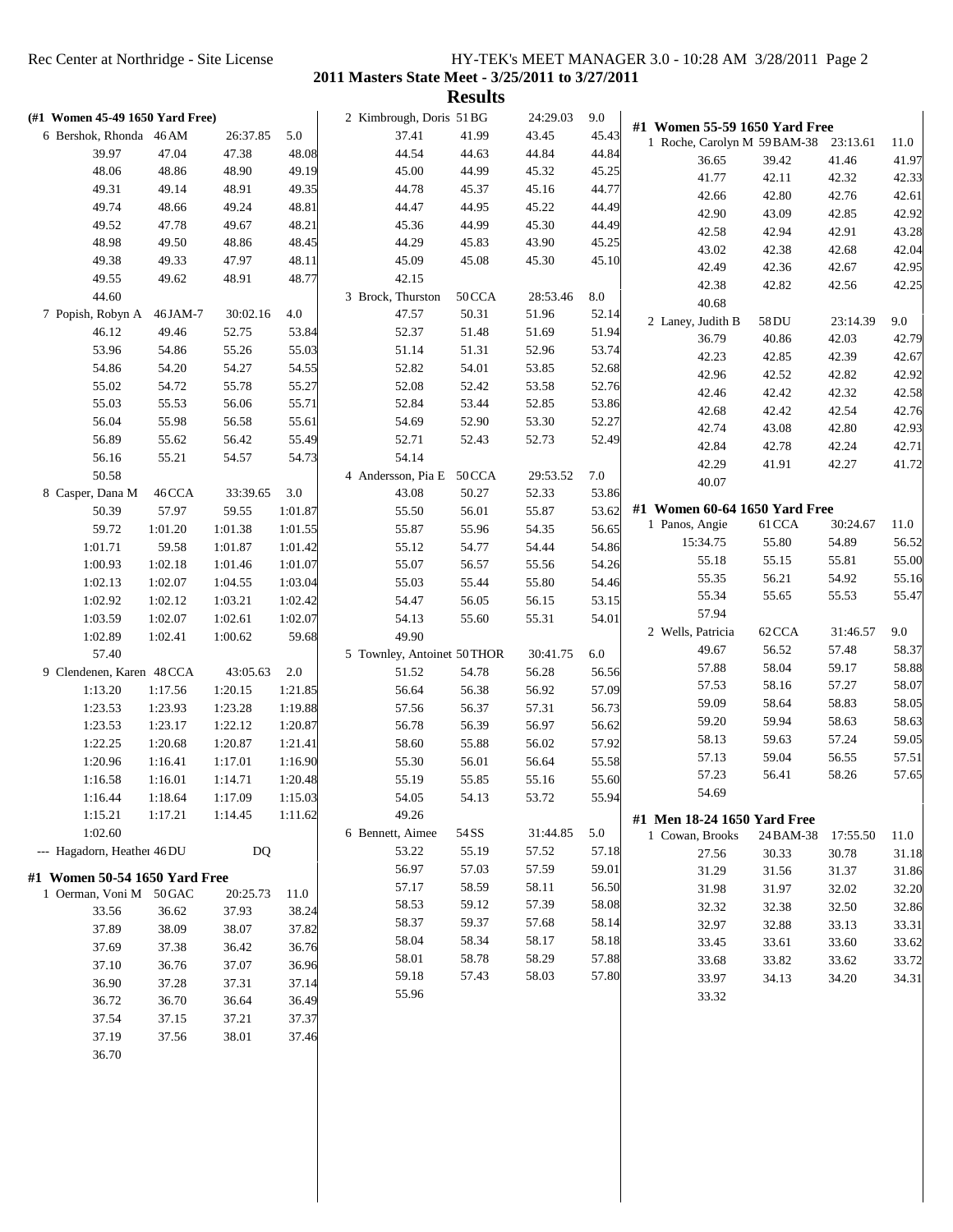| (#1 Men 18-24 1650 Yard Free) |                                                                                                                                                   |                                                                                                                                                                                                                   |                                                                                                             |                                                                                                                           |                                                                                                                                                                                                                                                                                                    |                                                                                                                                                                                                                                                                                                                                                                                                             |                                                                                                                                                                                                                                                          |                                                                                                                                                                                                                                             |                                                                                                                                                       |                                                                                                                                                                                                      |                                                                                                                                                 |
|-------------------------------|---------------------------------------------------------------------------------------------------------------------------------------------------|-------------------------------------------------------------------------------------------------------------------------------------------------------------------------------------------------------------------|-------------------------------------------------------------------------------------------------------------|---------------------------------------------------------------------------------------------------------------------------|----------------------------------------------------------------------------------------------------------------------------------------------------------------------------------------------------------------------------------------------------------------------------------------------------|-------------------------------------------------------------------------------------------------------------------------------------------------------------------------------------------------------------------------------------------------------------------------------------------------------------------------------------------------------------------------------------------------------------|----------------------------------------------------------------------------------------------------------------------------------------------------------------------------------------------------------------------------------------------------------|---------------------------------------------------------------------------------------------------------------------------------------------------------------------------------------------------------------------------------------------|-------------------------------------------------------------------------------------------------------------------------------------------------------|------------------------------------------------------------------------------------------------------------------------------------------------------------------------------------------------------|-------------------------------------------------------------------------------------------------------------------------------------------------|
|                               |                                                                                                                                                   |                                                                                                                                                                                                                   |                                                                                                             | 3 Ida, Kevin                                                                                                              | 28 THOR                                                                                                                                                                                                                                                                                            | 23:19.02                                                                                                                                                                                                                                                                                                                                                                                                    | $\ \, 8.0$                                                                                                                                                                                                                                               | 2 Krauss, Neil D                                                                                                                                                                                                                            | 43 DU                                                                                                                                                 | 20:51.71                                                                                                                                                                                             | 9.0                                                                                                                                             |
| 2 Amos, Eddie B               | 18 <sub>BG</sub>                                                                                                                                  | 19:12.19                                                                                                                                                                                                          | 9.0                                                                                                         | 37.10                                                                                                                     | 41.94                                                                                                                                                                                                                                                                                              | 42.64                                                                                                                                                                                                                                                                                                                                                                                                       | 42.36                                                                                                                                                                                                                                                    | 43.11                                                                                                                                                                                                                                       | 34.78                                                                                                                                                 | 36.09                                                                                                                                                                                                | 37.23                                                                                                                                           |
| 27.80                         | 32.46                                                                                                                                             | 33.89                                                                                                                                                                                                             | 34.62                                                                                                       | 41.84                                                                                                                     | 43.22                                                                                                                                                                                                                                                                                              | 44.16                                                                                                                                                                                                                                                                                                                                                                                                       | 43.93                                                                                                                                                                                                                                                    | 37.31                                                                                                                                                                                                                                       | 37.77                                                                                                                                                 | 36.90                                                                                                                                                                                                | 36.97                                                                                                                                           |
| 34.63                         | 35.20                                                                                                                                             | 35.60                                                                                                                                                                                                             | 35.17                                                                                                       | 43.98                                                                                                                     | 44.54                                                                                                                                                                                                                                                                                              | 45.23                                                                                                                                                                                                                                                                                                                                                                                                       | 44.68                                                                                                                                                                                                                                                    | 36.91                                                                                                                                                                                                                                       | 36.90                                                                                                                                                 | 37.36                                                                                                                                                                                                | 37.85                                                                                                                                           |
| 35.43                         | 35.96                                                                                                                                             | 35.47                                                                                                                                                                                                             | 34.82                                                                                                       | 44.62                                                                                                                     | 45.05                                                                                                                                                                                                                                                                                              | 44.82                                                                                                                                                                                                                                                                                                                                                                                                       | 44.03                                                                                                                                                                                                                                                    | 37.59                                                                                                                                                                                                                                       | 37.60                                                                                                                                                 | 37.65                                                                                                                                                                                                | 37.29                                                                                                                                           |
| 35.13                         | 35.17                                                                                                                                             | 35.80                                                                                                                                                                                                             | 35.57                                                                                                       | 44.46                                                                                                                     | 44.12                                                                                                                                                                                                                                                                                              | 44.37                                                                                                                                                                                                                                                                                                                                                                                                       | 43.99                                                                                                                                                                                                                                                    | 41.55                                                                                                                                                                                                                                       | 36.95                                                                                                                                                 | 37.41                                                                                                                                                                                                | 37.32                                                                                                                                           |
| 35.69                         | 34.69                                                                                                                                             | 35.95                                                                                                                                                                                                             | 35.15                                                                                                       | 44.12                                                                                                                     | 44.27                                                                                                                                                                                                                                                                                              | 44.09                                                                                                                                                                                                                                                                                                                                                                                                       | 43.81                                                                                                                                                                                                                                                    | 1:21.60                                                                                                                                                                                                                                     | 37.44                                                                                                                                                 | 37.95                                                                                                                                                                                                | 38.18                                                                                                                                           |
| 35.73                         | 35.83                                                                                                                                             | 36.00                                                                                                                                                                                                             | 34.89                                                                                                       | 42.99                                                                                                                     | 41.18                                                                                                                                                                                                                                                                                              | 40.29                                                                                                                                                                                                                                                                                                                                                                                                       | 39.04                                                                                                                                                                                                                                                    | 38.41                                                                                                                                                                                                                                       | 37.91                                                                                                                                                 | 38.45                                                                                                                                                                                                | 38.64                                                                                                                                           |
| 35.76                         | 35.09                                                                                                                                             | 35.70                                                                                                                                                                                                             | 35.72                                                                                                       | 38.32                                                                                                                     | 37.64                                                                                                                                                                                                                                                                                              | 38.01                                                                                                                                                                                                                                                                                                                                                                                                       | 37.61                                                                                                                                                                                                                                                    | 38.41                                                                                                                                                                                                                                       | 38.20                                                                                                                                                 |                                                                                                                                                                                                      |                                                                                                                                                 |
| 36.08                         | 35.01                                                                                                                                             | 35.34                                                                                                                                                                                                             | 34.84                                                                                                       | 36.57                                                                                                                     |                                                                                                                                                                                                                                                                                                    |                                                                                                                                                                                                                                                                                                                                                                                                             |                                                                                                                                                                                                                                                          | 36.19                                                                                                                                                                                                                                       |                                                                                                                                                       |                                                                                                                                                                                                      |                                                                                                                                                 |
| 32.00                         |                                                                                                                                                   |                                                                                                                                                                                                                   |                                                                                                             |                                                                                                                           |                                                                                                                                                                                                                                                                                                    |                                                                                                                                                                                                                                                                                                                                                                                                             |                                                                                                                                                                                                                                                          | 3 Cruz, Eduardo                                                                                                                                                                                                                             | 41 THOR                                                                                                                                               | 22:09.23                                                                                                                                                                                             | 8.0                                                                                                                                             |
|                               | 23 SQID-32                                                                                                                                        | 22:37.45                                                                                                                                                                                                          | 8.0                                                                                                         |                                                                                                                           |                                                                                                                                                                                                                                                                                                    |                                                                                                                                                                                                                                                                                                                                                                                                             |                                                                                                                                                                                                                                                          | 35.10                                                                                                                                                                                                                                       | 37.20                                                                                                                                                 | 36.77                                                                                                                                                                                                | 37.60                                                                                                                                           |
| 32.61                         | 37.01                                                                                                                                             | 38.50                                                                                                                                                                                                             | 39.40                                                                                                       |                                                                                                                           |                                                                                                                                                                                                                                                                                                    |                                                                                                                                                                                                                                                                                                                                                                                                             |                                                                                                                                                                                                                                                          | 37.81                                                                                                                                                                                                                                       | 38.29                                                                                                                                                 | 37.59                                                                                                                                                                                                | 38.04                                                                                                                                           |
| 39.53                         | 40.55                                                                                                                                             | 41.08                                                                                                                                                                                                             | 41.45                                                                                                       |                                                                                                                           |                                                                                                                                                                                                                                                                                                    |                                                                                                                                                                                                                                                                                                                                                                                                             |                                                                                                                                                                                                                                                          | 37.95                                                                                                                                                                                                                                       | 38.37                                                                                                                                                 | 38.99                                                                                                                                                                                                | 38.87                                                                                                                                           |
| 41.84                         | 42.46                                                                                                                                             | 41.59                                                                                                                                                                                                             | 41.73                                                                                                       |                                                                                                                           |                                                                                                                                                                                                                                                                                                    |                                                                                                                                                                                                                                                                                                                                                                                                             |                                                                                                                                                                                                                                                          | 39.82                                                                                                                                                                                                                                       | 40.10                                                                                                                                                 | 40.66                                                                                                                                                                                                | 41.04                                                                                                                                           |
| 42.16                         | 42.53                                                                                                                                             | 42.38                                                                                                                                                                                                             | 42.55                                                                                                       |                                                                                                                           |                                                                                                                                                                                                                                                                                                    |                                                                                                                                                                                                                                                                                                                                                                                                             |                                                                                                                                                                                                                                                          | 41.40                                                                                                                                                                                                                                       | 41.57                                                                                                                                                 | 41.60                                                                                                                                                                                                | 42.81                                                                                                                                           |
| 42.01                         | 42.62                                                                                                                                             | 42.74                                                                                                                                                                                                             | 40.91                                                                                                       |                                                                                                                           |                                                                                                                                                                                                                                                                                                    |                                                                                                                                                                                                                                                                                                                                                                                                             |                                                                                                                                                                                                                                                          | 41.47                                                                                                                                                                                                                                       | 42.68                                                                                                                                                 | 43.04                                                                                                                                                                                                | 42.03                                                                                                                                           |
| 41.64                         | 41.61                                                                                                                                             | 42.23                                                                                                                                                                                                             | 41.57                                                                                                       |                                                                                                                           |                                                                                                                                                                                                                                                                                                    |                                                                                                                                                                                                                                                                                                                                                                                                             |                                                                                                                                                                                                                                                          | 42.18                                                                                                                                                                                                                                       | 42.88                                                                                                                                                 | 42.18                                                                                                                                                                                                | 41.65                                                                                                                                           |
| 41.43                         | 41.92                                                                                                                                             | 41.97                                                                                                                                                                                                             | 42.34                                                                                                       |                                                                                                                           |                                                                                                                                                                                                                                                                                                    |                                                                                                                                                                                                                                                                                                                                                                                                             |                                                                                                                                                                                                                                                          | 42.88                                                                                                                                                                                                                                       | 43.68                                                                                                                                                 | 40.81                                                                                                                                                                                                | 41.30                                                                                                                                           |
| 41.89                         | 41.39                                                                                                                                             | 42.84                                                                                                                                                                                                             | 41.32                                                                                                       |                                                                                                                           |                                                                                                                                                                                                                                                                                                    |                                                                                                                                                                                                                                                                                                                                                                                                             |                                                                                                                                                                                                                                                          | 40.87                                                                                                                                                                                                                                       |                                                                                                                                                       |                                                                                                                                                                                                      |                                                                                                                                                 |
| 39.65                         |                                                                                                                                                   |                                                                                                                                                                                                                   |                                                                                                             |                                                                                                                           |                                                                                                                                                                                                                                                                                                    |                                                                                                                                                                                                                                                                                                                                                                                                             |                                                                                                                                                                                                                                                          | 4 White, Brad                                                                                                                                                                                                                               | 41 BG                                                                                                                                                 | 23:52.69                                                                                                                                                                                             | 7.0                                                                                                                                             |
|                               |                                                                                                                                                   | 23:26.08                                                                                                                                                                                                          | 7.0                                                                                                         |                                                                                                                           |                                                                                                                                                                                                                                                                                                    |                                                                                                                                                                                                                                                                                                                                                                                                             |                                                                                                                                                                                                                                                          | 36.60                                                                                                                                                                                                                                       | 38.05                                                                                                                                                 | 40.31                                                                                                                                                                                                | 41.14                                                                                                                                           |
|                               |                                                                                                                                                   |                                                                                                                                                                                                                   |                                                                                                             |                                                                                                                           |                                                                                                                                                                                                                                                                                                    |                                                                                                                                                                                                                                                                                                                                                                                                             |                                                                                                                                                                                                                                                          |                                                                                                                                                                                                                                             |                                                                                                                                                       |                                                                                                                                                                                                      | 43.38                                                                                                                                           |
|                               |                                                                                                                                                   |                                                                                                                                                                                                                   |                                                                                                             |                                                                                                                           |                                                                                                                                                                                                                                                                                                    |                                                                                                                                                                                                                                                                                                                                                                                                             |                                                                                                                                                                                                                                                          |                                                                                                                                                                                                                                             |                                                                                                                                                       |                                                                                                                                                                                                      | 44.22                                                                                                                                           |
|                               |                                                                                                                                                   |                                                                                                                                                                                                                   |                                                                                                             |                                                                                                                           |                                                                                                                                                                                                                                                                                                    |                                                                                                                                                                                                                                                                                                                                                                                                             |                                                                                                                                                                                                                                                          |                                                                                                                                                                                                                                             |                                                                                                                                                       |                                                                                                                                                                                                      | 43.86                                                                                                                                           |
|                               |                                                                                                                                                   |                                                                                                                                                                                                                   |                                                                                                             |                                                                                                                           |                                                                                                                                                                                                                                                                                                    |                                                                                                                                                                                                                                                                                                                                                                                                             |                                                                                                                                                                                                                                                          |                                                                                                                                                                                                                                             |                                                                                                                                                       |                                                                                                                                                                                                      | 44.79                                                                                                                                           |
|                               |                                                                                                                                                   |                                                                                                                                                                                                                   |                                                                                                             |                                                                                                                           |                                                                                                                                                                                                                                                                                                    |                                                                                                                                                                                                                                                                                                                                                                                                             |                                                                                                                                                                                                                                                          |                                                                                                                                                                                                                                             |                                                                                                                                                       |                                                                                                                                                                                                      | 44.59                                                                                                                                           |
|                               |                                                                                                                                                   |                                                                                                                                                                                                                   |                                                                                                             |                                                                                                                           |                                                                                                                                                                                                                                                                                                    |                                                                                                                                                                                                                                                                                                                                                                                                             |                                                                                                                                                                                                                                                          |                                                                                                                                                                                                                                             |                                                                                                                                                       |                                                                                                                                                                                                      | 45.18                                                                                                                                           |
|                               |                                                                                                                                                   |                                                                                                                                                                                                                   |                                                                                                             |                                                                                                                           |                                                                                                                                                                                                                                                                                                    |                                                                                                                                                                                                                                                                                                                                                                                                             |                                                                                                                                                                                                                                                          |                                                                                                                                                                                                                                             |                                                                                                                                                       |                                                                                                                                                                                                      | 44.18                                                                                                                                           |
|                               |                                                                                                                                                   |                                                                                                                                                                                                                   |                                                                                                             |                                                                                                                           |                                                                                                                                                                                                                                                                                                    |                                                                                                                                                                                                                                                                                                                                                                                                             |                                                                                                                                                                                                                                                          |                                                                                                                                                                                                                                             |                                                                                                                                                       |                                                                                                                                                                                                      |                                                                                                                                                 |
|                               |                                                                                                                                                   |                                                                                                                                                                                                                   |                                                                                                             |                                                                                                                           |                                                                                                                                                                                                                                                                                                    |                                                                                                                                                                                                                                                                                                                                                                                                             |                                                                                                                                                                                                                                                          |                                                                                                                                                                                                                                             |                                                                                                                                                       |                                                                                                                                                                                                      | 6.0                                                                                                                                             |
|                               |                                                                                                                                                   |                                                                                                                                                                                                                   |                                                                                                             |                                                                                                                           |                                                                                                                                                                                                                                                                                                    |                                                                                                                                                                                                                                                                                                                                                                                                             |                                                                                                                                                                                                                                                          |                                                                                                                                                                                                                                             |                                                                                                                                                       |                                                                                                                                                                                                      | 50.98                                                                                                                                           |
|                               |                                                                                                                                                   |                                                                                                                                                                                                                   |                                                                                                             |                                                                                                                           |                                                                                                                                                                                                                                                                                                    |                                                                                                                                                                                                                                                                                                                                                                                                             |                                                                                                                                                                                                                                                          |                                                                                                                                                                                                                                             |                                                                                                                                                       |                                                                                                                                                                                                      | 51.08                                                                                                                                           |
|                               |                                                                                                                                                   |                                                                                                                                                                                                                   |                                                                                                             |                                                                                                                           |                                                                                                                                                                                                                                                                                                    | 17:42.07                                                                                                                                                                                                                                                                                                                                                                                                    | 11.0                                                                                                                                                                                                                                                     |                                                                                                                                                                                                                                             |                                                                                                                                                       |                                                                                                                                                                                                      | 51.59                                                                                                                                           |
|                               |                                                                                                                                                   |                                                                                                                                                                                                                   |                                                                                                             | 30.08                                                                                                                     | 32.70                                                                                                                                                                                                                                                                                              | 33.18                                                                                                                                                                                                                                                                                                                                                                                                       | 33.49                                                                                                                                                                                                                                                    |                                                                                                                                                                                                                                             |                                                                                                                                                       |                                                                                                                                                                                                      | 49.84                                                                                                                                           |
|                               |                                                                                                                                                   |                                                                                                                                                                                                                   |                                                                                                             |                                                                                                                           |                                                                                                                                                                                                                                                                                                    |                                                                                                                                                                                                                                                                                                                                                                                                             |                                                                                                                                                                                                                                                          |                                                                                                                                                                                                                                             |                                                                                                                                                       |                                                                                                                                                                                                      | 51.20                                                                                                                                           |
|                               |                                                                                                                                                   |                                                                                                                                                                                                                   |                                                                                                             |                                                                                                                           |                                                                                                                                                                                                                                                                                                    |                                                                                                                                                                                                                                                                                                                                                                                                             |                                                                                                                                                                                                                                                          |                                                                                                                                                                                                                                             |                                                                                                                                                       |                                                                                                                                                                                                      | 49.85                                                                                                                                           |
| 35.47                         | 35.84                                                                                                                                             | 35.89                                                                                                                                                                                                             |                                                                                                             |                                                                                                                           | 32.60                                                                                                                                                                                                                                                                                              | 32.66                                                                                                                                                                                                                                                                                                                                                                                                       |                                                                                                                                                                                                                                                          |                                                                                                                                                                                                                                             |                                                                                                                                                       |                                                                                                                                                                                                      | 50.57                                                                                                                                           |
| 35.80                         | 35.82                                                                                                                                             | 35.69                                                                                                                                                                                                             |                                                                                                             |                                                                                                                           |                                                                                                                                                                                                                                                                                                    |                                                                                                                                                                                                                                                                                                                                                                                                             |                                                                                                                                                                                                                                                          |                                                                                                                                                                                                                                             |                                                                                                                                                       |                                                                                                                                                                                                      |                                                                                                                                                 |
| 36.19                         | 35.53                                                                                                                                             | 35.55                                                                                                                                                                                                             | 36.78                                                                                                       |                                                                                                                           |                                                                                                                                                                                                                                                                                                    |                                                                                                                                                                                                                                                                                                                                                                                                             |                                                                                                                                                                                                                                                          |                                                                                                                                                                                                                                             |                                                                                                                                                       |                                                                                                                                                                                                      | 50.31                                                                                                                                           |
| 35.15                         | 36.68                                                                                                                                             | 37.17                                                                                                                                                                                                             | 36.56                                                                                                       |                                                                                                                           |                                                                                                                                                                                                                                                                                                    |                                                                                                                                                                                                                                                                                                                                                                                                             |                                                                                                                                                                                                                                                          |                                                                                                                                                                                                                                             |                                                                                                                                                       |                                                                                                                                                                                                      |                                                                                                                                                 |
| 36.77                         | 37.08                                                                                                                                             | 36.83                                                                                                                                                                                                             | 37.10                                                                                                       |                                                                                                                           |                                                                                                                                                                                                                                                                                                    |                                                                                                                                                                                                                                                                                                                                                                                                             |                                                                                                                                                                                                                                                          |                                                                                                                                                                                                                                             |                                                                                                                                                       |                                                                                                                                                                                                      |                                                                                                                                                 |
| 37.47                         |                                                                                                                                                   |                                                                                                                                                                                                                   |                                                                                                             |                                                                                                                           |                                                                                                                                                                                                                                                                                                    |                                                                                                                                                                                                                                                                                                                                                                                                             |                                                                                                                                                                                                                                                          | 1 Jordan, James H                                                                                                                                                                                                                           | 48 DU                                                                                                                                                 | 18:45.14                                                                                                                                                                                             | 11.0                                                                                                                                            |
|                               |                                                                                                                                                   | 21:22.05                                                                                                                                                                                                          | 9.0                                                                                                         |                                                                                                                           |                                                                                                                                                                                                                                                                                                    |                                                                                                                                                                                                                                                                                                                                                                                                             |                                                                                                                                                                                                                                                          | 31.15                                                                                                                                                                                                                                       | 32.27                                                                                                                                                 | 32.65                                                                                                                                                                                                | 32.95                                                                                                                                           |
| 32.49                         | 36.32                                                                                                                                             | 37.40                                                                                                                                                                                                             | 37.37                                                                                                       |                                                                                                                           |                                                                                                                                                                                                                                                                                                    |                                                                                                                                                                                                                                                                                                                                                                                                             |                                                                                                                                                                                                                                                          | 33.07                                                                                                                                                                                                                                       | 32.90                                                                                                                                                 | 33.17                                                                                                                                                                                                | 32.98                                                                                                                                           |
| 37.86                         | 38.42                                                                                                                                             | 38.97                                                                                                                                                                                                             | 39.29                                                                                                       |                                                                                                                           |                                                                                                                                                                                                                                                                                                    |                                                                                                                                                                                                                                                                                                                                                                                                             |                                                                                                                                                                                                                                                          | 33.09                                                                                                                                                                                                                                       | 33.35                                                                                                                                                 | 33.43                                                                                                                                                                                                | 33.89                                                                                                                                           |
| 39.33                         | 39.29                                                                                                                                             | 39.19                                                                                                                                                                                                             | 39.33                                                                                                       |                                                                                                                           |                                                                                                                                                                                                                                                                                                    |                                                                                                                                                                                                                                                                                                                                                                                                             | 37.65                                                                                                                                                                                                                                                    | 33.87                                                                                                                                                                                                                                       | 34.09                                                                                                                                                 | 34.25                                                                                                                                                                                                | 34.35                                                                                                                                           |
| 39.74                         | 39.33                                                                                                                                             | 39.13                                                                                                                                                                                                             | 39.24                                                                                                       |                                                                                                                           |                                                                                                                                                                                                                                                                                                    |                                                                                                                                                                                                                                                                                                                                                                                                             |                                                                                                                                                                                                                                                          | 34.41                                                                                                                                                                                                                                       | 34.67                                                                                                                                                 | 35.06                                                                                                                                                                                                | 35.00                                                                                                                                           |
| 39.59                         | 39.28                                                                                                                                             | 39.20                                                                                                                                                                                                             | 39.26                                                                                                       | 38.18                                                                                                                     | 38.45                                                                                                                                                                                                                                                                                              | 38.32                                                                                                                                                                                                                                                                                                                                                                                                       | 38.30                                                                                                                                                                                                                                                    | 35.03                                                                                                                                                                                                                                       | 35.12                                                                                                                                                 | 34.96                                                                                                                                                                                                | 35.14                                                                                                                                           |
| 39.02                         | 39.13                                                                                                                                             | 39.21                                                                                                                                                                                                             | 39.63                                                                                                       | 38.66                                                                                                                     | 37.99                                                                                                                                                                                                                                                                                              | 38.46                                                                                                                                                                                                                                                                                                                                                                                                       | 38.19                                                                                                                                                                                                                                                    | 35.33                                                                                                                                                                                                                                       | 35.33                                                                                                                                                 | 35.25                                                                                                                                                                                                | 35.12                                                                                                                                           |
| 39.74                         | 40.19                                                                                                                                             | 39.45                                                                                                                                                                                                             | 39.75                                                                                                       | 38.19                                                                                                                     | 38.48                                                                                                                                                                                                                                                                                              | 38.04                                                                                                                                                                                                                                                                                                                                                                                                       | 38.14                                                                                                                                                                                                                                                    | 34.96                                                                                                                                                                                                                                       | 35.26                                                                                                                                                 | 34.75                                                                                                                                                                                                | 34.68                                                                                                                                           |
|                               | 39.72                                                                                                                                             | 39.89                                                                                                                                                                                                             | 39.65                                                                                                       | 38.93                                                                                                                     | 38.89                                                                                                                                                                                                                                                                                              | 37.91                                                                                                                                                                                                                                                                                                                                                                                                       | 38.01                                                                                                                                                                                                                                                    | 33.61                                                                                                                                                                                                                                       |                                                                                                                                                       |                                                                                                                                                                                                      |                                                                                                                                                 |
| 39.99                         |                                                                                                                                                   |                                                                                                                                                                                                                   |                                                                                                             |                                                                                                                           | 38.62                                                                                                                                                                                                                                                                                              | 37.75                                                                                                                                                                                                                                                                                                                                                                                                       | 38.45                                                                                                                                                                                                                                                    |                                                                                                                                                                                                                                             |                                                                                                                                                       |                                                                                                                                                                                                      |                                                                                                                                                 |
| 36.65                         |                                                                                                                                                   |                                                                                                                                                                                                                   |                                                                                                             | 38.13                                                                                                                     |                                                                                                                                                                                                                                                                                                    |                                                                                                                                                                                                                                                                                                                                                                                                             |                                                                                                                                                                                                                                                          |                                                                                                                                                                                                                                             |                                                                                                                                                       |                                                                                                                                                                                                      |                                                                                                                                                 |
|                               |                                                                                                                                                   |                                                                                                                                                                                                                   |                                                                                                             | 38.04                                                                                                                     | 38.34                                                                                                                                                                                                                                                                                              | 38.28                                                                                                                                                                                                                                                                                                                                                                                                       | 37.31                                                                                                                                                                                                                                                    |                                                                                                                                                                                                                                             |                                                                                                                                                       |                                                                                                                                                                                                      |                                                                                                                                                 |
|                               |                                                                                                                                                   |                                                                                                                                                                                                                   |                                                                                                             | 34.01                                                                                                                     |                                                                                                                                                                                                                                                                                                    |                                                                                                                                                                                                                                                                                                                                                                                                             |                                                                                                                                                                                                                                                          |                                                                                                                                                                                                                                             |                                                                                                                                                       |                                                                                                                                                                                                      |                                                                                                                                                 |
|                               | 3 Ganiyev, Doston<br>33.27<br>39.34<br>42.71<br>44.59<br>44.29<br>44.71<br>43.03<br>44.13<br>41.79<br>1 Gimlin, Matt R<br>31.86<br>35.44<br>34.79 | 4 Phelps, Michael R 22 AM<br>34.65<br>40.47<br>43.44<br>44.29<br>44.60<br>44.12<br>43.98<br>44.49<br>#1 Men 25-29 1650 Yard Free<br>26 <sub>BG</sub><br>35.61<br>36.54<br>35.79<br>2 Garabedian, Charle 28 BAM-38 | 36.00<br>41.33<br>43.87<br>42.86<br>45.30<br>44.36<br>44.04<br>44.59<br>19:47.26<br>36.23<br>35.93<br>35.22 | 38.25<br>42.96<br>43.92<br>44.93<br>44.04<br>44.45<br>44.59<br>42.69<br>11.0<br>36.23<br>36.28<br>35.23<br>35.70<br>37.04 | 1 Cox, Michael J<br>31.79<br>35.16<br>35.47<br>35.73<br>35.29<br>35.35<br>35.16<br>35.16<br>33.41<br>39.08<br>45.38<br>46.97<br>47.63<br>46.96<br>47.21<br>47.16<br>47.00<br>44.69<br>33.53<br>32.93<br>32.79<br>32.40<br>31.78<br>31.34<br>31.21<br>31.46<br>1 Kelly, Patrick T<br>33.47<br>37.48 | #1 Men 30-34 1650 Yard Free<br>33 JAM-7<br>34.65<br>35.67<br>35.56<br>35.82<br>35.48<br>35.09<br>35.06<br>35.01<br>2 Forrester, Scott G 33 THOR<br>43.64<br>46.25<br>48.43<br>47.30<br>46.88<br>47.52<br>48.19<br>47.51<br>#1 Men 35-39 1650 Yard Free<br>1 Doherty, Kevin J 37 SQID-32<br>33.15<br>32.88<br>32.30<br>31.49<br>31.19<br>31.44<br>#1 Men 40-44 1650 Yard Free<br>44 BAM-38<br>37.27<br>37.99 | 19:19.38<br>35.10<br>35.49<br>35.69<br>35.95<br>35.21<br>35.29<br>35.20<br>35.21<br>25:35.95<br>45.50<br>46.22<br>46.95<br>46.28<br>46.71<br>47.54<br>47.71<br>46.53<br>33.03<br>32.92<br>32.37<br>31.40<br>31.31<br>31.65<br>20:49.16<br>37.11<br>37.87 | 11.0<br>35.40<br>35.28<br>35.24<br>35.22<br>35.02<br>35.26<br>35.13<br>34.83<br>9.0<br>46.15<br>46.36<br>46.88<br>46.93<br>47.09<br>47.33<br>47.49<br>46.48<br>33.23<br>32.87<br>32.38<br>32.25<br>31.16<br>31.24<br>31.66<br>11.0<br>38.25 | 42.63<br>43.77<br>43.39<br>43.66<br>44.26<br>42.87<br>44.70<br>41.23<br>39.04<br>51.61<br>52.37<br>50.50<br>52.26<br>50.32<br>51.03<br>51.25<br>50.07 | 42.96<br>43.44<br>44.17<br>45.09<br>44.17<br>45.78<br>44.30<br>5 Kozlowski, Mark<br>43 UNAT\$<br>45.78<br>50.91<br>50.89<br>51.59<br>51.17<br>51.69<br>50.72<br>50.80<br>#1 Men 45-49 1650 Yard Free | 43.55<br>43.18<br>44.15<br>44.43<br>44.37<br>45.82<br>44.47<br>27:43.07<br>48.51<br>50.87<br>52.25<br>51.19<br>50.28<br>51.36<br>50.93<br>50.26 |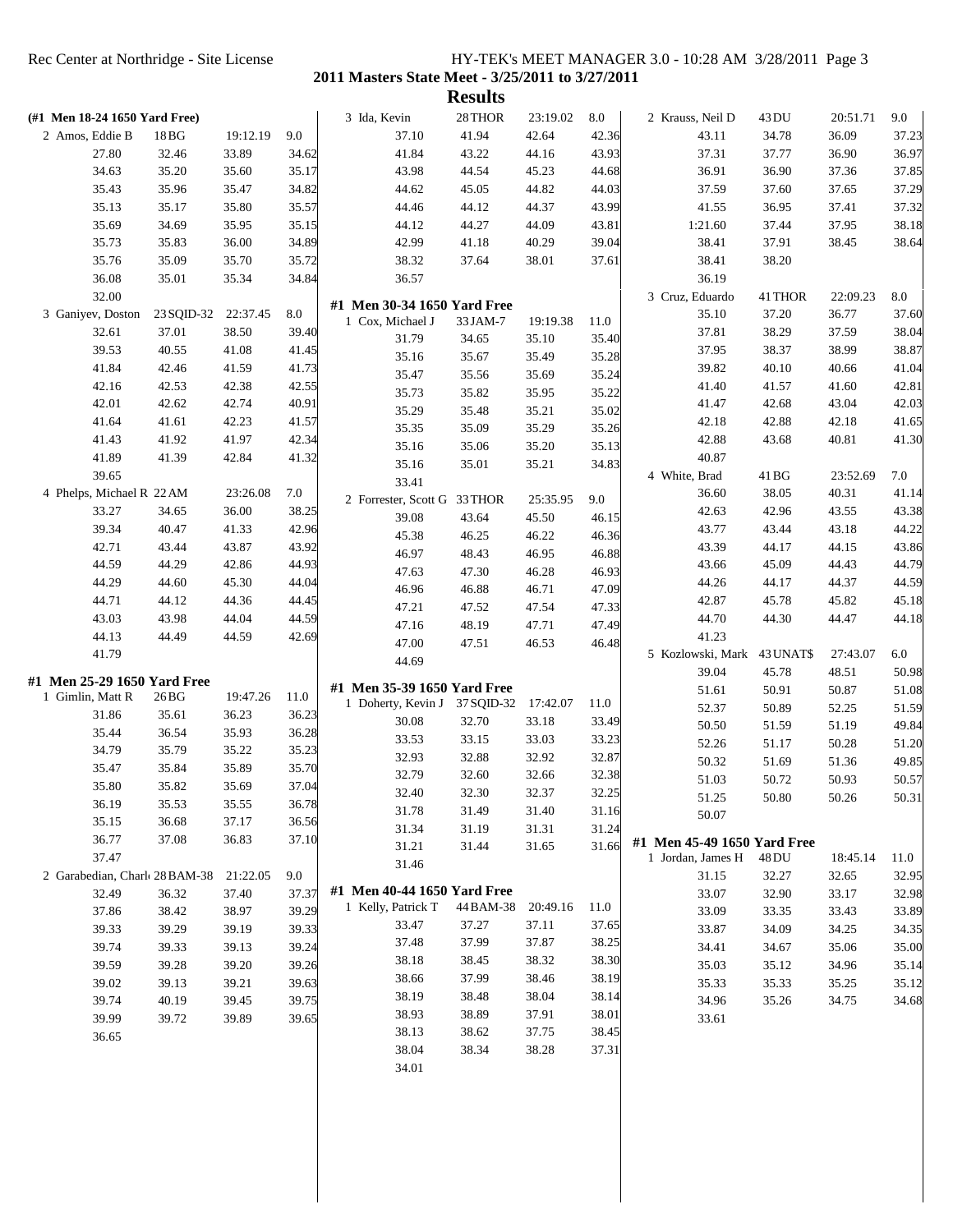|                               |       |          |       |                             | <b>Results</b> |          |              |                                                  |                     |          |                |
|-------------------------------|-------|----------|-------|-----------------------------|----------------|----------|--------------|--------------------------------------------------|---------------------|----------|----------------|
| (#1 Men 45-49 1650 Yard Free) |       |          |       | 7 Kelly, John F             | 49 BG          | 26:03.12 | 4.0          | 5 Buck, Alan R                                   | 51 AFAM-32 22:25.62 |          | 6.0            |
| 2 Classen, Ken A              | 49 DU | 19:57.17 | 9.0   | 40.20                       | 43.50          | 45.52    | 47.02        | 35.06                                            | 37.14               | 37.36    | 39.23          |
| 33.53                         | 36.46 | 37.03    | 36.98 | 46.34                       | 46.53          | 47.29    | 47.44        | 39.56                                            | 39.56               | 40.40    | 40.65          |
| 36.79                         | 36.63 | 36.37    | 36.80 | 46.82                       | 46.69          | 46.50    | 46.65        | 40.94                                            | 40.79               | 41.59    | 41.56          |
| 36.67                         | 36.63 | 36.18    | 36.09 | 47.25                       | 47.52          | 47.34    | 48.30        | 41.46                                            | 41.71               | 42.01    | 41.28          |
| 36.60                         | 36.55 | 36.64    | 36.68 | 47.75                       | 47.32          | 46.23    | 47.39        | 41.52                                            | 41.55               | 41.47    | 41.58          |
| 36.66                         | 36.66 | 36.85    | 36.62 | 47.15                       | 1:36.56        | 47.81    | 47.38        | 41.52                                            | 41.20               | 40.83    | 41.22          |
| 36.70                         | 36.75 | 36.70    | 36.75 | 49.51                       | 53.00          | 50.81    |              | 41.64                                            | 42.00               | 42.01    | 42.11          |
| 36.96                         | 36.71 | 36.94    | 36.71 |                             | 48.93          | 49.23    | 47.57        | 42.16                                            | 42.07               | 41.63    | 41.52          |
| 37.24                         | 36.16 | 35.01    | 33.94 | 46.00                       |                |          |              | 39.29                                            |                     |          |                |
| 31.18                         |       |          |       | #1 Men 50-54 1650 Yard Free |                |          |              | 6 Murphy, Jim                                    | 50DAWGS             | 22:47.19 | 5.0            |
| 3 Phelps, Brian R             | 46 AM | 20:48.19 | 8.0   | 1 Nolte, Chris C            | 54 IM-21       | 19:49.12 | 11.0         | 36.07                                            | 40.69               | 39.61    | 42.94          |
| 31.78                         | 35.57 | 36.17    | 36.80 | 32.51                       | 35.58          | 35.94    | 36.37        | 40.87                                            | 42.27               | 39.86    | 42.27          |
| 37.11                         | 37.02 | 38.52    | 38.26 | 36.43                       | 36.60          | 36.38    | 36.58        | 40.53                                            | 42.08               | 40.15    | 43.12          |
| 37.85                         | 37.60 | 37.10    | 37.70 | 36.31                       | 36.52          | 36.39    | 36.23        | 40.77                                            | 42.90               | 40.85    | 42.41          |
| 38.17                         | 38.88 | 38.78    | 38.18 | 36.26                       | 36.50          | 36.69    | 36.68        | 42.89                                            | 40.60               | 42.83    | 40.60          |
| 38.57                         | 39.20 | 38.88    | 39.17 | 36.47                       | 36.50          | 36.33    | 36.32        | 43.05                                            | 41.22               | 43.25    | 40.07          |
| 38.46                         | 38.46 | 39.91    | 38.70 | 36.14                       | 36.02          | 36.29    | 36.37        | 43.00                                            | 40.54               | 43.99    | 43.43          |
| 38.22                         | 38.24 | 39.07    | 38.25 | 36.23                       | 36.04          | 36.17    | 36.21        | 44.84                                            | 39.34               | 42.78    | 39.50          |
| 38.31                         | 37.95 | 38.15    | 38.35 | 35.90                       | 35.52          | 35.54    | 35.26        | 37.87                                            |                     |          |                |
| 34.81                         |       |          |       | 33.84                       |                |          |              |                                                  |                     |          |                |
| 4 Adams, Rasta Tod 46 UNAT\$  |       | 20:48.48 | 7.0   | 2 Hulett, Jeffrey R         | 50 THOR        | 19:58.11 | 9.0          | #1 Men 55-59 1650 Yard Free<br>1 Culp, Michael E | 55 SS               | 21:53.80 | 11.0           |
| 32.70                         | 35.58 | 36.97    | 37.37 | 32.56                       | 35.61          | 36.36    | 36.72        | 36.42                                            | 40.47               | 41.04    | 41.27          |
| 38.24                         | 37.92 | 38.23    | 38.09 | 36.66                       | 37.06          | 37.30    | 37.67        | 41.20                                            | 41.41               | 40.95    | 41.04          |
| 38.25                         | 38.19 | 37.84    | 37.96 | 36.64                       | 36.95          | 36.97    | 36.74        | 41.04                                            | 40.23               | 40.37    | 39.93          |
| 38.65                         | 38.82 | 38.35    | 38.37 | 37.17                       | 36.36          | 36.58    | 36.17        | 39.61                                            | 39.48               | 39.33    | 39.57          |
| 38.63                         | 38.52 | 38.66    | 38.04 | 37.02                       | 36.49          | 36.52    | 36.83        | 39.53                                            |                     | 39.33    |                |
| 38.67                         | 38.22 | 38.36    | 38.17 | 36.39                       |                | 36.52    | 36.25        | 39.90                                            | 39.96               | 39.90    | 39.44<br>40.08 |
| 38.11                         | 37.73 | 38.17    | 38.01 |                             | 36.85          |          |              |                                                  | 39.43               |          |                |
| 38.05                         | 38.73 | 38.10    | 37.88 | 36.14                       | 36.76          | 36.39    | 36.46        | 39.68                                            | 39.95               | 39.84    | 39.63          |
| 34.90                         |       |          |       | 36.18<br>33.06              | 35.78          | 35.80    | 35.15        | 39.69<br>37.27                                   | 39.53               | 39.69    | 37.59          |
| 5 Magouirk, Jeffrey 49 BG     |       | 20:48.95 | 6.0   | 3 Johnston, Mark A 50 SDOGS |                | 21:09.02 | 8.0          |                                                  |                     | DQ       |                |
| 32.58                         | 35.40 | 36.52    | 36.57 | 33.49                       | 37.22          | 38.13    | 38.32        | --- McDonough, Jim 55 UNAT\$<br>42.26            | 45.24               | 47.60    | 49.30          |
| 36.83                         | 37.50 | 37.09    | 36.71 | 38.69                       | 38.87          | 38.63    | 38.65        | 49.94                                            | 51.41               |          |                |
| 37.18                         | 39.13 | 38.18    | 38.80 | 38.94                       | 38.77          | 38.83    | 38.92        |                                                  | 50.75               | 50.24    | 48.85          |
| 38.81                         | 38.26 | 38.31    | 39.45 |                             |                |          |              | 50.33                                            |                     | 49.53    | 49.88          |
| 39.10                         | 38.33 | 38.88    | 38.74 | 39.02                       | 39.07          | 39.37    | 38.70        | 50.15                                            | 50.35               | 49.54    | 48.57          |
| 38.97                         | 38.01 | 38.26    | 38.28 | 38.76                       | 38.94          | 38.63    | 38.61        | 48.60                                            | 49.18               | 49.48    | 48.72<br>49.25 |
| 39.02                         | 39.77 | 37.86    | 37.76 | 38.66                       | 38.36          | 38.49    | 38.46        | 49.88                                            |                     |          |                |
| 38.04                         | 38.80 | 37.67    | 37.60 | 38.57                       | 38.82          | 38.60    | 38.98        | 49.76                                            | 49.01               | 48.68    | 47.65          |
| 36.54                         |       |          |       | 38.45                       | 38.34          | 38.17    | 38.51        | 48.11                                            |                     |          | 46.89          |
| 6 Lowe, Todd W                | 48 BG | 23:04.41 | 5.0   | 38.05                       |                |          |              | 44.96                                            |                     |          |                |
| 35.72                         | 38.77 | 39.86    | 41.45 | 4 Seymour, Dag L            | 52 JAM-7       | 21:35.32 | 7.0<br>37.24 | #1 Men 60-64 1650 Yard Free                      |                     |          |                |
| 41.74                         | 41.54 | 41.60    | 42.04 | 33.61                       | 35.96          | 37.14    |              | 1 Bryan, Todd A                                  | 60 BAM-38           | 18:59.41 | 11.0           |
| 41.88                         | 42.02 | 42.44    | 42.92 | 37.59                       | 38.18          | 38.36    | 39.02        | 29.74                                            | 32.73               | 33.56    | 34.06          |
| 42.09                         | 42.88 | 43.95    | 42.85 | 38.67                       | 39.52          | 38.83    | 39.12        | 34.14                                            | 34.41               | 34.49    | 34.37          |
| 42.92                         | 42.38 | 43.79    | 42.78 | 39.63                       | 39.74          | 40.02    | 39.85        | 34.67                                            | 34.87               | 34.83    | 34.98          |
| 42.25                         | 43.80 | 42.64    | 42.74 | 39.52                       | 39.95          | 39.98    | 39.83        | 35.05                                            | 35.28               | 35.11    | 34.88          |
| 43.34                         | 42.14 | 42.15    | 42.24 | 40.03                       | 40.21          | 40.04    | 39.91        | 35.24                                            | 34.99               | 34.93    | 35.22          |
| 41.89                         | 41.95 | 42.87    | 41.94 | 40.60                       | 40.81          | 40.47    | 40.35        | 34.99                                            | 35.16               | 35.31    | 35.03          |
| 38.84                         |       |          |       | 40.47                       | 40.81          | 40.42    | 40.22        | 34.87                                            | 35.10               | 34.87    | 34.85          |
|                               |       |          |       | 39.22                       |                |          |              | 35.10                                            | 35.15               | 34.55    | 34.39          |
|                               |       |          |       |                             |                |          |              | 32.49                                            |                     |          |                |
|                               |       |          |       |                             |                |          |              |                                                  |                     |          |                |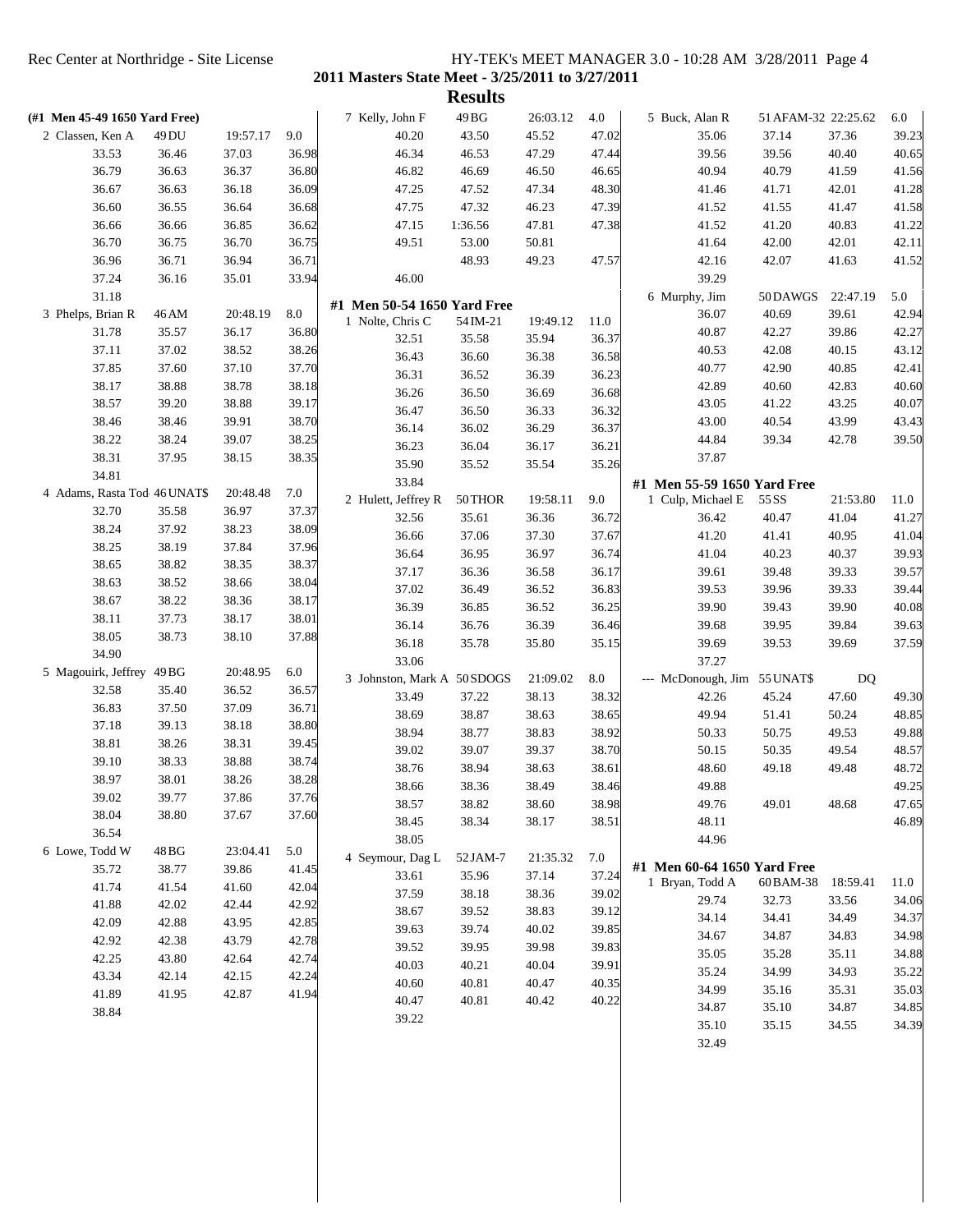|                |                               |         |          |       |                                         | <b>Results</b> |          |         |                               |                |                |                |
|----------------|-------------------------------|---------|----------|-------|-----------------------------------------|----------------|----------|---------|-------------------------------|----------------|----------------|----------------|
|                | (#1 Men 60-64 1650 Yard Free) |         |          |       | 7 Creese, Dennis C 62 BAM-38            |                | 32:49.83 | 4.0     | #1 Men 70-74 1650 Yard Free   |                |                |                |
|                | 2 Townsend, Cecil             | 63 PUEB | 23:14.45 | 9.0   | 53.13                                   | 56.54          | 58.12    | 58.38   | 1 Lieb, Bob A                 | 70DUR          | 24:46.72       | 11.0           |
|                | 36.63                         | 41.97   | 41.94    | 42.46 | 58.41                                   | 59.30          | 58.58    | 59.53   | 36.49                         | 41.95          | 43.87          | 43.26          |
|                | 42.56                         | 41.89   | 42.37    | 41.93 | 59.42                                   | 58.51          | 59.88    | 59.56   | 43.92                         | 43.21          | 43.82          | 44.04          |
|                | 42.48                         | 42.20   | 42.25    | 42.05 | 1:03.55                                 | 59.30          | 59.65    | 59.99   | 44.68                         | 44.72          | 45.02          | 44.91          |
|                | 42.29                         | 42.05   | 42.46    | 42.68 | 1:01.60                                 | 1:02.25        | 59.68    | 59.66   | 45.46                         | 45.46          | 45.36          | 45.40          |
|                | 42.33                         | 42.32   | 42.53    | 42.36 | 1:00.02                                 | 59.59          | 59.77    | 59.88   |                               | 45.54          |                | 46.27          |
|                | 42.40                         | 42.68   | 42.29    | 42.43 | 1:05.41                                 | 58.60          | 59.36    | 1:00.62 | 46.20                         |                | 46.13          |                |
|                | 43.26                         | 43.38   | 43.22    | 43.29 | 1:00.14                                 | 1:00.03        | 1:00.86  | 1:00.97 | 46.59                         | 46.71          | 46.15          | 46.64          |
|                | 43.10                         | 43.08   | 42.65    | 42.32 | 59.54                                   |                |          |         | 46.67                         | 46.55          | 46.85          | 47.26          |
|                | 40.60                         |         |          |       | 8 Cooper, Bob                           | 62 THOR        | 34:19.80 | 3.0     | 46.80                         | 46.96          | 46.19          | 46.66          |
|                | 3 Davidson, Bertram 64 SS     |         | 23:25.56 | 8.0   | 55.70                                   | 1:00.94        | 1:04.05  | 1:04.89 | 40.98                         |                |                |                |
|                | 39.72                         | 41.60   | 42.85    | 42.80 | 1:04.86                                 | 1:04.15        | 1:04.08  | 1:03.89 | 2 Hutcheson, Kent             | 70CCA          | 44:26.02       | 9.0            |
|                | 43.24                         | 43.33   | 43.51    | 43.08 | 1:03.24                                 | 1:03.91        | 1:02.79  | 1:02.61 | 1:01.55                       | 1:08.44        | 1:08.80        | 1:08.75        |
|                | 43.05                         | 42.98   | 42.83    | 43.90 | 1:03.32                                 | 1:02.46        | 1:02.53  | 1:02.86 | 1:11.27                       | 1:11.56        | 1:14.26        | 1:11.95        |
|                | 43.62                         | 43.72   | 43.40    | 42.96 | 1:03.83                                 | 1:02.54        | 1:02.66  | 1:03.65 | 1:13.10                       | 1:11.84        | 1:11.74        | 1:13.62        |
|                | 43.38                         | 43.09   | 42.91    | 42.78 | 1:02.24                                 | 1:02.35        | 1:02.00  | 1:02.44 | 1:12.97                       | 4:28.49        | 1:25.47        | 3:10.10        |
|                | 43.07                         | 42.91   | 42.97    | 42.80 | 1:01.88                                 | 1:02.67        | 1:00.97  | 1:02.70 | 1:15.16                       |                |                |                |
|                |                               | 42.41   | 42.52    | 42.49 | 1:01.79                                 | 1:00.34        | 1:01.68  | 1:00.87 |                               |                |                | 2:47.28        |
|                | 42.69                         |         |          |       |                                         |                |          |         |                               |                |                | 1:28.78        |
|                | 42.37                         | 42.28   | 41.04    | 41.02 | 58.91                                   |                |          |         | 1:15.01                       | 3:06.11        | 2:36.18        |                |
|                | 38.24                         |         |          |       | #1 Men 65-69 1650 Yard Free             |                |          |         | #1 Men 75-79 1650 Yard Free   |                |                |                |
| 4 Arnold, Tom  |                               | 63 DU   | 23:36.57 | 7.0   | 1 Burson, William W 66 SS               |                | 22:37.31 | 11.0    | 1 Martin, Joseph (Jo 79SS     |                | 38:08.11       | 11.0           |
|                | 37.38                         | 41.47   | 42.97    | 43.41 | 35.64                                   | 40.05          | 40.43    | 40.84   | 1:01.57                       | 1:15.10        | 1:15.42        | 1:11.80        |
|                | 43.89                         | 43.50   | 43.95    | 43.30 | 40.80                                   | 41.53          | 41.68    | 42.07   | 1:13.19                       | 1:10.40        | 1:11.19        | 1:09.64        |
|                | 43.45                         | 43.11   | 43.14    | 42.78 | 41.55                                   | 41.37          | 42.07    | 42.48   | 1:10.85                       | 1:10.03        | 1:10.59        | 1:09.22        |
|                | 42.71                         | 43.31   | 43.44    | 43.09 | 42.22                                   | 43.11          | 42.44    | 42.86   |                               |                |                |                |
|                | 43.30                         | 43.59   | 42.75    | 43.73 | 43.27                                   | 43.56          | 1:27.01  | 43.56   | 1:08.24                       | 1:11.45        | 1:08.02        | 1:08.84        |
|                | 43.70                         | 42.93   | 43.23    | 43.52 | 1:26.77                                 | 43.86          | 1:26.14  |         | 1:07.97                       | 1:08.56        | 1:08.16        | 1:09.54        |
|                | 43.07                         | 42.87   | 43.80    | 43.15 |                                         |                |          | 43.68   | 1:10.38                       | 1:10.44        | 1:07.59        | 1:09.84        |
|                | 42.39                         | 42.93   | 43.27    | 42.32 | 44.40                                   | 44.34          | 1:25.36  |         | 1:08.30                       | 1:09.45        | 1:09.09        | 1:09.27        |
|                | 41.12                         |         |          |       | 2 Kalstrom, Reynold 66 FMST-33 24:02.83 |                |          | 9.0     | 1:08.76                       | 1:09.12        | 1:06.68        | 1:06.51        |
| 5 Netting, Rob |                               | 61 DU   | 27:45.76 | 6.0   | 38.10                                   | 43.56          | 44.26    | 43.85   | 1:02.90                       |                |                |                |
|                | 42.61                         | 47.18   | 50.87    | 51.72 | 43.79                                   | 44.10          | 44.38    | 43.55   | #2 Women 18-24 1000 Yard Free |                |                |                |
|                | 50.45                         | 51.28   | 50.56    | 49.90 | 43.65                                   | 43.89          | 43.81    | 44.41   | 1 Nelson, Shauna J 23 DU      |                | 10:57.57       | 11.0           |
|                | 51.99                         | 51.83   | 50.50    | 51.01 | 42.80                                   | 44.38          | 43.55    | 44.26   | 30.38                         | 32.23          | 32.68          | 32.67          |
|                | 51.03                         | 51.97   | 50.96    | 50.86 | 44.00                                   | 44.72          | 43.54    | 44.29   | 33.10                         | 33.06          | 33.04          | 33.17          |
|                | 51.39                         | 50.68   | 51.60    | 50.80 | 44.29                                   | 44.18          | 44.19    | 44.37   | 32.97                         | 33.53          | 33.44          | 33.47          |
|                | 50.80                         | 49.96   | 51.60    | 51.29 |                                         |                | 44.47    | 44.59   | 33.05                         | 33.32          | 33.09          | 33.46          |
|                | 51.91                         | 51.58   | 51.44    | 50.24 | 43.54                                   | 44.60          |          |         | 33.42                         | 33.47          | 32.89          | 31.13          |
|                | 51.30                         | 50.65   | 49.16    | 49.06 | 43.66                                   | 43.73          | 43.62    | 43.02   |                               |                |                |                |
|                | 47.58                         |         |          |       | 41.68                                   |                |          |         | #2 Women 25-29 1000 Yard Free |                |                |                |
|                | 6 Miller, Darryl W            | $60$ DU | 28:12.66 | 5.0   | 3 McDanal, Steven I 67 JAM-7            |                | 33:17.94 | 8.0     | 1 Gibbons, Chelsea l 27 BG    |                | 13:19.23       | 11.0           |
|                | 40.21                         | 46.84   | 48.79    | 50.83 | 53.33                                   | 3:58.69        | 59.25    | 2:02.86 | 34.82                         | 37.12          | 38.53          | 39.23          |
|                | 50.66                         | 50.87   | 51.37    | 51.15 | 1:01.02                                 | 2:03.86        | 1:03.95  | 1:01.99 | 39.34                         | 39.93          | 40.51          | 40.62          |
|                | 50.93                         | 51.64   | 51.70    | 51.32 | 2:05.54                                 | 1:00.39        | 1:02.33  | 59.82   | 40.74                         | 40.58          | 40.69          | 41.18          |
|                | 51.42                         | 53.07   | 50.75    | 52.63 | 1:02.67                                 | 1:01.87        |          |         | 40.88                         | 41.06          | 41.22          | 41.14          |
|                | 51.96                         | 52.58   | 52.94    | 51.88 |                                         | 1:01.15        | 1:04.07  | 58.59   | 40.97                         | 40.87          | 40.50          | 39.30          |
|                | 52.21                         | 52.29   | 52.29    | 52.34 | 1:00.22                                 | 1:00.29        | 1:00.71  | 1:02.71 | #2 Women 30-34 1000 Yard Free |                |                |                |
|                | 52.70                         | 52.56   | 53.30    | 52.64 | 1:00.67                                 | 59.25          | 59.00    | 58.69   | 1 Whitaker, Laura             | 34 CRTC        | 12:25.48       | 11.0           |
|                |                               |         |          |       | 53.35                                   |                |          |         | 33.25                         | 35.48          | 36.21          | 36.64          |
|                | 52.88                         | 52.61   | 52.25    | 52.23 |                                         |                |          |         | 37.85                         | 38.07          | 38.22          | 38.67          |
|                | 48.82                         |         |          |       |                                         |                |          |         | 38.58                         | 38.78          | 37.65          | 37.52          |
|                |                               |         |          |       |                                         |                |          |         |                               |                |                |                |
|                |                               |         |          |       |                                         |                |          |         |                               |                |                |                |
|                |                               |         |          |       |                                         |                |          |         | 37.94<br>37.57                | 37.40<br>37.80 | 37.65<br>37.38 | 37.47<br>35.35 |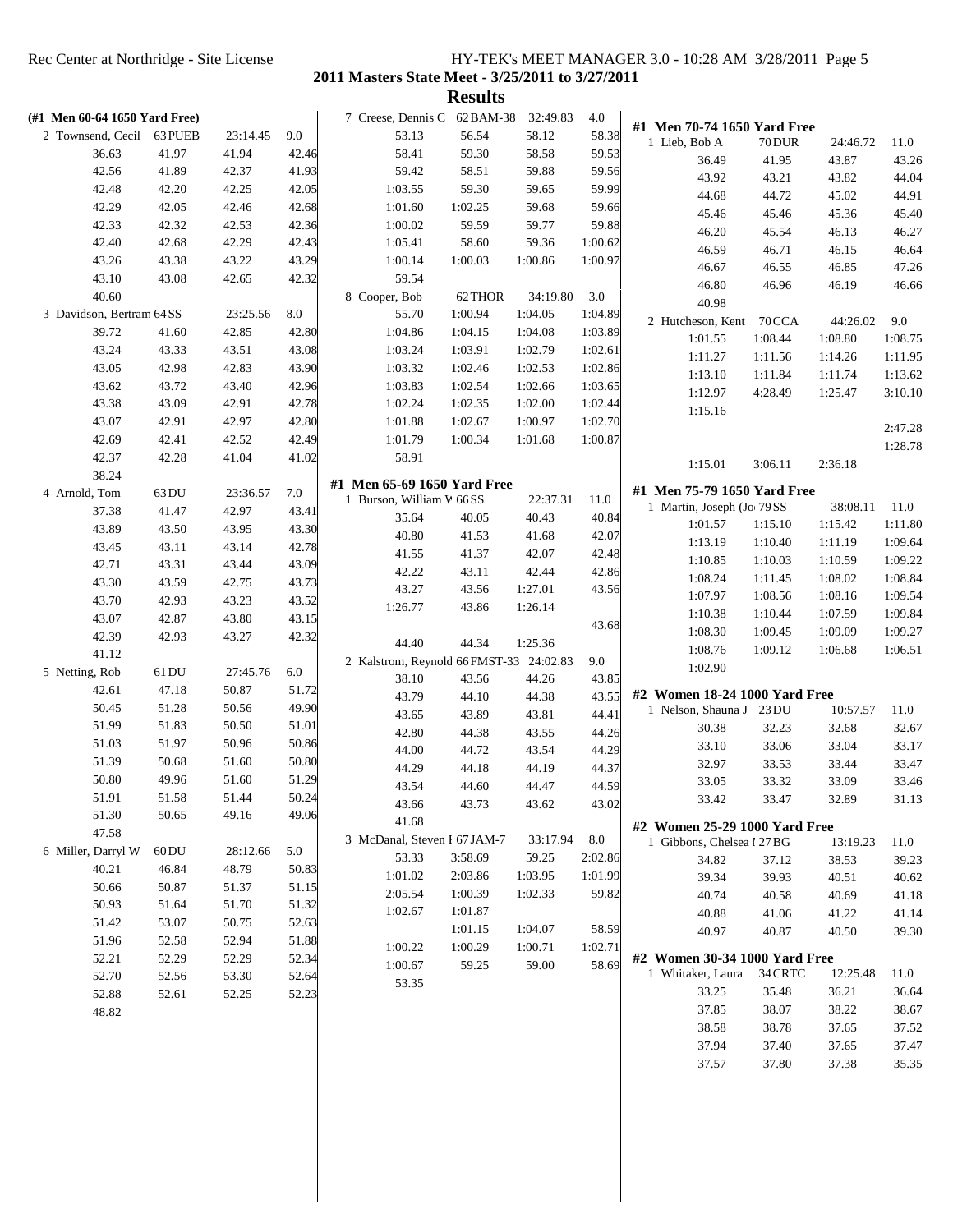**2011 Masters State Meet - 3/25/2011 to 3/27/2011**

| (#2 Women 30-34 1000 Yard Free) |            |          |       | #2 Women 45-49 1000 Yard Free |               |          |       | 4 Gable, Lisa                 | 53 PUEB  | 15:16.24 | 7.0     |
|---------------------------------|------------|----------|-------|-------------------------------|---------------|----------|-------|-------------------------------|----------|----------|---------|
| 2 Stutzke, Crystal A 30 THOR    |            | 12:55.89 | 9.0   | 1 Vanderpoel, Nicol 46 GAC    |               | 12:14.23 | 11.0  | 37.85                         | 41.55    | 43.05    | 44.26   |
| 31.21                           | 34.74      | 35.82    | 36.42 | 34.37                         | 37.41         | 37.07    | 36.49 | 44.77                         | 45.48    | 46.08    | 46.35   |
| 36.80                           | 38.13      | 38.03    | 39.04 | 36.91                         | 36.67         | 36.96    | 37.05 | 46.75                         | 47.30    | 46.90    | 47.73   |
| 39.73                           | 39.93      | 39.49    | 40.03 | 36.73                         | 36.87         | 36.91    | 37.30 | 46.91                         | 47.38    | 47.18    | 47.81   |
| 40.55                           | 42.56      | 41.09    | 42.15 | 36.96                         | 37.15         | 37.08    | 36.90 | 47.54                         | 47.59    | 47.79    | 45.97   |
| 40.60                           | 41.03      | 39.47    | 39.07 | 36.67                         | 36.48         | 36.33    | 35.92 | 5 Sortwell, Andrea            | 51 BG    | 17:32.11 | 6.0     |
| 3 Fuller, Lacy K                | 31 FAST-26 | 15:15.03 | 8.0   |                               |               |          |       | 45.14                         | 50.93    | 51.86    | 52.38   |
| 39.77                           | 43.57      | 46.05    | 45.54 | 2 Hagadorn, Heather 46 DU     |               | 13:18.21 | 9.0   | 52.60                         | 53.39    | 53.22    | 53.29   |
| 45.46                           | 45.22      | 46.28    | 46.49 | 34.61                         | 37.65         | 38.11    | 38.34 | 54.12                         | 53.37    | 53.10    | 53.58   |
| 47.03                           | 46.67      | 46.66    | 46.53 | 38.90                         | 38.92         | 39.58    | 39.90 | 53.66                         | 53.95    | 53.68    | 53.38   |
| 47.04                           | 46.97      | 46.22    | 46.80 | 40.94                         | 40.60         | 40.78    | 41.30 | 53.35                         | 53.83    | 53.12    | 50.16   |
| 45.97                           | 46.12      | 46.45    | 44.19 | 41.32                         | 41.40         | 41.81    | 41.03 | 6 Townley, Antoinet 50THOR    |          | 18:15.70 | 5.0     |
| 4 Wild, Jennifer A              | 30 DU      | 17:47.03 | 7.0   | 41.01                         | 40.66         | 41.00    | 40.35 | 50.59                         | 53.24    | 54.45    | 55.34   |
| 46.28                           | 50.27      | 53.32    | 54.23 | 3 Plummer, C.C. C             | 45 JAM-7      | 13:59.19 | 8.0   | 55.80                         | 56.45    | 56.34    | 55.66   |
| 54.54                           | 53.67      | 54.31    | 55.93 | 36.61                         | 40.58         | 40.91    | 41.53 | 55.73                         | 56.24    | 55.52    | 55.47   |
| 53.83                           | 54.83      |          |       | 42.25                         | 42.41         | 42.97    | 42.18 |                               | 56.03    | 54.66    |         |
|                                 |            | 53.47    | 54.10 | 42.62                         | 42.51         | 42.47    | 42.35 | 54.99                         |          |          | 55.66   |
| 54.49                           | 54.93      | 54.28    | 54.22 | 42.79                         | 42.13         | 42.47    | 42.13 | 54.74                         | 54.49    | 55.17    | 49.13   |
| 54.65                           | 54.23      | 52.31    | 49.14 | 43.55                         | 43.37         | 43.20    | 40.16 | #2 Women 55-59 1000 Yard Free |          |          |         |
| #2 Women 35-39 1000 Yard Free   |            |          |       | 4 Derr, Kirsten L             | 46 DU         | 14:11.24 | 7.0   | 1 Laney, Judith B             | 58 DU    | 14:06.64 | 11.0    |
| 1 Good, Tricia                  | 39 DU      | 12:32.86 | 11.0  | 37.67                         | 41.35         | 42.54    | 43.15 | 36.94                         | 41.71    | 42.47    | 42.78   |
| 33.85                           | 37.48      | 38.06    | 38.03 | 43.14                         | 43.89         | 42.62    | 43.15 | 42.85                         | 42.94    | 42.85    | 42.67   |
| 38.17                           | 38.35      | 38.62    | 38.60 | 42.88                         | 43.17         | 42.97    | 44.07 | 43.13                         | 42.53    | 42.22    | 42.57   |
| 37.80                           | 37.77      | 37.90    | 37.94 | 42.95                         | 43.30         | 42.71    | 42.94 | 43.12                         | 42.82    | 43.02    | 42.45   |
| 38.02                           | 37.72      | 37.49    | 37.53 | 43.24                         | 42.92         | 42.78    | 39.80 | 43.48                         | 42.87    | 42.31    | 40.91   |
| 37.46                           | 37.74      | 37.75    | 36.58 | 5 Bershok, Rhonda             | 46 AM         | 15:51.67 | 6.0   | 2 Lestikow, Polly B 57 GAC    |          | 15:16.70 | 9.0     |
|                                 |            |          |       | 39.76                         | 44.11         | 47.06    | 47.45 | 37.19                         | 42.65    | 45.22    | 45.33   |
| #2 Women 40-44 1000 Yard Free   |            |          |       | 48.37                         | 49.85         | 49.95    | 49.33 | 46.22                         | 46.02    | 45.96    | 46.37   |
| 1 McEahern, Barb                | 40 JAM-7   | 13:25.83 | 11.0  | 49.56                         | 48.73         | 48.02    | 48.14 | 46.71                         | 47.19    | 46.89    | 47.33   |
| 35.58                           | 39.64      | 41.06    | 41.16 | 48.49                         | 48.77         | 48.58    | 48.31 | 47.53                         | 46.78    | 47.19    | 47.17   |
| 41.02                           | 41.15      | 41.19    | 41.21 | 48.11                         | 47.90         | 48.46    | 42.72 | 47.22                         | 46.96    | 46.53    | 44.24   |
| 41.29                           | 41.26      | 41.06    | 40.80 | 6 Popish, Robyn A             | 46 JAM-7      | 17:56.33 | 5.0   | 3 Lucks, Gail K               | 59CCA    | 25:21.56 | 8.0     |
| 40.86                           | 40.60      | 40.64    | 40.52 | 45.17                         | 50.17         | 52.02    | 53.36 | 1:03.44                       | 1:16.68  | 1:31.99  | 1:18.48 |
| 40.52                           | 40.45      | 38.64    | 37.18 | 53.07                         |               | 54.46    | 54.96 |                               |          |          |         |
| 2 Babson, Kristin A 43 SDOGS    |            | 13:40.76 | 9.0   |                               | 54.48         |          |       | 1:15.80                       | 1:16.72  | 1:17.56  | 1:15.64 |
| 35.68                           | 39.14      | 40.66    | 40.55 | 55.70                         | 55.19         | 55.78    | 55.33 | 1:16.08                       | 1:17.51  | 1:14.92  | 1:14.85 |
| 40.36                           | 40.49      | 40.96    | 41.35 | 55.69                         | 55.47         | 54.74    | 54.94 | 1:14.38                       | 1:16.45  | 1:15.98  | 1:16.34 |
| 41.80                           | 41.69      | 41.84    | 41.98 | 54.86                         | 54.71         | 55.45    | 50.78 | 1:15.76                       | 1:14.29  | 1:15.81  | 1:12.88 |
| 41.81                           | 42.57      | 42.31    | 42.62 | #2 Women 50-54 1000 Yard Free |               |          |       | #2 Women 65-69 1000 Yard Free |          |          |         |
| 42.40                           | 42.25      | 40.92    | 39.38 | 1 Nelson, Judy A              | <b>50 HRM</b> | 11:42.15 | 11.0  | 1 Anziano, Marcia             | 66 IM-21 | 17:04.03 | 11.0    |
| 3 Keaten, Heather L 41 FCC      |            | 14:07.50 | 8.0   | 33.17                         | 35.30         | 35.93    | 35.98 | 45.29                         | 49.15    | 51.25    | 51.18   |
| 35.41                           | 39.30      | 41.85    | 43.16 | 36.24                         | 35.81         | 36.41    | 36.51 | 52.00                         | 52.43    | 52.72    | 51.95   |
| 43.88                           | 43.24      | 43.44    | 43.05 | 36.76                         | 36.47         | 36.15    | 36.15 | 52.61                         | 51.77    | 51.51    | 52.16   |
| 43.29                           | 43.13      | 42.98    | 42.73 | 36.37                         | 36.28         | 36.46    | 36.06 | 51.92                         | 52.62    | 52.47    | 52.04   |
| 42.77                           | 42.98      | 43.19    | 42.80 | 36.03                         | 35.82         | 35.72    | 18.53 | 51.98                         | 51.35    | 49.78    | 47.85   |
| 43.03                           | 43.15      | 42.62    | 41.50 | 2 Tame, Shelly L              | 50 JAM-7      | 13:32.86 | 9.0   |                               |          |          |         |
| 4 Mithoff, Laura                | 44 CCA     | 19:14.73 | 7.0   | 34.27                         | 38.06         | 38.67    | 39.25 | #2 Women 75-79 1000 Yard Free |          |          |         |
| 46.41                           | 52.90      | 54.42    | 55.77 | 39.70                         | 40.49         | 41.18    | 41.01 | 1 Buchannan, Peggy 78BG       |          | 22:43.70 | 11.0    |
| 57.18                           | 1:00.16    | 1:00.06  | 58.61 | 41.78                         | 42.63         | 42.20    | 41.73 | 58.61                         | 1:06.92  | 1:07.73  | 1:07.33 |
| 59.88                           | 59.47      | 59.69    | 58.76 | 42.39                         | 41.83         | 42.24    | 42.79 | 1:09.02                       | 1:10.19  | 1:09.78  | 1:08.89 |
| 1:00.31                         | 58.85      | 1:01.10  | 59.64 | 40.63                         | 42.17         | 41.19    | 38.65 | 1:08.01                       | 1:09.70  | 1:08.24  | 1:10.03 |
|                                 | 58.31      |          |       |                               |               | 14:49.11 |       | 1:09.79                       | 1:09.44  | 1:07.91  | 1:08.97 |
| 58.66                           |            | 58.50    | 56.05 | 3 Kimbrough, Doris 51 BG      |               |          | 8.0   | 1:08.77                       | 1:08.83  | 1:08.81  | 1:06.73 |
|                                 |            |          |       | 38.05                         | 43.73         | 45.45    | 44.90 |                               |          |          |         |
|                                 |            |          |       | 45.43                         | 45.17         | 45.06    | 44.85 |                               |          |          |         |
|                                 |            |          |       | 45.07                         | 45.33         | 45.01    | 45.15 |                               |          |          |         |
|                                 |            |          |       | 44.67                         | 45.46         | 45.31    | 44.58 |                               |          |          |         |
|                                 |            |          |       | 44.47                         | 44.53         | 44.47    | 42.42 |                               |          |          |         |
|                                 |            |          |       |                               |               |          |       |                               |          |          |         |
|                                 |            |          |       |                               |               |          |       |                               |          |          |         |
|                                 |            |          |       |                               |               |          |       |                               |          |          |         |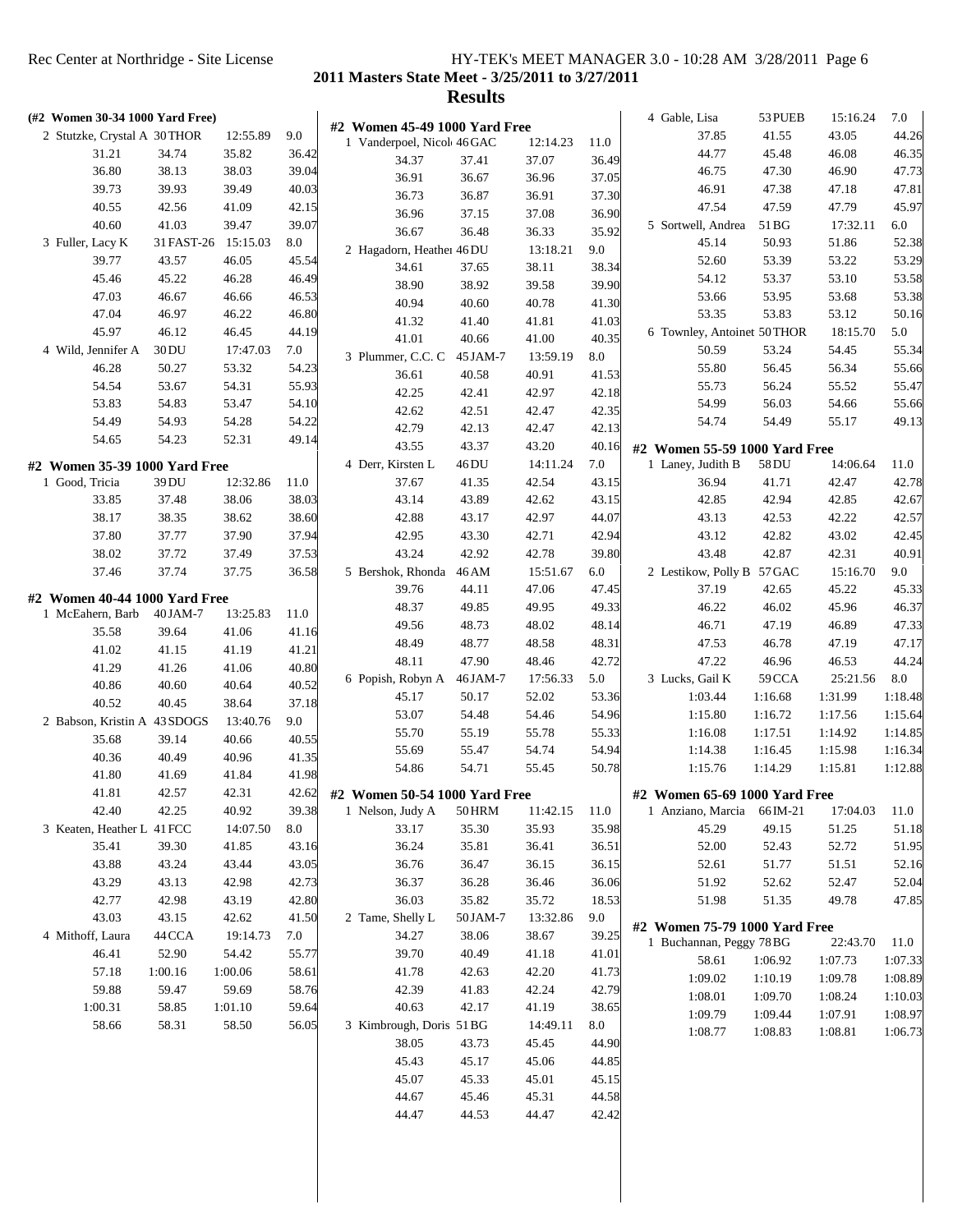**2011 Masters State Meet - 3/25/2011 to 3/27/2011**

|              | #2 Men 18-24 1000 Yard Free |            |          |       | 2 Haji, Salim                                  | 39 DU   | 12:41.45 | 9.0   | #2 Men 50-54 1000 Yard Free   |                     |          |       |
|--------------|-----------------------------|------------|----------|-------|------------------------------------------------|---------|----------|-------|-------------------------------|---------------------|----------|-------|
|              | 1 Amos, Eddie B             | 18 BG      | 11:36.33 | 11.0  | 34.50                                          | 39.40   | 38.82    | 39.45 | 1 Scott, Greg C               | 51 DU               | 11:02.23 | 11.0  |
|              | 28.24                       | 32.73      | 34.86    | 35.44 | 38.31                                          | 39.27   | 38.95    | 39.18 | 30.75                         | 33.68               | 33.97    | 33.92 |
|              | 34.75                       | 35.10      | 36.02    | 36.54 | 39.34                                          | 38.97   | 38.36    | 38.38 | 33.76                         | 33.56               | 33.74    | 33.67 |
|              | 35.96                       | 36.14      | 35.50    | 36.16 | 37.82                                          | 38.20   | 38.40    | 38.32 | 33.31                         | 33.33               | 33.33    | 33.01 |
|              | 35.91                       | 35.73      | 35.94    | 35.28 | 36.50                                          | 38.19   | 36.48    | 34.61 | 33.26                         | 33.42               | 33.00    | 32.72 |
|              | 34.60                       | 34.23      | 34.76    | 32.44 |                                                |         |          |       | 32.48                         | 32.55               | 32.38    | 32.39 |
|              | 2 Ganiyev, Doston           | 23 SQID-32 | 13:23.14 | 9.0   | #2 Men 40-44 1000 Yard Free<br>1 Cruz, Eduardo | 41 THOR | 13:01.59 | 11.0  | 2 Hulett, Jeffrey R           | 50 THOR             | 12:06.48 | 9.0   |
|              | 31.75                       | 36.11      | 37.35    | 39.01 | 34.78                                          | 38.45   | 39.35    | 38.74 | 32.85                         | 35.69               | 36.70    | 36.98 |
|              | 40.27                       | 40.53      | 40.94    | 41.37 | 38.63                                          |         | 40.30    | 40.32 | 36.73                         | 36.73               | 37.01    | 36.82 |
|              |                             |            |          |       |                                                | 39.58   |          |       |                               |                     |          |       |
|              | 40.94                       | 42.23      | 42.62    | 42.22 | 39.93                                          | 39.80   | 39.89    | 39.75 | 36.17                         | 36.08               | 36.31    | 36.48 |
|              | 42.59                       | 41.81      | 41.54    | 41.86 | 39.53                                          | 40.41   | 39.85    | 39.46 | 36.57                         | 36.35               | 36.73    | 36.79 |
|              | 40.28                       | 40.80      | 40.95    | 37.97 | 40.15                                          | 39.07   | 38.53    | 35.07 | 36.89                         | 36.37               | 36.62    | 35.61 |
|              | #2 Men 25-29 1000 Yard Free |            |          |       | #2 Men 45-49 1000 Yard Free                    |         |          |       | 3 Johnston, Mark A 50 SDOGS   |                     | 12:24.13 | 8.0   |
|              | 1 Gimlin, Matt R            | 26 BG      | 11:42.19 | 11.0  | 1 Jordan, James H                              | 48 DU   | 10:56.60 | 11.0  | 32.34                         | 35.92               | 36.60    | 37.07 |
|              | 31.40                       | 36.05      | 36.87    | 35.49 | 30.97                                          | 33.40   | 33.60    | 33.40 | 37.83                         | 37.97               | 37.56    | 37.94 |
|              | 36.26                       | 37.15      | 36.62    | 36.43 | 33.18                                          | 32.96   | 32.75    | 33.03 | 37.64                         | 37.68               | 37.35    | 37.36 |
|              | 37.18                       | 36.16      | 34.51    | 35.08 | 32.65                                          | 32.40   | 32.79    | 32.66 | 37.14                         | 37.77               | 37.94    | 38.63 |
|              | 35.37                       | 34.77      | 34.26    | 34.46 | 33.08                                          | 33.39   | 33.53    | 33.76 | 38.41                         | 38.68               | 37.26    | 35.04 |
|              | 33.98                       | 33.79      | 33.57    | 32.79 | 33.61                                          | 33.29   | 32.63    | 29.52 | 4 Seymour, Dag L              | 52JAM-7             | 13:02.59 | 7.0   |
| 2 Ida, Kevin |                             | 28 THOR    | 13:24.42 | 9.0   | 2 Melanson, Edward 48 DU                       |         | 10:56.73 | 9.0   | 33.58                         | 36.50               | 37.11    | 37.57 |
|              | 36.02                       | 40.09      | 41.03    | 41.54 | 30.72                                          | 33.50   | 33.70    | 33.40 | 38.54                         | 38.99               | 39.73    | 39.64 |
|              | 41.40                       | 41.76      | 41.32    | 41.49 | 33.56                                          | 33.33   | 33.07    | 33.05 | 39.59                         | 39.70               | 40.26    | 39.86 |
|              | 41.88                       | 42.14      | 41.50    | 41.19 | 33.01                                          | 32.86   | 32.70    | 32.93 | 40.38                         | 40.53               | 40.42    | 40.53 |
|              | 41.42                       | 41.03      | 40.52    | 39.82 | 32.97                                          | 32.74   | 33.12    | 33.11 | 40.36                         | 40.34               | 39.91    | 39.05 |
|              | 38.32                       | 38.38      | 37.27    | 36.30 | 32.70                                          | 32.93   | 32.43    | 30.90 | 5 Buck, Alan R                | 51 AFAM-32 13:27.82 |          | 6.0   |
|              |                             |            |          |       | 3 Wise, Mike                                   | 46 DU   | 11:22.45 | 8.0   | 35.57                         | 39.20               | 40.19    | 41.04 |
|              | #2 Men 30-34 1000 Yard Free |            |          |       | 31.35                                          | 33.94   | 33.99    | 34.19 | 41.15                         | 41.00               | 41.20    | 40.95 |
|              | 1 Cox, Michael J            | 33 JAM-7   | 11:32.39 | 11.0  | 33.97                                          | 33.85   | 34.40    | 34.39 | 40.89                         | 40.69               | 41.11    | 40.70 |
|              | 32.00                       | 35.06      | 35.56    | 35.82 | 33.75                                          | 34.33   | 34.34    | 34.61 | 40.92                         | 41.16               | 40.59    | 40.95 |
|              | 35.65                       | 35.55      | 35.39    | 35.38 | 34.70                                          | 34.64   | 34.40    | 34.70 | 40.71                         | 40.56               | 40.45    | 38.79 |
|              | 34.97                       | 35.04      | 34.79    | 34.82 | 34.52                                          | 34.41   | 34.45    | 33.52 | 6 Murphy, Jim                 | 50DAWGS             | 13:52.07 | 5.0   |
|              | 34.94                       | 34.96      | 35.14    | 34.84 |                                                | 49 DU   | 11:51.65 | 7.0   | 35.06                         | 42.11               | 41.18    | 43.77 |
|              | 33.49                       | 34.00      | 33.11    | 31.88 | 4 Classen, Ken A<br>34.77                      |         | 36.76    |       | 41.11                         | 42.08               | 40.66    | 42.37 |
|              | 2 Schwartzkopf, Jess 32 AM  |            | 13:16.59 | 9.0   |                                                | 37.10   |          | 36.27 | 41.45                         | 43.16               | 41.18    | 43.61 |
|              | 33.43                       | 39.02      | 40.33    | 40.28 | 35.70                                          | 36.40   | 36.20    | 36.35 | 41.58                         | 42.42               | 41.35    | 44.62 |
|              | 40.52                       | 40.81      | 41.07    | 41.20 | 35.56                                          | 35.39   | 35.30    | 35.00 | 41.40                         | 44.02               | 40.48    | 38.46 |
|              | 41.18                       | 41.49      | 41.45    | 41.52 | 35.37                                          | 35.36   | 35.20    | 35.03 | 7 Henderson, Jamie 53 SQID-32 |                     | 14:44.67 | 4.0   |
|              | 41.46                       | 41.33      | 40.11    | 40.22 | 34.92                                          | 34.94   | 35.33    | 34.70 | 36.77                         | 40.92               | 42.53    | 43.77 |
|              | 39.19                       | 40.18      | 39.83    | 31.97 | 5 Magouirk, Jeffrey 49 BG                      |         | 12:26.24 | 6.0   | 44.49                         | 44.30               | 44.71    | 45.11 |
|              | 3 Forrester, Scott G        | 33 THOR    | 15:37.31 | 8.0   | 33.15                                          | 36.26   | 36.15    | 36.92 | 45.70                         | 44.81               | 45.21    | 45.50 |
|              | 39.53                       | 44.53      | 48.07    | 47.35 | 36.82                                          | 36.91   | 38.17    | 37.83 | 44.89                         | 45.41               | 44.86    | 46.00 |
|              | 46.82                       | 47.19      | 47.05    | 47.72 | 37.77                                          | 38.41   | 38.29    | 38.37 | 45.25                         | 45.15               | 45.23    | 44.06 |
|              | 47.36                       | 47.76      | 47.47    | 47.64 | 37.69                                          | 37.98   | 38.21    | 37.77 |                               |                     |          |       |
|              | 47.71                       | 47.68      | 48.09    | 47.69 | 37.65                                          | 37.87   | 37.90    | 36.12 | #2 Men 55-59 1000 Yard Free   |                     |          |       |
|              | 47.76                       | 47.49      | 47.44    | 44.96 | 6 Ramirez, Al                                  | 49 BG   | 15:06.70 | 5.0   | 1 De Seguin, Michae 57 DU     |                     | 15:54.55 | 11.0  |
|              |                             |            |          |       | 37.53                                          | 41.42   | 44.33    | 47.86 | 40.91                         | 45.50               | 46.81    | 46.24 |
|              | #2 Men 35-39 1000 Yard Free |            |          |       | 43.38                                          | 45.88   | 45.41    | 45.93 | 48.09                         | 49.87               | 48.10    | 49.78 |
|              | 1 Tripp, Justin L           | 38 LMS     | 11:14.21 | 11.0  | 45.34                                          | 45.60   | 45.58    | 46.96 | 50.44                         | 47.58               | 49.63    | 48.74 |
|              | 29.99                       | 33.25      | 33.99    | 33.93 | 46.61                                          | 46.63   | 46.34    | 46.88 | 49.93                         | 50.04               | 48.34    | 48.72 |
|              | 34.15                       | 34.09      | 33.93    | 34.15 | 46.38                                          | 47.37   | 46.60    | 44.67 | 47.62                         | 48.60               | 46.87    | 42.74 |
|              | 34.45                       | 34.19      | 34.14    | 34.24 | 7 Kelly, John F                                | 49 BG   | 15:30.08 | 4.0   |                               |                     |          |       |
|              | 33.95                       | 34.12      | 34.17    | 34.10 | 1:30.20                                        | 47.55   | 48.73    | 49.13 |                               |                     |          |       |
|              | 33.95                       | 34.05      | 33.40    | 31.97 | 48.33                                          | 46.83   | 47.60    | 47.81 |                               |                     |          |       |
|              |                             |            |          |       |                                                | 46.66   |          |       |                               |                     |          |       |
|              |                             |            |          |       | 47.04                                          |         | 47.07    | 46.76 |                               |                     |          |       |
|              |                             |            |          |       | 45.64                                          | 46.63   | 45.85    | 46.21 |                               |                     |          |       |
|              |                             |            |          |       | 45.87                                          | 44.60   | 41.63    |       |                               |                     |          |       |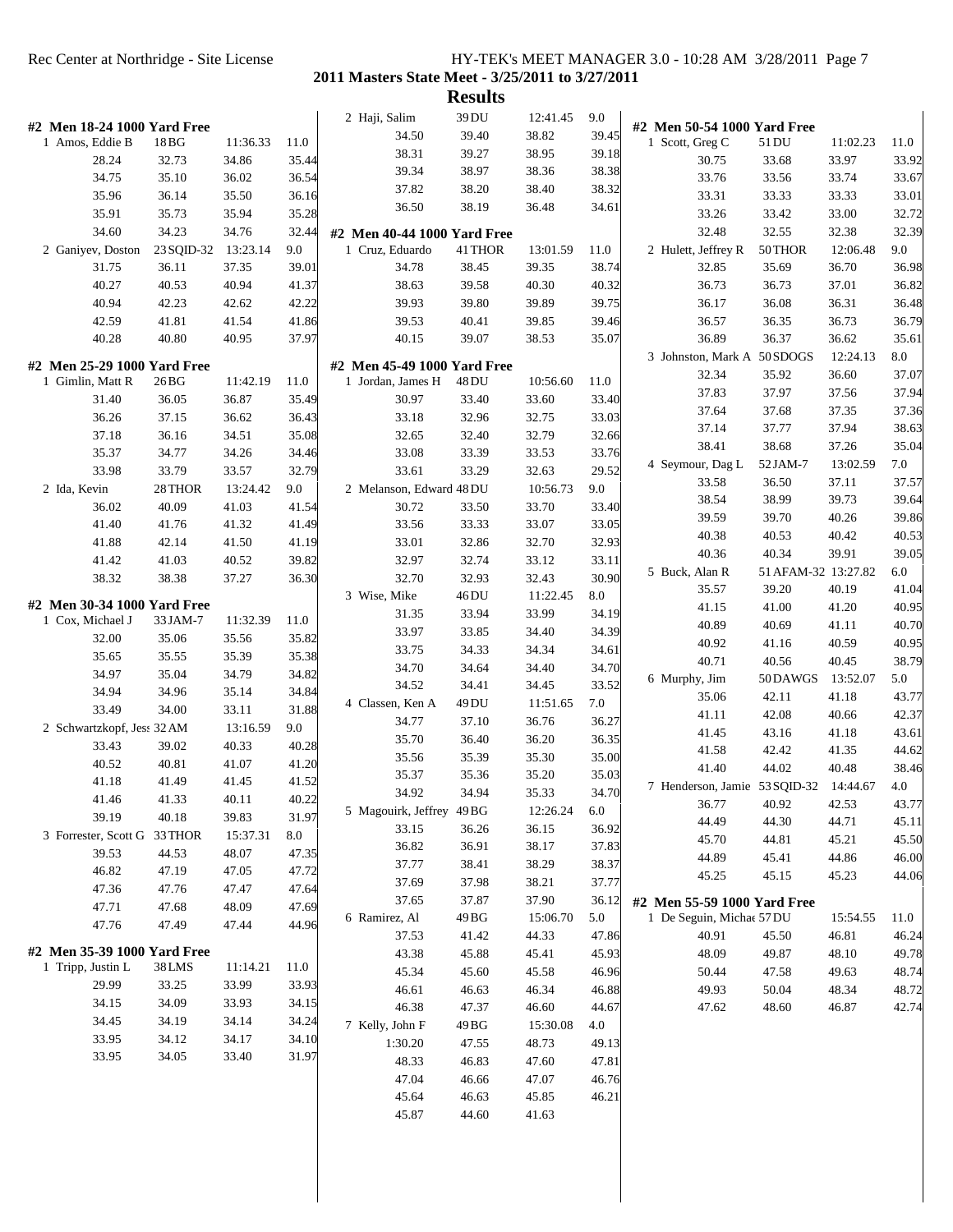**2011 Masters State Meet - 3/25/2011 to 3/27/2011**

|                               |           |          |         |                                                |            |         |       | 2 Meymaris, Gregor 39 BAM-38                         |                    | 4:40.69 | 9.0   |
|-------------------------------|-----------|----------|---------|------------------------------------------------|------------|---------|-------|------------------------------------------------------|--------------------|---------|-------|
| #2 Men 60-64 1000 Yard Free   |           |          |         | #3 Women 35-39 400 Yard IM                     |            |         |       | 29.32                                                | 33.37              | 36.14   | 35.92 |
| 1 Arnold, Tom                 | 63 DU     | 14:36.03 | 11.0    | 1 Van Slingerlandt, 135 BAM-38                 |            | 5:13.16 | 11.0  | 39.31                                                | 40.65              | 33.50   | 32.48 |
| 36.64                         | 41.48     | 43.67    | 44.97   | 31.63                                          | 36.51      | 40.97   | 40.73 | 3 Shelles, Dave                                      | 37 WMSC-32 5:28.36 |         | 8.0   |
| 44.73                         | 45.19     | 45.75    | 45.29   | 44.78                                          | 45.77      | 36.55   | 36.22 | 33.61                                                | 38.33              | 46.07   | 45.12 |
| 44.85                         | 43.91     | 45.14    | 45.07   | 2 Good, Tricia                                 | 39 DU      | 5:28.37 | 9.0   | 44.55                                                | 44.71              | 39.07   | 36.90 |
| 44.44                         | 44.47     | 44.53    | 43.72   | 37.06                                          | 43.16      | 43.70   | 41.14 | 4 Hayden, John W                                     | 39 SQID-32         | 6:17.39 | 7.0   |
| 45.11                         | 42.89     | 43.61    | 40.57   | 44.52                                          | 45.35      | 37.97   | 35.47 | 39.51                                                | 48.56              | 53.04   | 50.73 |
| 2 Netting, Rob                | 61 DU     | 16:28.44 | 9.0     | 3 Krhoun, Skye W                               | 38 UNAT\$  | 5:30.30 | 8.0   | 51.09                                                | 50.73              | 43.61   | 40.12 |
| 40.39                         | 48.10     | 50.01    | 51.09   | 34.27                                          | 39.67      | 43.83   | 42.80 |                                                      |                    |         |       |
| 50.11                         | 51.46     | 51.10    | 50.41   | 47.94                                          | 48.16      | 37.60   | 36.03 | #4 Men 40-44 400 Yard IM                             |                    |         |       |
| 50.81                         | 51.10     | 49.91    | 50.03   | 4 Framke, Erin C                               | 37 DU      | 5:35.36 | 7.0   | 1 Daughtrey, Clay L 43 THOR                          |                    | 5:06.61 | 11.0  |
| 49.89                         | 49.57     | 50.20    | 49.59   | 35.84                                          | 41.58      | 43.33   | 43.34 | 30.11                                                | 34.96              | 39.61   | 38.92 |
| 49.58                         | 49.67     | 48.52    | 46.90   | 45.05                                          | 47.22      | 39.58   | 39.42 | 45.86                                                | 45.59              | 35.85   | 35.71 |
| 3 Creese, Dennis C            | 62 BAM-38 | 20:07.74 | 8.0     | 5 Hodges, Jenny A                              | 36 PMST-54 | 7:34.45 | 6.0   | 2 Pryor, Keith T                                     | 40 SQID-32         | 5:20.40 | 9.0   |
| 54.00                         | 57.22     | 59.52    | 1:00.03 |                                                |            |         |       | 34.19                                                | 40.22              | 42.02   | 41.62 |
| 1:00.80                       | 1:00.52   | 1:00.62  | 1:01.17 | #3 Women 40-44 400 Yard IM<br>1 Vowles, Nicole | 40 THOR    | 5:51.58 | 11.0  | 46.24                                                | 45.06              | 35.98   | 35.07 |
| 1:00.03                       | 1:00.27   | 1:01.47  | 1:01.74 |                                                |            |         |       | 3 Cruz, Eduardo                                      | 41 THOR            | 5:24.90 | 8.0   |
| 1:00.94                       | 1:01.83   | 1:00.91  | 1:01.08 | #3 Women 45-49 400 Yard IM                     |            |         |       | 35.10                                                | 38.52              | 43.90   | 44.33 |
| 1:01.57                       | 1:02.35   | 1:01.36  | 1:00.31 | 1 Vanderpoel, Nicol 46 GAC                     |            | 5:27.74 | 11.0  | 46.27                                                | 45.60              | 36.99   | 34.19 |
| 4 Cooper, Bob                 | 62 THOR   | 20:16.44 | 7.0     | 2 Uhl, Mary A                                  | 45 NMMS-42 | 5:57.90 | 9.0   | 4 Hoftiezer, Scott                                   | 40 DAC-38          | 5:52.41 | 7.0   |
| 53.96                         | 59.15     | 1:03.92  | 1:01.64 | 3 Hammock, Maka I 49 FAST-26                   |            | 6:23.21 | 8.0   | 33.48                                                | 38.87              | 51.61   | 48.80 |
| 1:02.12                       | 1:02.41   | 1:02.92  | 1:01.30 | 4 Clendenen, Karen 48 CCA                      |            | 9:57.09 | 7.0   | 51.05                                                | 51.68              | 39.35   | 37.57 |
| 1:00.62                       | 1:02.32   | 1:00.85  | 1:03.02 | #3 Women 50-54 400 Yard IM                     |            |         |       | 5 White, Brad                                        | 41 BG              | 5:59.02 | 6.0   |
| 1:00.94                       | 1:01.01   | 1:00.61  | 1:00.91 | 1 Oerman, Voni M 50 GAC                        |            | 5:27.44 | 11.0  | 37.78                                                | 44.24              | 44.63   | 46.61 |
| 1:00.81                       | 59.91     | 59.38    | 58.64   | 36.01                                          | 40.35      | 43.20   | 42.58 | 51.34                                                | 53.19              | 41.45   | 39.78 |
|                               |           |          |         | 47.04                                          | 45.47      | 38.04   | 34.75 | 6 Francavilla, Antho 44 THOR                         |                    | 7:10.71 | 5.0   |
| #2 Men 75-79 1000 Yard Free   |           |          |         |                                                |            |         |       | 49.61                                                | 56.03              | 1:01.99 | 59.18 |
| 1 Hadley, Stephen G 79 UNAT\$ |           | 17:55.32 | 11.0    | #3 Women 55-59 400 Yard IM                     |            |         |       | 54.70                                                | 52.84              | 47.59   | 48.77 |
| 45.25                         | 49.82     | 52.56    | 53.16   | 1 Pyle, Rebecca M 55 SS                        |            | 7:12.63 | 11.0  |                                                      |                    |         |       |
| 53.66                         | 54.24     | 54.78    | 55.68   | #4 Men 18-24 400 Yard IM                       |            |         |       | #4 Men 45-49 400 Yard IM                             |                    |         |       |
| 56.43                         | 56.17     | 55.22    | 55.63   | 1 Smith, David J                               | 23 SQID-32 | 4:51.34 | 11.0  | 1 Melanson, Edward 48 DU                             |                    | 4:56.59 | 11.0  |
| 54.77                         | 54.75     | 55.53    | 54.36   | 29.60                                          | 33.14      | 38.34   | 37.78 | 30.19                                                | 34.47              | 38.21   | 38.51 |
| 54.26                         | 53.66     | 53.77    | 51.62   | 43.39                                          | 42.71      | 34.00   | 32.38 | 43.16                                                | 44.08              | 34.42   | 33.55 |
| #3 Women 18-24 400 Yard IM    |           |          |         | 2 Amos, Eddie B                                | 18 BG      | 5:02.25 | 9.0   | 2 Jones, Rich B                                      | 45 JAM-7           | 5:07.44 | 9.0   |
| 1 Nelson, Shauna J 23 DU      |           | 4:49.31  | 11.0    | 29.18                                          | 34.59      | 40.99   | 39.33 | 33.93                                                | 40.69              | 39.28   | 39.25 |
| 30.29                         | 33.50     | 36.41    | 36.04   | 45.12                                          | 45.10      | 34.22   | 33.72 | 43.72                                                | 43.35              | 34.98   | 32.24 |
| 43.99                         | 43.93     | 32.64    | 32.51   |                                                |            |         |       | 3 Garcia, Doug A                                     | 49 FAST-26         | 6:36.69 | 8.0   |
| 2 Vatch, Hayley               | 23 DU     | 5:33.67  | 9.0     | #4 Men 25-29 400 Yard IM                       |            |         |       | 44.65                                                | 52.00              | 48.66   | 50.04 |
|                               |           |          |         | 1 Gullett, Jeff D                              | 27 AM      | 4:30.91 | 11.0  | 54.21                                                | 55.81              | 48.75   | 42.57 |
| #3 Women 25-29 400 Yard IM    |           |          |         | 25.24                                          | 30.25      | 33.57   | 34.88 | 4 Lowe, Todd W                                       | 48 BG              | 6:51.55 | 7.0   |
| 1 Walker, Sarah E             | $26B$ G   | 5:21.56  | 11.0    | 38.63                                          | 39.42      | 34.50   | 34.42 | 40.73                                                | 49.14              | 58.26   | 55.41 |
| 33.73                         | 39.90     | 42.39    | 41.71   | 2 Gimlin, Matt R                               | 26 BG      | 4:44.70 | 9.0   | 1:04.46                                              | 1:01.28            | 41.44   | 40.83 |
| 45.74                         | 46.17     | 37.47    | 34.45   | 31.52                                          | 35.79      | 36.77   | 36.06 |                                                      |                    |         |       |
| 2 Gibbons, Chelsea 1 27 BG    |           | 5:32.48  | 9.0     | 39.00                                          | 40.45      | 32.96   | 32.15 | #4 Men 50-54 400 Yard IM<br>1 Mann, Jonathan E 50 DU |                    | 4:45.86 | 11.0  |
| 36.02                         | 41.00     | 41.96    | 42.04   | 3 Ida, Kevin                                   | 28 THOR    | 5:23.60 | 8.0   |                                                      |                    |         |       |
| 46.20                         | 47.66     | 39.02    | 38.58   | 32.58                                          | 35.84      | 43.30   | 42.88 | 28.83                                                | 32.48              | 35.70   | 35.80 |
| 3 Loper, Tracey E             | 27 DU     | 5:35.19  | 8.0     | 47.69                                          | 49.04      | 37.46   | 34.81 | 41.57                                                | 42.85              | 34.59   | 34.04 |
| #3 Women 30-34 400 Yard IM    |           |          |         |                                                |            |         |       | 2 Scott, Greg C                                      | 51 DU              | 4:49.49 | 9.0   |
| 1 Lee, Jodi L                 | 33 THOR   | 5:00.91  | 11.0    | #4 Men 30-34 400 Yard IM                       |            |         |       | 28.86                                                | 33.18              | 38.71   | 39.17 |
| 29.98                         | 34.83     | 38.92    | 38.73   | 1 Cox, Michael J                               | 33 JAM-7   | 4:41.93 | 11.0  | 39.27                                                | 40.70              | 35.64   | 33.96 |
| 41.99                         | 42.25     | 36.82    | 37.39   | 30.76                                          | 35.09      | 35.72   | 35.74 | 3 Louie, Jamie                                       | 54 CSST            | 5:10.58 | 8.0   |
| 2 Matlock, Annika S 32 CMS-32 |           |          | 9.0     | 40.03                                          | 40.58      | 33.19   | 30.82 | 33.26                                                | 38.37              | 39.67   | 40.11 |
|                               |           | 5:55.73  |         | #4 Men 35-39 400 Yard IM                       |            |         |       | 41.40                                                | 42.57              | 38.07   | 37.13 |
| 37.94                         | 44.67     | 45.10    | 45.76   | 1 Doherty, Kevin J                             | 37 SQID-32 | 4:24.69 | 11.0  | 4 Fuller, Ed                                         | 52 THOR            | 5:31.17 | 7.0   |
| 48.68                         | 49.47     | 42.29    | 41.82   | 28.25                                          | 31.23      | 35.17   | 34.02 | 28.21                                                | 33.52              | 48.89   | 48.12 |
|                               |           |          |         | 36.40                                          | 36.65      | 31.36   | 31.61 | 46.23                                                | 47.49              | 40.13   | 38.58 |
|                               |           |          |         |                                                |            |         |       |                                                      |                    |         |       |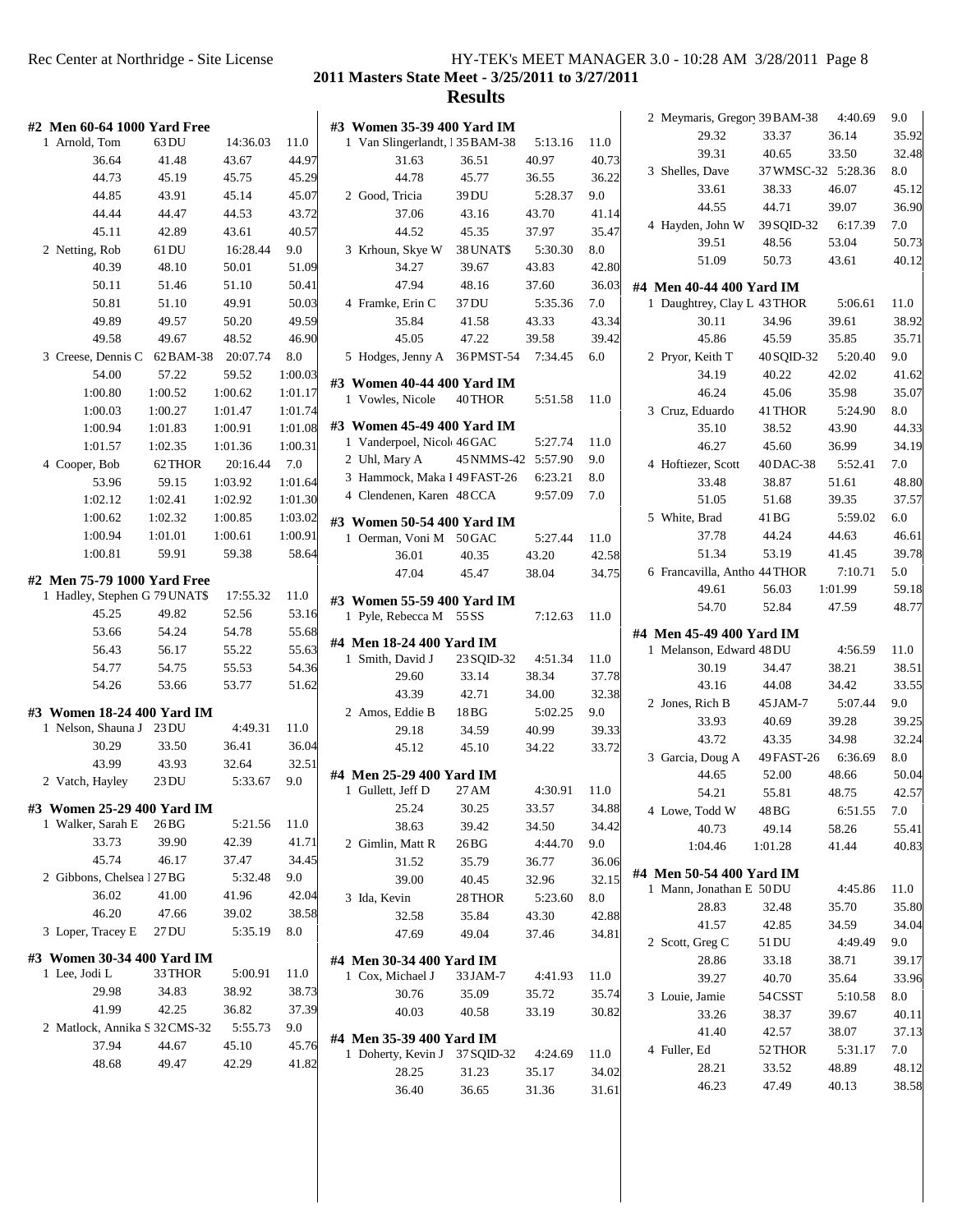**2011 Masters State Meet - 3/25/2011 to 3/27/2011**

| (#4 Men 50-54 400 Yard IM)                           |                     |                  |               |                                    |                |                  |               | 3 Prigge, Alex                        | 23 UNAT           | 2:20.67          | 8.0           |
|------------------------------------------------------|---------------------|------------------|---------------|------------------------------------|----------------|------------------|---------------|---------------------------------------|-------------------|------------------|---------------|
| 5 Murphy, Jim                                        | 50 DAWGS            | 6:05.74          | 6.0           | #5 Mixed 25+ 200 Yard Medley Relay |                |                  |               | 32.47                                 | 35.57             | 36.30            | 36.33         |
| 37.24                                                | 46.44               | 46.45            | 42.79         | 1 THOR                             | A              | 1:54.13          | 22.0          | 4 Funk, Megan E                       | 23 IM-21          | 2:28.88          | 7.0           |
| 54.98                                                | 53.22               | 44.70            | 39.92         | 31.10                              | 32.25          | 25.99            | 24.79         | 35.79                                 | 37.39             | 37.36            | 38.34         |
|                                                      |                     |                  |               | 2 AM<br>32.26                      | A              | 1:54.46          | 18.0          |                                       |                   |                  |               |
| #4 Men 55-59 400 Yard IM                             |                     |                  |               | 3 DU                               | 35.28          | 24.11<br>1:56.56 | 22.81         | #7 Women 25-29 200 Yard Free          |                   |                  |               |
| 1 Stanback, John<br>33.54                            | 57 FAST-26<br>38.48 | 5:09.55<br>39.39 | 11.0<br>37.88 | 31.20                              | A<br>27.09     | 30.80            | 16.0<br>27.47 | 1 Shuss, Audrey<br>28.38              | 27 JAM-7<br>31.37 | 2:05.18<br>32.57 | 11.0<br>32.86 |
|                                                      |                     |                  |               |                                    |                |                  |               |                                       |                   |                  |               |
| 44.72                                                | 45.17               | 35.88            | 34.49         | 4 JAM-7                            | A              | 2:00.67          | 14.0          | 2 Walker, Sarah E                     | 26 <sub>BG</sub>  | 2:09.25          | 9.0           |
| 2 Culp, Michael E                                    | 55 SS               | 5:59.53          | 9.0           | 30.83                              | 38.18          | 27.26            | 24.40         | 30.52                                 | 32.60             | 32.79            | 33.34         |
| 37.70                                                | 42.78               | 46.86            | 45.98         | 5 DU                               | C              | 2:03.32          | 12.0          | 3 Fosha, Gretta E                     | 28 CMS-32         | 2:10.70          | 8.0           |
| 54.11                                                | 53.00               | 40.38            | 38.72         | 32.39                              | 35.59          | 27.21            | 28.13         | 30.68                                 | 33.70             | 33.48            | 32.84         |
| #4 Men 60-64 400 Yard IM                             |                     |                  |               | 6 DU                               | B              | 2:04.48          | 10.0          | 4 Gibbons, Chelsea 1 27 BG            |                   | 2:19.35          | 7.0           |
| 1 Carney, Kent                                       | 63 CMS-32           | 5:46.21          | 11.0          | 35.52                              | 36.72          | 26.57            | 25.67         | 32.15                                 | 34.69             | 36.15            | 36.36         |
| 36.00                                                | 45.73               | 45.51            | 43.38         | 7 CRTC                             | A              | 2:19.55          | 8.0           | 5 Cain, Jamie M                       | 25 <sub>DU</sub>  | 2:19.78          | 6.0           |
| 46.93                                                | 47.10               | 42.23            | 39.33         | 35.65                              | 37.00          | 39.84            | 27.06         | 31.81                                 | 36.57             | 38.18            | 33.22         |
| 2 Harding, Peter S                                   | 63 UNAT             | 6:25.73          | 9.0           | #5 Mixed 35+ 200 Yard Medley Relay |                |                  |               | 6 Salutz, Alison                      | 28 SQID-32        | 2:29.66          | 5.0           |
| 44.51                                                | 52.86               | 49.21            | 49.34         | 1 BAM-38                           | A              | 1:51.88          | 22.0          | 35.00                                 | 37.71             | 38.51            | 38.44         |
| 49.07                                                | 50.49               | 46.36            | 43.89         | 26.61                              | 36.37          | 24.06            | 24.84         | 7 Leonard, Caitlin W 26 CRTC          |                   | 2:37.61          | 4.0           |
|                                                      |                     |                  |               | 2 <sub>BG</sub>                    | A              | 1:56.33          | 18.0          | 36.33                                 | 39.30             | 41.10            | 40.88         |
| #4 Men 65-69 400 Yard IM<br>1 Burson, William V 66SS |                     | 6:15.87          | 11.0          | 28.09                              | 30.29          | 31.53            | 26.42         | 8 Asmar, Melanie                      | 28 SQID-32        | 2:42.08          | 3.0           |
| 41.56                                                | 52.13               | 48.23            | 46.75         | 3 BAM-38                           | B              | 2:02.56          | 16.0          | 35.91                                 | 40.19             | 42.94            | 43.04         |
| 52.89                                                | 53.58               | 41.76            | 38.97         | 30.12                              | 30.61          | 33.41            | 28.42         | #7 Women 30-34 200 Yard Free          |                   |                  |               |
|                                                      |                     |                  |               | 4 THOR                             | A              | 2:05.94          | 14.0          | 1 Whitaker, Laura                     | 34 CRTC           | 2:13.32          | 11.0          |
| #4 Men 70-74 400 Yard IM                             |                     |                  |               | 30.07                              | 38.47          | 26.45            | 30.95         | 29.67                                 | 33.36             | 35.44            | 34.85         |
| 1 Wolfe, Artie                                       | 71 CMS-32           | 6:11.47          | 11.0          | 5 DU                               | A              | 2:10.75          | 12.0          | 2 Stutzke, Crystal A 30THOR           |                   | 2:14.14          | 9.0           |
| 42.10                                                | 46.91               | 47.10            | 48.54         | 35.07                              | 41.86          | 27.32            | 26.50         | 30.00                                 | 33.24             | 35.62            | 35.28         |
| 52.14                                                | 53.10               | 40.86            | 40.72         | 6 THOR                             | B              | 2:13.23          | 10.0          | 3 Marschner, Marie 32JAM-7            |                   | 2:19.10          | 8.0           |
| #4 Men 75-79 400 Yard IM                             |                     |                  |               | 29.93                              | 35.24          | 34.41            | 33.65         | 32.75                                 | 34.65             | 36.12            | 35.58         |
| 1 Martin, Joseph (Jo 79SS                            |                     | 10:24.31         | 11.0          | 7 BG                               | $\mathsf{C}$   | 2:14.48          | 8.0           | 4 Schweissing, Krist 33 AM            |                   | 2:21.57          | 7.0           |
| 1:09.40                                              | 1:24.00             | 1:32.82          | 1:25.85       | 36.46                              | 38.43          | 30.71            | 28.88         | 32.55                                 | 36.78             | 36.54            | 35.70         |
| 1:18.21                                              | 1:15.88             | 1:12.59          | 1:05.56       | 8 DAWGS                            | A              | 2:17.61          | 6.0           | 5 Nash, Ellie                         | 32 SS             | 2:25.37          | 6.0           |
|                                                      |                     |                  |               | 34.28                              | 53.90          | 21.04            | 28.39         | 33.53                                 | 36.62             | 38.52            | 36.70         |
| #5 Mixed 18+200 Yard Medley Relay                    |                     |                  |               | --- THOR                           | $\mathsf{C}$   | DQ               |               | 6 Wilson, Amanda J 32RMT              |                   | 4:05.48          | 5.0           |
| 1 SDOGS                                              | A                   | 1:49.06          | 22.0          | 34.58                              | 1:31.03        | 2:34.76          |               | 53.82                                 | 1:03.00           | 1:07.85          | 1:00.81       |
| 24.87                                                | 29.22               | 28.90            | 26.07         | --- BG                             | B              | DQ               |               |                                       |                   |                  |               |
| 2 FCC                                                | A                   | 1:54.40          | 18.0          | 37.53                              | 32.12          | 29.85            | 33.32         | #7 Women 35-39 200 Yard Free          |                   |                  |               |
| 33.72                                                | 32.73               | 26.13            | 21.82         |                                    |                |                  |               | 1 Winchester, Aman 37 BG              |                   | 2:21.87          | 11.0          |
| 3 AM                                                 | B                   | 1:56.84          | 16.0          | #5 Mixed 45+ 200 Yard Medley Relay |                |                  |               | 31.34                                 | 35.00             | 37.35            | 38.18         |
| 32.83                                                | 32.87               | 26.12            | 25.02         | 1 JAM-7                            |                | A 2:01.61 22.0   |               | 2 Baumann, Kari K 39 BG               |                   | 2:38.38          | 9.0           |
| 4 BG                                                 | A                   | 1:59.02          | 14.0          | 29.58                              | 31.88          | 32.31            | 27.84         | 35.39                                 | 39.25             | 41.51            | 42.23         |
| 28.94                                                | 35.88               | 26.25            | 27.95         | 2 IM-21                            | A              | 2:06.63          | 18.0          | 3 Mitchell, Melanie 39CCA             |                   | 2:39.49          | 8.0           |
| 5 SDOGS                                              | B                   | 2:03.84          | 12.0          | 32.76                              | 41.13          | 27.22            | 25.52         | 36.05                                 | 40.55             | 42.15            | 40.74         |
| 30.07                                                | 36.52               | 27.13            | 30.12         | 3 BAM-38                           | A              | 2:24.79          | 16.0          | 4 Stearns, Stephanie 35 BG            |                   | 2:43.45          | 7.0           |
| 6 BAM-38                                             | $\mathbf{A}$        | 2:04.92          | 10.0          | 42.76                              | 44.75          | 27.90            | 29.38         | 37.10                                 | 40.26             | 42.73            | 43.36         |
| 31.65                                                | 39.11               | 28.62            | 25.54         | 4 THOR                             | A              | 2:54.39          | 14.0          | 5 Jorgensen, Mindy 37 PMST-54 3:32.71 |                   |                  | 6.0           |
| 7 THOR                                               | A                   | 2:17.31          | 8.0           | 59.46                              | 44.62          | 26.31            | 44.00         | 45.68                                 | 51.01             | 2:02.67          |               |
| 35.60                                                | 41.61               | 26.15            | 33.95         | #5 Mixed 55+ 200 Yard Medley Relay |                |                  |               | #7 Women 40-44 200 Yard Free          |                   |                  |               |
| 8 SQID-32                                            | A                   | 2:21.52          | 6.0           | 1 BAM-38                           | A              | 2:05.45          | 22.0          | 1 Richardson, Kim C 42 FCC            |                   | 2:12.47          | 11.0          |
| 39.58                                                | 38.78               | 28.27            | 34.89         | 36.11                              | 30.42          | 33.44            | 25.48         | 29.40                                 | 32.78             | 34.88            | 35.41         |
| 9 DU                                                 | A                   | 2:31.65          | 4.0           | 2 CCA                              | A              | 3:30.81          | 18.0          | 2 Vowles, Nicole                      | 40 THOR           | 2:22.37          | 9.0           |
| 56.55                                                | 38.22               | 29.79            | 27.09         | 54.73                              | 45.66          | 51.63            | 58.79         | 32.99                                 | 35.83             | 37.17            | 36.38         |
| 10 FAST-26                                           | $\mathbf{A}$        | 2:37.46          | 2.0           |                                    |                |                  |               | 3 Babson, Kristin A 43 SDOGS          |                   | 2:23.62          | 8.0           |
|                                                      | 1:01.49             | 32.34            | 22.34         | #7 Women 18-24 200 Yard Free       |                |                  |               | 32.69                                 | 35.61             | 37.83            | 37.49         |
| 41.29                                                |                     |                  |               | 1 Nelson, Shauna J 23 DU           |                | 2:02.24          | 11.0          |                                       |                   | 2:33.30          | 7.0           |
|                                                      |                     |                  |               |                                    |                |                  |               |                                       |                   |                  |               |
|                                                      |                     |                  |               | 28.81                              | 30.91          | 31.32            | 31.20         | 4 White, LeighAnn 41 THOR<br>36.43    | 39.75             | 39.47            |               |
|                                                      |                     |                  |               | 2 Vatch, Hayley<br>29.95           | 23 DU<br>33.59 | 2:12.99<br>35.03 | 9.0<br>34.42  |                                       |                   |                  | 37.65         |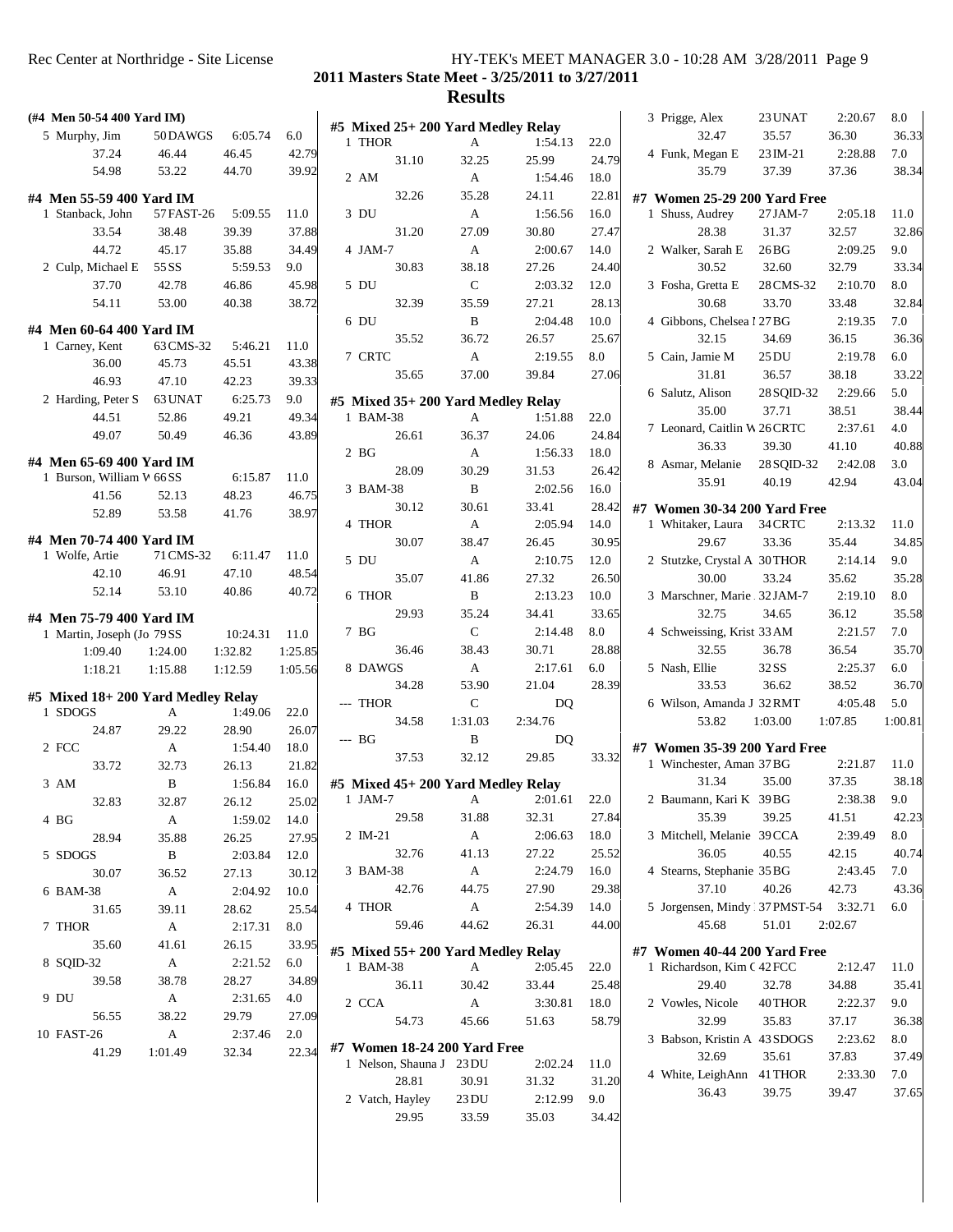#### Rec Center at Northridge - Site License HY-TEK's MEET MANAGER 3.0 - 10:28 AM 3/28/2011 Page 10 **2011 Masters State Meet - 3/25/2011 to 3/27/2011**

**Results**<br>
S 78BG 5:22.11 9.0

|               |                              | (#7 Women 40-44 200 Yard Free)                               |                  |              | 2 H            |
|---------------|------------------------------|--------------------------------------------------------------|------------------|--------------|----------------|
|               | 5 Nowakowski, Heic 43 THOR   |                                                              | 3:44.08          | 6.0          |                |
|               | 49.00                        | 53.90                                                        | 59.32            | 1:01.86      |                |
|               |                              |                                                              |                  |              | #8 M<br>1 S    |
|               |                              | #7 Women 45-49 200 Yard Free<br>1 Scott-Kube, Anna 48 BAM-38 | 2:05.61          | 11.0         |                |
|               | 28.73                        | 32.04                                                        | 32.24            | 32.60        | 2 I            |
|               |                              | 2 Waeschle, Karen I 48 UNAT\$                                | 2:10.69          | 9.0          |                |
|               | 29.98                        | 33.24                                                        | 33.81            | 33.66        | 3 <sup>1</sup> |
|               | 3 Derr, Kirsten L            | 46 DU                                                        | 2:32.89          | 8.0          |                |
|               | 35.86                        | 38.56                                                        | 39.65            | 38.82        | 4 I            |
|               |                              | 4 Hammock, Maka I 49 FAST-26                                 | 2:39.63          | 7.0          |                |
|               | 33.19                        | 39.83                                                        | 43.81            | 42.80        |                |
|               |                              |                                                              |                  |              | #8 M           |
|               |                              | #7 Women 50-54 200 Yard Free                                 |                  |              | 1 I            |
|               | 1 Garnier, Kathy L 50 IM-21  |                                                              | 2:08.26          | 11.0         |                |
|               | 29.46                        | 31.65                                                        | 32.48            | 34.67        | 2 <sub>f</sub> |
|               | 2 Nelson, Judy A             | 50 HRM                                                       | 2:10.10          | 9.0          |                |
|               | 30.78                        | 32.82                                                        | 33.35            | 33.15        | #8 M           |
|               | 3 Oerman, Voni M 50 GAC      |                                                              | 2:14.13          | $_{\rm 8.0}$ | 1 1            |
|               | 31.66                        | 34.25                                                        | 34.58            | 33.64        |                |
|               | 4 Tame, Shelly L             | 50 JAM-7                                                     | 2:20.32          | 7.0          | 2F             |
|               | 33.37                        | 35.23                                                        | 35.76            | 35.96        |                |
| 5 Gable, Lisa |                              | 53 PUEB                                                      | 2:35.72          | 6.0          | 3F             |
|               | 35.00                        | 38.60                                                        | 40.71            | 41.41        |                |
|               | 6 Gdovic, Suzanne            | 51 RMT                                                       | 2:36.48          | 5.0          | 4 I            |
|               | 36.62                        | 39.34                                                        | 40.61            | 39.91        |                |
|               | 7 Fletcher, Lynne E 50 IM-21 |                                                              | 2:42.74          | 4.0          | 5F             |
|               | 38.36                        | 41.45<br>8 Weihenmayer, Elle 52 UNAT\$                       | 42.43            | 40.50        |                |
|               | 38.06                        | 42.60                                                        | 2:48.34<br>44.62 | 3.0<br>43.06 | #8 M           |
|               |                              |                                                              |                  |              | 1 H            |
|               |                              | #7 Women 55-59 200 Yard Free                                 |                  |              |                |
|               | 1 Pyle, Rebecca M            | 55 SS                                                        | 2:33.51          | 11.0         | 21             |
|               | 35.45                        | 39.64                                                        | 40.06            | 38.36        |                |
|               | 2 Laney, Judith B            | 58 DU                                                        | 2:35.44          | 9.0          | 3 <sub>1</sub> |
|               | 36.09                        | 39.45                                                        | 40.24            | 39.66        |                |
|               | 3 Lestikow, Polly B 57 GAC   |                                                              | 2:49.91          | 8.0          | 4 S            |
|               | 37.25                        | 43.02                                                        | 45.19            | 44.45        |                |
|               |                              | #7 Women 60-64 200 Yard Free                                 |                  |              | 5 H            |
|               |                              | 1 Schlingman, Sue J 62 UNATS                                 | 3:02.10          | 11.0         |                |
|               | 38.95                        | 46.23                                                        | 49.53            | 47.39        | 6 1            |
|               | 2 Panos, Angie               | 61 CCA                                                       | 3:24.14          | 9.0          |                |
|               | 45.33                        | 51.53                                                        | 54.48            | 52.80        | 7 <sub>1</sub> |
|               | 3 Wells, Patricia            | 62 CCA                                                       | 3:26.09          | 8.0          |                |
|               | 47.38                        | 52.60                                                        | 55.15            | 50.96        |                |
| 4 Noble, Ann  |                              | 63 CCA                                                       | 3:48.36          | 7.0          | #8 M<br>1 S    |
|               | 48.20                        | 57.68                                                        | 2:02.48          |              |                |
|               |                              |                                                              |                  |              | 2 F            |
|               | 1 Anziano, Marcia 66 IM-21   | #7 Women 65-69 200 Yard Free                                 | 3:03.57          | 11.0         |                |
|               | 42.51                        | 46.04                                                        | 47.27            | 47.75        | 3 <sub>1</sub> |
|               | 2 McKim, Penny A 65 CCA      |                                                              | 3:34.34          | 9.0          |                |
|               | 46.59                        | 53.78                                                        | 56.79            | 57.18        | 4 (            |
|               |                              |                                                              |                  |              |                |
|               |                              | #7 Women 75-79 200 Yard Free                                 |                  |              | 5 F            |
|               | 1 Buchannan, Peggy 78 BG     |                                                              | 4:09.73          | 11.0         |                |
|               | 55.27                        | $1:04.50$ $1:05.17$                                          |                  | 1:04.79      | 6 (            |
|               |                              |                                                              |                  |              |                |
|               |                              |                                                              |                  |              |                |

|  | 2 Hertzberg, Ruth S 78 BG    |                    | 5:22.11 | 9.0     | 7 H            |
|--|------------------------------|--------------------|---------|---------|----------------|
|  | 1:13.25                      | 1:24.06            | 2:45.11 |         |                |
|  | #8 Men 18-24 200 Yard Free   |                    |         |         | 8 0            |
|  | 1 Svendsen, Tyler G 23 FCC   |                    | 1:50.59 | 11.0    |                |
|  | 25.22                        | 28.09              | 28.99   | 28.29   | 9 H            |
|  | 2 Diaz-Arias, Lucas 20THOR   |                    | 1:53.55 | 9.0     |                |
|  | 26.19                        | 27.86              | 28.74   | 30.76   | 10 I           |
|  | 3 Martin, Thomas A 18 RMT    |                    | 2:04.24 | 8.0     | 11S            |
|  | 28.55                        | 30.92              | 32.81   | 31.96   |                |
|  | 4 Davis, Johnny P            | 23 UW              | 2:22.37 | 7.0     |                |
|  | 31.65                        | 35.77              | 37.45   | 37.50   | #8 M           |
|  | #8 Men 25-29 200 Yard Free   |                    |         |         | 1 H            |
|  | 1 Ida, Kevin                 | 28 THOR            | 2:07.79 | 11.0    |                |
|  | 31.29                        | 33.02              | 32.28   | 31.20   | 2 <sub>1</sub> |
|  | 2 Ayer, Michael 28 BAM-38    |                    | 2:19.37 | 9.0     |                |
|  | 30.66                        | 33.32              | 36.23   | 39.16   | 3 <sub>1</sub> |
|  | #8 Men 30-34 200 Yard Free   |                    |         |         |                |
|  | 1 Thomas, Matthew 31 UNAT\$  |                    | 2:01.93 | 11.0    | 4 V            |
|  | 27.31                        | 30.03              | 32.00   | 32.59   |                |
|  | 2 Heydt, Mark S              | 34 MHM             | 2:03.91 | 9.0     | 5J             |
|  | 29.05                        | 31.88              | 32.13   | 30.85   |                |
|  | 3 Krell, David               | 32 RMT             | 2:11.26 | 8.0     | 6f             |
|  | 29.27                        | 32.89              | 34.18   | 34.92   |                |
|  | 4 Browning, Allen 32 BAM-38  |                    | 2:15.98 | 7.0     | 7 (            |
|  | 29.73                        | 33.80              | 36.07   | 36.38   | 8 (            |
|  | 5 Forrester, Scott G         | 33 THOR            | 2:50.10 | 6.0     |                |
|  | 38.24                        | 43.41              | 44.97   | 43.48   | 9 F            |
|  |                              |                    |         |         |                |
|  |                              |                    |         |         |                |
|  | #8 Men 35-39 200 Yard Free   |                    |         |         |                |
|  | 1 Foster, Jared              | 35 THOR            | 1:54.76 | 11.0    | #8 M           |
|  | 26.11                        | 28.42              | 30.02   | 30.21   | 1 S            |
|  | 2 Meymaris, Gregor 39 BAM-38 |                    | 1:57.84 | 9.0     |                |
|  | 27.49                        | 30.21              | 30.67   | 29.47   | 2 F            |
|  | 3 Tripp, Justin L            | 38 LMS             | 2:00.66 | 8.0     |                |
|  | 28.26                        | 30.71              | 30.92   | 30.77   | 3 <sub>1</sub> |
|  | 4 Shelles, Dave              | 37 WMSC-32 2:08.34 |         | 7.0     |                |
|  | 30.22                        | 33.24              | 32.83   | 32.05   | 4 (            |
|  | 5 Haji, Salim                | 39 DU              | 2:13.24 | 6.0     |                |
|  | 31.37                        | 34.16              | 34.59   | 33.12   | 5 N            |
|  | 6 Nichols, Joe D             | 36 DU              | 2:16.61 | 5.0     |                |
|  | 30.63                        | 34.70              | 36.31   | 34.97   | 6 H            |
|  | 7 Hodges, Jeff W 35 PMST-54  |                    | 2:27.72 | 4.0     |                |
|  | 33.14                        | 36.91              | 40.02   | 37.65   | 7 <sub>L</sub> |
|  | #8 Men 40-44 200 Yard Free   |                    |         |         |                |
|  | 1 Steen, Peter               | 41 NMMS-42 1:58.61 |         | 11.0    | 8 <sup>2</sup> |
|  | 26.44                        | 28.81              | 30.39   | 32.97   |                |
|  | 2 Rosinski, Thomas 41 DU     |                    | 1:58.84 | 9.0     | 9 F            |
|  | 26.22                        | 28.91              | 30.75   | 32.96   |                |
|  | 3 Dane, Matt A               | 40 BAM-38          | 1:59.66 | $8.0\,$ | 10 I           |
|  | 27.86                        | 30.01              | 30.85   | 30.94   |                |
|  | 4 Casler, Mark E 42 BG       |                    | 2:02.51 | 7.0     | #8 M           |
|  | 27.09                        | 30.31              | 32.56   | 32.55   | 1 (            |
|  | 5 Pazmino, Jorge E 41 AM     |                    | 2:03.34 | 6.0     |                |
|  | 29.04                        | 30.94              | 31.49   | 31.87   | 2I             |
|  | 6 Grazier, David E 40 JAM-7  |                    | 2:09.93 | 5.0     |                |
|  | 28.45                        | 32.01              | 34.46   | 35.01   |                |

| 7 Hoftiezer, Scott 40DAC-38             |           | 2:12.25 | 4.0   |
|-----------------------------------------|-----------|---------|-------|
| 30.89                                   | 34.27     | 34.06   | 33.03 |
| 8 Cruz, Eduardo 41 THOR                 |           | 2:13.11 | 3.0   |
| 29.95                                   | 32.75     | 34.68   | 35.73 |
| 9 Hansen, Shawn E 44 THOR               |           | 2:14.41 | 2.0   |
| 30.55                                   | 32.86     | 34.23   | 36.77 |
| 10 Davidson, Ron                        | 41 RMT    | 2:26.36 | 1.0   |
| 31.89                                   | 35.77     | 39.07   | 39.63 |
| 11 Schneider, Michae 44 NMMS-42 2:32.15 |           |         |       |
| 36.40                                   | 38.87     | 38.85   | 38.03 |
| #8 Men 45-49 200 Yard Free              |           |         |       |
| 1 Barringer, Rob 45 CMS-32              |           | 1:56.00 | 11.0  |
| 25.32                                   | 28.33     | 30.43   | 31.92 |
| 2 Wise, Mike                            | 46 DU     | 1:57.54 | 9.0   |
| 27.13                                   | 29.53     | 30.12   | 30.76 |
| 3 Melanson, Edward 48 DU                |           | 2:05.80 | 8.0   |
| 29.32                                   | 31.61     | 32.79   | 32.08 |
| 4 Walker, Jerry R 46DU                  |           | 2:05.98 | 7.0   |
| 28.07                                   | 31.49     | 33.32   | 33.10 |
| 5 Jones, Rich B                         | 45 JAM-7  | 2:06.65 | 6.0   |
| 29.49                                   | 32.06     | 32.89   | 32.21 |
| 6 Acosta, Marty J 45 AM                 |           | 2:10.56 | 5.0   |
| 30.04                                   | 33.37     | 33.38   | 33.77 |
| 7 Garcia, Doug A 49 FAST-26 2:27.22     |           |         | 4.0   |
| 33.06                                   | 37.59     | 39.50   | 37.07 |
| 8 O'Keeffe, John P 49 BG                |           | 2:30.13 | 3.0   |
| 34.77                                   | 36.44     | 40.60   | 38.32 |
| 9 Kelly, John F 49BG                    |           | 2:43.88 | 2.0   |
| 34.56                                   | 39.28     | 42.77   | 47.27 |
| #8 Men 50-54 200 Yard Free              |           |         |       |
| 1 Scott, Greg C                         | 51 DU     | 1:54.53 | 11.0  |
| 26.24                                   | 28.09     | 29.03   | 31.17 |
| 2 Fuller, Ed                            | 52 THOR   | 2:03.07 | 9.0   |
| 29.48                                   | 31.12     | 31.39   | 31.08 |
| 3 Nolte, Chris C 54 IM-21               |           | 2:04.28 | 8.0   |
| 29.19                                   | 31.78     | 32.00   | 31.31 |
| 4 Orten, Frank T 52 CMS-32 2:08.41      |           |         | 7.0   |
| 29.71                                   | 33.76     | 32.82   | 32.12 |
| 5 Murphy, Jim                           | 50DAWGS   | 2:24.27 | 6.0   |
| 34.03                                   | 36.96     | 37.09   | 36.19 |
| 6 Hawley, Gary W                        | 51 AM     | 2:29.01 | 5.0   |
| 34.24                                   | 36.81     | 38.91   | 39.05 |
| 7 Lenhart, Edison S 53 WAVE             |           | 2:29.15 | 4.0   |
| 33.56                                   | 37.06     | 38.89   | 39.64 |
| 8 Alvarado, Ray                         | 54 CMS-32 | 2:32.88 | 3.0   |
| 34.35                                   | 37.95     | 40.77   | 39.81 |
| 9 Haan, Brian E                         | 54 BAM-38 | 2:39.22 | 2.0   |
| 33.84                                   | 39.97     | 42.86   | 42.55 |
| 10 Lucks, David A                       | 53 CCA    | 2:54.85 | 1.0   |
| 37.41                                   | 42.02     | 45.79   | 49.63 |
|                                         |           |         |       |
| #8 Men 55-59 200 Yard Free              |           |         |       |
| 1 Culp, Michael E                       | 55 SS     | 2:18.94 | 11.0  |
| 33.61                                   | 35.83     | 35.35   | 34.15 |
| 2 Lehman, Mel J                         | 57 BG     | 2:22.36 | 9.0   |
| 30.51                                   | 36.42     | 38.40   | 37.03 |
|                                         |           |         |       |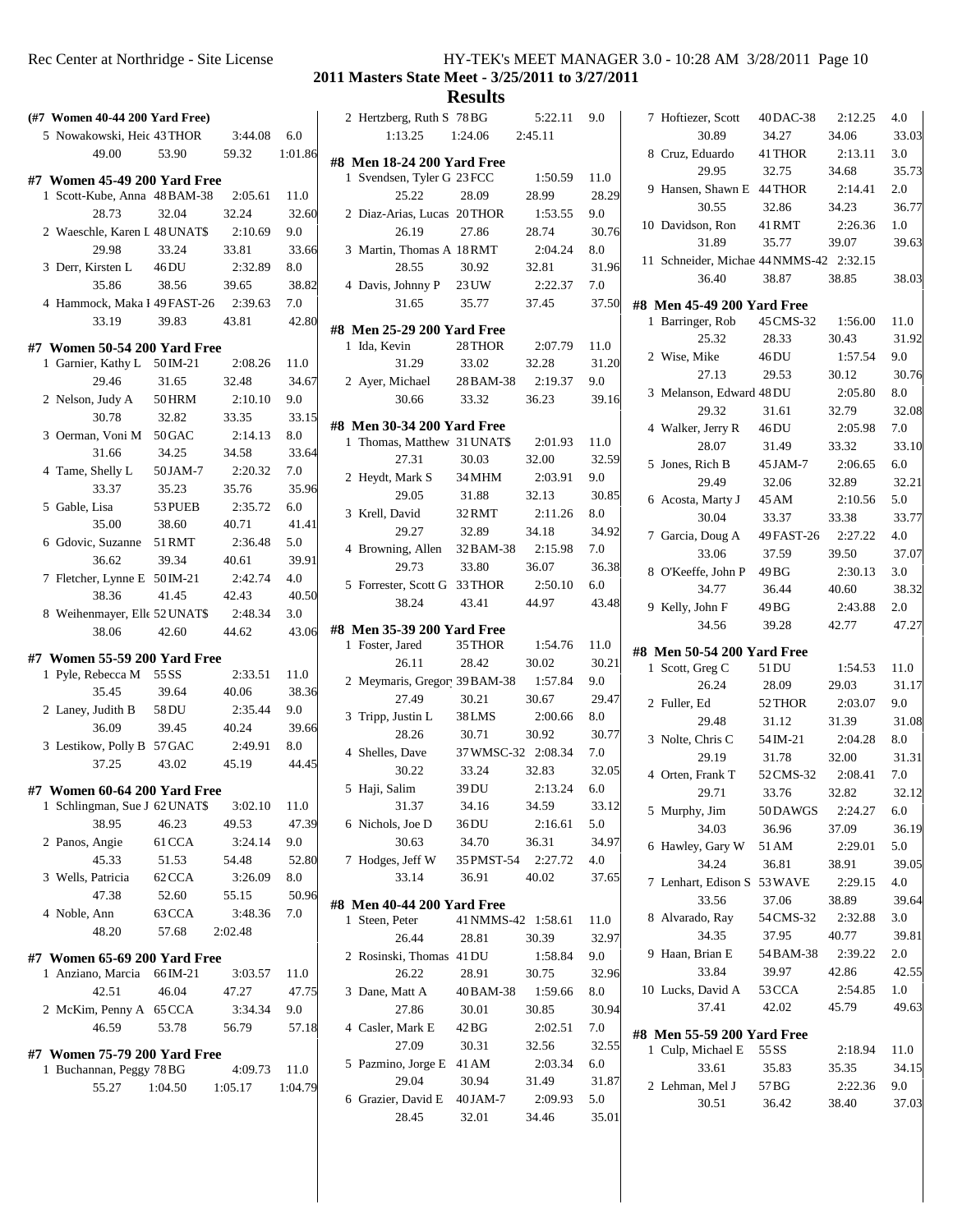### **2011 Masters State Meet - 3/25/2011 to 3/27/2011**

| #9 W<br>1 I<br>2 <sub>1</sub><br>3 <sub>1</sub> |
|-------------------------------------------------|
|                                                 |
|                                                 |
|                                                 |
|                                                 |
|                                                 |
|                                                 |
|                                                 |
| #9 W                                            |
| 1 <sub>1</sub>                                  |
|                                                 |
| 2 H                                             |
|                                                 |
| 3 <sup>1</sup>                                  |
|                                                 |
| #9 W                                            |
| 1 \                                             |
|                                                 |
| 2 <sub>1</sub>                                  |
|                                                 |
| 3 <sub>1</sub>                                  |
|                                                 |
| 4 7                                             |
|                                                 |
| 5 U                                             |
|                                                 |
| 6 0                                             |
|                                                 |
|                                                 |
|                                                 |
| #9 W                                            |
| 1 P                                             |
|                                                 |
| 2 <sub>1</sub>                                  |
|                                                 |
| 3 <sub>1</sub>                                  |
|                                                 |
|                                                 |
| #9 W                                            |
| 1 F                                             |
|                                                 |
| #10 1                                           |
| 1 (                                             |
|                                                 |
| 2 N                                             |
|                                                 |
| 3S                                              |
|                                                 |
| 4 I                                             |
|                                                 |
| 5 <sub>1</sub>                                  |
|                                                 |
|                                                 |
| #10 I                                           |
| 1 (                                             |
| 2 <sub>0</sub>                                  |
|                                                 |

| #9 Women 35-39 100 Yard Fly                                |                  |         |      | #10            |
|------------------------------------------------------------|------------------|---------|------|----------------|
| 1 DeHaven, Kathleeı 39 BAM-38                              |                  | 1:07.23 | 11.0 | 1              |
| 29.81                                                      | 37.42            |         |      |                |
| 2 Van Slingerlandt, 135 BAM-38                             |                  | 1:08.37 | 9.0  | 2              |
| 31.71                                                      | 36.66            |         |      |                |
| 3 Krhoun, Skye W 38 UNAT\$                                 |                  | 1:13.62 | 8.0  | 3              |
| 33.95                                                      | 39.67            |         |      |                |
| #9 Women 40-44 100 Yard Fly                                |                  |         |      | $\overline{4}$ |
| 1 Moen. Teri J                                             | 42 SDOGS         | 1:06.41 | 11.0 |                |
| 30.63                                                      | 35.78            |         |      | 5              |
| 2 Broncucia, Stacy I 42 THOR                               |                  | 1:23.35 | 9.0  |                |
| 38.53                                                      | 44.82            |         |      | 6              |
| 3 Clapp, Christine J 44 IM-21                              |                  | 1:40.50 | 8.0  |                |
| 47.22                                                      | 53.28            |         |      | #10            |
| #9 Women 45-49 100 Yard Fly                                |                  |         |      | 1              |
| 1 Von Der Lippe, Su 45 BG                                  |                  | 57.82   | 11.0 |                |
| 27.28                                                      | 30.54            |         |      | 2              |
| 2 Vanderpoel, Nicol 46 GAC                                 |                  | 1:11.88 | 9.0  |                |
| 34.36                                                      | 37.52            |         |      | #10            |
| 3 Dullea, Melanie J 49 SS                                  |                  | 1:15.18 | 8.0  | 1              |
| 34.92                                                      | 40.26            |         |      |                |
| 4 Thilker, Lisa A                                          | 45 IM-21         | 1:17.74 | 7.0  | 2              |
| 34.42                                                      | 43.32            |         |      |                |
| 5 Uhl, Mary A                                              | 45 NMMS-42       | 1:20.95 | 6.0  | 3              |
| 37.26                                                      | 43.69            |         |      |                |
| 6 Clendenen, Karen 48 CCA                                  |                  | 2:09.63 | 5.0  | $\overline{4}$ |
| 59.74                                                      | 1:09.89          |         |      |                |
| #9 Women 50-54 100 Yard Fly                                |                  |         |      | 5              |
| 1 Nelson, Judy A                                           | 50 HRM           | 1:09.46 | 11.0 |                |
| 32.87                                                      | 36.59            |         |      | 6              |
| 2 Tame, Shelly L                                           | 50 JAM-7         | 1:13.09 | 9.0  |                |
| 33.54                                                      | 39.55            |         |      | #10            |
| 3 Metzger, Anne M 50JAM-7                                  |                  | 1:14.40 | 8.0  | 1              |
| 33.57                                                      | 40.83            |         |      |                |
| #9 Women 55-59 100 Yard Fly                                |                  |         |      | 2              |
| 1 Roche, Carolyn M 59 BAM-38                               |                  | 1:19.80 | 11.0 |                |
| 36.83                                                      | 42.97            |         |      | 3              |
|                                                            |                  |         |      |                |
| #10 Men 18-24 100 Yard Fly<br>1 Ganiyev, Doston 23 SQID-32 |                  |         |      | 4              |
| 26.24                                                      | 30.75            | 56.99   | 11.0 |                |
| 2 Martin, Adam E 19 UNAT\$                                 |                  | 58.84   | 9.0  |                |
| 26.19                                                      | 32.65            |         |      |                |
| 3 Smith, David J                                           | 23 SQID-32       | 59.37   | 8.0  | #10            |
| 28.58                                                      | 30.79            |         |      | 1              |
| 4 Diaz-Arias, Lucas 20THOR                                 |                  | 1:04.24 | 7.0  |                |
| 28.64                                                      | 35.60            |         |      | 2              |
| 5 Davis, Johnny P                                          | 23 UW            | 1:08.94 | 6.0  |                |
| 31.47                                                      | 37.47            |         |      | 3              |
|                                                            |                  |         |      |                |
| #10 Men 25-29 100 Yard Fly                                 |                  |         |      | 4              |
| 1 Christianson, Jon I 29 SQID-32<br>25.68                  |                  | 54.05   | 11.0 |                |
|                                                            | 28.37<br>$26B$ G | 56.80   | 9.0  | 5              |
| 2 Gimlin, Matt R                                           |                  |         |      |                |
| 26.84                                                      | 29.96            |         |      |                |

|   | #10 Men 30-34 100 Yard Fly                              |                 |                |      |  |
|---|---------------------------------------------------------|-----------------|----------------|------|--|
|   | 1 Jackson, Keaka                                        | 30 DU           | 55.82 11.0     |      |  |
|   | 26.53                                                   | 29.29           |                |      |  |
|   | 2 Schwartzkopf, Jess 32 AM                              |                 | 57.89          | 9.0  |  |
|   | 26.73                                                   | 31.16           |                |      |  |
|   | 3 Cox, Michael J 33 JAM-7                               |                 | 58.64          | 8.0  |  |
|   | 27.82                                                   | 30.82           |                |      |  |
|   | 4 Oaks, Lee C 32 FCC                                    |                 | 1:04.04        | 7.0  |  |
|   | 28.26                                                   | 35.78           |                |      |  |
|   | 5 Browning, Allen 32 BAM-38 1:09.19                     |                 |                | 6.0  |  |
|   | 33.19 36.00                                             |                 |                |      |  |
|   | 6 Forrester, Scott G 33 THOR 1:33.62 5.0<br>43.70 49.92 |                 |                |      |  |
|   |                                                         |                 |                |      |  |
|   | #10 Men 35-39 100 Yard Fly                              |                 |                |      |  |
|   | 1 Shelles, Dave 37 WMSC-32 1:09.69 11.0                 |                 |                |      |  |
|   | 32.24                                                   | 37.45           |                |      |  |
|   | 2 Hayden, John W 39 SQID-32 1:23.37 9.0                 |                 |                |      |  |
|   | 37.70                                                   | 45.67           |                |      |  |
|   | #10 Men 40-44 100 Yard Fly                              |                 |                |      |  |
|   | 1 Smit, Robbert-Pau 41 BAM-38 54.91 11.0                |                 |                |      |  |
|   | 25.66                                                   | 29.25           |                |      |  |
|   | 2 Gonzales, Mike S 44 BAM-38 56.75                      |                 |                | 9.0  |  |
|   | 27.31                                                   | 29.44           |                |      |  |
|   | 3 McLaughlin, Patric 41 BG                              |                 | 1:00.28        | 8.0  |  |
|   | 27.29                                                   | 32.99           |                |      |  |
|   | 4 White, Brad 41 BG                                     |                 | 1:08.05        | 7.0  |  |
|   | 30.67                                                   | 37.38           |                |      |  |
|   | 5 Hoftiezer, Scott 40DAC-38 1:08.55                     |                 |                | 6.0  |  |
|   | 32.74<br>6 Cruz, Eduardo 41 THOR 1:11.23 5.0            | 35.81           |                |      |  |
|   | 34.05                                                   | 37.18           |                |      |  |
|   |                                                         |                 |                |      |  |
|   | #10 Men 45-49 100 Yard Fly                              |                 |                |      |  |
|   | 1 Boileau, Michael (49 RMT                              |                 | $1:01.93$ 11.0 |      |  |
|   | 28.92                                                   | 33.01           |                |      |  |
|   | 2 Wise, Mike 46DU                                       |                 | $1:04.16$ 9.0  |      |  |
|   | 29.72<br>3 Pins, Michael T 45 BAM-38 1:04.44            | 34.44           |                |      |  |
|   | 29.54 34.90                                             |                 |                | 8.0  |  |
|   | 4 Burke, Patrick L                                      | 49 DU           | 1:12.73        | 7.0  |  |
|   | 31.21                                                   | 41.52           |                |      |  |
|   | Walker, Jerry R                                         | 46 DU           | DQ             |      |  |
|   | 32.90                                                   | 42.13           |                |      |  |
|   |                                                         |                 |                |      |  |
|   | #10 Men 50-54 100 Yard Fly                              |                 |                |      |  |
|   | 1 Mann, Jonathan E 50DU                                 |                 | 58.24          | 11.0 |  |
|   | 27.22<br>2 Johnston, Mark A 50 SDOGS                    | 31.02           |                | 9.0  |  |
|   | 27.93                                                   |                 | 1:00.50        |      |  |
|   |                                                         | 32.57           |                | 8.0  |  |
|   | 3 Nelson, Kurt D<br>28.51                               | 51 HRM<br>32.11 | 1:00.62        |      |  |
|   | 4 Lehrer, Mark G                                        | 53 IM-21        | 1:07.58        | 7.0  |  |
|   | 29.59                                                   | 37.99           |                |      |  |
| 5 | Hawley, Gary W                                          | 51 AM           | 1:17.92        | 6.0  |  |
|   | 35.01                                                   | 42.91           |                |      |  |
|   |                                                         |                 |                |      |  |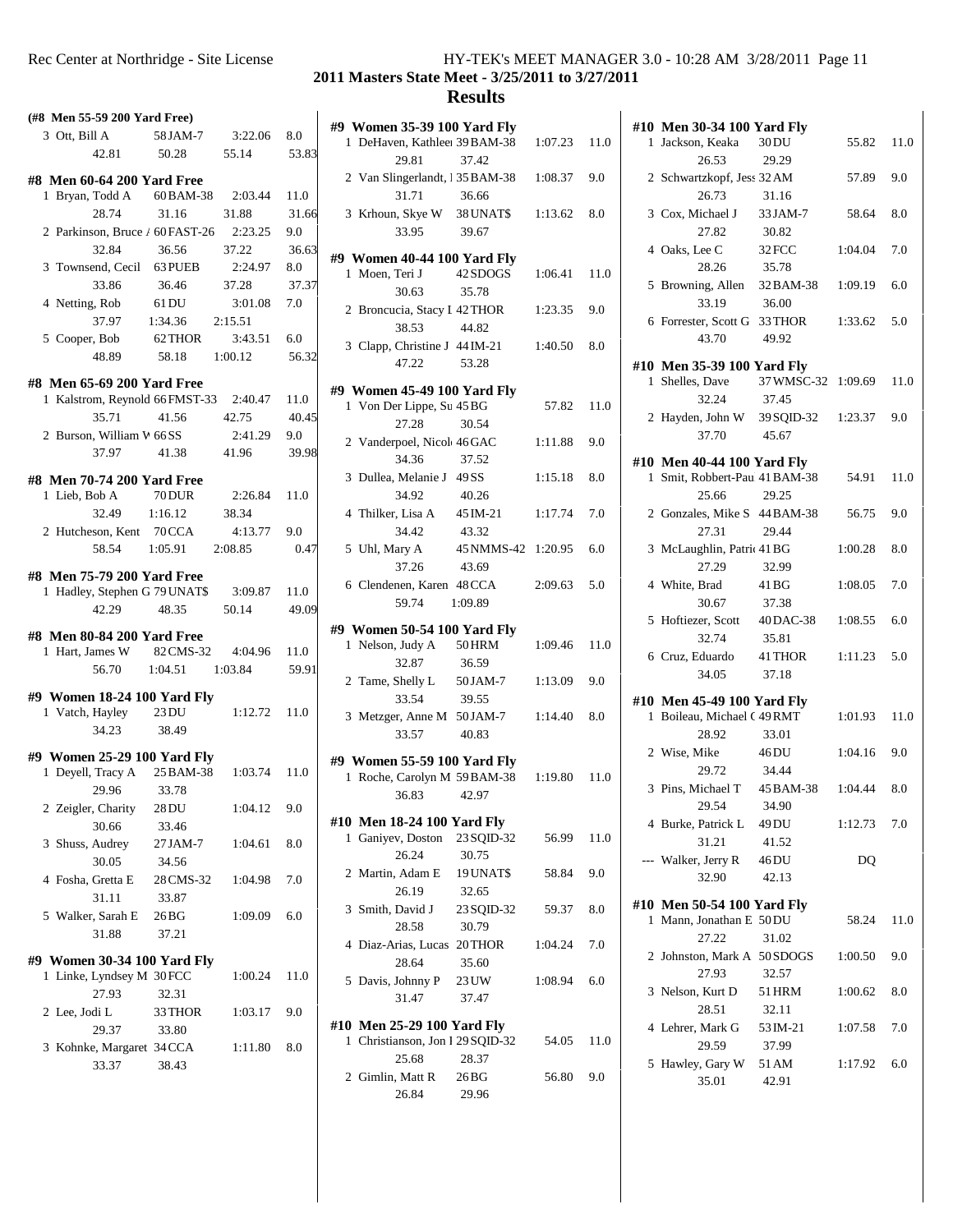|   | #10 Men 55-59 100 Yard Fly      |            |         |      | #11                     |
|---|---------------------------------|------------|---------|------|-------------------------|
|   | 1 Hess, Richard                 | 56 BG      | 1:02.75 | 11.0 | 1                       |
|   | 27.69                           | 35.06      |         |      | 2                       |
|   | 2 Stehlin, Ed H                 | 55 GJD     | 1:03.25 | 9.0  | 3                       |
|   | 28.89                           | 34.36      |         |      | $\overline{4}$          |
|   |                                 |            |         |      | 5                       |
|   | #10 Men 60-64 100 Yard Fly      |            |         |      | 6                       |
| 1 | Bryan, Todd A                   | 60 BAM-38  | 1:04.52 | 11.0 | 7                       |
|   | 30.38                           | 34.14      |         |      | 8                       |
|   | 2 Townsend, Cecil 63 PUEB       |            | 1:31.36 | 9.0  | 9                       |
|   | 42.44                           | 48.92      |         |      |                         |
|   | #10 Men 65-69 100 Yard Fly      |            |         |      | #11                     |
| 1 | Abrahams, Richard 66 SDOGS      |            | 1:00.01 | 11.0 | 1                       |
|   | 27.97                           | 32.04      |         |      | $\mathbf{2}$            |
|   |                                 |            |         |      | 3                       |
|   | #10 Men 70-74 100 Yard Fly      |            |         |      | $\overline{4}$          |
|   | 1 Wolfe, Artie                  | 71 CMS-32  | 1:20.60 | 11.0 | 5                       |
|   | 38.09                           | 42.51      |         |      | 6                       |
|   | 2 Plummer, Mark A 74 IM-21      |            | 2:03.38 | 9.0  | 7                       |
|   | 54.24                           | 1:09.14    |         |      | 8                       |
|   | #11 Women 18-24 50 Yard Breast  |            |         |      | 9                       |
|   | 1 Gleason, Danielle 120 FAST-26 |            | 31.95   | 11.0 | 10                      |
|   | 2 Sampl, Emily A 23 CMS-32      |            | 33.44   | 9.0  | 11                      |
|   | 3 Phelps, Melissa S 20 AM       |            | 33.48   | 8.0  | 12                      |
|   | 4 Sarnecki, Christina 23 BAM-38 |            | 34.24   | 7.0  | 13                      |
|   | 5 Sampl, Lauren A 23 CMS-32     |            | 34.63   | 6.0  | 14                      |
|   | 6 Nolte, Melissa                | 20 FAST-26 | 34.75   | 5.0  |                         |
|   | 7 Spangler, Lindsay 23 SDOGS    |            | 36.03   | 4.0  | #11<br>1                |
|   | 8 Prigge, Alex                  | 23 UNAT    | 38.20   | 3.0  | 2                       |
|   | 9 Williamson, Laure 23 RMT      |            | 39.56   | 2.0  | 3                       |
|   | 10 Jelley, Sara                 | 23 FAST-26 | 42.00   | 1.0  | $\overline{4}$          |
|   |                                 |            |         |      | 5                       |
|   | #11 Women 25-29 50 Yard Breast  |            |         |      |                         |
|   | 1 Yamashiro, Jan K 25 SDOGS     |            | 33.60   | 11.0 | 6<br>7                  |
|   | 2 Gibbons, Chelsea 1 27 BG      |            | 35.72   | 9.0  |                         |
|   | 3 Zeigler, Charity              | 28 DU      | 36.07   | 8.0  | 8                       |
|   | 4 Taylor, Alexandra 27 UNAT\$   |            | 38.91   | 7.0  |                         |
|   | 5 Salutz, Alison 28 SQID-32     |            | 40.16   | 6.0  | #11                     |
|   | #11 Women 30-34 50 Yard Breast  |            |         |      | 1                       |
|   | 1 Lee, Jodi L                   | 33 THOR    | 31.95   | 11.0 | $\overline{\mathbf{c}}$ |
|   | 2 Linke, Lyndsey M 30 FCC       |            | 32.71   | 9.0  | 3                       |
|   | 3 Schweissing, Krist 33 AM      |            | 36.38   | 8.0  | 4                       |
|   | 4 Nash, Ellie                   | 32 SS      | 38.15   | 7.0  | 5                       |
|   | 5 Fuller, Lacy K                | 31 FAST-26 | 46.86   | 6.0  | 6                       |
|   | 6 Wild, Jennifer A              | 30DU       | 51.94   | 5.0  |                         |
| 7 | Wilson, Amanda J 32 RMT         |            | 55.84   | 4.0  | #11                     |
|   |                                 |            |         |      | 1                       |
|   | #11 Women 35-39 50 Yard Breast  |            |         |      | 2                       |
| 1 | Good, Tricia                    | 39 DU      | 34.67   | 11.0 | #11                     |
|   | 2 Early, Becky D                | 37 BG      | 34.84   | 9.0  | 1                       |
|   | 3 Framke, Erin C                | 37 DU      | 36.52   | 8.0  | 2                       |
|   | 4 DeHaven, Kathleeı 39 BAM-38   |            | 36.57   | 7.0  | #11                     |
|   | 5 Winchester, Aman 37 BG        |            | 37.27   | 6.0  | 1                       |
|   | 6 Stukas, Roisin G              | 36 THOR    | 42.99   | 5.0  |                         |
| 7 | Mitchell, Melanie 39 CCA        |            | 45.36   | 4.0  | #11                     |
|   |                                 |            |         |      | 1                       |

## **Masters State Meet - 3/25/2011 to 3/27/2011**

|   | #11 Women 40-44 50 Yard Breast                   |          |                |      | #12            |
|---|--------------------------------------------------|----------|----------------|------|----------------|
|   | 1 Moen, Teri J                                   | 42 SDOGS | 36.21          | 11.0 | 1              |
|   | 2 Barrow, Jennifer 42 GAC                        |          | 37.57          | 9.0  | 2<br>3         |
|   | 3 Vowles, Nicole                                 | 40 THOR  | 38.48<br>39.23 | 8.0  | $\overline{4}$ |
|   | 4 Walker, Anne                                   | 40 DU    |                | 7.0  |                |
|   | 5 Broncucia, Stacy I 42 THOR                     |          | 45.53          | 6.0  | 5              |
|   | 6 White, LeighAnn 41 THOR                        |          | 46.80          | 5.0  | 6              |
|   | 7 Mithoff, Laura                                 | 44 CCA   | 48.96          | 4.0  | #12            |
|   | 8 Clapp, Christine J 44 IM-21                    |          | 51.08          | 3.0  | 1              |
|   | 9 Nowakowski, Heic 43 THOR                       |          | 57.25          | 2.0  | $\overline{c}$ |
|   | #11 Women 45-49 50 Yard Breast                   |          |                |      | 3              |
|   | 1 Von Der Lippe, Su 45 BG                        |          | 30.19          | 11.0 | $\overline{4}$ |
|   | 2 Crouch, Kim                                    | 49 BG    | 34.16          | 9.0  | 5              |
|   | 3 Washburn, Lynette 47 AM                        |          | 35.51          | 8.0  | 6              |
|   | 4 Lee, Julie A                                   | 45 DAWGS | 38.15          | 7.0  | #12            |
|   | 5 Bohlmann, Lisa A 45 BG                         |          | 39.83          | 6.0  | 1              |
|   | 6 Johnson, Deanna N 47 HRM                       |          | 40.27          | 5.0  | $\overline{c}$ |
|   | 7 Hammock, Maka I 49 FAST-26                     |          | 40.30          | 4.0  | 3              |
|   | 8 Rugar, Lisa M                                  | 48 RMT   | 41.26          | 3.0  | $\overline{4}$ |
|   | 9 Stokoe, Jeanne 49 THOR                         |          | 41.45          | 2.0  | 5              |
|   | 10 Derr, Kirsten L                               | 46 DU    | 42.56          | 1.0  | 6              |
|   | 11 Andrie, Katherine 46 AM                       |          | 43.25          |      | 7              |
|   | 12 Homan, Deborah / 48 BG                        |          | 44.58          |      | 8              |
|   | 13 Dilley, Brenda K 46 DAWGS                     |          | 48.13          |      |                |
|   | 14 Hanson, Betty A 48 PMST-54                    |          | 48.18          |      | #12            |
|   | #11 Women 50-54 50 Yard Breast                   |          |                |      | 1              |
|   | 1 Oerman, Voni M 50 GAC                          |          | 36.43          | 11.0 | $\overline{c}$ |
|   | 2 Nelson, Judy A 50 HRM                          |          | 39.55          | 9.0  | 3              |
|   | 3 Gable, Lisa                                    | 53 PUEB  | 41.03          | 8.0  | $\overline{4}$ |
|   | 4 Anderson, Cynthia 54 BAM-38                    |          | 41.26          | 7.0  | 5              |
|   | 5 Nolte, Susan D                                 | 50 IM-21 | 43.75          | 6.0  | 6              |
|   | 6 Weihenmayer, Elle 52 UNAT\$                    |          | 44.79          | 5.0  | 7              |
|   | 7 Sortwell, Andrea                               | 51 BG    | 48.81          | 4.0  | 8              |
|   | 8 Jacobson, Carrie L 51 PMST-54                  |          | 50.23          | 3.0  | 9              |
|   | --- Mazzetta, Marcy L 52 CCA                     |          | DQ             |      | #12            |
|   |                                                  |          |                |      | 1              |
|   | #11 Women 55-59 50 Yard Breast                   |          |                |      | 2              |
| 1 | Metz, Cathy L                                    | 55 DUR   | 36.23          | 11.0 | 3              |
|   | 2 Rosener, Karen K 57 FCC                        |          | 38.19          | 9.0  | 4              |
|   | 3 Slavec, Deborah A 57 HRM                       |          | 43.79          | 8.0  | 5              |
|   | 4 Sunie, Beverly A 58 THOR                       |          | 48.63          | 7.0  | 6              |
|   | 5 Lestikow, Polly B 57 GAC                       |          | 50.31          | 6.0  | 7              |
|   | 6 Blomquist, Judith 56 AM                        |          | 53.85          | 5.0  | 8              |
|   | #11 Women 60-64 50 Yard Breast                   |          |                |      | 9              |
|   | 1 Nelson, Mary Ann 60 DUR                        |          | 41.03          | 11.0 | 10             |
|   | 2 England, Nancy J 61 THOR                       |          | 54.25          | 9.0  | 11             |
|   |                                                  |          |                |      |                |
|   | #11 Women 65-69 50 Yard Breast<br>1 Wise, Louise | 68 DAWGS |                | 11.0 |                |
|   |                                                  |          | 48.84          |      |                |
|   | 2 McKim, Penny A 65 CCA                          |          | 52.01          | 9.0  | #12            |
|   | #11 Women 70-74 50 Yard Breast                   |          |                |      | 1              |
|   | 1 Ryman, Donna M 74 IM-21                        |          | 48.70          | 11.0 | 2              |
|   | #11 Women 75-79 50 Yard Breast                   |          |                |      | 3              |
|   | 1 Buchannan, Peggy 78 BG                         |          | 1:07.69        | 11.0 | 4              |
|   |                                                  |          |                |      | 5              |

| #12 Men 18-24 50 Yard Breast     |            |       |         |  |
|----------------------------------|------------|-------|---------|--|
| 1 Ganiyev, Doston 23 SQID-32     |            | 29.96 | 11.0    |  |
| 2 Leeds, Richard C 24 SDOGS      |            | 30.11 | 9.0     |  |
| 3 Phelps, Michael R 22 AM        |            | 30.21 | 8.0     |  |
| 4 Nydegger, Bryan C 23 RMT       |            | 32.13 | 7.0     |  |
| 5 Amos, Eddie B                  | 18BG       | 32.27 | 6.0     |  |
| 6 Martin, Thomas A 18RMT         |            | 38.58 | 5.0     |  |
| #12 Men 25-29 50 Yard Breast     |            |       |         |  |
| 1 Lang, Elliot E                 | 28 DU      | 27.52 | 11.0    |  |
| 2 Christianson, Jon I 29 SQID-32 |            | 29.21 | 9.0     |  |
| 3 Barta, Nick R                  | 26RMT      | 31.84 | 8.0     |  |
| 4 Tuohy, Brian P                 | 28 FAST-26 | 33.41 | 7.0     |  |
| 5 McClelland, Ryan 28THOR        |            | 36.91 | 6.0     |  |
| 6 Martinez, Kyle G 28 SQID-32    |            | 56.54 | 5.0     |  |
|                                  |            |       |         |  |
| #12 Men 30-34 50 Yard Breast     |            |       |         |  |
| 1 Bergstedt, Brent M 30RMT       |            | 29.16 | 11.0    |  |
| 2 Thomas, Matthew 31 UNAT\$      |            | 31.82 | 9.0     |  |
| 3 Brown, Brian                   | 33 UNAT    | 32.30 | 8.0     |  |
| 4 Treanor, Nate                  | 33 FAST-26 | 32.75 | 7.0     |  |
| 5 Krell, David                   | 32RMT      | 32.82 | 6.0     |  |
| 6 Cain, David P                  | 32LMS      | 32.91 | 5.0     |  |
| 7 Oaks, Lee C                    | 32FCC      | 33.23 | 4.0     |  |
| 8 Bailey, Bret                   | 32 NMMS-42 | 33.90 | 3.0     |  |
| #12 Men 35-39 50 Yard Breast     |            |       |         |  |
| 1 Eisenhuth, Matthe 36DU         |            | 28.46 | 11.0    |  |
| 2 O'Sullivan, Chris              | 36SDOGS    | 28.57 | 9.0     |  |
| 3 Stewart, Scott G 36DU          |            | 29.91 | 8.0     |  |
| 4 Schnell, Jon                   | 36SQID-32  | 31.63 | 7.0     |  |
| 5 Ruotsala, Lane W 36 UNAT       |            | 31.74 | 6.0     |  |
| 6 Gillilan, William J 39 NMMS-42 |            | 31.98 | 5.0     |  |
| 7 Truxal, Erik                   | 38DAWGS    | 32.25 | 4.0     |  |
| 8 Foster, Jared                  | 35 THOR    | 33.28 | 3.0     |  |
| 9 Wong, Douglas L 35 BAM-38      |            | 33.93 | 2.0     |  |
|                                  |            |       |         |  |
| #12 Men 40-44 50 Yard Breast     |            |       |         |  |
| 1 Nasser, Rob                    | 41 MHM     | 31.65 | 11.0    |  |
| 2 Steen, Peter                   | 41 NMMS-42 | 32.88 | 9.0     |  |
| 3 Hansen, Shawn E 44 THOR        |            | 33.31 | 8.0     |  |
| 4 Rosinski, Thomas 41 DU         |            | 33.44 | 7.0     |  |
| 5 McLaughlin, Patric 41 BG       |            | 33.98 | 6.0     |  |
| 6 Bartuska, Jim                  | 43 FMST-33 | 34.40 | 5.0     |  |
| 7 Hoyt, Brian K                  | 44 THOR    | 34.98 | 4.0     |  |
| 8 Cusack, Clif                   | 41 RMT     | 37.71 | 3.0     |  |
| 9 Slade, Shawn                   | 42 CRTC    | 38.16 | 2.0     |  |
| 10 Schneider, Michae 44 NMMS-42  |            | 39.20 | 1.0     |  |
| 11 Bennett, Dean W               | 44 SS      | 46.41 |         |  |
| --- Smith, John D                | 43 FMST-33 | DQ    |         |  |
| --- Wilson, Richard N 44 BG      |            | DQ    |         |  |
| #12 Men 45-49 50 Yard Breast     |            |       |         |  |
| 1 Goodwin, Rob                   | 46JAM-7    | 31.46 | 11.0    |  |
| 2 Phelps, Brian R                | 46 AM      | 32.98 | 9.0     |  |
| 3 Boileau, Michael (49RMT        |            | 34.50 | $8.0\,$ |  |
| 4 Pins, Michael T                | 45 BAM-38  | 35.55 | 7.0     |  |
| 5 O'Keeffe, John P               | 49 BG      | 37.34 | 6.0     |  |
| 6 Classen, Ken A                 | 49 DU      | 38.89 | 5.0     |  |
|                                  |            |       |         |  |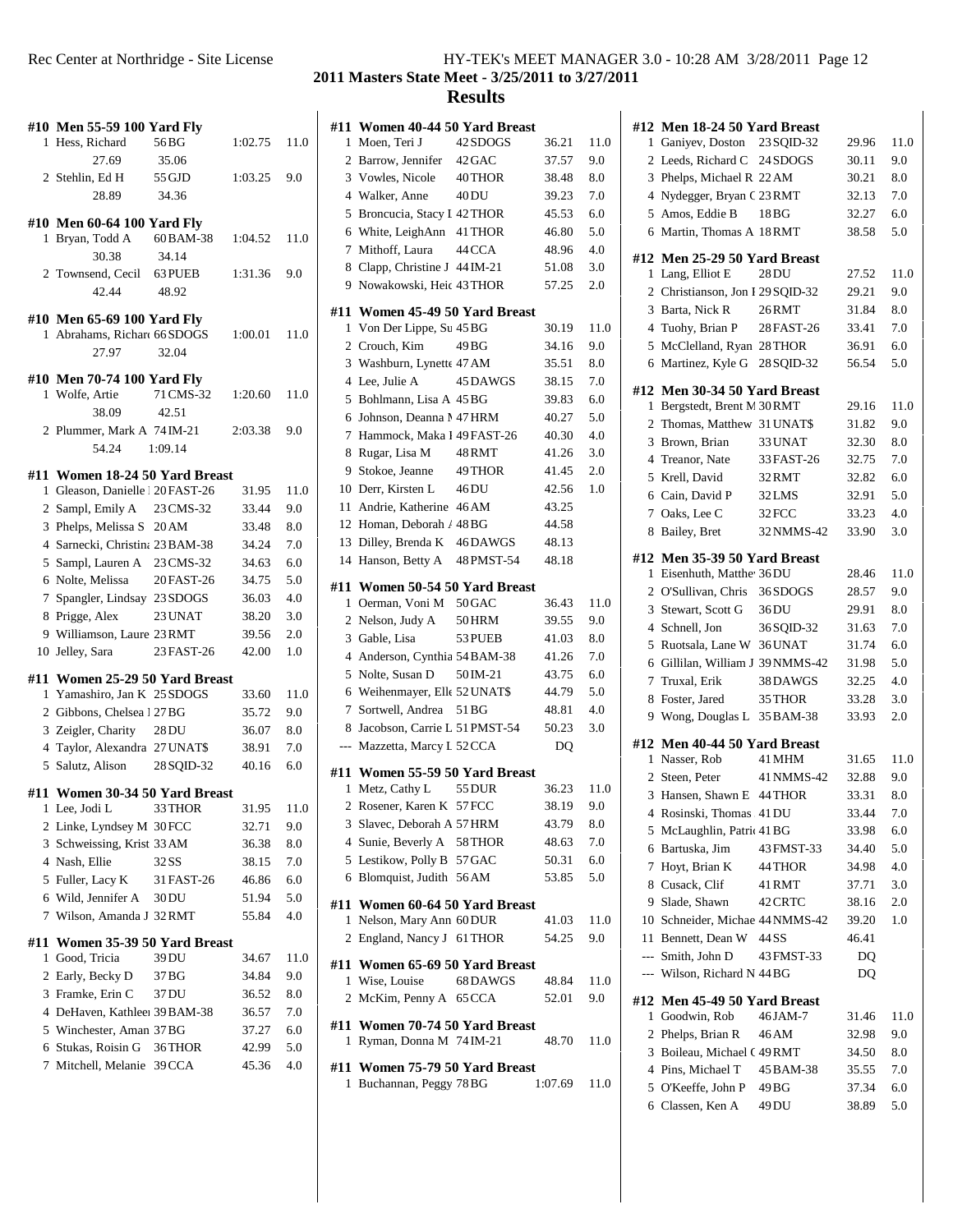**2011 Masters State Meet - 3/25/2011 to 3/27/2011**

# **Results**<br>29 CRTC 1:18.25 8.0 |

|   | (#12 Men 45-49 50 Yard Breast)                |           |                |      | 3              |
|---|-----------------------------------------------|-----------|----------------|------|----------------|
|   | 7 Ramirez, Al                                 | 49 BG     | 39.38          | 4.0  |                |
|   | #12 Men 50-54 50 Yard Breast                  |           |                |      | $\overline{4}$ |
|   | 1 Fuller, Ed                                  | 52 THOR   | 30.83          | 11.0 |                |
|   | 2 Orten, Frank T                              | 52 CMS-32 | 32.05          | 9.0  | #13            |
|   | 3 Louie, Jamie                                | 54 CSST   | 32.66          | 8.0  | 1              |
|   | 4 Huggins, David A 51 BG                      |           | 33.95          | 7.0  |                |
|   | 5 Kruse, David L                              | 50 DAWGS  | 34.34          | 6.0  | 2              |
|   | 6 Leo, Mark                                   | 51 BG     | 35.65          | 5.0  |                |
|   | 7 Alvarado, Ray                               | 54 CMS-32 | 37.80          | 4.0  | 3              |
|   | 8 Petrie, Steve                               | 54 AM     | 38.80          | 3.0  |                |
|   | 9 Reetz, Eric F                               | 51 BG     | 42.32          | 2.0  | $\overline{4}$ |
|   | 10 Lenhart, Edison S 53 WAVE                  |           | 42.83          | 1.0  |                |
|   | 11 Lucks, David A                             | 53 CCA    | 43.51          |      | 5              |
|   | 12 Cattles, Steve                             | 51 BG     | 1:29.76        |      |                |
|   | #12 Men 55-59 50 Yard Breast                  |           |                |      |                |
|   | 1 Waterbury, Stuart 57 BAM-38                 |           | 30.56          | 11.0 | #13<br>1       |
|   | 2 Marsh, Russell L 55 CMS-32                  |           | 31.33          | 9.0  |                |
|   | 3 Hess, Richard                               | 56 BG     | 31.93          | 8.0  | 2              |
|   | 4 McElhinney, Tom 57BG                        |           | 38.86          | 7.0  |                |
|   |                                               |           |                |      | 3              |
|   | #12 Men 60-64 50 Yard Breast                  |           |                |      |                |
|   | 1 Colby, Curt                                 | 61 BAM-38 | 33.50          | 11.0 | $\overline{4}$ |
|   | 2 Harding, Peter S 63 UNAT                    |           | 34.16          | 9.0  |                |
|   | 3 Ferguson, Bruce                             | 60 S S    | 36.62          | 8.0  |                |
|   | 4 Parkinson, Bruce / 60 FAST-26               |           | 37.35          | 7.0  | #13            |
|   | 5 Arnold, Tom                                 | 63 DU     | 37.93          | 6.0  | 1              |
|   | 6 Blodgett, Bob H 60 IM-21                    |           | 41.16          | 5.0  |                |
|   | 7 Netting, Rob                                | 61 DU     | 46.74          | 4.0  | 2              |
|   | #12 Men 65-69 50 Yard Breast                  |           |                |      |                |
|   | 1 McDanal, Steven I 67 JAM-7                  |           | 42.72          | 11.0 | 3              |
|   | 2 Tobin, John C                               | 68 BG     | 45.32          | 9.0  |                |
|   | 3 Zaparanick, Rober 65 CCA                    |           | 47.60          | 8.0  | #13            |
|   | #12 Men 70-74 50 Yard Breast                  |           |                |      | 1              |
| 1 | King, William E 71 DAWGS                      |           | 43.27          | 11.0 |                |
|   |                                               |           |                |      | 2              |
|   | #12 Men 75-79 50 Yard Breast                  |           |                | 11.0 |                |
|   | 1 Patten, Bob W<br>2 Martin, Joseph (Jo 79 SS | 76 DAC-38 | 44.67<br>55.19 | 9.0  | 3              |
|   |                                               |           |                |      |                |
|   | #12 Men 80-84 50 Yard Breast                  |           |                |      | 4              |
|   | 1 Hart, James W 82 CMS-32                     |           | 58.06          | 11.0 |                |
|   | 2 Quirke, Terence T 81 DAWGS 1:03.82          |           |                | 9.0  | 5              |
|   | #13 Women 18-24 100 Yard Back                 |           |                |      |                |
|   | 1 Nolte, Melissa 20 FAST-26                   |           | 1:04.78        | 11.0 | 6              |
|   | 31.34                                         | 33.44     |                |      |                |
|   | 2 Prigge, Alex 23 UNAT 1:11.77                |           |                | 9.0  | 7              |
|   | 35.29                                         | 36.48     |                |      |                |
|   | #13 Women 25-29 100 Yard Back                 |           |                |      | #13            |
|   | 1 Loper, Tracey E 27 DU                       |           | 1:08.59        | 11.0 | 1              |
|   | 32.89                                         | 35.70     |                |      |                |
|   | 2 Dalton, Alana M 26 AM                       |           | 1:10.36        | 9.0  | 2              |
|   | 34.59                                         | 35.77     |                |      |                |
|   |                                               |           |                |      | 3              |

|  | 3 Prasad, Kari J<br>37.38                                      | 29 CRTC<br>40.87 | 1:18.25 | 8.0  | 5              |
|--|----------------------------------------------------------------|------------------|---------|------|----------------|
|  | 4 Cain, Jamie M 25 DU<br>38.76                                 | 39.66            | 1:18.42 | 7.0  | #13            |
|  |                                                                |                  |         |      | 1              |
|  | #13 Women 30-34 100 Yard Back                                  |                  | 1:07.93 | 11.0 |                |
|  | 1 Stutzke, Crystal A 30THOR<br>32.63                           | 35.30            |         |      | 2              |
|  | 2 Schweissing, Krist 33 AM                                     |                  | 1:08.07 | 9.0  | 3              |
|  | 33.18                                                          | 34.89            |         |      |                |
|  | 3 Gabehart, Kelsa 30DU                                         |                  | 1:10.11 | 8.0  | $\overline{4}$ |
|  | 32.96                                                          | 37.15            |         |      |                |
|  | 4 Marschner, Marie 32 JAM-7                                    |                  | 1:15.39 | 7.0  | #13            |
|  | 36.72                                                          | 38.67            |         |      | 1              |
|  | 5 Fuller, Lacy K 31 FAST-26 1:31.10                            |                  |         | 6.0  |                |
|  | 45.01                                                          | 46.09            |         |      | 2              |
|  | #13 Women 35-39 100 Yard Back                                  |                  |         |      |                |
|  | 1 Stearns, Stephanie 35 BG                                     |                  | 1:19.85 | 11.0 | 3              |
|  | 38.12                                                          | 41.73            |         |      |                |
|  | 2 Baumann, Kari K 39 BG                                        |                  | 1:26.84 | 9.0  | $\overline{4}$ |
|  | 42.18                                                          | 44.66            |         |      |                |
|  | 3 Stukas, Roisin G 36THOR<br>41.69                             | 45.19            | 1:26.88 | 8.0  | #13            |
|  | 4 Hodges, Jenny A 36 PMST-54 1:43.10                           |                  |         | 7.0  | 1              |
|  | 50.74                                                          | 52.36            |         |      |                |
|  |                                                                |                  |         |      | 2              |
|  | #13 Women 40-44 100 Yard Back<br>1 Quaratino, Aimee   40 JAM-7 |                  | 1:06.22 | 11.0 |                |
|  | 31.95                                                          | 34.27            |         |      | #14            |
|  | 2 Barrow, Jennifer 42 GAC                                      |                  | 1:16.52 | 9.0  | 1              |
|  | 36.84                                                          | 39.68            |         |      |                |
|  | 3 Babson, Kristin A 43 SDOGS                                   |                  | 1:20.70 | 8.0  | 2              |
|  | 39.49                                                          | 41.21            |         |      | 3              |
|  | #13 Women 45-49 100 Yard Back                                  |                  |         |      |                |
|  | 1 Freund, Shelle J 46 IM-21                                    |                  | 1:09.59 | 11.0 | $\overline{4}$ |
|  | 34.16                                                          | 35.43            |         |      |                |
|  | 2 Vanderpoel, Nicol 46 GAC                                     |                  | 1:13.52 | 9.0  | 5              |
|  | 36.29                                                          | 37.23            |         |      |                |
|  | 3 Hagadorn, Heather 46 DU                                      |                  | 1:19.37 | 8.0  | 6              |
|  | 38.84                                                          | 40.53            |         |      |                |
|  | 4 Bergen, Michelle / 49 DU                                     |                  | 1:19.84 | 7.0  | #14            |
|  | 38.91                                                          | 40.93            |         |      | 1              |
|  | 5 Bohlmann, Lisa A 45 BG                                       |                  | 1:22.22 | 6.0  |                |
|  | 1:22.53                                                        |                  |         |      | 2              |
|  | 6 Golding, Sandy F 47 CMS-32<br>44.80                          | 49.70            | 1:34.50 | 5.0  |                |
|  | 7 Casper, Dana M                                               | 46 CCA           | 1:57.38 | 4.0  | 3              |
|  | 54.67                                                          | 1:02.71          |         |      |                |
|  |                                                                |                  |         |      | #14            |
|  | #13 Women 50-54 100 Yard Back                                  |                  |         |      | 1              |
|  | 1 Tatnall, Suzy C<br>34.77                                     | 51 HRM<br>36.97  | 1:11.74 | 11.0 |                |
|  | 2 Fletcher, Lynne E 50 IM-21                                   |                  | 1:27.88 | 9.0  | 2              |
|  | 41.47                                                          | 46.41            |         |      |                |
|  | 3 Gdovic, Suzanne                                              | 51 RMT           | 1:30.16 | 8.0  | 3              |
|  | 45.40                                                          | 44.76            |         |      |                |
|  | 4 Nolte, Susan D                                               | 50 IM-21         | 1:31.02 | 7.0  |                |
|  | 43.68                                                          | 47.34            |         |      |                |

| 5 Bennett, Aimee 54 SS<br>57.24                                  | 59.11                        | 1:56.35       | 6.0  |
|------------------------------------------------------------------|------------------------------|---------------|------|
|                                                                  |                              |               |      |
| #13 Women 55-59 100 Yard Back<br>1 Metz, Cathy L 55 DUR<br>33.97 | 35.25                        | 1:09.22       | 11.0 |
| 2 Haan, Mary Wohl 57 BAM-38 1:20.63<br>40.77                     | 39.86                        |               | 9.0  |
| 3 Pyle, Rebecca M 55SS<br>43.96                                  | 45.27                        | 1:29.23       | 8.0  |
| 4 Kaplan, Betty C 56BAM-38 1:30.61<br>43.45 47.16                |                              |               | 7.0  |
| #13 Women 60-64 100 Yard Back                                    |                              |               |      |
| 1 Hashimoto, Christi 63 IM-21<br>47.71                           | 49.82                        | 1:37.53       | 11.0 |
| 2 Panos, Angie 61 CCA<br>53.15                                   | 56.60                        | 1:49.75       | 9.0  |
| 3 England, Nancy J 61 THOR<br>1:02.11 1:02.88                    |                              | 2:04.99       | 8.0  |
| 4 Noble, Ann 63CCA 2:13.43 7.0<br>1:03.99 1:09.44                |                              |               |      |
|                                                                  |                              |               |      |
| #13 Women 65-69 100 Yard Back<br>1 Anziano, Marcia 66 IM-21      |                              | 1:44.95       | 11.0 |
| 51.39                                                            | 53.56                        |               |      |
| 2 Wise, Louise<br>55.96                                          | 68DAWGS 1:51.59 9.0<br>55.63 |               |      |
| #14 Men 18-24 100 Yard Back                                      |                              |               |      |
| 1 Martin, Adam E 19 UNAT\$ 58.38<br>28.36                        | 30.02                        |               | 11.0 |
| 2 Svendsen, Tyler G 23 FCC<br>29.23                              | 29.57                        | 58.80         | 9.0  |
| 3 Amos, Eddie B 18BG<br>31.27                                    | 33.63                        | 1:04.90       | 8.0  |
| 4 Garrey, Ruslan R 20DU<br>32.24                                 | 34.45                        | 1:06.69       | 7.0  |
| 5 Davis, Johnny P 23 UW<br>33.44                                 | 36.22                        | 1:09.66       | 6.0  |
| 6 Nydegger, Bryan C 23 RMT<br>40.38 41.02                        |                              | $1:21.40$ 5.0 |      |
| #14 Men 25-29 100 Yard Back                                      |                              |               |      |
| 1 Gullett, Jeff D<br>26.33                                       | 27 AM<br>28.48               | 54.81         | 11.0 |
| 2 Gimlin, Matt R 26BG<br>30.00                                   | 30.81                        | 1:00.81       | 9.0  |
| 3 McClelland, Ryan 28THOR<br>36.89                               | 39.23                        | 1:16.12       | 8.0  |
| #14 Men 30-34 100 Yard Back                                      |                              |               |      |
| 1 Cox, Michael J<br>28.11                                        | 33 JAM-7<br>28.49            | 56.60         | 11.0 |
| 2 Heydt, Mark S<br>29.22                                         | 34 MHM<br>30.72              | 59.94         | 9.0  |
| 3 Forrester, Scott G 33 THOR<br>40.65                            | 42.37                        | 1:23.02       | 8.0  |
|                                                                  |                              |               |      |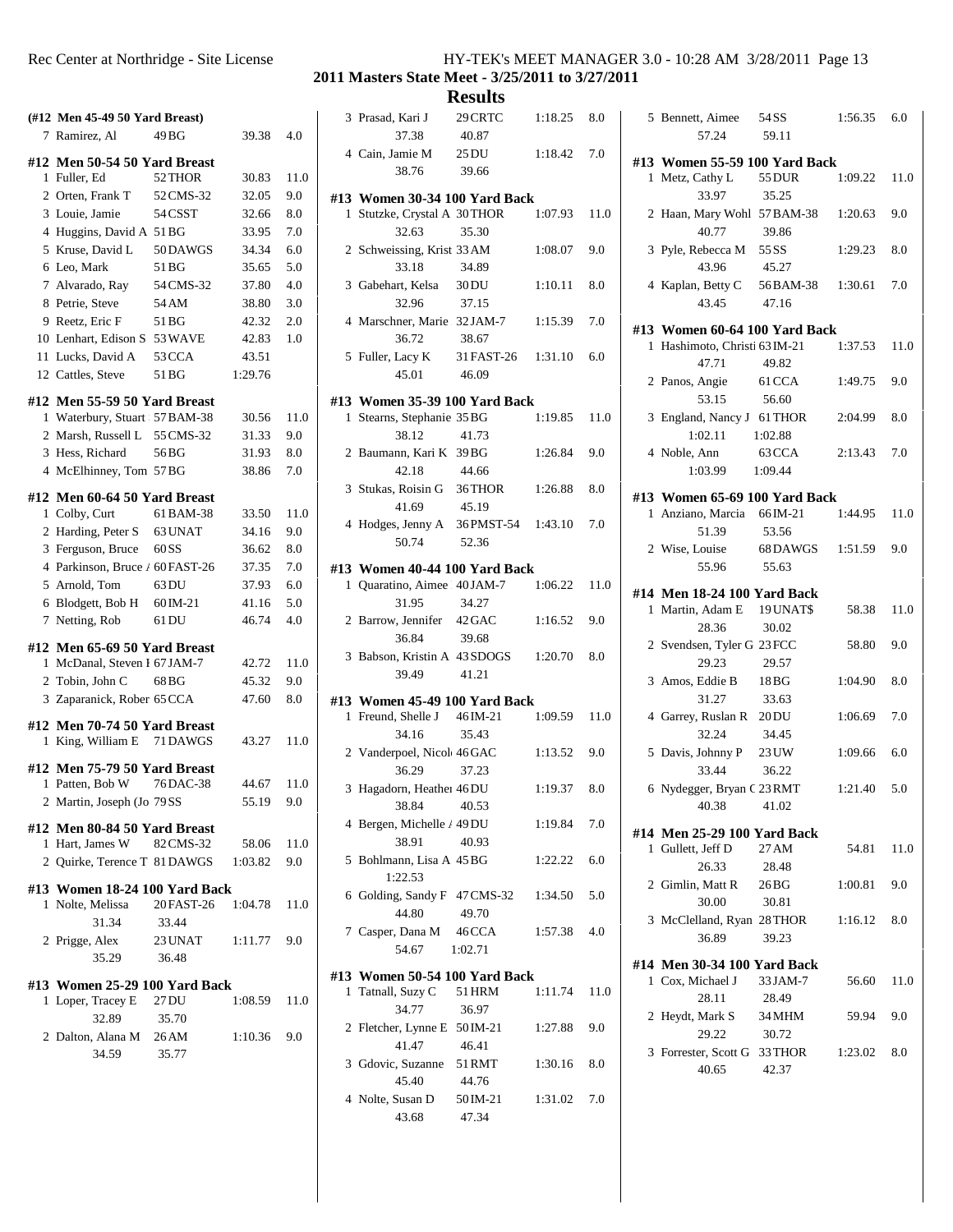| Rec Center at Northridge - Site License | HY-TEK's MEET MANAGER 3.0 - 10:28 AM 3/28/2011 Page 14 |
|-----------------------------------------|--------------------------------------------------------|
|                                         | 2011 Masters State Meet - 3/25/2011 to 3/27/2011       |

**Results**<br>S 53WAVE 1:30.58 2.0 #

| #14 Men 35-39 100 Yard Back  |                    |         |      | 9 Lenhart, Edison S 53 WAVE            |           |
|------------------------------|--------------------|---------|------|----------------------------------------|-----------|
| 1 O'Sullivan, Chris          | 36 SDOGS           | 54.43   | 11.0 | 44.52                                  | 46.06     |
| 26.59                        | 27.84              |         |      | 10 Lucks, David A                      | 53 CCA    |
| 2 Schnell, Jon               | 36 SQID-32         | 1:00.38 | 9.0  | 47.38                                  | 49.35     |
| 29.63                        | 30.75              |         |      | 11 Cattles, Steve                      | 51 BG     |
| 3 Wong, Douglas L 35 BAM-38  |                    | 1:07.75 | 8.0  | 1:09.44                                | 1:16.96   |
| 31.86                        | 35.89              |         |      | #14 Men 55-59 100 Yard Back            |           |
| #14 Men 40-44 100 Yard Back  |                    |         |      | 1 Stanback, John                       | 57 FAST-2 |
| 1 Gonzales, Mike S 44 BAM-38 |                    | 57.63   | 11.0 | 30.83                                  | 32.75     |
| 27.94                        | 29.69              |         |      | 2 Stehlin, Ed H                        | 55 GJD    |
| 2 Daughtrey, Clay L 43 THOR  |                    | 1:02.14 | 9.0  | 32.95                                  | 34.13     |
| 30.72                        | 31.42              |         |      | 3 Lehman, Mel J                        | 57 BG     |
| 3 Grazier, David E           | 40 JAM-7           | 1:03.86 | 8.0  | 34.03                                  | 35.81     |
| 30.62                        | 33.24              |         |      | 4 Culp, Michael E                      | 55 SS     |
| 4 Casler, Mark E             | 42 BG              | 1:05.15 | 7.0  | 36.66                                  | 38.24     |
| 31.23                        | 33.92              |         |      | 5 Mainard, Tom S                       | 59 DAWGS  |
| 5 Pazmino, Jorge E 41 AM     |                    | 1:07.60 | 6.0  | 38.66                                  | 40.03     |
| 32.77                        | 34.83              |         |      | #14 Men 60-64 100 Yard Back            |           |
| 6 Bartuska, Jim              | 43 FMST-33         | 1:09.42 | 5.0  | 1 Bryan, Todd A                        | 60 BAM-38 |
| 33.13                        | 36.29              |         |      | 31.23                                  | 33.46     |
| 7 Cruz, Eduardo              | 41 THOR            | 1:10.68 | 4.0  | 2 Carney, Kent                         | 63 CMS-32 |
| 35.26                        | 35.42              |         |      | 37.48                                  | 38.26     |
| 8 Pryor, Keith T             | 40 SQID-32         | 1:13.56 | 3.0  | 3 Townsend, Cecil                      | 63 PUEB   |
| 35.95                        | 37.61              |         |      | 37.93                                  | 39.57     |
| 9 Bennett, Dean W            | 44 SS              | 1:36.73 | 2.0  | 4 Ferguson, Bruce                      | 60 SS     |
|                              |                    |         |      |                                        |           |
| 47.05                        | 49.68              |         |      | 39.35                                  | 39.85     |
| #14 Men 45-49 100 Yard Back  |                    |         |      | 5 Miller, Darryl W                     | $60$ DU   |
| 1 Barringer, Rob             | 45 CMS-32          | 1:01.79 | 11.0 | 43.92                                  | 45.73     |
| 29.81                        | 31.98              |         |      | 6 Netting, Rob                         | 61 DU     |
|                              |                    |         | 9.0  | 1:46.15                                | 0.15      |
| 2 Phelps, Brian R            | 46 AM              | 1:03.29 |      |                                        |           |
| 30.12                        | 33.17              |         |      | #14 Men 65-69 100 Yard Back            |           |
| 3 Wise, Mike                 | 46 DU              | 1:05.48 | 8.0  | 1 Neuls, Allen S                       | 67 CMS-32 |
| 31.37                        | 34.11              |         |      | 37.55                                  | 40.16     |
| 4 Acosta, Marty J            | 45 AM              | 1:10.53 | 7.0  | 2 McDanal, Steven I 67 JAM-7           |           |
| 33.75                        | 36.78              |         |      | 49.97                                  | 52.48     |
| 5 Kelly, John F              | 49 BG              | 1:26.98 | 6.0  |                                        |           |
| 41.96                        | 45.02              |         |      | #14 Men 70-74 100 Yard Back            |           |
|                              |                    |         |      | 1 Wolfe, Artie                         | 71 CMS-32 |
| #14 Men 50-54 100 Yard Back  |                    |         |      | 39.23                                  | 40.05     |
| 1 Nelson, Kurt D             | 51 HRM             | 1:04.93 | 11.0 | 2 Plummer, Mark A 74 IM-21             |           |
| 32.13                        | 32.80              |         |      | 52.85                                  | 54.46     |
| 2 Johnston, Mark A 50 SDOGS  |                    | 1:06.21 | 9.0  | #14 Men 75-79 100 Yard Bacl            |           |
| 32.02                        | 34.19              |         |      | 1 Hadley, Stephen G 79 UNAT\$          |           |
| 3 Nolte, Chris C             | 54 IM-21           | 1:06.25 | 8.0  | 43.16                                  | 45.68     |
| 32.24                        | 34.01              |         |      |                                        |           |
| 4 Lehrer, Mark G             | 53 IM-21           | 1:10.97 | 7.0  | #14 Men 80-84 100 Yard Back            |           |
| 35.00                        | 35.97              |         |      | 1 Hart, James W                        | 82 CMS-32 |
| 5 Leo, Mark                  | 51 BG              | 1:11.33 | 6.0  | 57.12                                  | 1:00.02   |
| 34.80                        | 36.53              |         |      | #14 Men 90-94 100 Yard Back            |           |
| 6 Murphy, Jim                | 50 DAWGS           | 1:12.59 | 5.0  | 1 Wrenn, John H                        | 90 BAM-38 |
| 36.20                        | 36.39              |         |      | 1:17.90                                | 1:24.23   |
| 7 Chapman, Steve             | 54 DU              | 1:12.90 | 4.0  |                                        |           |
| 33.71                        | 39.19              |         |      | #15 Mixed 18+400 Yard Free<br>1 BAM-38 | B         |
| 8 Veteto, Steve<br>39.22     | 54 CMS-32<br>39.95 | 1:19.17 | 3.0  | 28.06                                  | 59.44     |

|   | 44.52                                          | 46.06             |               |         | 713 I                   |
|---|------------------------------------------------|-------------------|---------------|---------|-------------------------|
|   | 10 Lucks, David A                              | 53 CCA            | $1:36.73$ 1.0 |         | 1 F                     |
|   | 47.38                                          | 49.35             |               |         |                         |
|   | 11 Cattles, Steve                              | 51 BG             | 2:26.40       |         |                         |
|   | 1:09.44                                        | 1:16.96           |               |         | 2 <sub>0</sub>          |
|   |                                                |                   |               |         |                         |
|   | #14 Men 55-59 100 Yard Back                    |                   |               |         |                         |
|   | 1 Stanback, John 57 FAST-26                    |                   | 1:03.58       | 11.0    | 3F                      |
|   | 30.83                                          | 32.75             |               |         |                         |
|   | 2 Stehlin, Ed H                                | 55 GJD            | 1:07.08       | 9.0     |                         |
|   | 32.95                                          | 34.13             |               |         |                         |
|   | 3 Lehman, Mel J                                | 57 BG             | 1:09.84       | 8.0     | #15 1                   |
|   | 34.03                                          | 35.81             |               |         | 1 F                     |
|   | 4 Culp, Michael E 55 SS                        |                   | 1:14.90       | 7.0     |                         |
|   | 36.66                                          | 38.24             |               |         |                         |
|   | 5 Mainard, Tom S 59 DAWGS                      |                   | 1:18.69       | 6.0     | #17 \                   |
|   | 38.66                                          | 40.03             |               |         | 1S                      |
|   |                                                |                   |               |         | 2 <sub>0</sub>          |
|   | #14 Men 60-64 100 Yard Back                    |                   |               |         | 3 F                     |
|   | 1 Bryan, Todd A                                | 60 BAM-38         | 1:04.69       | 11.0    | 4 N                     |
|   | 31.23                                          | 33.46             |               |         | 5 <sub>1</sub>          |
|   | 2 Carney, Kent                                 | 63 CMS-32         | 1:15.74       | 9.0     | 6 F                     |
|   | 37.48                                          | 38.26             |               |         | 7 N                     |
|   | 3 Townsend, Cecil 63 PUEB                      |                   | 1:17.50       | 8.0     | 8 J                     |
|   | 37.93                                          | 39.57             |               |         |                         |
|   | 4 Ferguson, Bruce 60 SS                        |                   | 1:19.20       | 7.0     | #17 \                   |
|   | 39.35                                          | 39.85             |               |         | 1 <sup>1</sup>          |
|   | 5 Miller, Darryl W 60 DU                       |                   | 1:29.65       | 6.0     | 2S                      |
|   | 43.92                                          | 45.73             |               |         | 3 <sup>1</sup>          |
|   | 6 Netting, Rob 61 DU                           |                   | 1:46.30       | 5.0     | 4 F                     |
|   | 1:46.15                                        | 0.15              |               |         | 5 <sub>1</sub>          |
|   | #14 Men 65-69 100 Yard Back                    |                   |               |         | #17 \                   |
|   | 1 Neuls, Allen S                               | 67 CMS-32 1:17.71 |               | 11.0    | 1 I                     |
|   | 37.55                                          | 40.16             |               |         | 2S                      |
|   | 2 McDanal, Steven I 67 JAM-7                   |                   | 1:42.45       | 9.0     | 3 <sub>l</sub>          |
|   | 49.97                                          | 52.48             |               |         | 4 F                     |
|   |                                                |                   |               |         | 5S                      |
|   | #14 Men 70-74 100 Yard Back                    |                   |               |         | 6 F                     |
|   | 1 Wolfe, Artie                                 | 71 CMS-32         | 1:19.28       | 11.0    | 7 <sub>l</sub>          |
|   | 39.23                                          | 40.05             |               |         | 8 <sub>1</sub>          |
|   | 2 Plummer, Mark A 74 IM-21 1:47.31 9.0         |                   |               |         |                         |
|   | 52.85                                          | 54.46             |               |         | #17 \<br>$1 \mathrm{I}$ |
|   | #14 Men 75-79 100 Yard Back                    |                   |               |         | 2S                      |
|   | 1 Hadley, Stephen G 79 UNAT\$                  |                   | 1:28.84       | 11.0    | 3F                      |
|   | 43.16                                          | 45.68             |               |         | 4 <sub>1</sub>          |
|   |                                                |                   |               |         | 5S                      |
|   | #14 Men 80-84 100 Yard Back<br>1 Hart, James W | 82 CMS-32         | 1:57.14       | 11.0    | 6S                      |
|   |                                                |                   |               |         | 7J                      |
|   | 57.12                                          | 1:00.02           |               |         |                         |
|   | #14 Men 90-94 100 Yard Back                    |                   |               |         | #17 \                   |
|   | 1 Wrenn, John H                                | 90 BAM-38         | 2:42.13       | 11.0    | $\mathcal{L}$<br>1      |
|   | 1:17.90                                        | 1:24.23           |               |         | 2 N                     |
|   | #15 Mixed 18+ 400 Yard Free Relay              |                   |               |         | 3 <sub>l</sub>          |
| 1 | <b>BAM-38</b>                                  | B                 | 3:53.32       |         | 4 <sub>1</sub>          |
|   | 28.06                                          | 59.44             | 15.30         | 30.71   | 5F                      |
|   | 33.46                                          | 1:05.43           | 36.73         | 1:17.74 | 6 F                     |
|   |                                                |                   |               |         |                         |

| 1 | #15 Mixed 25+400 Yard Free Relay<br><b>BAM-38</b>        | А                              | 3:58.19        |            |
|---|----------------------------------------------------------|--------------------------------|----------------|------------|
|   | 29.07                                                    | 1:00.65                        | 15.37          | 1:11.09    |
|   | 21.46                                                    | 50.46                          | 26.49          | 55.99      |
|   | 2 CRTC                                                   | A                              | 4:00.15        |            |
|   | 31.19                                                    | 1:06.04                        | 16.24          | 35.26      |
|   | 38.79                                                    | 1:15.99                        | 34.17          | 1:02.86    |
|   | 3 BAM-38                                                 | B                              | 4:12.13        |            |
|   | 26.88                                                    | 55.88                          | 31.77          | 1:07.79    |
|   | 29.26                                                    | 1:01.78                        | 30.90          | 1:06.68    |
|   | #15 Mixed 35+400 Yard Free Relay                         |                                |                |            |
|   | 1 BAM-38                                                 | С                              | 4:37.71        |            |
|   | 30.08                                                    | 1:03.99                        | 39.22          | 1:22.37    |
|   | 32.58                                                    | 1:08.09                        | 29.90          | 1:03.26    |
|   | #17 Women 18-24 50 Yard Free                             |                                |                |            |
| 1 | Sarnecki, Christina 23 BAM-38                            |                                | 26.39          | 11.0       |
|   | 2 Gleason, Danielle 120 FAST-26                          |                                | 26.71          | 9.0        |
|   | 3 Phelps, Melissa S 20 AM                                |                                | 27.70          | 8.0        |
|   | 4 Nolte, Melissa                                         | 20 FAST-26                     | 27.87          | 7.0        |
|   | 5 Williamson, Laure 23 RMT                               |                                | 28.56          | 6.0        |
|   | 6 Funk, Megan E                                          |                                | 30.35          | 5.0        |
|   | 7 Novosel, Shannon 23DU                                  | 23 IM-21                       |                | 4.0        |
|   | 8 Jelley, Sara                                           |                                | 31.79          |            |
|   |                                                          | 23 FAST-26                     | 32.31          | 3.0        |
|   | #17 Women 25-29 50 Yard Free                             |                                |                |            |
|   | 1 Yamashiro, Jan K 25 SDOGS                              |                                | 25.82          | 11.0       |
|   | 2 Shuss, Audrey                                          | 27 JAM-7                       | 26.33          | 9.0        |
|   | 3 Cain, Jamie M                                          | $25\,\mathrm{DU}$              | 27.28          | 8.0        |
|   | 4 Fosha, Gretta E                                        | 28 CMS-32                      | 27.53          | 7.0        |
|   | 5 Taylor, Alexandra 27 UNAT\$                            |                                | 29.56          | 6.0        |
|   | #17 Women 30-34 50 Yard Free                             |                                |                |            |
| 1 | Linke, Lyndsey M 30 FCC                                  |                                | 24.88          | 11.0       |
|   | 2 Stutzke, Crystal A 30THOR                              |                                | 26.13          | 9.0        |
|   | 3 Whitaker, Laura                                        | 34 CRTC                        | 27.90          | 8.0        |
|   | 4 Kohnke, Margaret 34 CCA                                |                                | 28.35          | 7.0        |
|   | 5 Schweissing, Krist 33 AM                               |                                |                | 6.0        |
|   |                                                          |                                | 28.42          |            |
| 7 | 6 Fuller, Lacy K<br>Wild, Jennifer A                     | 31 FAST-26<br>30 <sub>DU</sub> | 35.95<br>37.17 | 5.0<br>4.0 |
|   |                                                          |                                |                |            |
|   | 8 Wilson, Amanda J 32 RMT                                |                                | 46.41          | 3.0        |
|   | #17 Women 35-39 50 Yard Free                             |                                |                |            |
| 1 | DeHaven, Kathleeı 39 BAM-38                              |                                | 26.32          | 11.0       |
|   | 2 Speckman, Channa 36 IM-21                              |                                | 26.49          | 9.0        |
|   | 3 Early, Becky D                                         | 37 BG                          | 27.79          | 8.0        |
|   | 4 Winchester, Aman 37BG                                  |                                | 27.98          | 7.0        |
|   | 5 Stukas, Roisin G                                       | 36THOR                         | 33.59          | 6.0        |
|   | 6 Stearns, Stephanie 35 BG                               |                                | 33.75          | 5.0        |
| 7 | Jorgensen, Mindy 37PMST-54                               |                                | 38.31          | 4.0        |
|   |                                                          |                                |                |            |
| 1 | #17 Women 40-44 50 Yard Free<br>Quaratino, Aimee 40JAM-7 |                                | 26.04          | 11.0       |
|   |                                                          |                                |                |            |
|   | 2 Moen, Teri J                                           | 42 SDOGS                       | 27.13          | 9.0        |
|   | 3 Lipson, Christy E 41 BAM-38                            |                                | 27.41          | $8.0\,$    |
|   | 4 Walker, Anne                                           | 40 DU                          | 28.28          | 7.0        |
|   | 5 Richardson, Kim C 42 FCC                               |                                | 28.35          | 6.0        |
|   | 6 Broncucia, Stacy I 42 THOR                             |                                | 31.65          | 5.0        |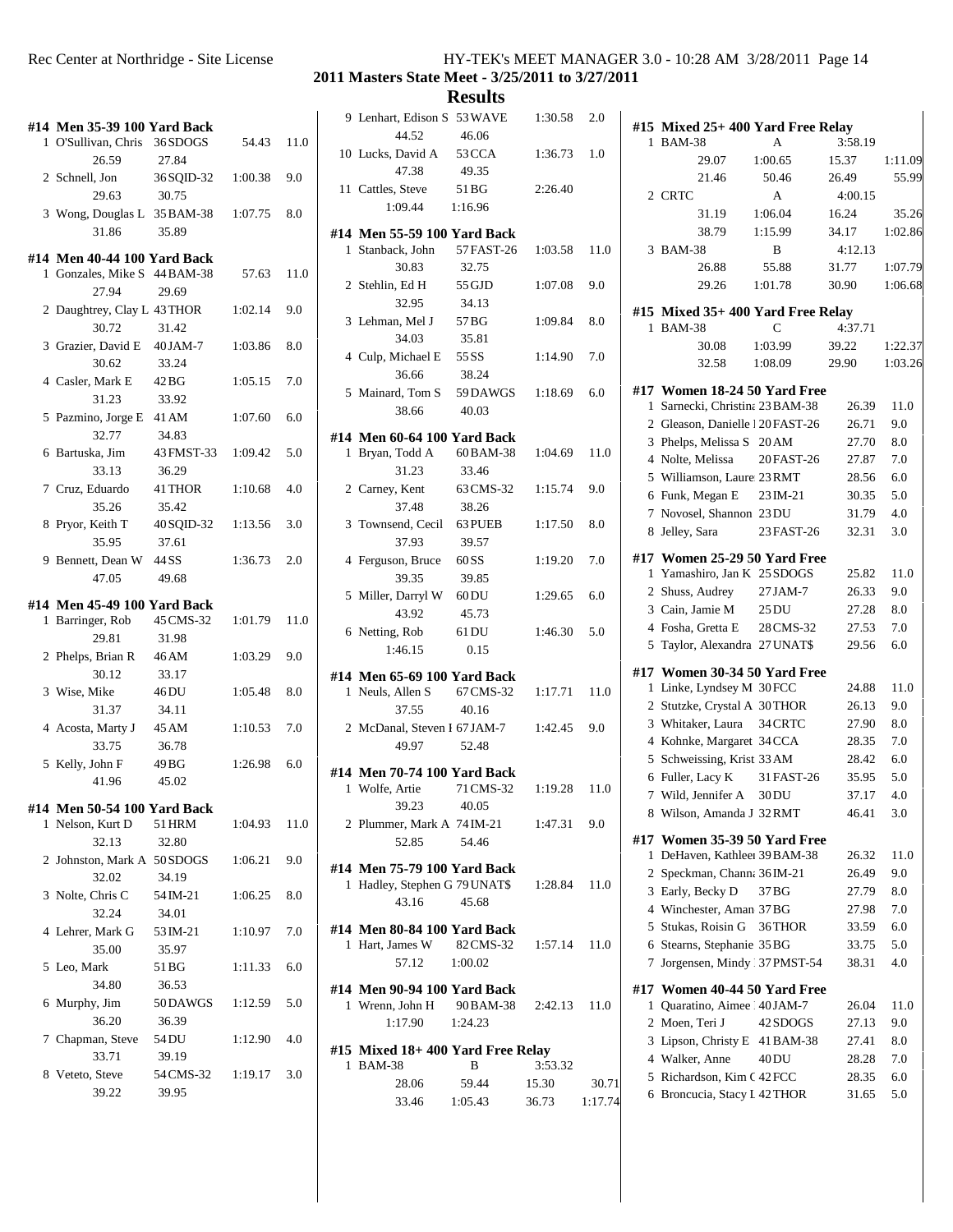|        | (#17 Women 40-44 50 Yard Free)                            |                      |                |              | #17                     |
|--------|-----------------------------------------------------------|----------------------|----------------|--------------|-------------------------|
|        | 7 White, LeighAnn 41 THOR                                 |                      | 32.28          | 4.0          | 1                       |
|        | 8 Farris, Justina P 41 THOR                               |                      | 34.82          | 3.0          | 2                       |
|        | 9 Frisbey Decker, Ju 41 CCA                               |                      | 35.31          | 2.0          |                         |
|        | 10 Clapp, Christine J 44 IM-21                            |                      | 37.65          | 1.0          | #17                     |
| 11     | Nowakowski, Heic 43 THOR                                  |                      | 42.54          |              | 1                       |
|        | #17 Women 45-49 50 Yard Free                              |                      |                |              | #18                     |
| 1      | Scott-Kube, Anna 48 BAM-38                                |                      | 24.95          | 11.0         | 1                       |
|        | 2 Crouch, Kim                                             | 49 BG                | 25.87          | 9.0          | 2                       |
|        | 3 Sappey, Collette H 46 DAWGS                             |                      | 26.05          | $_{\rm 8.0}$ | 3                       |
|        | 4 Waeschle, Karen I 48 UNAT\$                             |                      | 27.73          | 7.0          | $\overline{4}$          |
|        | 5 Lee, Julie A                                            | 45 DAWGS             | 27.92          | 6.0          | 5                       |
|        | 6 Washburn, Lynette 47 AM                                 |                      | 29.16          | 5.0          | 6                       |
|        | 7 Freund, Shelle J                                        | 46 IM-21             | 29.42          | 4.0          | 7                       |
|        | 8 Thilker, Lisa A 45 IM-21                                |                      | 29.82          | 3.0          | 8                       |
|        | 9 Dullea, Melanie J 49 SS                                 |                      | 29.83          | 2.0          | #18                     |
|        | 10 Hagadorn, Heather 46 DU                                |                      | 29.99          | 1.0          | 1                       |
| 11     | Rugar, Lisa M                                             | 48 RMT               | 30.02          |              | 2                       |
|        | 12 Sager, Sarah                                           | 46 BAM-38            | 30.39          |              | 3                       |
| 13     | Bergen, Michelle / 49 DU                                  |                      | 30.65          |              | $\overline{4}$          |
|        | 14 Hammock, Maka I 49 FAST-26                             |                      | 30.97          |              | 5                       |
|        | 15 Johnson, Deanna M47 HRM                                |                      | 32.94          |              | 6                       |
|        | 16 Andrie, Katherine 46 AM                                |                      | 33.02          |              | 7                       |
|        | 17 Boileau, Ute C                                         | 48 RMT               | 33.20          |              | 8                       |
|        | 18 Homan, Deborah / 48 BG                                 |                      | 33.55          |              | #18                     |
|        | 19 Hanson, Betty A 48 PMST-54                             |                      | 36.57          |              | 1                       |
|        | 20 Felicissimo, Dawn 47 CRTC                              |                      | 37.02          |              | 2                       |
| 21     | Dilley, Brenda K 46 DAWGS                                 |                      | 38.60          |              |                         |
|        |                                                           |                      |                |              |                         |
|        |                                                           |                      |                |              | 3<br>$\overline{4}$     |
| 1      | #17 Women 50-54 50 Yard Free<br>Garnier, Kathy L 50 IM-21 |                      | 25.84          | 11.0         | 5                       |
|        | 2 Tatnall, Suzy C                                         | 51 HRM               | 27.94          | 9.0          | 6                       |
|        | 3 Tame, Shelly L                                          | 50 JAM-7             | 27.97          | $_{\rm 8.0}$ | 7                       |
|        | 4 Nelson, Judy A                                          | 50 HRM               | 28.15          | 7.0          | 8                       |
|        | 5 Gable, Lisa                                             | 53 PUEB              | 30.65          | 6.0          | 9                       |
|        | 6 Weihenmayer, Elle 52 UNAT\$                             |                      | 32.36          | 5.0          | 10                      |
|        | 7 Fletcher, Lynne E 50 IM-21                              |                      | 32.55          | 4.0          |                         |
|        | 8 Gdovic, Suzanne                                         | 51 RMT               | 33.39          | 3.0          | #18                     |
| 9      | Mazzetta, Marcy L 52 CCA                                  |                      | 33.97          | 2.0          | 1                       |
| 10     | Sortwell, Andrea 51 BG                                    |                      | 34.98          | 1.0          | $\overline{\mathbf{c}}$ |
| 11     | Whitman-Zai, Juli 51 CRTC                                 |                      | 39.30          |              | 3                       |
| 12     | Jacobson, Carrie L 51 PMST-54                             |                      | 40.43          |              | 4                       |
|        |                                                           |                      |                |              | 5                       |
| 1      | #17 Women 55-59 50 Yard Free                              | 55 DUR               | 27.48          | 11.0         | 6                       |
|        | Metz, Cathy L<br>2 Rosener, Karen K 57 FCC                |                      | 28.52          | 9.0          | 7                       |
|        | 3 Slavec, Deborah A 57 HRM                                |                      | 32.93          | $_{\rm 8.0}$ | 8                       |
|        | 4 Kaplan, Betty C                                         | 56 BAM-38            | 37.15          | 7.0          | 9<br>10                 |
| 5      | Blomquist, Judith 56 AM                                   |                      | 39.29          | 6.0          | 11                      |
|        |                                                           |                      |                |              |                         |
|        | #17 Women 60-64 50 Yard Free                              |                      |                |              | #18                     |
| 1      | Hashimoto, Christi 63 IM-21                               |                      | 37.66          | 11.0         | 1                       |
|        | #17 Women 65-69 50 Yard Free                              |                      |                |              | 2                       |
| 1<br>2 | Wise, Louise<br>Anziano, Marcia                           | 68 DAWGS<br>66 IM-21 | 37.29<br>38.29 | 11.0<br>9.0  | 3<br>$\overline{4}$     |

## **Masters State Meet - 3/25/2011 to 3/27/2011**

|    | #17 Women 75-79 50 Yard Free                    |                  |         |            | $\overline{\phantom{a}}$ |
|----|-------------------------------------------------|------------------|---------|------------|--------------------------|
| 1  | Cotton, Pat A                                   | 75 HRM           | 54.72   | 11.0       | 8                        |
|    | 2 Hertzberg, Ruth S 78 BG                       |                  | 1:03.44 | 9.0        | 9                        |
|    |                                                 |                  |         |            | 10                       |
| 1  | #17 Women 80-84 50 Yard Free<br>Lockwood, Doe   | 81 THOR          | 2:04.95 | 11.0       | 11                       |
|    |                                                 |                  |         |            | 12                       |
|    | #18 Men 18-24 50 Yard Free                      |                  |         |            | 13                       |
| 1  | Svendsen, Tyler G 23 FCC                        |                  | 21.71   | 11.0       | 14                       |
|    | 2 Martin, Adam E                                | 19 UNATS         | 22.61   | 9.0        | 15                       |
|    | 3 Amos, Eddie B                                 | 18 BG            | 23.52   | 8.0        | 16                       |
|    | 4 Leeds, Richard C 24 SDOGS                     |                  | 24.17   | 7.0        | #18                      |
|    | 5 Garrey, Ruslan R 20DU                         |                  | 25.14   | 6.0        | 1                        |
|    | 6 Ganiyev, Doston                               | 23 SOID-32       | 25.76   | 5.0        | $\mathfrak{2}$           |
|    | 7 Nydegger, Bryan C 23 RMT                      |                  | 26.37   | 4.0        | 3                        |
|    | 8 Martin, Thomas A 18 RMT                       |                  | 26.78   | 3.0        | $\overline{4}$           |
|    | #18 Men 25-29 50 Yard Free                      |                  |         |            | 5                        |
| 1  | Christianson, Jon I 29 SQID-32                  |                  | 23.23   | 11.0       | 6                        |
|    | 2 Gimlin, Matt R                                | 26 <sub>BG</sub> | 24.18   | 9.0        | 7                        |
|    | 3 Ida, Kevin                                    | 28 THOR          | 24.53   | 8.0        | 8                        |
|    | 4 Barta, Nick R                                 | 26RMT            | 24.55   | 7.0        | 9                        |
|    | 5 Tuohy, Brian P                                | 28 FAST-26       | 26.46   | 6.0        | 10                       |
|    | 6 McClelland, Ryan 28 THOR                      |                  | 28.31   | 5.0        | 11                       |
| 7  | Ayer, Michael                                   | 28 BAM-38        | 28.76   | 4.0        | #18                      |
|    | 8 Martinez, Kyle G                              | 28 SOID-32       | 34.79   | 3.0        | 1                        |
|    |                                                 |                  |         |            | 2                        |
| 1  | #18 Men 30-34 50 Yard Free<br>Alvarez, Daniel B | 30 HRM           | 22.53   | 11.0       | 3                        |
|    | 2 Brown, Brian                                  | 33 UNAT          | 22.79   | 9.0        | $\overline{4}$           |
|    | 3 Jackson, Keaka                                | 30 DU            | 23.52   | 8.0        | 5                        |
|    | 4 Bergstedt, Brent M 30 RMT                     |                  | 23.67   | 7.0        | 6                        |
|    | 5 Treanor, Nate                                 | 33 FAST-26       | 24.14   | 6.0        | 7                        |
|    | 6 Thomas, Matthew 31 UNAT\$                     |                  | 24.47   | 5.0        | 8                        |
|    | 7 Heydt, Mark S                                 | 34 MHM           | 24.52   | 4.0        | 9                        |
|    | 8 Juliano, Kevin J                              | 31 THOR          | 24.84   | 3.0        | 10                       |
|    | 9 Krell, David                                  | 32 RMT           | 25.11   | 2.0        | 11                       |
|    | 10 Bailey, Bret                                 | 32 NMMS-42       | 25.27   | $1.0\,$    | 12                       |
|    |                                                 |                  |         |            |                          |
|    | #18 Men 35-39 50 Yard Free                      |                  |         |            | #18                      |
|    | 1 Eisenhuth, Matthe 36DU                        |                  | 22.36   | 11.0       | 1                        |
|    | 2 O'Sullivan, Chris 36 SDOGS                    |                  | 22.62   | 9.0        | $\mathbf{2}$             |
|    | 3 Foster, Jared 35 THOR                         |                  | 23.32   | $\ \, 8.0$ | 3                        |
|    | 4 Gillilan, William J 39 NMMS-42                |                  | 23.71   | 7.0        | 4                        |
|    | 5 Truxal, Erik                                  | 38 DAWGS         | 23.73   | 6.0        | 5                        |
|    | 6 Schnell, Jon                                  | 36 SQID-32       | 23.79   | 5.0        | 6                        |
|    | 7 Ruotsala, Lane W 36 UNAT                      |                  | 25.10   | 4.0        | 7                        |
|    | 8 Wong, Douglas L                               | 35 BAM-38        | 25.15   | 3.0        | 8                        |
|    | 9 Hodges, Jeff W                                | 35 PMST-54       | 26.11   | 2.0        | #18                      |
|    | 10 Tripp, Justin L                              | 38 LMS           | 26.12   | 1.0        | 1                        |
| 11 | Nichols, Joe D                                  | 36 DU            | 26.83   |            | 2                        |
|    | #18 Men 40-44 50 Yard Free                      |                  |         |            | 3                        |
|    | 1 Nasser, Rob                                   | 41 MHM           | 22.47   | 11.0       | 4                        |
|    | 2 Smit, Robbert-Pau 41 BAM-38                   |                  | 22.71   | 9.0        | 5                        |
|    | 3 Rosinski, Thomas 41 DU                        |                  | 24.02   | 8.0        | 6                        |
|    | 4 Casler, Mark E                                | 42 BG            | 24.22   | 7.0        | 7                        |
|    | 5 McLaughlin, Patric 41 BG                      |                  | 24.58   | 6.0        | #18                      |
|    | 6 Steen, Peter                                  | 41 NMMS-42       | 24.77   | 5.0        | 1                        |
|    |                                                 |                  |         |            |                          |

|     | 7 Hoyt, Brian K                                            | 44 THOR        | 24.78          | 4.0         |
|-----|------------------------------------------------------------|----------------|----------------|-------------|
|     | 8 Dane, Matt A                                             | 40BAM-38       | 25.21          | 3.0         |
|     | 9 Pazmino, Jorge E 41 AM                                   |                | 25.35          | 2.0         |
|     | 10 Nagel, Andrew L 42 DAWGS                                |                | 25.63          | 1.0         |
|     | 11 Hansen, Shawn E 44 THOR                                 |                | 26.18          |             |
|     | 12 Bartuska, Jim                                           | 43 FMST-33     | 26.27          |             |
|     | 13 Cusack, Clif                                            | 41RMT          | 26.42          |             |
|     | 14 Kelly, Patrick T                                        | 44 BAM-38      | 28.12          |             |
|     | 15 Davidson, Ron                                           | 41 RMT         | 28.85          |             |
|     | 16 Smith, John D                                           | 43 FMST-33     | 28.92          |             |
|     |                                                            |                |                |             |
|     | #18 Men 45-49 50 Yard Free                                 |                |                |             |
|     | 1 Menezes, Ron C 4824HF<br>2 Barringer, Rob                | 45 CMS-32      | 22.69<br>23.37 | 11.0<br>9.0 |
|     | 3 Phelps, Brian R 46 AM                                    |                | 24.22          | 8.0         |
|     | 4 Burke, Patrick L 49DU                                    |                | 25.42          | 7.0         |
|     | 5 Walker, Jerry R 46DU                                     |                | 25.57          | 6.0         |
|     |                                                            |                |                |             |
|     | 6 Boileau, Michael (49 RMT<br>7 Hanson, Jim S              | 48 CSST        | 26.35<br>28.05 | 5.0         |
|     |                                                            |                |                | 4.0         |
|     | 8 Ramirez, Al                                              | 49 BG          | 29.93          | 3.0         |
|     | 9 O'Keeffe, John P<br>10 Lowe, Todd W                      | 49 BG          | 29.99          | 2.0         |
|     | 11 Kelly, John F                                           | 48 BG<br>49 BG | 30.14<br>32.05 | 1.0         |
|     |                                                            |                |                |             |
|     | #18 Men 50-54 50 Yard Free                                 |                |                |             |
|     | 1 Johnston, Mark A 50 SDOGS                                |                | 24.69          | 11.0        |
|     | 2 Nelson, Kurt D                                           | 51 HRM         | 25.01          | 9.0         |
|     | 3 Lehrer, Mark G                                           | 53 IM-21       | 25.02          | 8.0         |
|     | 4 Petrie, Steve                                            | 54 AM          | 25.50          | 7.0         |
|     |                                                            |                |                |             |
|     | 5 Nolte, Chris C                                           | 54 IM-21       | 25.88          | 6.0         |
|     | 6 Blakeslee, Christo <sub>[53DU</sub>                      |                | 26.52          | 5.0         |
|     | 7 Leo, Mark                                                | 51 BG          | 26.85          | 4.0         |
|     | 8 Huggins, David A 51 BG                                   |                | 28.54          | 3.0         |
|     | 9 Lenhart, Edison S 53 WAVE                                |                | 30.14          | 2.0         |
|     | 10 Reetz, Eric F                                           | 51 BG          | 31.84          | 1.0         |
|     | 11 Veteto, Steve                                           | 54 CMS-32      | 31.85          |             |
|     | 12 Cattles, Steve                                          | 51 BG          | 40.39          |             |
|     |                                                            |                |                |             |
| 1   | #18 Men 55-59 50 Yard Free<br>Hess, Richard                | 56BG           | 24.45          | 11.0        |
| 2   | Marsh, Russell L                                           | 55 CMS-32      | 25.08          | 9.0         |
|     | 3 Stehlin, Ed H                                            | 55 GJD         | 26.06          | 8.0         |
|     | 4 Lehman, Mel J                                            | 57 BG          | 26.60          | 7.0         |
|     | 5 Mainard, Tom S                                           | 59 DAWGS       | 29.65          | 6.0         |
|     | 6 De Seguin, Michae 57 DU                                  |                | 30.17          | 5.0         |
| 7   | McElhinney, Tom 57BG                                       |                | 30.62          | 4.0         |
|     | 8 Ott, Bill A                                              | 58 JAM-7       | 36.95          | 3.0         |
|     |                                                            |                |                |             |
| #18 | Men 60-64 50 Yard Free                                     |                |                |             |
| 1   | Bryan, Todd A                                              | 60 BAM-38      | 25.92          | 11.0        |
|     | 2 Colby, Curt                                              | 61 BAM-38      | 28.68          | 9.0         |
|     | 3 Harding, Peter S                                         | 63 UNAT        | 29.08          | $8.0\,$     |
|     | 4 Ferguson, Bruce                                          | 60 SS          | 29.44          | 7.0         |
|     | 5 Blodgett, Bob H                                          | 60 IM-21       | 32.50          | 6.0         |
| 6   | Netting, Rob                                               | 61 DU          | 34.81          | 5.0         |
| 7   | Cooper, Bob                                                | 62 THOR        | 47.04          | 4.0         |
| #18 | <b>Men 65-69 50 Yard Free</b>                              |                |                |             |
| 1   | Abrahams, Richard 66 SDOGS<br>2 McDanal, Steven I 67 JAM-7 |                | 23.95<br>34.21 | 11.0<br>9.0 |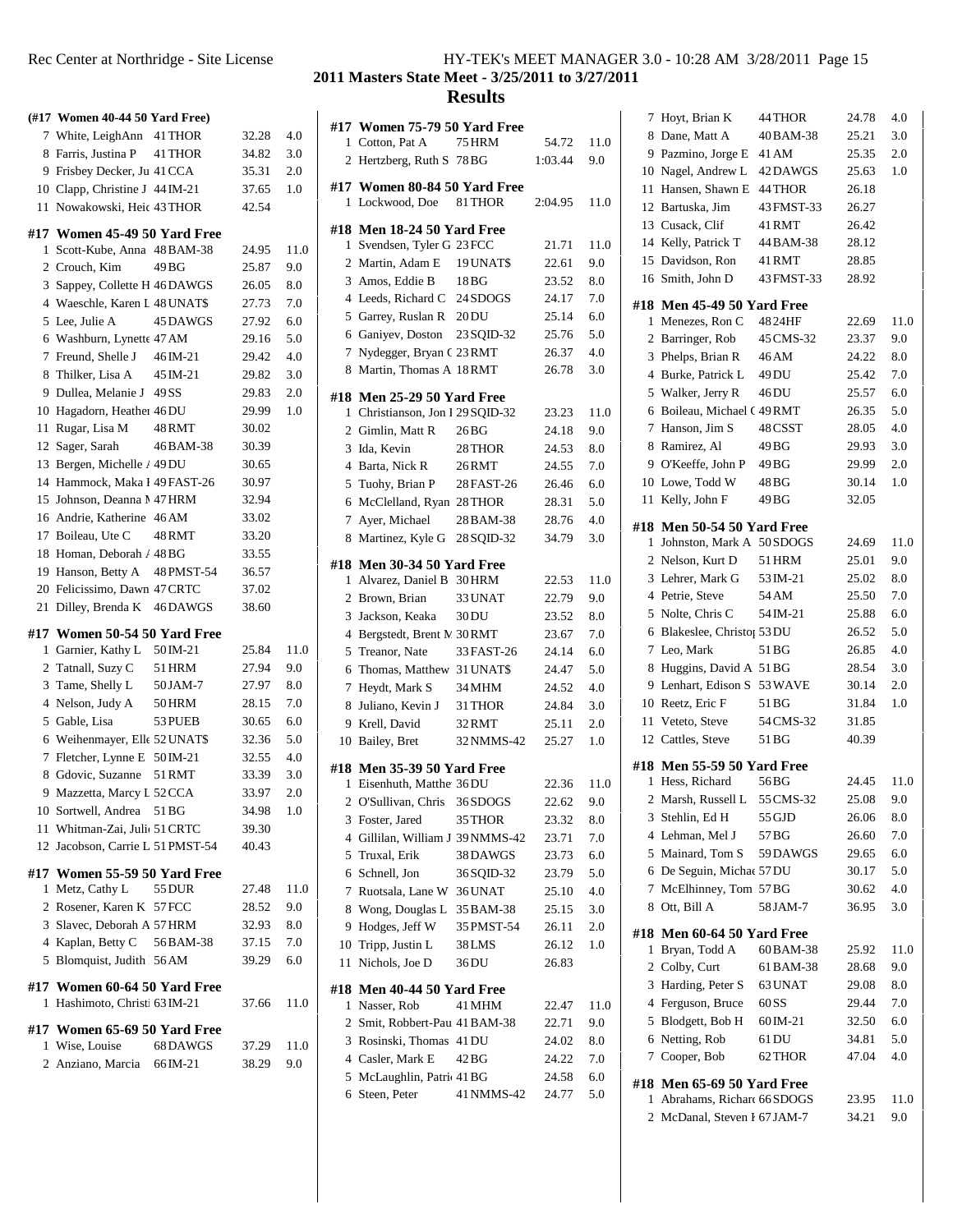| Rec Center at Northridge - Site License | HY-TEK's MEET MANAGER 3.0 - 10:28 AM 3/28/2011 Page 16 |  |
|-----------------------------------------|--------------------------------------------------------|--|
|                                         | 2011 Masters State Meet - 3/25/2011 to 3/27/2011       |  |

| (#18 Men 65-69 50 Yard Free)    |           |         |         | #19 Women 45-49 200 Yard Breast |                    |         |         |
|---------------------------------|-----------|---------|---------|---------------------------------|--------------------|---------|---------|
| 3 Tobin, John C                 | 68 BG     | 34.64   | 8.0     | 1 Uhl, Mary A                   | 45 NMMS-42 3:03.46 |         | 11.0    |
| 4 Zaparanick, Rober 65 CCA      |           | 38.37   | 7.0     | 42.65                           | 46.94              | 47.28   | 46.59   |
| #18 Men 70-74 50 Yard Free      |           |         |         | 2 Stokoe, Jeanne                | 49 THOR            | 3:38.20 | 9.0     |
| 1 Lieb, Bob A                   | 70 DUR    | 28.62   | 11.0    | 44.77                           | 55.06              | 58.83   | 59.54   |
| 2 Plummer, Mark A 74 IM-21      |           | 35.95   | 9.0     | 3 Bershok, Rhonda 46 AM         |                    | 3:38.68 | 8.0     |
| 3 King, William E               | 71 DAWGS  | 37.16   | 8.0     | 47.03                           | 56.38              | 57.47   | 57.80   |
| 4 Hutcheson, Kent               | 70 CCA    | 46.82   | 7.0     |                                 |                    |         |         |
|                                 |           |         |         | #19 Women 50-54 200 Yard Breast |                    |         |         |
| #18 Men 75-79 50 Yard Free      |           |         |         | 1 Oerman, Voni M 50 GAC         |                    | 2:54.67 | 11.0    |
| 1 Hadley, Stephen G 79 UNAT\$   |           | 36.33   | 11.0    | 40.07                           | 44.23              | 44.98   | 45.39   |
| 2 Martin, Joseph (Jo 79 SS      |           | 48.51   | 9.0     | 2 Gable, Lisa                   | 53 PUEB            | 3:16.79 | 9.0     |
|                                 |           |         |         | 44.30                           | 47.99              | 52.17   | 52.33   |
| #18 Men 80-84 50 Yard Free      |           |         |         | 3 Nolte, Susan D                | 50 IM-21           | 3:25.27 | 8.0     |
| 1 Hart, James W                 | 82 CMS-32 | 46.22   | 11.0    | 45.92                           | 52.28              | 53.51   | 53.56   |
| 2 Quirke, Terence T 81 DAWGS    |           | 52.56   | 9.0     | 4 Sortwell, Andrea              | 51 BG              | 3:56.84 | 7.0     |
| #18 Men 90-94 50 Yard Free      |           |         |         | 54.19                           | 1:00.05            | 1:01.88 | 1:00.72 |
| 1 Wrenn, John H                 | 90 BAM-38 | 1:05.92 | 11.0    |                                 |                    |         |         |
|                                 |           |         |         | #19 Women 55-59 200 Yard Breast |                    |         |         |
| #19 Women 18-24 200 Yard Breast |           |         |         | 1 Haan, Mary Wohl 57 BAM-38     |                    | 3:16.22 | 11.0    |
| 1 Sampl, Emily A                | 23 CMS-32 | 2:46.81 | 11.0    | 45.08                           | 50.69              | 50.70   | 49.75   |
| 37.85                           | 43.27     | 42.96   | 42.73   |                                 |                    |         |         |
| 2 Sampl, Lauren A               | 23 CMS-32 | 2:49.60 | 9.0     | #19 Women 60-64 200 Yard Breast |                    |         |         |
| 38.98                           | 42.72     | 43.68   | 44.22   | 1 Nelson, Mary Ann 60 DUR       |                    | 3:20.00 | 11.0    |
| 3 Prigge, Alex                  | 23 UNAT   | 2:50.24 | 8.0     | 46.33                           | 51.83              | 51.27   | 50.57   |
| 38.53                           | 43.23     | 44.38   | 44.10   | 2 England, Nancy J 61 THOR      |                    | 4:32.30 | 9.0     |
| 4 Spangler, Lindsay 23 SDOGS    |           | 3:06.16 | 7.0     | 1:05.17                         | 1:10.25            | 1:10.60 | 1:06.28 |
| 41.61                           | 47.17     | 48.43   | 48.95   | #19 Women 65-69 200 Yard Breast |                    |         |         |
|                                 |           |         |         | 1 McKim, Penny A 65 CCA         |                    | 4:22.74 | 11.0    |
| #19 Women 25-29 200 Yard Breast |           |         |         | 55.95                           | 1:05.61            | 1:13.79 | 1:07.39 |
| 1 Gibbons, Chelsea 1 27 BG      |           | 2:48.95 | 11.0    |                                 |                    |         |         |
| 38.19                           | 42.30     | 43.73   | 44.73   | #19 Women 70-74 200 Yard Breast |                    |         |         |
| 2 Walker, Sarah E               | 26 BG     | 2:51.04 | 9.0     | 1 Ryman, Donna M 74 IM-21       |                    | 4:02.83 | 11.0    |
| 39.86                           | 42.74     | 44.48   | 43.96   | 54.84                           | 1:02.94            | 1:04.10 | 1:00.95 |
| 3 Weber, Teresa R               | 28 AM     | 3:24.28 | 8.0     | #20 Men 18-24 200 Yard Breast   |                    |         |         |
| 46.02                           | 51.95     | 53.91   | 52.40   | 1 Martin, Adam E                | 19 UNAT\$          | 2:24.39 | 11.0    |
|                                 |           |         |         | 32.08                           | 36.52              | 38.25   | 37.54   |
| #19 Women 30-34 200 Yard Breast |           | 2:33.32 |         |                                 |                    | 2:34.34 | 9.0     |
| 1 Lee, Jodi L                   | 33 THOR   |         | 11.0    | 2 Ganiyev, Doston               | 23 SQID-32         |         |         |
| 35.19                           | 38.81     | 39.57   | 39.75   | 32.61                           | 40.21              | 42.14   | 39.38   |
| 2 Wild, Jennifer A              | 30 DU     | 3:59.62 | 9.0     | 3 Leeds, Richard C 24 SDOGS     |                    | 2:38.14 | 8.0     |
| 56.24                           | 1:02.03   | 1:03.33 | 58.02   | 37.17                           | 39.04              | 40.91   | 41.02   |
| 3 Wilson, Amanda J 32 RMT       |           | 4:30.40 | 8.0     | #20 Men 25-29 200 Yard Breast   |                    |         |         |
| 1:01.06                         | 1:11.37   | 1:10.43 | 1:07.54 | 1 Lang, Elliot E                | $28\,\rm{DU}$      | 2:16.95 | 11.0    |
| #19 Women 35-39 200 Yard Breast |           |         |         | 30.34                           | 34.81              | 35.48   | 36.32   |
| 1 Good, Tricia                  | 39 DU     | 2:46.62 | 11.0    | 2 Tuohy, Brian P                | 28 FAST-26         | 2:46.08 | 9.0     |
| 36.55                           | 42.47     | 43.59   | 44.01   | 36.56                           | 42.60              | 45.43   | 41.49   |
|                                 |           |         | 9.0     |                                 |                    |         |         |
| 2 Framke, Erin C                | 37 DU     | 2:48.94 |         | 3 Ida, Kevin                    | 28 THOR            | 2:58.08 | $8.0\,$ |
| 38.57                           | 44.05     | 42.91   | 43.41   | 41.42                           | 45.05              | 45.90   | 45.71   |
| #19 Women 40-44 200 Yard Breast |           |         |         | #20 Men 30-34 200 Yard Breast   |                    |         |         |
| 1 Vowles, Nicole                | 40 THOR   | 3:02.15 | 11.0    | 1 Cox, Michael J                | 33 JAM-7           | 2:33.74 | 11.0    |
| 42.23                           | 46.38     | 47.15   | 46.39   | 35.00                           | 39.06              | 39.75   | 39.93   |
| 2 Babson, Kristin A 43 SDOGS    |           | 3:17.78 | 9.0     | 2 Thomas, Matthew 31 UNAT\$     |                    | 2:35.00 | 9.0     |
| 43.12                           | 49.38     | 53.16   | 52.12   | 33.41                           | 37.89              | 41.59   | 42.11   |
|                                 |           |         |         |                                 |                    |         |         |
| 3 Nowakowski, Heic 43 THOR      |           | 4:04.56 | 8.0     | 3 Cain, David P                 | 32 LMS             | 2:45.44 | 8.0     |
| 52.28                           | 1:01.40   | 1:07.29 | 1:03.59 | 36.37                           | 41.77              | 44.23   | 43.07   |
|                                 |           |         |         |                                 |                    |         |         |

| 1 | #20 Men 35-39 200 Yard Breast<br>Doherty, Kevin J 37 SQID-32 2:20.20 |            |         | 11.0  |
|---|----------------------------------------------------------------------|------------|---------|-------|
|   | 32.07                                                                | 35.22      | 36.16   | 36.75 |
|   | 2 Meymaris, Gregor 39BAM-38                                          |            | 2:24.31 | 9.0   |
|   | 33.10                                                                | 36.85      | 37.60   | 36.76 |
|   | 3 Stewart, Scott G                                                   | 36 DU      | 2:28.75 | 8.0   |
|   | 32.61                                                                | 37.24      | 38.58   | 40.32 |
|   | 4 Ruotsala, Lane W 36 UNAT                                           |            | 2:50.70 | 7.0   |
|   | 36.08                                                                | 42.01      | 45.70   | 46.91 |
|   | 5 Hodges, Jeff W 35 PMST-54 3:27.57                                  |            |         | 6.0   |
|   | 40.84                                                                | 51.58      | 56.17   | 58.98 |
|   |                                                                      |            |         |       |
|   | #20 Men 40-44 200 Yard Breast                                        |            |         |       |
|   | 1 Cruz, Eduardo                                                      | 41 THOR    | 2:49.23 | 11.0  |
|   | 37.83                                                                | 42.13      | 44.16   | 45.11 |
|   | 2 Pryor, Keith T                                                     | 40 SQID-32 | 2:50.30 | 9.0   |
|   | 39.07                                                                | 43.80      | 44.43   | 43.00 |
|   | 3 Schneider, Michae 44 NMMS-42 3:08.53                               |            |         | 8.0   |
|   | 44.56                                                                | 49.07      | 48.83   | 46.07 |
|   | 4 Bennett, Dean W 44 SS                                              |            | 3:38.71 | 7.0   |
|   | 50.51                                                                | 56.18      | 55.45   | 56.57 |
|   | --- Wilson, Richard N 44 BG                                          |            | DO      |       |
|   | 43.89                                                                | 50.75      | 57.54   | 53.47 |
|   | #20 Men 45-49 200 Yard Breast                                        |            |         |       |
|   | 1 Goodwin, Rob                                                       | 46 JAM-7   | 2:35.39 | 11.0  |
|   | 34.96                                                                | 39.78      | 40.29   | 40.36 |
|   | 2 Pins, Michael T 45 BAM-38                                          |            | 3:02.22 | 9.0   |
|   | 39.08                                                                | 45.39      | 50.99   | 46.76 |
|   | 3 O'Keeffe, John P 49 BG                                             |            | 3:07.16 | 8.0   |
|   | 40.62                                                                | 47.37      | 49.76   | 49.41 |
|   | #20 Men 50-54 200 Yard Breast                                        |            |         |       |
|   | 1 Scott, Greg C                                                      | 51 DU      | 2:23.30 | 11.0  |
|   | 32.87                                                                | 36.40      | 36.80   | 37.23 |
|   | 2 Louie, Jamie                                                       | 54 CSST    | 2:34.14 | 9.0   |
|   | 34.82                                                                | 39.34      | 39.82   | 40.16 |
|   | 3 Kruse, David L 50 DAWGS                                            |            | 2:42.92 | 8.0   |
|   | 36.04                                                                | 41.08      | 42.32   | 43.48 |
|   | 4 Johnston, Mark A 50SDOGS 2:44.71                                   |            |         | 7.0   |
|   | 37.59                                                                | 42.08      | 43.31   | 41.73 |
|   | 5 Huggins, David A 51 BG                                             |            | 2:59.77 | 6.0   |
|   |                                                                      | 46.09      | 46.65   | 47.00 |
|   |                                                                      |            |         |       |
|   | 40.03                                                                |            |         |       |
|   | 6 Murphy, Jim                                                        | 50DAWGS    | 3:18.60 | 5.0   |
|   | 45.68                                                                | 52.01      | 51.91   | 49.00 |
|   | #20 Men 55-59 200 Yard Breast                                        |            |         |       |
|   | 1 Waterbury, Stuart 57 BAM-38                                        |            | 2:34.09 | 11.0  |
|   | 34.38                                                                | 39.62      | 40.16   | 39.93 |
|   | #20 Men 60-64 200 Yard Breast                                        |            |         |       |
|   | 1 Carney, Kent                                                       | 63 CMS-32  | 2:51.27 | 11.0  |
|   | 38.47                                                                | 43.54      | 44.37   | 44.89 |
|   | 2 Parkinson, Bruce / 60 FAST-26                                      |            | 2:55.50 | 9.0   |
|   | 39.41                                                                | 44.27      | 46.47   | 45.35 |
|   | 3 Harding, Peter S 63 UNAT                                           |            | 2:57.54 | 8.0   |
|   | 39.06                                                                | 44.55      | 46.66   | 47.27 |
|   | 4 Arnold, Tom                                                        | 63 DU      | 3:14.74 | 7.0   |
|   | 41.39                                                                | 47.89      | 52.19   | 53.27 |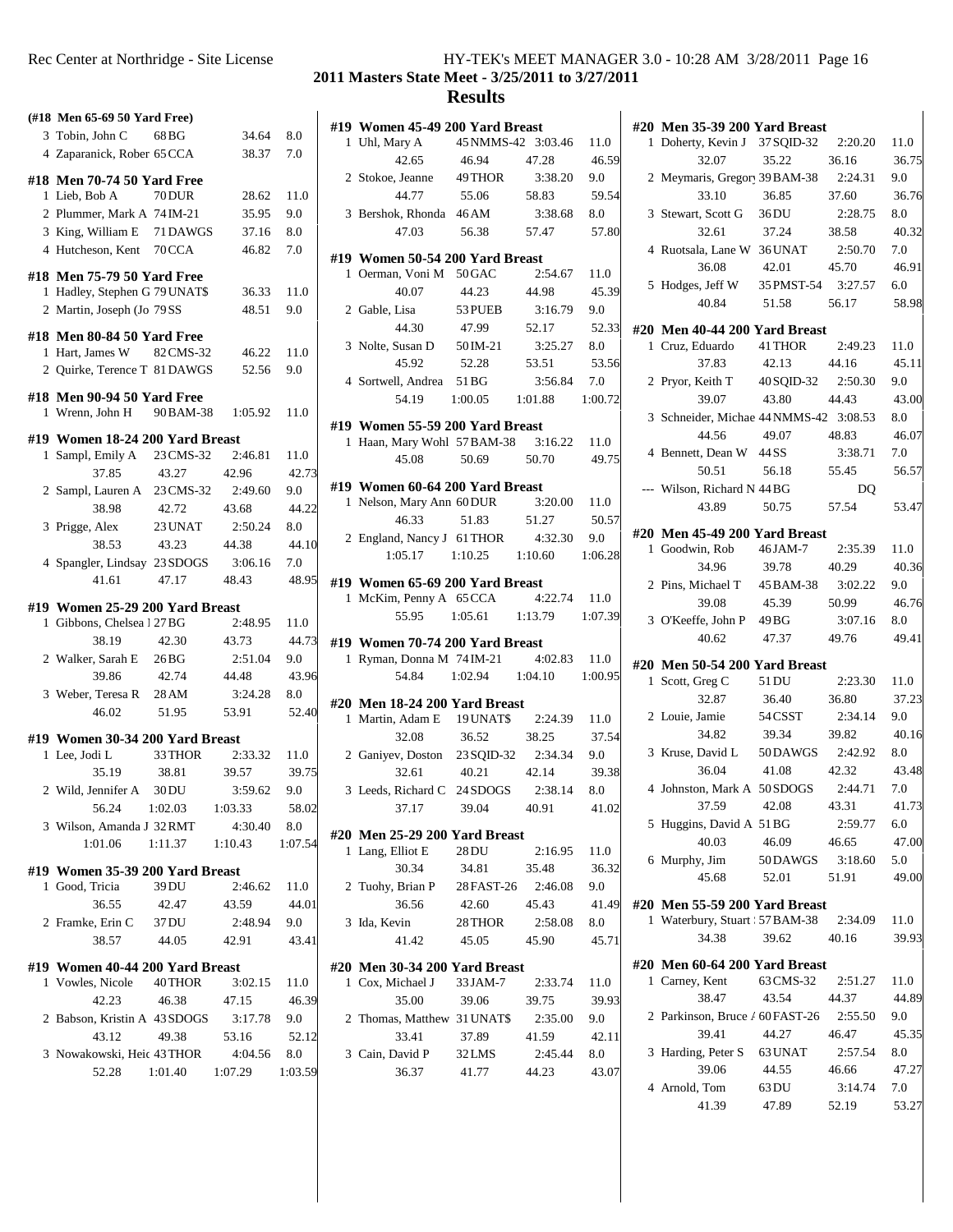| Rec Center at Northridge - Site License | HY-TEK's MEET MANAGER 3.0 - 10:28 AM 3/28/2011 Page 17 |  |
|-----------------------------------------|--------------------------------------------------------|--|
|                                         |                                                        |  |

| $(\#20 \text{ Men }60-64 \ 200 \ \text{Yard Breat})$                |                   |         |         | 90              |     |
|---------------------------------------------------------------------|-------------------|---------|---------|-----------------|-----|
| 5 Miller, Darryl W 60 DU                                            |                   | 3:31.58 | 6.0     |                 |     |
| 46.05                                                               | 54.72             | 56.00   | 54.81   | 10 7            |     |
| 6 Blodgett, Bob H $60$ IM-21                                        |                   | 3:43.86 | 5.0     |                 |     |
| 48.46                                                               | 59.36             | 1:00.36 | 55.68   | 11F             |     |
|                                                                     |                   |         |         |                 |     |
| #20 Men 70-74 200 Yard Breast<br>1 King, William E 71 DAWGS 3:53.55 |                   |         | 11.0    | 12 <sup>1</sup> |     |
| 51.89                                                               | 58.45 1:02.02     |         | 1:01.19 |                 |     |
|                                                                     |                   |         |         | 13 I            |     |
| #20 Men 75-79 200 Yard Breast                                       |                   |         |         |                 |     |
| 1 Patten, Bob W                                                     | 76 DAC-38 3:34.00 |         | 11.0    |                 |     |
| 50.14                                                               | 54.21             | 55.41   | 54.24   | #21 \           | 1 I |
| #21 Women 18-24 100 Yard IM                                         |                   |         |         |                 |     |
| 1 Gleason, Danielle 20 FAST-26 1:06.33                              |                   |         | 11.0    | 2I              |     |
| 30.80                                                               | 35.53             |         |         |                 |     |
| 2 Nolte, Melissa 20 FAST-26 1:06.34                                 |                   |         | 9.0     | 3 <sup>1</sup>  |     |
| 30.17                                                               | 36.17             |         |         |                 |     |
| 3 Sarnecki, Christina 23 BAM-38 1:07.39                             |                   |         | 8.0     | 4 S             |     |
| 30.81                                                               | 36.58             |         |         |                 |     |
| 4 Phelps, Melissa S 20 AM                                           |                   | 1:10.06 | 7.0     | 5 H             |     |
| 32.61                                                               | 37.45             |         |         |                 |     |
| 5 Sampl, Lauren A 23 CMS-32                                         |                   | 1:12.72 | 6.0     | 6 \             |     |
| 34.88                                                               | 37.84             |         |         |                 |     |
| 6 Prigge, Alex                                                      | 23 UNAT           | 1:13.03 | 5.0     | 7 N             |     |
| 34.90                                                               | 38.13             |         |         |                 |     |
| 7 Williamson, Laure 23 RMT                                          |                   | 1:14.48 | 4.0     | 8 F             |     |
| 35.48                                                               | 39.00             |         |         |                 |     |
| 8 Spangler, Lindsay 23 SDOGS                                        |                   | 1:19.83 | 3.0     | 91              |     |
| 37.77                                                               | 42.06             |         |         |                 |     |
| 9 Novosel, Shannon 23 DU                                            |                   | 1:21.34 | 2.0     | 10 V            |     |
| 35.60                                                               | 45.74             |         |         |                 |     |
| 10 Funk, Megan E 23 IM-21                                           |                   | 1:21.40 | 1.0     |                 |     |
| 35.79                                                               | 45.61             |         |         | #21             |     |
| 11 Jelley, Sara                                                     | 23 FAST-26        | 1:24.29 |         |                 | 1 S |
| 42.55                                                               | 41.74             |         |         |                 |     |
| 12 Sala, Brenna D 20DU                                              |                   | 1:53.80 |         | 2I              |     |
| 55.03                                                               | 58.77             |         |         |                 |     |
|                                                                     |                   |         |         | 3 J             |     |
| #21 Women 25-29 100 Yard IM<br>1 Yamashiro, Jan K 25 SDOGS          |                   | 1:05.47 | 11.0    |                 |     |
| 29.48                                                               | 35.99             |         |         | 4 I             |     |
| 2 Deyell, Tracy A                                                   | 25 BAM-38         | 1:05.52 | 9.0     |                 |     |
| 30.89                                                               | 34.63             |         |         | 5F              |     |
| 3 Shuss, Audrey                                                     | 27 JAM-7          | 1:07.23 | 8.0     |                 |     |
| 31.26                                                               | 35.97             |         |         | 6 <sup>1</sup>  |     |
| 4 Zeigler, Charity 28 DU                                            |                   | 1:07.28 | 7.0     | 7 <sub>1</sub>  |     |
| 29.90                                                               | 37.38             |         |         |                 |     |
| 5 Fosha, Gretta E 28 CMS-32                                         |                   | 1:09.08 | 6.0     |                 |     |
| 31.20                                                               | 37.88             |         |         | 8 S             |     |
| 6 Walker, Sarah E                                                   | 26 BG             | 1:09.79 | 5.0     | 95              |     |
| 32.38                                                               | 37.41             |         |         |                 |     |
| 7 Gibbons, Chelsea 1 27 BG                                          |                   | 1:12.20 | 4.0     | 10 F            |     |
| 35.64                                                               | 36.56             |         |         |                 |     |
| 8 Dalton, Alana M                                                   | 26 AM             | 1:13.42 | 3.0     | --- N           |     |
| 34.27                                                               | 39.15             |         |         |                 |     |
|                                                                     |                   |         |         |                 |     |

|   | 9 Cain, Jamie M<br>36.61                                            | 25 DU<br>39.33         | 1:15.94 | 2.0  | #21            |
|---|---------------------------------------------------------------------|------------------------|---------|------|----------------|
|   | 10 Taylor, Alexandra 27 UNAT\$<br>35.75                             | 40.96                  | 1:16.71 | 1.0  | 1              |
|   | 11 Prasad, Kari J 29 CRTC<br>36.50                                  | 42.32                  | 1:18.82 |      | 2              |
|   | 12 Asmar, Melanie 28 SQID-32<br>38.39                               | 46.22                  | 1:24.61 |      | 3              |
|   | 13 Leonard, Caitlin W 26 CRTC<br>40.87                              | 46.09                  | 1:26.96 |      | $\overline{4}$ |
|   |                                                                     |                        |         |      | 5              |
|   | #21 Women 30-34 100 Yard IM<br>1 Linke, Lyndsey M 30 FCC<br>27.96   | 34.03                  | 1:01.99 | 11.0 | 6              |
|   | 2 Lee, Jodi L<br>29.90                                              | 33 THOR<br>34.04       | 1:03.94 | 9.0  | 7              |
|   | 3 Gabehart, Kelsa 30 DU<br>31.94                                    | 37.69                  | 1:09.63 | 8.0  | 8              |
|   | 4 Schweissing, Krist 33 AM<br>32.20                                 | 38.03                  | 1:10.23 | 7.0  | #21<br>1       |
|   | 5 Kohnke, Margaret 34 CCA                                           |                        | 1:13.36 | 6.0  |                |
|   | 34.32<br>6 Nash, Ellie<br>34.25                                     | 39.04<br>32SS<br>39.47 | 1:13.72 | 5.0  | 2              |
|   | 7 Matlock, Annika S 32 CMS-32 1:14.96<br>35.46                      | 39.50                  |         | 4.0  | 3              |
|   | 8 Fuller, Lacy K 31 FAST-26 1:30.35<br>43.77                        | 46.58                  |         | 3.0  | $\overline{4}$ |
|   | 9 Wild, Jennifer A 30 DU<br>50.15                                   | 50.66                  | 1:40.81 | 2.0  | 5              |
|   | 10 Wilson, Amanda J 32 RMT<br>1:08.09                               | 1:03.20                | 2:11.29 | 1.0  | 6              |
|   |                                                                     |                        |         |      | 7              |
|   | #21 Women 35-39 100 Yard IM<br>1 Speckman, Channa 36 IM-21<br>30.12 | 37.52                  | 1:07.64 | 11.0 | 8              |
|   | 2 DeHaven, Kathlee 39 BAM-38 1:07.71<br>30.95                       | 36.76                  |         | 9.0  | 9              |
|   | 3 Van Slingerlandt, 135 BAM-38 1:10.57<br>33.20                     | 37.37                  |         | 8.0  | 10             |
|   | 4 Early, Becky D<br>33.01                                           | 37 BG<br>38.06         | 1:11.07 | 7.0  | 11             |
|   | 5 Framke, Erin C<br>32.61                                           | 37 DU<br>38.59         | 1:11.20 | 6.0  | 12             |
|   | 6 Winchester, Aman 37 BG<br>34.64                                   | 39.12                  | 1:13.76 | 5.0  | 13             |
| 7 | Krhoun, Skye W 38 UNAT\$<br>35.08                                   | 39.52                  | 1:14.60 | 4.0  | 14             |
|   | 8 Stearns, Stephanie 35 BG<br>38.03                                 | 42.80                  | 1:20.83 | 3.0  | 15             |
|   | 9 Stukas, Roisin G 36THOR<br>37.45                                  | 43.87                  | 1:21.32 | 2.0  | 16             |
|   | 10 Baumann, Kari K 39 BG<br>41.19                                   | 44.39                  | 1:25.58 | 1.0  | 17             |
|   | --- Mitchell, Melanie 39 CCA<br>41.03                               | 43.74                  | DQ      |      | 18             |
|   |                                                                     |                        |         |      | 19             |

| #21 Women 40-44 100 Yard IM           |                  |         |      |  |
|---------------------------------------|------------------|---------|------|--|
| 1 Quaratino, Aimee 40JAM-7            |                  | 1:07.06 | 11.0 |  |
| 30.63                                 | 36.43            |         |      |  |
| 2 Moen, Teri J 42 SDOGS 1:07.95       |                  |         | 9.0  |  |
| 31.68                                 | 36.27            |         |      |  |
| 3 Barrow, Jennifer 42 GAC             |                  | 1:13.64 | 8.0  |  |
| 34.72                                 | 38.92            |         |      |  |
| 4 Walker, Anne                        | 40 DU            | 1:13.81 | 7.0  |  |
| 33.14                                 | 40.67            |         |      |  |
| 5 White, LeighAnn 41 THOR             |                  | 1:21.15 | 6.0  |  |
| 36.66                                 | 44.49            |         |      |  |
| 6 Broncucia, Stacy I 42 THOR          |                  | 1:21.57 | 5.0  |  |
| 37.19                                 | 44.38            |         |      |  |
| 7 Clapp, Christine J 44 IM-21         |                  | 1:38.67 | 4.0  |  |
| 47.87                                 | 50.80            |         |      |  |
| 8 Mithoff, Laura 44 CCA               |                  | 1:45.53 | 3.0  |  |
| 51.69                                 | 53.84            |         |      |  |
|                                       |                  |         |      |  |
| #21 Women 45-49 100 Yard IM           |                  |         |      |  |
| 1 Von Der Lippe, Su 45 BG             |                  | 1:00.53 | 11.0 |  |
| 28.37                                 | 32.16            |         |      |  |
| 2 Crouch, Kim 49BG                    |                  | 1:05.60 | 9.0  |  |
| 30.67                                 | 34.93            |         |      |  |
| 3 Scott-Kube, Anna 48BAM-38 1:06.27   |                  |         | 8.0  |  |
| 30.67                                 | 35.60            |         |      |  |
| 4 Waeschle, Karen L 48 UNAT\$ 1:08.85 |                  |         | 7.0  |  |
| 32.19                                 | 36.66            |         |      |  |
| 5 Lee, Julie A 45 DAWGS 1:11.81       |                  |         | 6.0  |  |
| 32.51                                 | 39.30            |         |      |  |
| 6 Washburn, Lynette 47 AM             |                  | 1:11.98 | 5.0  |  |
| 34.17                                 | 37.81            |         |      |  |
| 7 Sager, Sarah                        | 46BAM-38 1:16.24 |         | 4.0  |  |
| 35.48                                 | 40.76            |         |      |  |
| 8 Thilker, Lisa A 45 IM-21 1:17.10    |                  |         | 3.0  |  |
| 36.77                                 | 40.33            |         |      |  |
| 9 Uhl, Mary A 45 NMMS-42 1:18.63      |                  |         | 2.0  |  |
| 37.97                                 | 40.66            |         |      |  |
| 10 Bohlmann, Lisa A 45 BG             |                  | 1:19.81 | 1.0  |  |
| 36.55                                 | 43.26            |         |      |  |
| 11 Rugar, Lisa M 48 RMT               |                  | 1:20.65 |      |  |
| 36.86                                 | 43.79            |         |      |  |
| 12 Hammock, Maka I 49 FAST-26         |                  | 1:21.15 |      |  |
| 38.76                                 | 42.39            |         |      |  |
| 13 Bergen, Michelle / 49DU            |                  | 1:21.45 |      |  |
| 37.60                                 | 43.85            |         |      |  |
| 14 Johnson, Deanna M47 HRM            |                  | 1:24.16 |      |  |
| 40.42                                 | 43.74            |         |      |  |
| 15 Homan, Deborah / 48 BG             |                  | 1:25.30 |      |  |
| 40.34                                 | 44.96            |         |      |  |
| 16 Derr, Kirsten L 46DU               |                  | 1:26.28 |      |  |
| 44.35                                 | 41.93            |         |      |  |
| 17 Andrie, Katherine 46 AM            |                  | 1:26.46 |      |  |
| 41.01                                 | 45.45            |         |      |  |
| 18 Boileau, Ute C                     | 48 RMT           | 1:32.02 |      |  |
| 40.15                                 | 51.87            |         |      |  |
| 19 Hanson, Betty A 48 PMST-54 1:37.24 |                  |         |      |  |
|                                       |                  |         |      |  |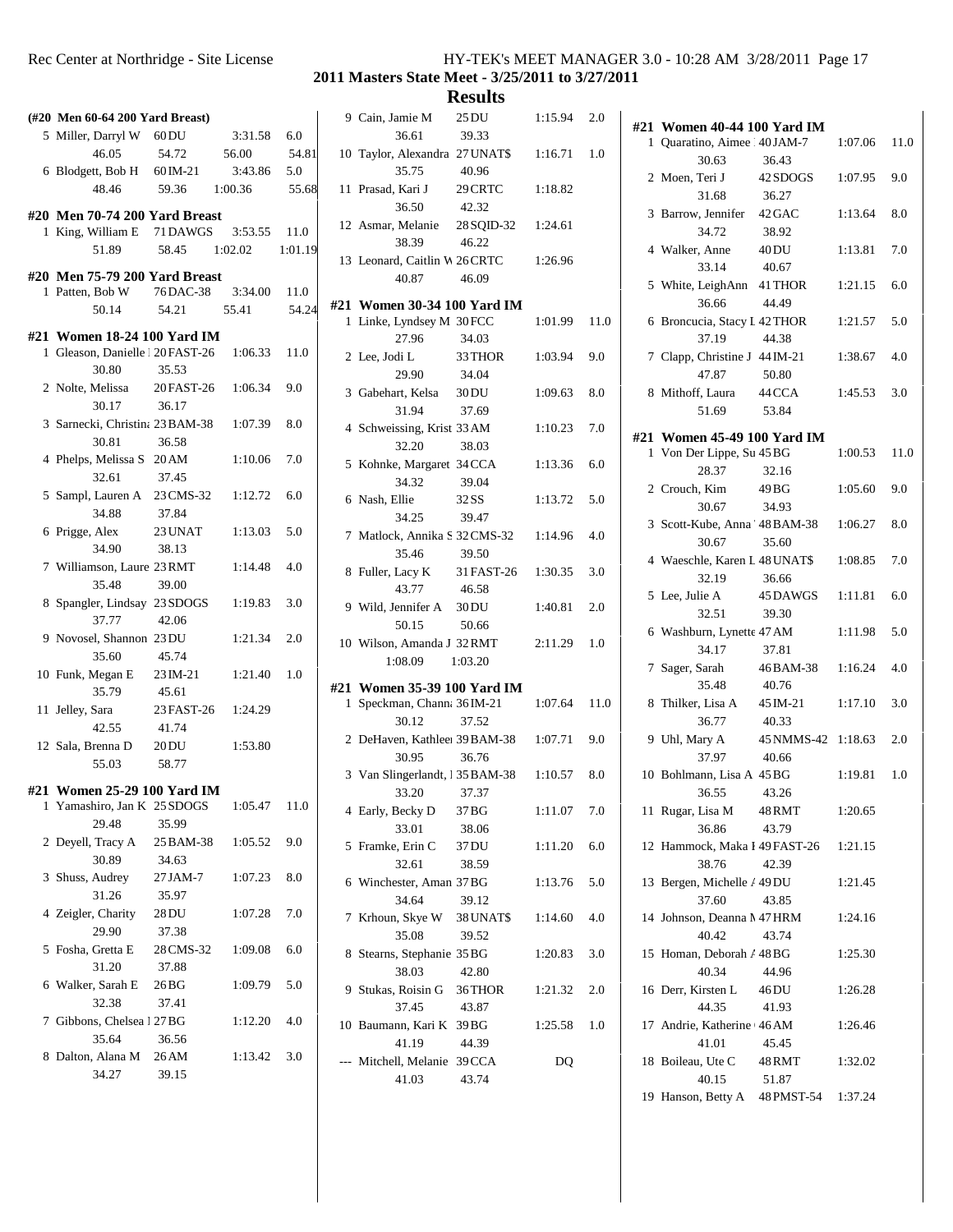| Rec Center at Northridge - Site License |  | HY-TEK's MEET MANAGER 3.0 - 10:28 AM 3/28/2011 Page 18 |  |
|-----------------------------------------|--|--------------------------------------------------------|--|
|                                         |  |                                                        |  |

| (#21 Women 45-49 100 Yard IM)                           |                            |         |      |       | 3 Ga            |
|---------------------------------------------------------|----------------------------|---------|------|-------|-----------------|
| 20 Casper, Dana M 46 CCA<br>53.94                       | 1:05.43                    | 1:59.37 |      |       | 4 Le            |
| #21 Women 50-54 100 Yard IM                             |                            |         |      |       |                 |
| 1 Oerman, Voni M 50 GAC<br>34.22                        | 37.30                      | 1:11.52 | 11.0 |       | $5$ Ma          |
| 2 Nelson, Judy A 50 HRM<br>33.96                        | 38.29                      | 1:12.25 | 9.0  |       | 6 Ny            |
| 3 Tatnall, Suzy C<br>33.09                              | 51 HRM<br>40.82            | 1:13.91 | 8.0  |       | --- Ga          |
| 4 Tame, Shelly L<br>35.46                               | 50 JAM-7<br>39.31          | 1:14.77 | 7.0  | #22 M | $1$ Gu          |
| 5 Metzger, Anne M 50JAM-7<br>33.64                      | 44.30                      | 1:17.94 | 6.0  |       | 2 Ch            |
| 6 Gable, Lisa<br>40.26                                  | 53 PUEB<br>43.05           | 1:23.31 | 5.0  |       | $3$ Gi          |
| 7 Fletcher, Lynne E 50 IM-21<br>38.20                   | 45.99                      | 1:24.19 | 4.0  |       | 4 Ba            |
| 8 Weihenmayer, Elle 52 UNAT\$<br>40.49                  | 46.50                      | 1:26.99 | 3.0  |       |                 |
| 9 Gdovic, Suzanne<br>43.01                              | 51 RMT<br>44.91            | 1:27.92 | 2.0  | #22 M | 1 Al            |
| 10 Mazzetta, Marcy L 52 CCA<br>45.94                    | 48.48                      | 1:34.42 | 1.0  |       | $2$ Jac         |
| 11 Sortwell, Andrea 51 BG<br>50.32                      | 51.47                      | 1:41.79 |      |       | 3 Be            |
| 12 Jacobson, Carrie L 51 PMST-54 1:45.51<br>51.09       | 54.42                      |         |      |       | 4 Co            |
|                                                         |                            |         |      |       |                 |
| #21 Women 55-59 100 Yard IM<br>1 Metz, Cathy L 55 DUR   |                            | 1:08.89 | 11.0 |       | 5 Scl           |
| 32.31                                                   | 36.58                      |         |      |       | $6$ Tro         |
| 2 Rosener, Karen K 57 FCC<br>36.60                      | 39.17                      | 1:15.77 | 9.0  |       | 7 <sub>Br</sub> |
|                                                         |                            |         |      |       |                 |
| #21 Women 60-64 100 Yard IM                             |                            |         |      |       |                 |
| 1 Schlingman, Sue J 62 UNAT\$                           |                            | 1:34.00 | 11.0 | 8 Ba  |                 |
| 41.03<br>2 Hashimoto, Christ 63 IM-21                   | 52.97                      | 1:39.78 | 9.0  |       | 9 Kr            |
| 48.37<br>3 England, Nancy J 61 THOR                     | 51.41                      | 1:56.23 | 8.0  |       | 10 Br           |
| 58.95<br>4 Panos, Angie                                 | 57.28<br>61 CCA            | 1:56.87 | 7.0  |       | 11 Fo:          |
| 1:00.04<br>5 Noble, Ann<br>1:00.41                      | 56.83<br>63 CCA<br>1:09.35 | 2:09.76 | 6.0  | #22 M | 1 O'S           |
|                                                         |                            |         |      |       |                 |
| #21 Women 75-79 100 Yard IM<br>1 Buchannan, Peggy 78 BG |                            | 2:14.10 | 11.0 |       | 2 Eis           |
| 1:05.47<br>2 Hertzberg, Ruth S 78 BG<br>1:41.85         | 1:08.63<br>1:40.20         | 3:22.05 | 9.0  |       | $3$ Do          |
|                                                         |                            |         |      |       | 4 Scl           |
| #22 Men 18-24 100 Yard IM<br>1 Amos, Eddie B            | 18 BG                      | 1:01.53 | 11.0 |       | 5 Gil           |
| 28.03<br>2 Diaz-Arias, Lucas 20THOR<br>29.02            | 33.50<br>32.78             | 1:01.80 | 9.0  |       | 6 Tn            |

|   | 3 Ganiyev, Doston 23 SQID-32<br>29.06                   | 33.83                       | 1:02.89 | 8.0  | 7              |
|---|---------------------------------------------------------|-----------------------------|---------|------|----------------|
|   | 4 Leeds, Richard C 24 SDOGS<br>31.53                    | 33.86                       | 1:05.39 | 7.0  | 8              |
|   | 5 Martin, Thomas A 18 RMT<br>33.57                      | 36.31                       | 1:09.88 | 6.0  | 9              |
|   | 6 Nydegger, Bryan C 23 RMT<br>34.28                     | 36.10                       | 1:10.38 | 5.0  | 10             |
|   | Garrey, Ruslan R 20DU<br>30.25                          | 40.85                       | DO      |      | #22            |
|   |                                                         |                             |         |      | 1              |
| 1 | #22 Men 25-29 100 Yard IM<br>Gullett, Jeff D<br>24.98   | 27 AM<br>29.61              | 54.59   | 11.0 | 2              |
|   | 2 Christianson, Jon I 29 SQID-32<br>26.32               | 29.98                       | 56.30   | 9.0  | 3              |
|   | 3 Gimlin, Matt R 26BG<br>28.85                          | 30.43                       | 59.28   | 8.0  | $\overline{4}$ |
|   | 4 Barta, Nick R 26 RMT<br>31.06                         | 35.25                       | 1:06.31 | 7.0  | 5              |
|   |                                                         |                             |         |      | 6              |
|   | #22 Men 30-34 100 Yard IM<br>1 Alvarez, Daniel B 30 HRM |                             | 57.37   | 11.0 | 7              |
|   | 26.10<br>2 Jackson, Keaka 30DU                          | 31.27                       | 57.42   | 9.0  | 8              |
|   | 26.43<br>3 Bergstedt, Brent M 30 RMT                    | 30.99                       | 59.47   | 8.0  | 9              |
|   | 27.53<br>4 Cox, Michael J 33 JAM-7                      | 31.94                       | 1:00.36 | 7.0  | 10             |
|   | 26.94<br>5 Schwartzkopf, Jess 32 AM                     | 33.42                       | 1:03.07 | 6.0  | 11             |
|   | 27.90<br>6 Treanor, Nate                                | 35.17<br>33 FAST-26 1:03.17 |         | 5.0  | 12             |
|   | 29.66<br>7 Brown, Brian                                 | 33.51<br>33 UNAT 1:04.83    |         | 4.0  | 13             |
|   | 30.76<br>8 Bailey, Bret                                 | 34.07<br>32 NMMS-42 1:07.09 |         | 3.0  | 14             |
|   | 29.99<br>9 Krell, David 32 RMT                          | 37.10<br>37.08              | 1:09.20 | 2.0  | 15             |
|   | 32.12<br>10 Browning, Allen 32 BAM-38<br>33.45          | 38.77                       | 1:12.22 | 1.0  | 16             |
|   | 11 Forrester, Scott G 33 THOR<br>38.04                  | 47.85                       | 1:25.89 |      | 17             |
|   |                                                         |                             |         |      |                |
| 1 | #22 Men 35-39 100 Yard IM<br>O'Sullivan, Chris 36 SDOGS |                             | 55.45   | 11.0 |                |
|   | 24.88<br>2 Eisenhuth, Matthe 36 DU                      | 30.57<br>29.60              | 55.85   | 9.0  | #22<br>1       |
|   | 26.25<br>3 Doherty, Kevin J 37 SQID-32 56.76<br>27.25   | 29.51                       |         | 8.0  | 2              |
|   | 4 Schnell, Jon 36 SQID-32 1:00.31<br>27.60              | 32.71                       |         | 7.0  | 3              |
|   | 5 Gillilan, William J 39 NMMS-42 1:01.73<br>28.33       | 33.40                       |         | 6.0  | 4              |
|   | 6 Truxal, Erik<br>28.43                                 | 38 DAWGS<br>33.89           | 1:02.32 | 5.0  | 5              |
|   |                                                         |                             |         |      |                |

| 7 Wong, Douglas L 35 BAM-38 1:05.73 4.0<br>29.51        | 36.22         |         |      |
|---------------------------------------------------------|---------------|---------|------|
| 8 Shelles, Dave 37 WMSC-32 1:07.84<br>32.72             | 35.12         |         | 3.0  |
| 9 Tripp, Justin L 38 LMS 1:08.57 2.0<br>33.22           | 35.35         |         |      |
| 10 Hayden, John W 39 SQID-32 1:17.62 1.0<br>37.51       | 40.11         |         |      |
|                                                         |               |         |      |
| #22 Men 40-44 100 Yard IM<br>1 Nasser, Rob 41 MHM 58.51 |               |         | 11.0 |
| 27.70 30.81                                             |               |         |      |
| 2 Daughtrey, Clay L 43 THOR 1:02.13<br>28.51            | 33.62         |         | 9.0  |
| 3 McLaughlin, Patric 41 BG 1:03.74                      |               |         | 8.0  |
|                                                         |               |         |      |
| 28.76 34.98<br>4 Steen, Peter 41 NMMS-42 1:03.97        |               |         | 7.0  |
| 29.96                                                   | 34.01         |         |      |
| 5 Grazier, David E 40JAM-7 1:04.65                      |               |         | 6.0  |
| 29.16 35.49                                             |               |         |      |
| 6 Casler, Mark E 42 BG 1:05.17                          |               |         | 5.0  |
| 30.13                                                   | 35.04         |         |      |
| 7 Bartuska, Jim 43 FMST-33 1:06.50                      |               |         | 4.0  |
| 30.38 36.12                                             |               |         |      |
| 8 Rosinski, Thomas 41 DU 1:06.78                        |               |         | 3.0  |
| 30.50                                                   | 36.28         |         |      |
| 9 Pazmino, Jorge E 41 AM                                |               | 1:08.48 | 2.0  |
| 31.28                                                   | 37.20         |         |      |
| 10 Hansen, Shawn E 44 THOR 1:09.57                      |               |         | 1.0  |
| 33.87                                                   | 35.70         |         |      |
| 11 Cusack, Clif                                         | <b>41 RMT</b> | 1:10.07 |      |
| 30.18<br>12 Pryor, Keith T 40SQID-32 1:10.57            | 39.89         |         |      |
| 33.54                                                   | 37.03         |         |      |
| 13 Kelly, Patrick T 44 BAM-38 1:12.85                   |               |         |      |
| 34.56                                                   | 38.29         |         |      |
| 14 Slade, Shawn 42 CRTC 1:15.73                         |               |         |      |
| 34.10                                                   | 41.63         |         |      |
| 15 Smith, John D 43 FMST-33 1:17.72                     |               |         |      |
| 36.68                                                   | 41.04         |         |      |
| 16 Schneider, Michae 44 NMMS-42 1:25.02                 |               |         |      |
| 43.98                                                   | 41.04         |         |      |
| 17 Bennett, Dean W 44 SS                                |               | 1:34.26 |      |
| 45.25                                                   | 49.01         |         |      |
| --- Hoyt, Brian K                                       | 44 THOR       | DQ      |      |
| 29.56                                                   | 36.28         |         |      |
| #22 Men 45-49 100 Yard IM                               |               |         |      |
| 1 Barringer, Rob                                        | 45 CMS-32     | 59.43   | 11.0 |
| 27.04                                                   | 32.39         |         |      |
| 2 Goodwin, Rob                                          | 46 JAM-7      | 1:04.48 | 9.0  |
| 30.46                                                   | 34.02         |         |      |
| 3 Burke, Patrick L 49DU                                 |               | 1:05.66 | 8.0  |
| 32.09                                                   | 33.57         |         |      |
| 4 Wise, Mike                                            | 46 DU         | 1:05.97 | 7.0  |
| 29.73                                                   | 36.24         |         |      |
| 5 Phelps, Brian R 46 AM<br>28.64                        | 37.72         | 1:06.36 | 6.0  |
|                                                         |               |         |      |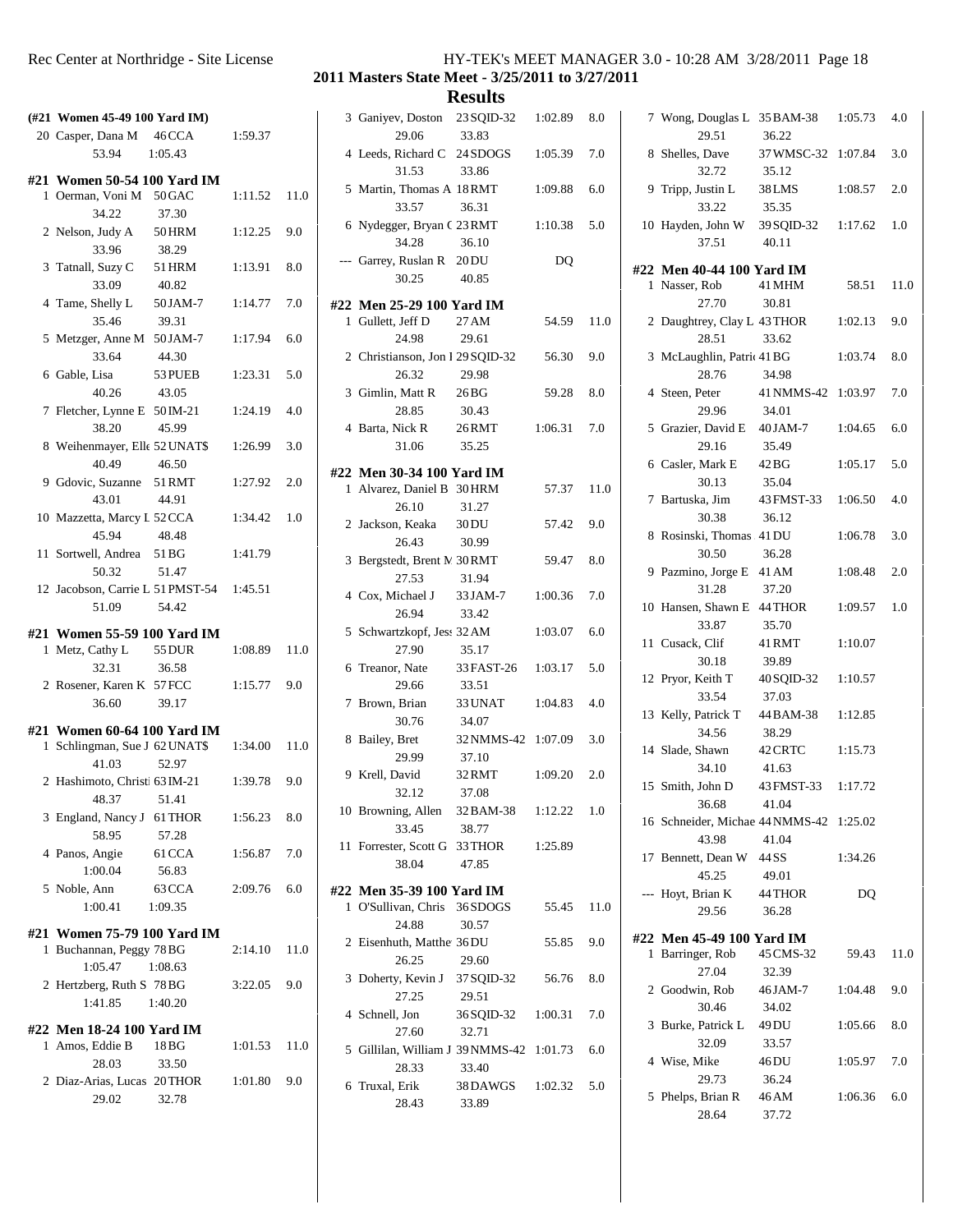**2011 Masters State Meet - 3/25/2011 to 3/27/2011**

| (#22 Men 45-49 100 Yard IM)              |            |         |      | 4 Stanback,                |
|------------------------------------------|------------|---------|------|----------------------------|
| 6 Acosta, Marty J                        | 45 AM      | 1:09.22 | 5.0  | 30                         |
| 32.17                                    | 37.05      |         |      | 5 Culp, Mic                |
| 7 O'Keeffe, John P                       | 49 BG      | 1:18.62 | 4.0  | 35                         |
| 38.40                                    | 40.22      |         |      | 6 McElhinn                 |
| 8 Hanson, Jim S                          | 48 CSST    | 1:18.76 | 3.0  | 40                         |
| 38.65                                    | 40.11      |         |      | 7 De Seguir                |
| 9 Garcia, Doug A                         | 49 FAST-26 | 1:19.58 | 2.0  | 43                         |
| 38.88                                    | 40.70      |         |      |                            |
| 10 Ramirez, Al                           | 49 BG      | 1:23.30 | 1.0  | #22 Men 60-                |
| 39.24                                    | 44.06      |         |      | 1 Hall, Ted                |
| 11 Lowe, Todd W                          | 48 BG      | 1:24.16 |      | 34                         |
| 40.19                                    | 43.97      |         |      | 2 Ferguson,                |
| 12 Kelly, John F                         | 49 BG      | 1:25.77 |      | 36                         |
| 38.56                                    | 47.21      |         |      | 3 Parkinson                |
|                                          |            |         |      | 36                         |
| #22 Men 50-54 100 Yard IM                |            |         |      | 4 Townsend                 |
| 1 Mann, Jonathan E 50 DU                 |            | 1:01.07 | 11.0 | 35                         |
| 28.23                                    | 32.84      |         |      | 5 Harding, l               |
| 2 Fuller, Ed                             | 52 THOR    | 1:01.86 | 9.0  | 37                         |
| 28.93                                    | 32.93      |         |      | 6 Colby, Cu                |
| 3 Nelson, Kurt D                         | 51 HRM     | 1:02.51 | 8.0  | 38                         |
| 28.74                                    | 33.77      |         |      | 7 Miller, Da               |
| 4 Orten, Frank T                         | 52 CMS-32  | 1:02.55 | 7.0  | 41                         |
| 29.34                                    | 33.21      |         |      | #22 Men 65-                |
| 5 Johnston, Mark A 50 SDOGS              |            | 1:02.91 | 6.0  | 1 Abrahams                 |
| 29.02                                    | 33.89      |         |      | 30                         |
| 6 Nolte, Chris C                         | 54 IM-21   | 1:05.52 | 5.0  | 2 Burson, V                |
| 29.75                                    | 35.77      |         |      | 37                         |
| 7 Petrie, Steve                          | 54 AM      | 1:11.67 | 4.0  | 3 Kalstrom,                |
| 31.60                                    | 40.07      |         |      | 43                         |
| 8 Chapman, Steve                         | 54 DU      | 1:13.09 | 3.0  | 4 Tobin, Jol               |
| 31.62                                    | 41.47      |         |      | 44                         |
| 9 Murphy, Jim                            | 50DAWGS    | 1:15.85 | 2.0  | 5 McDanal,                 |
| 35.81                                    | 40.04      |         |      | 50                         |
| 10 Alvarado, Ray                         | 54 CMS-32  | 1:16.20 | 1.0  |                            |
| 35.79                                    | 40.41      |         |      | #22 Men 70-<br>1 Wolfe, Ar |
| 11 Blakeslee, Christo <sub>1</sub> 53 DU |            | 1:16.66 |      | 35                         |
| 36.53                                    | 40.13      |         |      | 2 Goodwin,                 |
| 12 Huggins, David A 51 BG                |            | 1:17.89 |      | 43                         |
| 37.81                                    | 40.08      |         |      | 3 King, Wil                |
| 13 Lenhart, Edison S 53 WAVE             |            | 1:24.36 |      | 49                         |
| 40.72                                    | 43.64      |         |      | 4 Plummer,                 |
| 14 Reetz, Eric F                         | 51 BG      | 1:27.39 |      | 49                         |
| 40.19                                    | 47.20      |         |      |                            |
| 15 Lucks, David A                        | 53 CCA     | 1:30.93 |      | #22 Men 75-                |
| 16 Cattles, Steve                        | 51 BG      | 2:26.99 |      | 1 Martin, Jo               |
| --- Leo, Mark                            | 51 BG      | DQ      |      | 1:06                       |
| #22 Men 55-59 100 Yard IM                |            |         |      | #23 Women                  |
| 1 Hess, Richard                          | 56 BG      | 1:03.70 | 11.0 | 1 BAM-38                   |
| 29.48                                    | 34.22      |         |      | 27                         |
| 2 Waterbury, Stuart 57 BAM-38            |            | 1:04.48 | 9.0  | 2 SDOGS                    |
| 31.33                                    | 33.15      |         |      | 26                         |
| 3 Marsh, Russell L 55 CMS-32             |            | 1:06.30 | 8.0  | 3 AM                       |
| 31.64                                    | 34.66      |         |      | 28                         |
|                                          |            |         |      | 4 FAST-26                  |
|                                          |            |         |      | 22                         |

| 4 Stanback, John 57 FAST-26 1:06.73                     |                   |                  | 7.0           | 5 <sub>l</sub>             |
|---------------------------------------------------------|-------------------|------------------|---------------|----------------------------|
| 30.33                                                   | 36.40             |                  |               |                            |
| 5 Culp, Michael E 55 SS                                 |                   | 1:14.55          | 6.0           | #23 \                      |
| 35.36                                                   | 39.19             |                  |               | 1 <sub>L</sub>             |
| 6 McElhinney, Tom 57BG<br>40.41                         | 44.68             | 1:25.09          | 5.0           |                            |
| 7 De Seguin, Michae 57 DU                               |                   | 1:27.82          | 4.0           | 2 <sub>1</sub>             |
| 43.47                                                   | 44.35             |                  |               |                            |
|                                                         |                   |                  |               | 3 H                        |
| #22 Men 60-64 100 Yard IM<br>1 Hall, Ted R              | 60 AM             | 1:15.08          | 11.0          | 4 0                        |
| 34.28                                                   | 40.80             |                  |               |                            |
| 2 Ferguson, Bruce 60 SS                                 |                   | 1:15.77          | 9.0           | 5 F                        |
| 36.88                                                   | 38.89             |                  |               |                            |
| 3 Parkinson, Bruce / 60 FAST-26 1:15.82                 |                   |                  | 8.0           | #23 \                      |
| 36.29                                                   | 39.53             |                  |               | 1 F                        |
| 4 Townsend, Cecil 63 PUEB                               |                   | 1:16.00          | 7.0           |                            |
| 35.18                                                   | 40.82             |                  |               | 2I                         |
| 5 Harding, Peter S 63 UNAT                              |                   | 1:17.17          | 6.0           |                            |
| 37.20                                                   | 39.97             |                  |               | 3F                         |
| 6 Colby, Curt                                           | 61 BAM-38 1:19.49 |                  | 5.0           |                            |
| 38.58<br>7 Miller, Darryl W 60 DU                       | 40.91             | 1:28.93          | 4.0           | 4 I                        |
| 41.81                                                   | 47.12             |                  |               |                            |
|                                                         |                   |                  |               | 5 T                        |
| #22 Men 65-69 100 Yard IM                               |                   |                  |               |                            |
| 1 Abrahams, Richard 66 SDOGS<br>30.32                   | 35.32             | 1:05.64          | 11.0          | #23 I                      |
| 2 Burson, William W 66 SS                               |                   | 1:17.71          | 9.0           | $1 \neq$                   |
| 37.80                                                   | 39.91             |                  |               |                            |
| 3 Kalstrom, Reynold 66 FMST-33 1:30.11                  |                   |                  | 8.0           | 2I                         |
| 43.79                                                   | 46.32             |                  |               | 3F                         |
| 4 Tobin, John C 68 BG                                   |                   | 1:33.47          | 7.0           |                            |
| 44.37                                                   | 49.10             |                  |               | 4 (                        |
| 5 McDanal, Steven I 67 JAM-7                            |                   | 1:42.07          | 6.0           |                            |
| 50.45                                                   | 51.62             |                  |               |                            |
| #22 Men 70-74 100 Yard IM                               |                   |                  |               | #24 I<br>1 S               |
| 1 Wolfe, Artie                                          | 71 CMS-32 1:14.89 |                  | 11.0          |                            |
| 35.68                                                   | 39.21             |                  |               | 2 <sub>1</sub>             |
| 2 Goodwin, Lance 70 DAWGS 1:33.59 9.0                   |                   |                  |               |                            |
| 43.37                                                   | 50.22             |                  |               | 3S                         |
| 3 King, William E 71 DAWGS<br>49.90                     | 49.18             | 1:39.08          | 8.0           |                            |
| 4 Plummer, Mark A 74 IM-21                              |                   | 1:40.52          | 7.0           | 4f                         |
| 49.96                                                   | 50.56             |                  |               |                            |
|                                                         |                   |                  |               | 5 I                        |
| #22 Men 75-79 100 Yard IM<br>1 Martin, Joseph (Jo 79 SS |                   | 2:14.79          | 11.0          | 6 F                        |
| 1:06.29                                                 | 1:08.50           |                  |               |                            |
|                                                         |                   |                  |               | 7 S                        |
| #23 Women 18+200 Yard Free Relay                        |                   |                  |               |                            |
| 1 BAM-38<br>27.27                                       | A<br>28.02        | 1:47.40<br>25.63 | 22.0<br>26.48 |                            |
| 2 SDOGS                                                 | А                 | 1:53.50          | 18.0          | #24 1<br>$1 \; \mathrm{I}$ |
| 26.34                                                   | 30.65             | 29.75            | 26.76         |                            |
| 3 AM                                                    | A                 | 2:01.78          | 16.0          | 2 F                        |
| 28.00                                                   | 29.89             | 34.63            | 29.26         |                            |
|                                                         |                   |                  |               |                            |
| 4 FAST-26                                               | A                 | 2:02.37          | 14.0          | 3 F                        |
| 32.24                                                   | 35.34             | 27.16            | 27.63         |                            |

| 5 DU            |       | А                                      | 2:19.80 | 12.0  |
|-----------------|-------|----------------------------------------|---------|-------|
|                 | 31.97 | 42.92                                  | 41.64   | 23.27 |
|                 |       |                                        |         |       |
| $1$ DU          |       | #23 Women 25+ 200 Yard Free Relay<br>A | 1:50.08 | 22.0  |
|                 | 27.40 | 27.37                                  | 28.20   | 27.11 |
| 2 THOR          |       | A                                      | 1:53.05 | 18.0  |
|                 | 31.49 | 25.52                                  | 29.97   | 26.07 |
| 3 <sub>BG</sub> |       | A                                      | 2:03.82 | 16.0  |
|                 | 28.18 | 33.01                                  | 32.31   | 30.32 |
| 4 CCA           |       | A                                      | 2:14.89 | 14.0  |
|                 | 32.75 | 34.79                                  | 39.72   | 27.63 |
| 5 RMT           |       | A                                      | 2:27.82 | 12.0  |
|                 | 34.63 | 33.34                                  | 48.87   | 30.98 |
|                 |       |                                        |         |       |
|                 |       | #23 Women 35+ 200 Yard Free Relay      |         |       |
| $1$ BG          |       | A                                      | 1:46.31 | 22.0  |
|                 | 28.35 | 24.63                                  | 27.68   | 25.65 |
| 2 IM-21         |       | A                                      | 1:49.54 | 18.0  |
|                 | 26.47 | 29.12                                  | 28.63   | 25.32 |
| 3 BAM-38        |       | A                                      | 1:55.82 | 16.0  |
|                 | 28.56 | 29.94                                  | 34.13   | 23.19 |
| 4 DU            |       | A                                      | 2:02.93 | 14.0  |
|                 | 30.15 | 33.41                                  | 30.41   | 28.96 |
| 5 THOR          |       | A                                      | 2:18.72 | 12.0  |
|                 | 31.43 | 1:19.71                                | 27.58   |       |
|                 |       | #23 Women 45+ 200 Yard Free Relay      |         |       |
| 1 AM            |       | A                                      | 2:13.92 | 22.0  |
|                 | 34.20 | 38.39                                  | 32.21   | 29.12 |
| 2 IM-21         |       | A                                      | 2:27.47 | 18.0  |
|                 | 36.31 | 39.19                                  | 39.91   | 32.06 |
| 3 <sub>BG</sub> |       | A                                      | 2:42.53 | 16.0  |
|                 | 55.08 | 33.70                                  | 34.07   | 39.68 |
| 4 CCA           |       | A                                      | 2:47.57 | 14.0  |
|                 | 49.61 | 47.75                                  | 27.99   | 42.22 |
|                 |       | #24 Men 18+ 200 Yard Free Relay        |         |       |
| 1 SQID-32       |       | A                                      | 1:32.45 | 22.0  |
|                 | 24.05 | 23.61                                  | 22.88   | 21.91 |
| 2 THOR          |       | A                                      | 1:36.10 | 18.0  |
|                 | 23.82 | 24.66                                  | 24.21   | 23.41 |
| 3 SDOGS         |       | A                                      | 1:36.22 | 16.0  |
|                 | 23.62 | 24.39                                  | 24.26   | 23.95 |
| 4 AM            |       | A                                      | 1:39.37 | 14.0  |
|                 | 26.06 | 25.48                                  | 24.59   | 23.24 |
| 5 DU            |       | A                                      | 1:40.23 | 12.0  |
|                 | 25.31 | 25.29                                  | 25.63   | 24.00 |
| 6 RMT           |       | A                                      | 1:48.49 | 10.0  |
|                 | 27.08 | 28.36                                  | 27.21   | 25.84 |
| 7 SQID-32       |       | B                                      | 2:01.57 | 8.0   |
|                 | 27.50 | 35.18                                  | 33.00   | 25.89 |
|                 |       | #24 Men 25+ 200 Yard Free Relay        |         |       |
| 1 DU            |       | А                                      | 1:32.13 | 22.0  |
|                 | 23.79 | 22.90                                  | 22.98   | 22.46 |
| 2 RMT           |       | A                                      | 1:39.22 | 18.0  |
|                 | 25.22 | 24.85                                  | 25.36   | 23.79 |
| 3 FAST-26       |       | A                                      | 1:46.42 | 16.0  |
|                 | 27.08 | 28.13                                  | 26.72   | 24.49 |
|                 |       |                                        |         |       |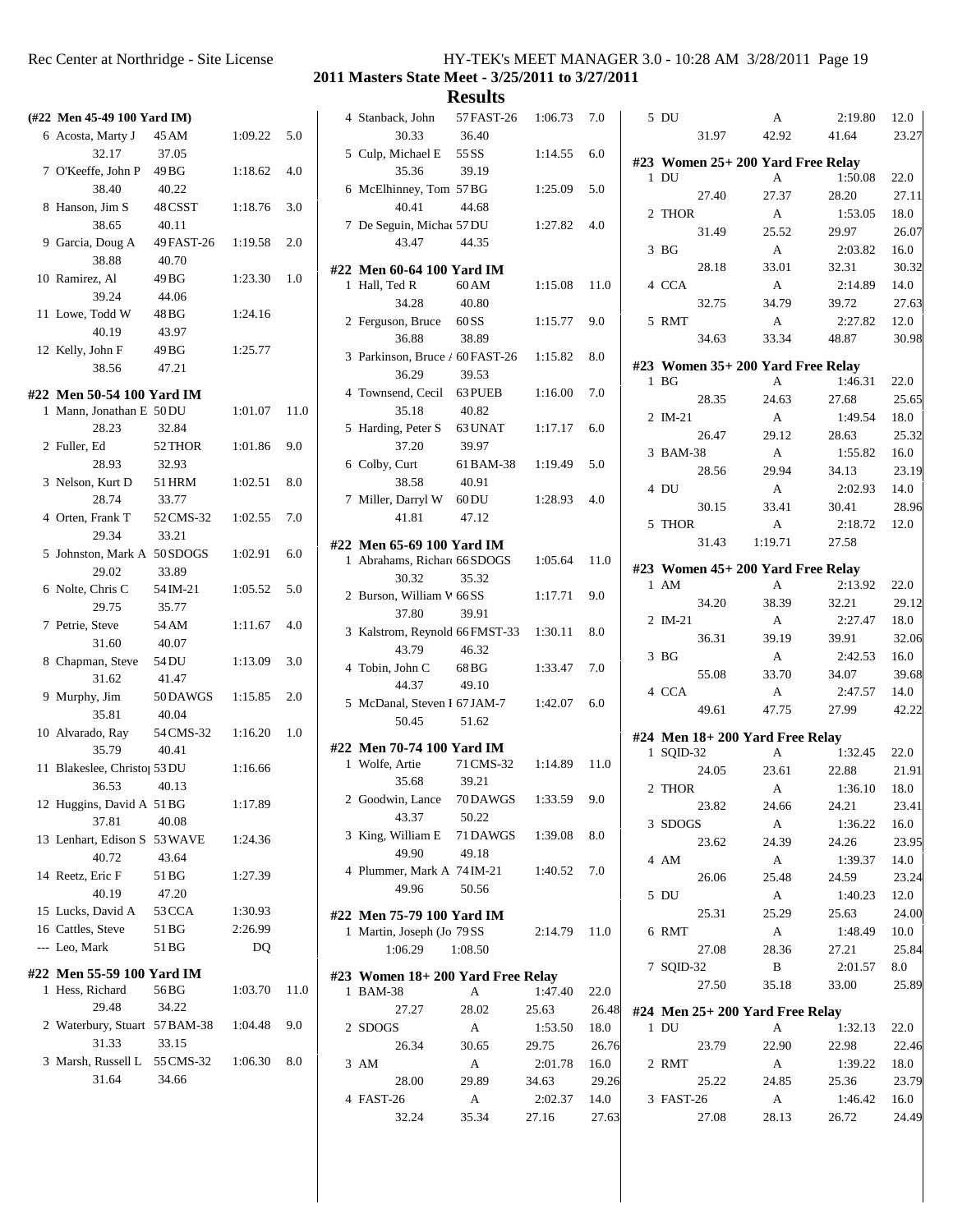**2011 Masters State Meet - 3/25/2011 to 3/27/2011**

| $(\text{\#24}$ Men 25+ 200 Yard Free Relay) |                  |         |         | 2 Salutz, Alison                                            | 28 SQID-32     | 6:51.21        | 9.0            | 3 Vowles, Nicole              | 40 THOR        | 6:28.12            | 8.0                                                         |
|---------------------------------------------|------------------|---------|---------|-------------------------------------------------------------|----------------|----------------|----------------|-------------------------------|----------------|--------------------|-------------------------------------------------------------|
| 4 BAM-38                                    | A                | 1:49.54 | 14.0    | 36.62                                                       | 40.55          | 41.55          | 42.93          | 33.72                         | 36.60          | 38.21              | 39.57                                                       |
| 27.76                                       | 28.90            | 27.41   | 25.47   | 42.29                                                       | 42.17          | 41.91          | 42.45          | 39.97                         | 40.11          | 40.32              | 40.50                                                       |
| 5 THOR                                      | $\mathbf{A}$     | 2:10.39 | 12.0    | 41.06                                                       | 39.68          |                |                | 40.25                         | 38.87          |                    |                                                             |
| 25.50                                       | 44.48            | 32.72   | 27.69   | 3 Leonard, Caitlin W 26 CRTC                                |                | 7:03.93        | 8.0            | 4 White, LeighAnn             | 41 THOR        | 7:04.96            | 7.0                                                         |
| $#24$ Men $35+200$ Yard Free Relay          |                  |         |         | 36.67                                                       | 40.20          | 41.75          | 42.87          | 38.10                         | 43.65          | 43.62              | 43.89                                                       |
| 1 BAM-38                                    | A                | 1:36.34 | 22.0    | 43.52                                                       | 44.14          | 44.16          | 44.06          | 43.16                         | 43.59          | 42.86              | 45.57                                                       |
| 24.15                                       | 24.20            | 24.38   | 23.61   | 44.20                                                       | 42.36          |                |                | 41.99                         | 38.53          |                    |                                                             |
| 2 <sub>BG</sub>                             | A                | 1:43.53 | 18.0    | #25 Women 30-34 500 Yard Free                               |                |                |                | 5 Blitz, Kathryn A            | 43 SS          | 7:17.97            | 6.0                                                         |
| 27.62                                       | 26.77            | 24.31   | 24.83   | 1 Gabehart, Kelsa                                           | 30 DU          | 5:50.95        | 11.0           | 38.89                         | 41.86          | 42.81              | 43.77                                                       |
| 3 THOR                                      | A                | 1:43.84 | 16.0    | 30.36                                                       | 34.16          | 35.84          | 36.19          | 43.95                         | 44.98          | 45.86              | 45.25                                                       |
| 26.77                                       | 24.89            | 26.63   | 25.55   | 36.24                                                       | 36.32          | 36.50          | 35.83          | 46.18                         | 44.42          |                    |                                                             |
| 4 DU                                        | A                | 1:47.20 | 14.0    | 36.12                                                       | 33.39          |                |                | 6 Mithoff, Laura              | 44 CCA         | 9:11.97            | 5.0                                                         |
| 24.35                                       | 26.38            | 29.68   | 26.79   | 2 Whitaker, Laura                                           | 34 CRTC        | 6:02.36        | 9.0            | 46.16                         | 50.88          | 54.21              | 55.54                                                       |
| 5 DAWGS                                     | A                | 1:49.92 | 12.0    | 33.60                                                       | 35.83          | 36.48          | 36.88          | 56.09                         | 58.07          | 59.37              | 59.60                                                       |
| 29.69                                       | 25.64            | 24.91   | 29.68   | 37.09                                                       | 36.82          | 37.29          | 36.72          | 57.40                         | 54.65          |                    |                                                             |
| 6 BG                                        | $\, {\bf B}$     | 2:20.03 | 10.0    | 36.63                                                       | 35.02          |                |                | 7 Nowakowski, Heic 43 THOR    |                | 10:10.38           | 4.0                                                         |
| 42.67                                       | 33.50            | 30.37   | 33.49   | 3 Stutzke, Crystal A 30 THOR                                |                | 6:03.29        | 8.0            | 51.31                         | 55.93          | 1:00.05            | 1:02.72                                                     |
|                                             |                  |         |         | 33.02                                                       | 35.67          | 36.31          | 36.55          | 1:03.76                       | 1:01.92        | 1:04.90            | 1:06.82                                                     |
| #24 Men $45+200$ Yard Free Relay            |                  |         |         |                                                             |                |                |                | 1:02.89                       | 1:00.08        |                    |                                                             |
| $1$ DU                                      | A                | 1:45.67 | 22.0    | 36.71                                                       | 36.40          | 35.57          | 37.63          |                               |                |                    |                                                             |
| 25.71                                       | 27.05            | 27.84   | 25.07   | 38.50                                                       | 36.93          |                |                | #25 Women 45-49 500 Yard Free |                |                    |                                                             |
| 2 BAM-38                                    | A                | 1:46.44 | 18.0    | 4 Matlock, Annika S 32 CMS-32                               |                | 6:36.06        | 7.0            | 1 Vanderpoel, Nicol 46 GAC    |                | 5:59.70            | 11.0                                                        |
| 29.14                                       | 25.38            | 27.62   | 24.30   | 33.54                                                       | 36.98          | 38.72          | 39.55          | 34.39                         | 36.73          | 36.72              | 36.67                                                       |
| 3 <sub>BG</sub>                             | A                | 1:59.19 | 16.0    | 40.43                                                       | 40.90          | 41.83          | 41.55          | 36.32                         | 36.40          | 36.14              | 35.80                                                       |
| 30.40                                       | 31.34            | 29.11   | 28.34   | 41.65                                                       | 40.91          |                |                | 35.33                         | 35.20          |                    |                                                             |
| 4 IM-21                                     | A                | 1:59.32 | 14.0    | 5 Wild, Jennifer A                                          | 30 DU          | 8:18.89        | 6.0            | 2 Waeschle, Karen L 48 UNAT\$ |                | 6:04.72            | 9.0                                                         |
| 25.17                                       | 31.84            | 36.63   | 25.68   | 44.28                                                       | 48.82          | 49.99          | 51.91          | 31.85                         | 35.50          | 36.86              | 37.30                                                       |
| 5 DAWGS                                     | A                | 2:27.23 | 12.0    | 51.14                                                       | 52.18          | 51.35          | 51.95          | 37.21                         | 37.47          | 37.35              | 37.25                                                       |
| 30.00                                       | 51.15            | 25.78   | 40.30   | 50.29                                                       | 46.98          |                |                | 37.49                         | 36.44          |                    |                                                             |
|                                             |                  |         |         | #25 Women 35-39 500 Yard Free                               |                |                |                | 3 Hagadorn, Heather 46 DU     |                | 6:07.96            | 8.0                                                         |
| #24 Men 55+ 200 Yard Free Relay             |                  |         |         | 1 Krhoun, Skye W                                            | 38 UNAT\$      | 6:04.30        | 11.0           | 33.72                         | 36.71          | 37.23              | 36.77                                                       |
| $1$ BG                                      | A                | 1:58.68 | 22.0    | 32.58                                                       | 35.41          | 36.44          | 37.16          | 36.87                         | 37.07          | 37.11              | 37.70                                                       |
| 26.63                                       | 24.67            | 32.33   | 35.05   | 37.51                                                       | 37.68          | 38.05          | 37.00          | 37.73                         | 37.05          |                    |                                                             |
|                                             |                  |         |         |                                                             |                |                |                | 4 Dullea, Melanie J           | 49 SS          |                    |                                                             |
| #25 Women 18-24 500 Yard Free               |                  |         |         |                                                             |                |                |                |                               |                | 6:19.46            | 7.0                                                         |
| 1 Nelson, Shauna J 23 DU                    |                  | 5:22.21 | 11.0    | 36.98                                                       | 35.49          |                |                | 33.52                         | 37.33          | 38.69              |                                                             |
| 29.51                                       | 31.95            | 32.37   | 32.55   | 2 Good, Tricia                                              | 39 DU          | 6:05.06        | 9.0            | 38.46                         | 38.48          | 38.72              | 38.60<br>38.86                                              |
| 32.79                                       | 32.74            | 32.74   | 32.83   | 32.42                                                       | 35.26          | 36.29          | 36.90          | 38.96                         | 37.84          |                    |                                                             |
| 32.79                                       | 31.94            |         |         | 37.31                                                       | 37.38          | 37.77          | 37.98          | 5 Derr, Kirsten L             | 46DU           | 6:40.08            | 6.0                                                         |
| 2 Vatch, Hayley                             | 23 DU            | 5:55.29 | $9.0\,$ | 37.72                                                       | 36.03          |                |                | 36.56                         | 38.82          | 40.06              |                                                             |
| 30.62                                       | 34.28            | 35.65   | 35.48   | 3 Baumann, Kari K 39 BG                                     |                | 7:01.04        | 8.0            | 41.23                         | 40.98          | 41.37              |                                                             |
|                                             |                  | 36.58   | 37.01   | 36.95                                                       | 40.51          | 42.07          | 42.88          | 40.78                         | 38.39          |                    |                                                             |
| 36.35                                       | 36.36<br>35.76   |         |         | 43.42                                                       | 43.04          | 43.53          | 43.31          | 6 Uhl, Mary A                 |                | 45 NMMS-42 6:41.36 | 5.0                                                         |
| 37.20                                       |                  |         |         | 43.47                                                       | 41.86          |                |                | 36.07                         | 40.59          | 41.16              | 40.76<br>41.13<br>41.60                                     |
| 3 Spangler, Lindsay                         | 23 SDOGS         | 6:42.35 | 8.0     | 4 Hodges, Jenny A                                           | 36 PMST-54     | 8:29.80        | 7.0            | 41.01                         | 40.87          | 40.78              |                                                             |
| 35.56                                       | 39.41            | 40.64   | 40.57   | 47.76                                                       | 50.28          | 52.14          | 51.83          | 39.86                         | 38.81          |                    |                                                             |
| 40.50                                       | 41.25            | 41.54   | 41.63   | 51.76                                                       | 51.65          | 51.87          | 52.19          |                               |                | 7:09.39            | 4.0                                                         |
| 41.15                                       | 40.10            |         |         | 51.81                                                       | 48.51          |                |                | 7 Hammock, Maka I 49 FAST-26  |                |                    |                                                             |
| 4 Jelley, Sara                              | 23 FAST-26       | 6:42.54 | 7.0     |                                                             |                |                |                | 1:20.25                       | 43.98          | 2:14.41            |                                                             |
| 36.62                                       | 38.96            | 39.32   | 40.37   | #25 Women 40-44 500 Yard Free<br>1 Richardson, Kim C 42 FCC |                | 6:03.22        | 11.0           |                               |                |                    |                                                             |
| 40.56                                       | 41.01            | 41.56   | 41.77   | 31.16                                                       | 34.36          | 35.60          | 37.18          | 8 Craft, Carol S              | 49 THOR        | 7:59.74            | 3.0                                                         |
| 41.42                                       | 40.95            |         |         | 36.68                                                       | 37.83          | 37.77          | 37.95          | 42.84                         | 46.72          | 48.33              |                                                             |
| #25 Women 25-29 500 Yard Free               |                  |         |         | 37.77                                                       | 36.92          |                |                | 48.73                         | 48.88          | 49.27              |                                                             |
| 1 Walker, Sarah E                           | 26 <sub>BG</sub> | 5:52.81 | 11.0    |                                                             |                | 6:26.62        |                | 49.20                         | 47.71          |                    |                                                             |
| 31.10                                       | 33.81            | 34.76   | 35.26   | 2 McEahern, Barb                                            | 40 JAM-7       |                | 9.0            | 9 Corbett, Mary               | 49 IM-21       | 8:22.61            | 2.0                                                         |
| 35.85                                       | 36.12            | 36.31   | 37.66   | 35.03<br>39.97                                              | 38.25<br>40.00 | 39.15<br>40.28 | 39.33<br>39.75 | 43.17<br>52.21                | 48.02<br>52.53 | 50.48<br>53.11     | 40.61<br>44.26<br>37.74<br>48.71<br>49.35<br>51.75<br>52.19 |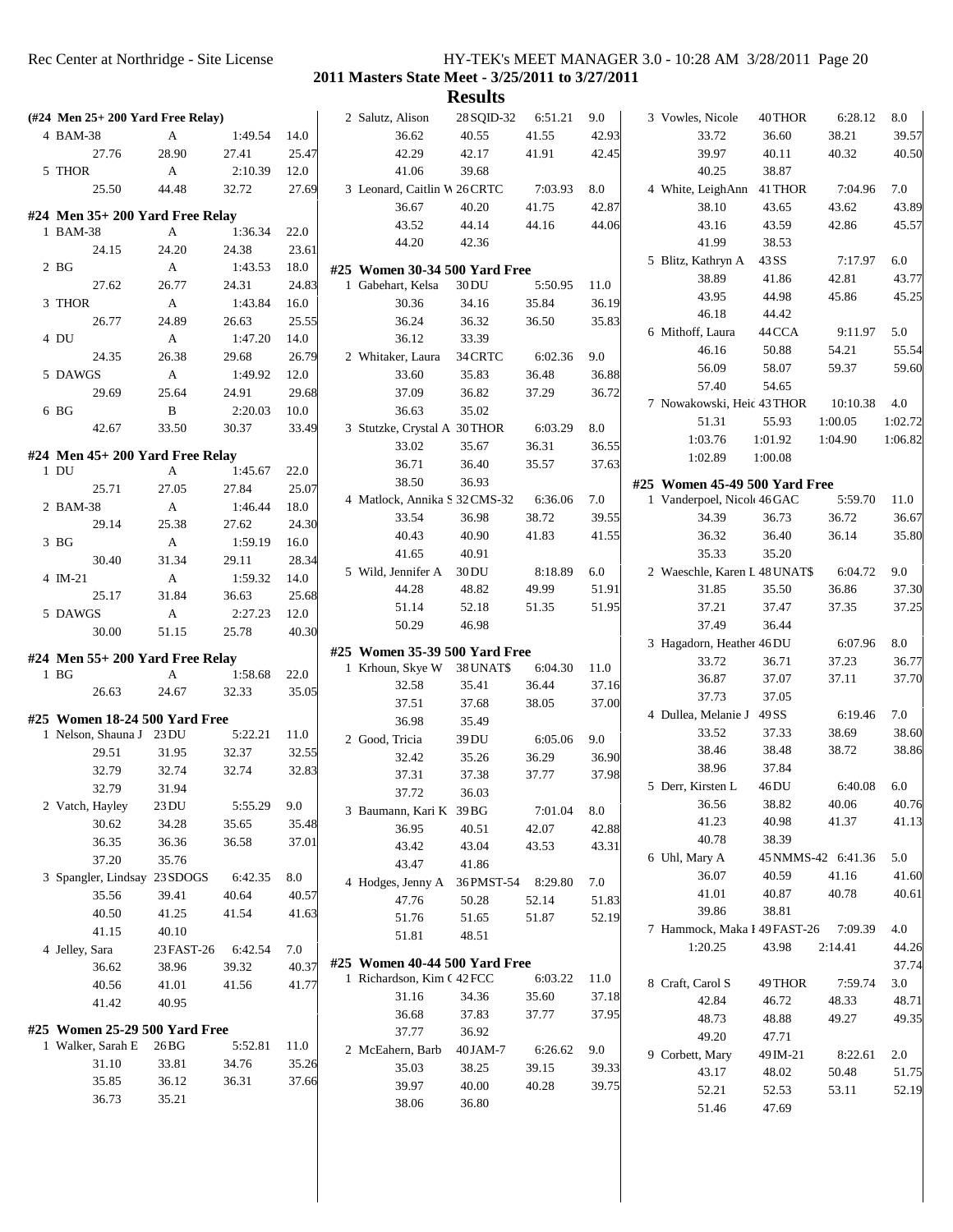#### Rec Center at Northridge - Site License HY-TEK's MEET MANAGER 3.0 - 10:28 AM 3/28/2011 Page 21 **2011 Masters State Meet - 3/25/2011 to 3/27/2011**

|                                 |                |             |       |                                         | <b>Results</b> |          |         |                                               |                    |         |       |
|---------------------------------|----------------|-------------|-------|-----------------------------------------|----------------|----------|---------|-----------------------------------------------|--------------------|---------|-------|
| #25 Women 50-54 500 Yard Free   |                |             |       | 4 Hoffecker, Lilian 55 SS               |                | 9:13.16  | 7.0     | 3 Ida, Kevin                                  | 28 THOR            | 6:01.39 | 8.0   |
| 1 Nelson, Judy A                | <b>50 HRM</b>  | 5:49.66     | 11.0  | 46.93                                   | 51.11          | 53.47    | 57.26   | 33.79                                         | 36.52              | 36.70   | 37.69 |
| 31.65                           | 33.85          | 34.61       | 35.33 | 56.83                                   | 57.19          | 59.27    | 58.76   | 37.22                                         | 36.91              | 36.89   | 36.29 |
| 35.48                           | 35.46          | 35.92       | 35.87 | 59.32                                   | 53.02          |          |         | 35.00                                         | 34.38              |         |       |
| 36.17                           | 35.32          |             |       | #25 Women 60-64 500 Yard Free           |                |          |         | #26 Men 30-34 500 Yard Free                   |                    |         |       |
| 2 Garnier, Kathy L              | 50 IM-21       | 6:02.59     | 9.0   | 1 Panos, Angie                          | 61 CCA         | 8:54.79  | 11.0    | 1 Forrester, Scott G 33 THOR                  |                    | 7:28.21 | 11.0  |
| 31.72                           | 33.67          | 34.95       | 35.63 | 46.69                                   | 51.99          | 55.93    | 54.63   | 37.38                                         | 44.21              | 45.92   | 45.63 |
| 36.58                           | 37.91          | 38.03       | 38.17 | 54.72                                   | 55.11          | 55.42    | 54.75   | 46.05                                         | 46.07              | 46.81   | 46.08 |
| 38.06                           | 37.87          |             |       | 54.94                                   | 50.61          |          |         | 46.71                                         | 43.35              |         |       |
| 3 Gdovic, Suzanne               | 51 RMT         | 6:58.55     | 8.0   | 2 Noble, Ann                            | 63 CCA         | 9:50.88  | 9.0     |                                               |                    |         |       |
| 37.85                           | 40.77          | 41.94       | 42.50 | 51.74                                   | 59.20          | 1:00.18  | 58.29   | #26 Men 35-39 500 Yard Free                   |                    |         |       |
| 42.59                           | 43.06          | 43.34       | 43.42 | 59.28                                   | 1:00.95        | 1:02.89  | 1:00.13 | 1 Doherty, Kevin J                            | 37 SQID-32         | 5:06.99 | 11.0  |
| 41.96                           | 41.12          |             |       | 1:01.82                                 | 56.40          |          |         | 28.02                                         | 30.25              | 30.86   | 31.16 |
| 4 Nolte, Susan D                | 50 IM-21       | 7:01.43     | 7.0   |                                         |                |          |         | 31.12                                         | 31.38              | 31.19   | 31.15 |
| 37.52                           | 41.28          | 42.43       | 42.78 | #25 Women 65-69 500 Yard Free           |                |          |         | 31.02                                         | 30.84              |         |       |
| 42.68                           | 43.50          | 43.26       | 43.40 | 1 Anziano, Marcia                       | 66 IM-21       | 8:11.69  | 11.0    | 2 Foster, Jared                               | 35 THOR            | 5:17.83 | 9.0   |
| 43.29                           | 41.29          |             |       | 45.37                                   | 48.31          | 50.50    | 50.13   | 29.45                                         | 31.26              | 31.37   | 32.33 |
| 5 Kimbrough, Doris 51BG         |                | 7:12.22     | 6.0   | 50.37                                   | 50.87          | 50.48    | 49.45   | 32.38                                         | 32.11              | 31.80   | 32.17 |
| 36.80                           | 42.15          | 43.71       | 44.16 | 49.23                                   | 46.98          |          |         | 32.76                                         | 32.20              |         |       |
| 44.32                           | 44.26          | 44.29       | 44.71 | 2 Wise, Louise                          | 68DAWGS        | 8:30.61  | 9.0     | 3 Tripp, Justin L                             | 38LMS              | 5:24.90 | 8.0   |
| 45.58                           | 42.24          |             |       | 46.50                                   | 51.49          | 51.62    | 52.35   | 29.20                                         | 31.18              | 32.08   | 32.35 |
| 6 Gable, Lisa                   | 53 PUEB        | 7:20.01     | 5.0   | 52.24                                   | 52.44          | 50.86    | 53.08   | 32.96                                         | 33.14              | 33.71   | 33.75 |
| 37.68                           | 41.58          | 43.44       | 44.23 | 51.45                                   | 48.58          |          |         | 33.97                                         | 32.56              |         |       |
| 44.73                           | 45.08          | 45.69       | 45.95 | 3 McKim, Penny A 65 CCA                 |                | 9:30.70  | 8.0     | 4 Shelles, Dave                               | 37 WMSC-32 6:04.38 |         | 7.0   |
| 46.35                           |                |             |       | 50.44                                   | 56.54          | 57.73    | 57.51   | 32.04                                         | 35.73              | 37.02   | 37.44 |
|                                 | 45.28          |             |       | 59.46                                   | 1:58.34        | 1:56.37  | 54.31   | 37.67                                         | 37.99              | 37.43   | 37.76 |
| 7 Sortwell, Andrea              | 51 BG          | 8:32.74     | 4.0   | #25 Women 75-79 500 Yard Free           |                |          |         | 37.36                                         | 33.94              |         |       |
| 46.52                           | 51.93<br>52.68 | 52.62       | 51.94 | 1 Buchannan, Peggy 78 BG                |                | 10:51.63 | 11.0    | 5 Hodges, Jeff W                              | 35 PMST-54         | 7:11.00 | 6.0   |
| 52.10                           |                | 52.61       | 52.01 | 55.72                                   | 1:04.89        | 1:06.69  | 1:05.19 | 35.76                                         | 40.76              | 42.03   | 42.76 |
| 51.84                           | 48.49          |             |       | 1:07.59                                 | 1:08.47        | 1:07.77  | 1:06.00 | 44.26                                         | 44.85              | 45.67   | 46.42 |
| 8 Townley, Antoinet 50THOR      |                | 8:44.77     | 3.0   | 1:06.51                                 | 1:02.80        |          |         | 46.74                                         | 41.75              |         |       |
| 50.57                           | 51.16          | 53.49       | 54.11 | 2 Hertzberg, Ruth S 78 BG               |                | 14:52.03 | 9.0     | 6 Vierling, Steve R 35 DU                     |                    | 7:45.14 | 5.0   |
| 53.82                           | 53.54          | 54.31       | 53.82 | 1:14.63                                 | 4:30.33        |          |         | 38.02                                         | 43.50              | 45.89   | 47.35 |
| 53.23                           | 46.72          |             |       |                                         |                |          | 4:29.12 | 47.78                                         | 49.27              | 49.30   | 48.75 |
| 9 Jacobson, Carrie L 51 PMST-54 |                | 9:07.53     | 2.0   |                                         |                |          |         | 49.22                                         | 46.06              |         |       |
| 47.73                           | 52.44          | 54.75       | 55.39 | #26 Men 18-24 500 Yard Free             |                |          |         |                                               |                    |         |       |
| 55.70                           | 55.77          | 56.82       | 57.97 | 1 Cowan, Brooks                         | 24 BAM-38      | 5:04.12  | 11.0    | #26 Men 40-44 500 Yard Free<br>1 Dane, Matt A |                    |         |       |
| 57.32                           | 53.64          |             |       | 27.69                                   | 30.27          | 31.14    | 31.40   |                                               | 40 BAM-38          | 5:37.63 | 11.0  |
| 10 Bennett, Aimee               | 54 SS          | 9:22.98 1.0 |       | 31.34                                   | 31.15          | 30.86    | 31.30   | 30.58                                         | 33.39              | 34.07   | 34.55 |
| 54.16                           | 54.38          | 56.43       | 57.30 | 29.76                                   | 29.21          |          |         | 33.69                                         | 34.02              | 34.20   | 34.35 |
| 57.43                           | 57.67          | 57.69       | 57.40 | 2 Diaz-Arias, Lucas 20THOR              |                | 5:24.00  | 9.0     | 34.77                                         | 34.01              |         |       |
| 56.97                           | 53.55          |             |       | 27.64                                   | 29.89          | 30.96    | 31.49   | 2 Pazmino, Jorge E 41 AM                      |                    | 5:46.70 | 9.0   |
| #25 Women 55-59 500 Yard Free   |                |             |       | 31.79                                   | 32.83          | 33.75    | 34.99   | 30.94                                         | 33.86              | 34.05   | 35.02 |
| 1 Laney, Judith B               | 58 DU          | 6:43.79     | 11.0  | 35.51                                   | 35.15          |          |         | 34.61                                         | 34.58              | 34.62   | 36.04 |
| 37.01                           | 40.13          | 41.11       | 41.30 | 3 Ganiyev, Doston                       | 23 SQID-32     | 6:24.20  | 8.0     | 36.76                                         | 36.22              |         |       |
| 41.36                           | 41.02          | 41.95       | 40.83 | 31.32                                   | 35.31          | 38.21    | 39.54   | 3 Kelly, Patrick T                            | 44 BAM-38          | 6:03.63 | 8.0   |
| 40.42                           | 38.66          |             |       | 40.99                                   | 40.81          | 40.08    | 40.28   | 32.58                                         | 35.38              | 36.48   | 36.33 |
| 2 Lestikow, Polly B             | 57 GAC         | 7:29.83     | 9.0   | 39.51                                   | 38.15          |          |         | 36.94                                         | 37.22              | 37.32   | 37.89 |
| 37.39                           | 43.17          | 45.47       | 46.45 |                                         |                |          |         | 37.58                                         | 35.91              |         |       |
| 46.35                           | 46.09          | 47.05       | 46.88 | #26 Men 25-29 500 Yard Free             |                |          |         | 4 Cruz, Eduardo                               | 41 THOR            | 6:12.79 | 7.0   |
| 46.88                           | 44.10          |             |       | 1 Gimlin, Matt R                        | $26B$ G        | 5:25.64  | 11.0    | 32.48                                         | 35.95              | 37.28   | 37.78 |
| 3 Myers, Joan                   | 59 THOR        | 8:51.51     | 8.0   | 30.00                                   | 33.03          | 33.55    | 34.04   | 37.67                                         | 37.70              | 38.30   | 38.94 |
|                                 | 51.15          | 53.22       | 53.98 | 33.58                                   | 33.16          | 32.84    | 32.10   | 38.57                                         | 38.12              |         |       |
|                                 |                | 54.46       | 54.78 | 32.31<br>2 Garabedian, Charle 28 BAM-38 | 31.03          |          |         | 5 Davidson, Ron                               | 41RMT              | 6:48.92 | 6.0   |
| 48.74                           |                |             |       |                                         |                | 5:59.98  | 9.0     | 34.55                                         | 37.97              | 40.31   | 41.79 |
| 53.61                           | 54.80          |             |       |                                         |                |          |         |                                               |                    |         |       |
| 53.47                           | 53.30          |             |       | 30.39                                   | 34.52          | 35.97    | 36.67   | 42.64                                         | 43.32              | 42.35   |       |
|                                 |                |             |       | 36.81<br>37.47                          | 37.10<br>36.34 | 37.31    | 37.40   | 42.86                                         | 40.26              |         | 42.87 |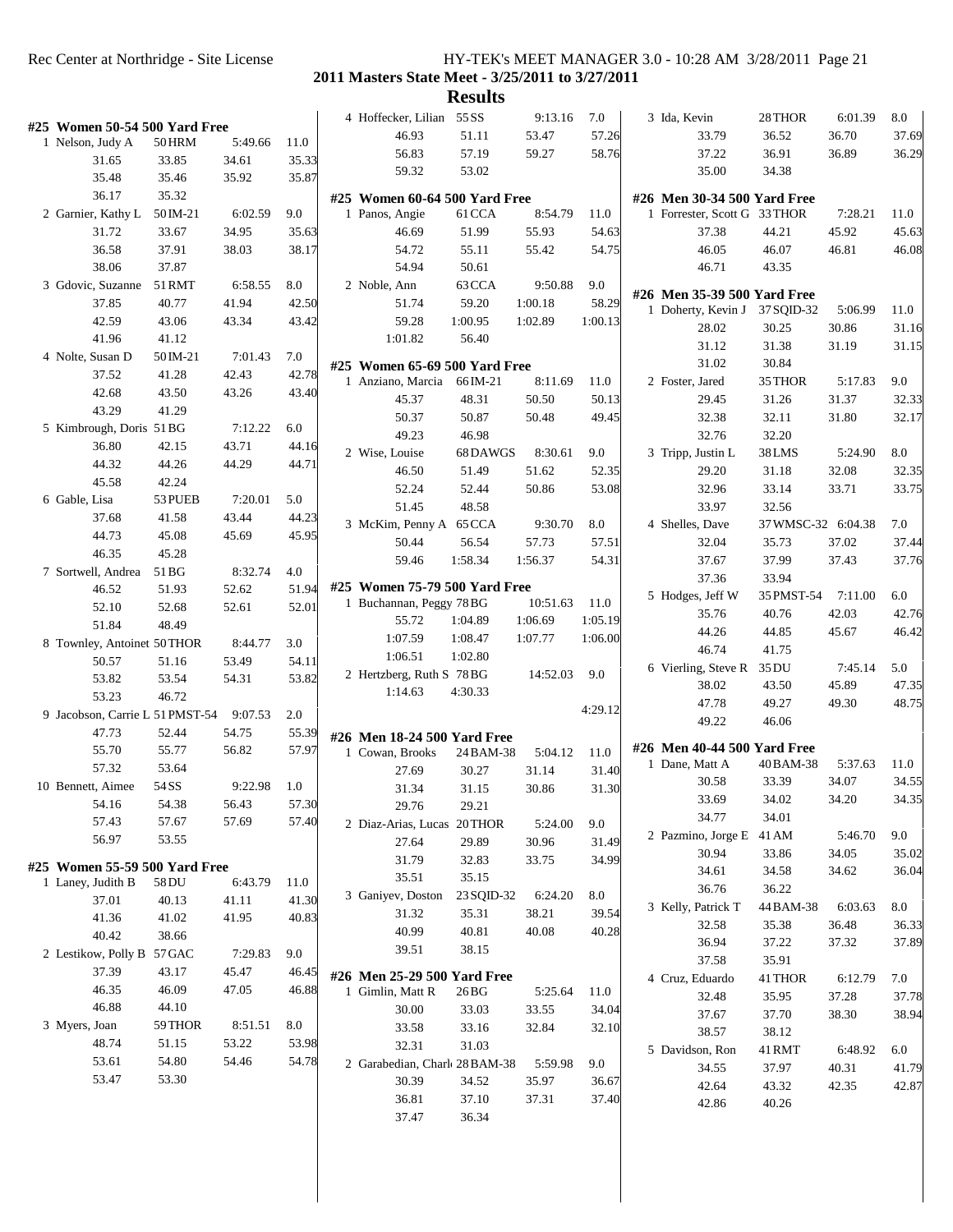|                                        |                |         |       |                                 | <b>Results</b> |         |       |                 |                   |                                       |          |         |
|----------------------------------------|----------------|---------|-------|---------------------------------|----------------|---------|-------|-----------------|-------------------|---------------------------------------|----------|---------|
| (#26 Men 40-44 500 Yard Free)          |                |         |       | 5 Murphy, Jim                   | 50DAWGS        | 6:36.28 | 6.0   |                 |                   | 2 Kalstrom, Reynold 66 FMST-33        | 7:04.71  | 9.0     |
| 6 Hansen, Shawn E 44 THOR              |                | 6:50.43 | 5.0   | 35.76                           | 40.02          | 39.96   | 41.81 |                 | 37.66             | 43.20                                 | 43.91    | 44.34   |
| 34.45                                  | 38.74          | 41.20   | 41.76 | 40.29                           | 41.08          | 40.29   | 41.47 |                 | 43.00             | 42.81                                 | 42.90    | 43.28   |
| 42.02                                  | 42.32          | 42.24   | 44.56 | 38.77                           | 36.83          |         |       |                 | 42.40             | 41.21                                 |          |         |
| 42.87                                  | 40.27          |         |       | 6 Lucks, David A                | 53 CCA         | 7:57.64 | 5.0   |                 |                   |                                       |          |         |
| 7 Schneider, Michae 44 NMMS-42 6:57.28 |                |         | 4.0   | 39.87                           | 43.62          | 47.07   | 48.16 |                 |                   | #26 Men 70-74 500 Yard Free<br>70 DUR | 6:59.85  | 11.0    |
| 38.60                                  | 40.86          | 42.77   | 43.47 | 48.88                           | 49.91          | 50.20   | 50.27 | 1 Lieb, Bob A   |                   |                                       |          |         |
| 43.40                                  | 42.80          | 41.89   | 41.70 | 50.36                           | 49.30          |         |       |                 | 35.59             | 41.20                                 | 42.40    | 42.78   |
| 41.93                                  | 39.86          |         |       |                                 |                |         |       |                 | 43.71             | 43.84                                 | 45.06    | 43.31   |
| 8 Francavilla, Antho 44 THOR           |                | 8:00.58 | 3.0   | #26 Men 55-59 500 Yard Free     |                |         |       |                 | 42.71             | 39.25                                 |          |         |
| 40.06                                  | 47.37          | 46.96   | 48.41 | 1 Mann, Michael T 56 DU         |                | 5:11.42 | 11.0  |                 | 2 Hutcheson, Kent | 70CCA                                 | 11:47.87 | 9.0     |
| 49.28                                  | 49.71          | 51.34   | 50.95 | 28.32                           | 30.33          | 30.97   | 31.36 |                 | 58.01             | 1:09.36                               | 1:12.96  | 1:14.17 |
| 48.85                                  | 47.65          |         |       | 31.26                           | 31.37          | 31.22   | 31.91 |                 | 1:13.55           | 1:13.52                               |          |         |
| 9 Gelormino, Mike                      | 43 THOR        | 8:03.33 | 2.0   | 32.56                           | 32.12          |         |       |                 | 1:11.96           | 1:08.36                               |          |         |
| 40.04                                  | 46.90          | 47.46   | 49.27 | 2 Hughes, John S                | 57 MHM         | 5:45.53 | 9.0   |                 |                   | #26 Men 75-79 500 Yard Free           |          |         |
| 52.11                                  | 50.16          | 49.89   | 51.03 | 31.40                           | 34.60          | 34.89   | 34.97 |                 |                   | 1 Hadley, Stephen G 79 UNAT\$         | 8:38.26  | 11.0    |
| 50.20                                  |                |         |       | 34.57                           | 34.70          | 34.82   | 35.07 |                 | 46.56             | 49.95                                 | 51.70    | 52.76   |
| 10 Bennett, Dean W                     | 46.27<br>44 SS | 9:00.92 | 1.0   | 35.22                           | 35.29          |         |       |                 | 52.88             | 53.07                                 | 52.75    | 52.92   |
|                                        |                |         |       | 3 Culp, Michael E               | 55 SS          | 6:19.36 | 8.0   |                 | 53.06             | 52.61                                 |          |         |
| 47.23                                  | 50.01          | 53.82   | 52.77 | 34.80                           | 38.47          | 38.94   | 39.11 |                 |                   |                                       |          |         |
| 54.84                                  | 56.19          | 56.04   | 57.65 | 39.34                           | 38.98          | 38.39   | 38.64 |                 |                   | #27 Mixed 18+200 Yard Free Relay      |          |         |
| 58.07                                  | 54.30          |         |       | 37.00                           | 35.69          |         |       | 1 THOR          |                   | A                                     | 1:38.56  | 22.0    |
| #26 Men 45-49 500 Yard Free            |                |         |       | 4 De Seguin, Michae 57 DU       |                | 7:36.63 | 7.0   |                 | 26.11             | 25.66                                 | 23.35    | 23.44   |
| 1 Wise, Mike                           | 46 DU          | 5:20.29 | 11.0  | 37.05                           | 43.12          | 44.84   | 46.59 | 2 DU            |                   | А                                     | 1:42.36  | 18.0    |
| 28.87                                  | 31.40          | 32.28   | 32.54 | 48.10                           | 47.04          | 48.25   | 49.51 |                 | 23.47             | 28.57                                 | 27.22    | 23.10   |
| 32.59                                  | 32.60          | 32.64   | 32.85 | 47.59                           | 44.54          |         |       | 3 BG            |                   | A                                     | 1:43.22  | 16.0    |
| 33.02                                  | 31.50          |         |       |                                 |                |         |       |                 | 28.29             | 28.27                                 | 23.53    | 23.13   |
| 2 Classen, Ken A                       | 49 DU          | 5:40.48 | 9.0   | #26 Men 60-64 500 Yard Free     |                |         |       | 4 SDOGS         |                   | A                                     | 1:44.42  | 14.0    |
| 31.58                                  | 34.69          | 35.19   | 35.46 | 1 Bryan, Todd A                 | 60 BAM-38      | 5:29.10 | 11.0  |                 | 23.89             | 23.65                                 | 26.52    | 30.36   |
| 35.15                                  | 35.08          | 35.21   | 34.38 | 29.01                           | 31.98          | 32.93   | 33.15 | 5 FAST-26       |                   | A                                     | 1:45.27  | 12.0    |
| 33.53                                  | 30.21          |         |       | 33.47                           | 33.78          | 33.95   | 34.15 |                 | 27.86             | 26.29                                 | 26.50    | 24.62   |
| 3 Walker, Jerry R                      | 46 DU          | 6:05.85 | 8.0   | 34.05                           | 32.63          |         |       | 6 SDOGS         |                   | B                                     | 1:49.49  | 10.0    |
| 30.95                                  | 34.77          | 36.59   | 36.95 | 2 Parkinson, Bruce / 60 FAST-26 |                | 6:28.05 | 9.0   |                 | 24.66             | 24.19                                 | 31.57    | 29.07   |
| 37.02                                  | 37.69          | 38.63   | 38.51 | 34.12                           | 37.74          | 39.90   | 40.37 | 7 DU            |                   | B                                     | 2:06.36  | 8.0     |
| 38.59                                  | 36.15          |         |       | 39.97                           | 40.09          | 39.89   | 39.93 |                 | 27.70             | 42.20                                 | 28.82    | 27.64   |
| 4 Garcia, Doug A                       | 49 FAST-26     | 6:45.91 | 7.0   | 39.37                           | 36.67          |         |       |                 |                   |                                       |          |         |
| 34.54                                  | 38.37          | 40.01   | 40.56 | 3 Carney, Kent                  | 63 CMS-32      | 6:34.42 | 8.0   | $1$ DU          |                   | #27 Mixed 25+ 200 Yard Free Relay     |          |         |
| 41.00                                  | 41.82          | 43.81   | 43.96 | 35.55                           | 38.48          | 41.22   | 40.92 |                 |                   | A                                     | 1:40.34  | 22.0    |
| 42.98                                  | 38.86          |         |       | 39.30                           | 40.50          | 41.86   | 40.69 |                 | 23.71             | 26.95                                 | 26.29    | 23.39   |
|                                        |                |         |       | 38.45                           | 37.45          |         |       | 2 AM            |                   | $\mathbf{B}$                          | 1:44.09  | 18.0    |
| #26 Men 50-54 500 Yard Free            |                |         |       | 4 Townsend, Cecil               | 63 PUEB        | 6:36.30 | 7.0   |                 | 29.32             | 28.07                                 | 25.19    | 21.51   |
| 1 Nolte, Chris C                       | 54 IM-21       | 5:40.42 | 11.0  | 36.84                           | 39.83          | 40.43   | 40.59 | 3 DU            |                   | $\, {\bf B}$                          | 1:51.71  | 16.0    |
| 31.23                                  | 33.86          | 34.70   | 34.82 | 40.84                           | 40.87          | 40.29   | 39.56 |                 | 27.95             | 32.49                                 | 26.46    | 24.81   |
| 34.95                                  | 35.12          | 35.35   | 34.87 | 39.24                           | 37.81          |         |       | 4 AM            |                   | A                                     | 1:58.90  | 14.0    |
| 33.95                                  | 31.57          |         |       | 5 Arnold, Tom                   | 63 DU          | 7:12.06 | 6.0   |                 | 33.95             | 33.69                                 | 25.97    | 25.29   |
| 2 Hulett, Jeffrey R                    | 50 THOR        | 5:51.02 | 9.0   | 37.37                           | 42.28          | 44.14   | 44.95 | 5 THOR          |                   | $\mathbf{A}$                          | 2:03.44  | 12.0    |
| 31.40                                  | 34.25          | 35.41   | 35.96 | 45.29                           | 44.07          | 44.15   | 43.86 |                 | 24.88             | 34.90                                 | 36.34    | 27.32   |
| 36.18                                  | 36.11          | 36.02   | 35.84 | 43.84                           | 42.11          |         |       | 6 SQID-32       |                   | A                                     | 2:04.98  | 10.0    |
| 35.76                                  | 34.09          |         |       | 6 Netting, Rob                  | 61 DU          | 8:03.47 | 5.0   |                 | 35.77             | 33.77                                 | 31.19    | 24.25   |
| 3 Johnston, Mark A 50 SDOGS            |                | 5:58.53 | 8.0   | 39.66                           | 46.77          | 48.11   | 49.28 | 7 THOR          |                   | $\, {\bf B}$                          | 2:25.28  | 8.0     |
| 31.60                                  | 34.75          | 34.10   | 35.36 | 49.38                           | 50.56          | 50.58   | 51.24 |                 | 45.02             | 42.98                                 | 33.26    | 24.02   |
| 35.27                                  | 35.66          | 36.06   | 36.81 | 50.59                           | 47.30          |         |       |                 |                   | $#27$ Mixed $35+200$ Yard Free Relay  |          |         |
| 39.28                                  | 39.64          |         |       |                                 |                |         |       | 1 DU            |                   | A                                     | 1:42.20  | 22.0    |
| 4 Kruse, David L                       | 50 DAWGS       | 6:34.05 | 7.0   | #26 Men 65-69 500 Yard Free     |                |         |       |                 | 23.84             | 28.90                                 | 26.23    | 23.23   |
| 34.38                                  | 38.48          | 40.08   | 40.15 | 1 Burson, William W 66 SS       |                | 6:34.76 | 11.0  | 2 THOR          |                   | A                                     | 1:50.18  | 18.0    |
| 40.70                                  | 40.91          | 40.19   | 40.77 | 34.96                           | 38.24          | 40.01   | 39.93 |                 |                   |                                       |          |         |
| 39.89                                  | 38.50          |         |       | 40.81                           | 40.44          | 40.81   | 41.17 |                 | 31.13             | 24.64                                 | 29.87    | 24.54   |
|                                        |                |         |       | 40.15                           | 38.24          |         |       | 3 <sub>BG</sub> |                   | A                                     | 1:54.84  | 16.0    |
|                                        |                |         |       |                                 |                |         |       |                 | 33.69             | 32.39                                 | 24.37    | 24.39   |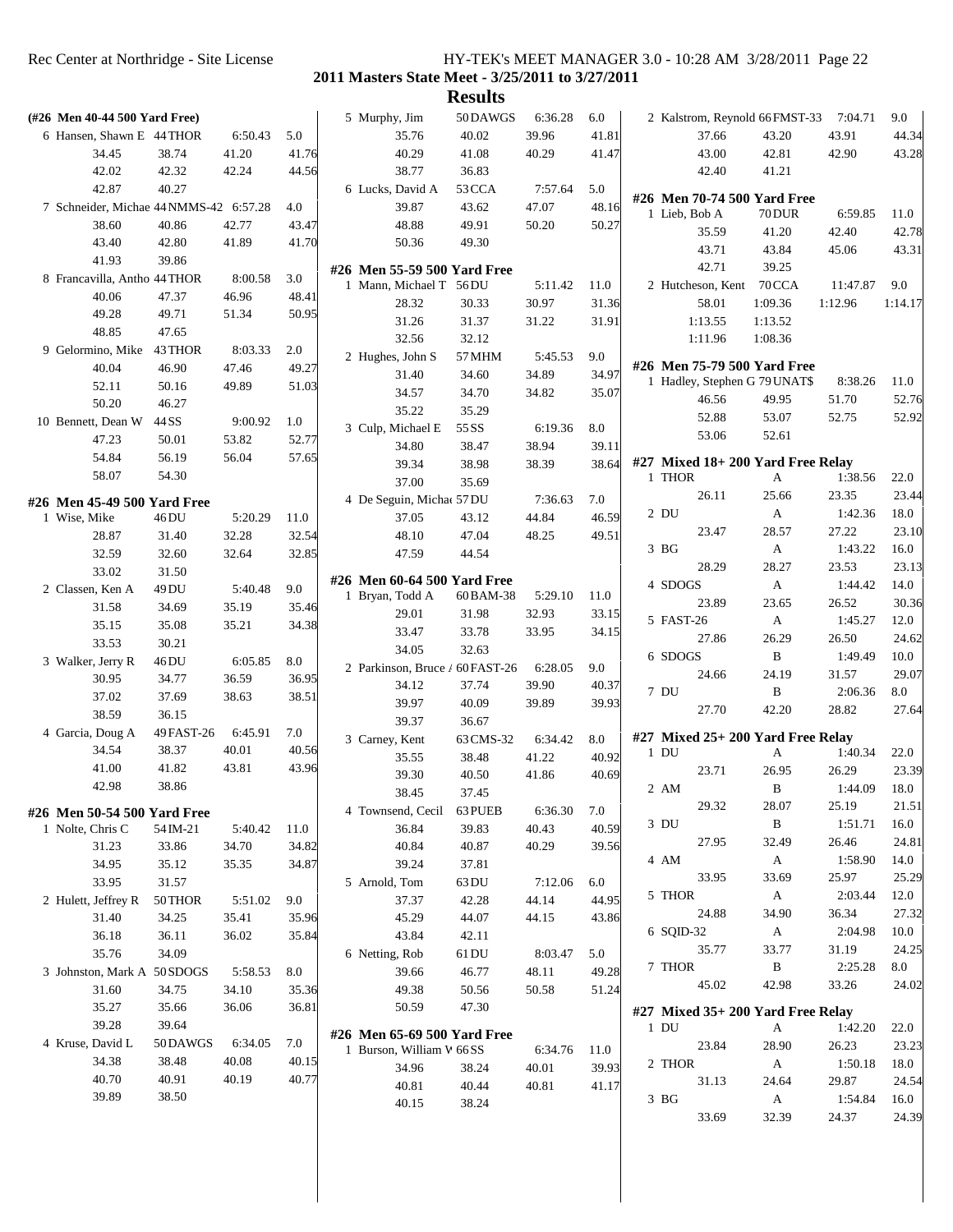|   | $(\#27 \text{ Mixed }35+200 \text{ Yard Free Relay})$    |                  |                  |              | 3 H            |                          |
|---|----------------------------------------------------------|------------------|------------------|--------------|----------------|--------------------------|
|   | 4 THOR                                                   | B                | 1:57.02          | 14.0         |                |                          |
|   | 26.58                                                    | 32.71            | 31.30            | 26.43        |                |                          |
|   | 5 DAWGS                                                  | A                | 2:14.84          | 12.0         | #29            | 1 F                      |
|   | 29.80                                                    | 42.11            | 36.65            | 26.28        |                |                          |
|   | 6 THOR                                                   | $\mathsf{C}$     | 2:16.95          | 10.0         |                |                          |
|   | 31.33                                                    | 40.80            | 15.40            | 49.42        | #30 I          |                          |
|   | 7 IM-21                                                  | A                | 2:28.93          | 8.0          | 1              | $\epsilon$               |
|   | 38.70                                                    | 40.73            | 38.88            | 30.62        |                |                          |
|   | #27 Mixed 45+ 200 Yard Free Relay                        |                  |                  |              | 2 S            |                          |
|   | $1$ IM-21                                                | A                | 1:45.28          | 22.0         |                |                          |
|   | 24.80                                                    | 29.05            | 25.52            | 25.91        | 3/             |                          |
|   | 2 DU                                                     | A                | 1:51.10          | 18.0         |                |                          |
|   | 25.22                                                    | 32.41            | 28.95            | 24.52        | #30 I          |                          |
|   | 3 BAM-38                                                 | A                | 1:54.96          | 16.0         | 1 <sup>1</sup> |                          |
|   | 32.15                                                    | 35.75            | 23.18            | 23.88        |                |                          |
|   | 4 BG                                                     | A                | 1:55.08          | 14.0         | #30 I          |                          |
|   | 29.29                                                    | 34.02            | 26.66            | 25.11        | 1              | $\mathcal{L}$            |
|   | 5 BG                                                     | B                | 2:06.46          | 12.0         |                |                          |
|   | 29.11                                                    | 37.41            | 26.80            | 33.14        | 2 F            |                          |
| 6 | <b>THOR</b>                                              | A                | 2:06.55          | 10.0         |                |                          |
|   | 24.54                                                    | 36.07            | 37.96            | 27.98        |                |                          |
|   | 7 CCA                                                    | A                | 2:29.07          | 8.0          | #30 I<br>1     | $\overline{\phantom{a}}$ |
|   | 33.93                                                    | 46.74            | 1:08.53          |              |                |                          |
|   | #27 Mixed 55+ 200 Yard Free Relay                        |                  |                  |              | 2 \            |                          |
|   | $1\text{ }BG$                                            | A                | 2:53.01          | 22.0         |                |                          |
|   | 1:06.95                                                  | 15.77            | 19.21            | 1:11.08      | 3F             |                          |
|   |                                                          |                  |                  |              |                |                          |
|   | #29 Women 18-24 200 Yard Fly<br>1 Nelson, Shauna J 23 DU |                  | 2:15.42          | 11.0         |                |                          |
|   | 30.98                                                    | 34.43            | 34.90            | 35.11        | #30 I          | 1F                       |
|   |                                                          |                  |                  |              |                |                          |
|   | #29 Women 25-29 200 Yard Fly                             |                  |                  |              | 2 I            |                          |
|   | 1 Walker, Sarah E                                        | 26 <sub>BG</sub> | 2:42.45          | 11.0         |                |                          |
|   | 34.85<br>2 Gibbons, Chelsea 1 27 BG                      | 41.69            | 43.30            | 42.61        |                |                          |
|   | 41.08                                                    | 47.09            | 3:02.68<br>47.03 | 9.0<br>47.48 | #30 I          |                          |
|   |                                                          |                  |                  |              |                | 1 N                      |
|   | #29 Women 30-34 200 Yard Fly                             |                  |                  |              | 2 <sub>J</sub> |                          |
|   | 1 Lee, Jodi L                                            | 33 THOR          | 2:22.32          | 11.0         |                |                          |
|   | 31.17                                                    | 35.70            | 37.08            | 38.37        | 3 N            |                          |
|   | #29 Women 40-44 200 Yard Fly                             |                  |                  |              |                |                          |
|   | 1 Clapp, Christine J 44 IM-21                            |                  | 3:38.42          | 11.0         |                |                          |
|   | 49.40                                                    | 54.06            | 58.00            | 56.96        | #30 I          |                          |
|   | #29 Women 45-49 200 Yard Fly                             |                  |                  |              | 1 <sup>5</sup> |                          |
|   | 1 Vanderpoel, Nicol 46 GAC                               |                  | 2:33.05          | 11.0         |                |                          |
|   | 35.90                                                    | 40.08            | 39.77            | 37.30        | 2 H            |                          |
|   | 2 Clendenen, Karen 48 CCA                                |                  | 4:52.02          | 9.0          |                |                          |
|   | 1:08.36                                                  | 1:15.39          | 1:19.97          | 1:08.30      | 3 <sup>1</sup> |                          |
|   |                                                          |                  |                  |              |                |                          |
|   | #29 Women 50-54 200 Yard Fly<br>1 Oerman, Voni M 50 GAC  |                  | 2:36.91          | 11.0         | #30 I          |                          |
|   | 34.83                                                    | 41.01            | 40.39            | 40.68        |                | 1 H                      |
|   | 2 Metzger, Anne M 50 JAM-7                               |                  | 2:59.97          | 9.0          |                |                          |
|   | 36.45                                                    | 41.77            | 48.97            | 52.78        | #30 I          |                          |
|   |                                                          |                  |                  |              |                | 1 <sub>1</sub>           |

|   |                                                | <b>Results</b>    |                    |                 |                         |
|---|------------------------------------------------|-------------------|--------------------|-----------------|-------------------------|
|   | 3 Hughes, Cindy S 50 MHM                       |                   | 3:59.35 8.0        |                 |                         |
|   | 53.09                                          | 1:00.90           | 1:04.36            | 1:01.00         | #31 \<br>1 <sup>1</sup> |
|   | #29 Women 55-59 200 Yard Fly                   |                   |                    |                 | 2 <sub>0</sub>          |
|   | 1 Pyle, Rebecca M 55 SS                        |                   | 3:08.38            | 11.0            | 3 <sub>1</sub>          |
|   | 41.64                                          | 47.82             | 49.61              | 49.31           | 4J                      |
|   |                                                |                   |                    |                 | 5S                      |
|   | #30 Men 18-24 200 Yard Fly<br>1 Cowan, Brooks  | 24 BAM-38 2:09.44 |                    | 11.0            | #31<br>٦                |
|   | 28.59                                          | 32.71             | 33.77              | 34.37           | $1\,2$                  |
|   | 2 Smith, David J 23 SQID-32                    |                   | 2:13.16            | 9.0             | 2I                      |
|   | 29.42                                          | 33.68             | 34.61              | 35.45           | 3 <sup>1</sup>          |
|   | 3 Amos, Eddie B                                | 18BG              | 2:57.14            | 8.0             | 4 0                     |
|   | 1:15.98                                        | 42.11             | 41.45              | 17.60           | 5/                      |
|   | #30 Men 25-29 200 Yard Fly                     |                   |                    |                 | --- T                   |
|   | 1 Gimlin, Matt R                               | 26 <sub>BG</sub>  | 2:13.87            | 11.0            | #31 \                   |
|   | 30.24                                          | 34.60             | 34.91              | 34.12           | 1 <sub>1</sub>          |
|   | #30 Men 30-34 200 Yard Fly                     |                   |                    |                 | 2S                      |
|   | 1 Cox, Michael J                               | 33 JAM-7          | 2:19.60            | 11.0            | 3S                      |
|   | 30.68                                          | 35.22             | 37.21              | 36.49           | 4 F                     |
|   | 2 Forrester, Scott G 33 THOR                   |                   | 3:25.26            | 9.0             | 5 <sub>1</sub>          |
|   | 1:37.97                                        | 54.67             | 52.62              |                 | 6 V                     |
|   | #30 Men 40-44 200 Yard Fly                     |                   |                    |                 | #31 \                   |
|   | 1 Cruz, Eduardo                                | 41 THOR           | 2:46.82            | 11.0            | 1S                      |
|   | 1:17.76                                        | 44.08             | 45.35              |                 | 2E                      |
|   | 2 White, Brad                                  | 41 BG             | 2:53.84            | 9.0             | 3S                      |
|   | 1:17.63                                        | 48.09             | 47.86              | 0.26            | 4S                      |
|   | 3 Francavilla, Antho 44 THOR                   |                   | 4:00.17            | 8.0             | 5F                      |
|   | 49.85                                          | 58.87             | 1:04.99            | 1:06.46         | 6 H<br>7J               |
|   | #30 Men 45-49 200 Yard Fly                     |                   |                    |                 |                         |
|   | 1 Pins, Michael T 45 BAM-38                    |                   | 2:36.06            | 11.0            | #31 \                   |
|   | 1:12.96                                        | 41.02             | 42.25              |                 | 1 <sup>1</sup><br>2S    |
|   | 2 Lowe, Todd W 48 BG                           |                   | 3:30.92            | 9.0             | 3F                      |
|   | 1:32.79                                        | 56.23 1:01.90     |                    |                 | 4 N                     |
|   | #30 Men 50-54 200 Yard Fly                     |                   |                    |                 | 5F                      |
| 1 | Mann, Jonathan E 50 DU                         |                   | 2:12.77            | 11.0            | 6 N                     |
|   | 28.57                                          | 32.82             | 34.47              | 36.91           | 7<br>$\mathbf{F}$       |
|   | 2 Johnston, Mark A 50 SDOGS                    |                   | 2:32.48            | 9.0             | 8 V                     |
|   | 31.54                                          | 35.77             | 38.60              | 46.57           | 9 <sup>o</sup>          |
|   | 3 Murphy, Jim<br>1:26.88                       | 50 DAWGS          | 3:08.47            | 8.0             | #31 \                   |
|   |                                                | 1:41.59           |                    |                 | 1 F                     |
|   | #30 Men 55-59 200 Yard Fly                     |                   |                    |                 | 2L                      |
|   | 1 Stehlin, Ed H                                | 55 GJD            | 2:31.37            | 11.0            | 3F                      |
|   | 1:08.73                                        | 39.87             | 42.74<br>2:47.86   | 0.03            | 4 <sub>1</sub>          |
|   | 2 Hughes, John S<br>35.82                      | 57 MHM<br>42.23   | 44.32              | 9.0<br>45.49    | 5F                      |
|   | 3 Culp, Michael E                              | 55 SS             | 2:51.32            | 8.0             | 6 F                     |
|   | 1:21.98                                        | 46.09             | 43.23              | 0.02            | 7J<br>8 0               |
|   |                                                |                   |                    |                 | 9f                      |
| 1 | #30 Men 60-64 200 Yard Fly<br>Harding, Peter S | 63 UNAT           | 3:14.78            | 11.0            | 10F                     |
|   | 43.83                                          | 49.20             | 51.71              | 50.04           | 11 I                    |
|   |                                                |                   |                    |                 |                         |
|   | #30 Men 75-79 200 Yard Fly                     |                   |                    |                 | #31 \<br>1 ]            |
|   | 1 Martin, Joseph (Jo 79 SS<br>1:12.67          | 1:30.94           | 6:04.45<br>1:37.30 | 11.0<br>1:43.54 | 2 <sub>1</sub>          |
|   |                                                |                   |                    |                 |                         |

| #31          | Women 18-24 50 Yard Back            |                  |                |             |  |
|--------------|-------------------------------------|------------------|----------------|-------------|--|
| 1            | Nolte, Melissa                      | 20 FAST-26       | 30.52          | 11.0        |  |
|              | 2 Gleason, Danielle 1 20 FAST-26    |                  | 32.16          | 9.0         |  |
|              | 3 Williamson, Laure 23 RMT          |                  | 32.46          | $8.0\,$     |  |
|              | 4 Jelley, Sara                      | 23 FAST-26       | 43.49          | 7.0         |  |
|              | 5 Sala, Brenna D                    | 20DU             | 57.31          | 6.0         |  |
|              | #31 Women 25-29 50 Yard Back        |                  |                |             |  |
| 1            | Zeigler, Charity                    | 28 DU            | 30.42          | 11.0        |  |
|              | 2 Dalton, Alana M                   | 26 AM            | 32.52          | 9.0         |  |
|              | 3 Gibbons, Chelsea 1 27 BG          |                  | 35.60          | $8.0\,$     |  |
|              | 4 Cain, Jamie M                     | 25DU             | 35.65          | 7.0         |  |
|              | 5 Asmar, Melanie                    | 28 SQID-32       | 38.00          | 6.0         |  |
|              | --- Taylor, Alexandra 27 UNAT\$     |                  | DQ             |             |  |
|              |                                     |                  |                |             |  |
|              | #31 Women 30-34 50 Yard Back        |                  |                |             |  |
|              | 1 Linke, Lyndsey M 30 FCC           |                  | 28.78          | 11.0        |  |
|              | 2 Stutzke, Crystal A 30THOR         |                  | 30.46          | 9.0         |  |
|              | 3 Schweissing, Krist 33 AM          |                  | 32.12          | 8.0         |  |
|              | 4 Fuller, Lacy K                    | 31 FAST-26       | 43.11          | 7.0         |  |
|              | 5 Wild, Jennifer A                  | 30 <sub>DU</sub> | 50.49          | 6.0         |  |
|              | 6 Wilson, Amanda J 32 RMT           |                  | 1:00.74        | 5.0         |  |
|              | #31 Women 35-39 50 Yard Back        |                  |                |             |  |
| 1            | Speckman, Channa 36 IM-21           |                  | 31.32          | 11.0        |  |
|              | 2 Early, Becky D                    | 37 BG            | 31.83          | 9.0         |  |
|              | 3 Stearns, Stephanie 35 BG          |                  | 37.45          | $8.0\,$     |  |
|              | 4 Stukas, Roisin G 36THOR           |                  | 41.23          | 7.0         |  |
|              | 5 Baumann, Kari K 39BG              |                  | 41.73          | 6.0         |  |
|              | 6 Hodges, Jenny A 36PMST-54         |                  | 47.76          | 5.0         |  |
|              | 7 Jorgensen, Mindy 37 PMST-54       |                  | 50.78          | 4.0         |  |
|              |                                     |                  |                |             |  |
|              | #31 Women 40-44 50 Yard Back        |                  |                |             |  |
| $\mathbf{1}$ | Quaratino, Aimee   40 JAM-7         |                  | 30.24          | 11.0        |  |
|              | 2 Seavall, Kelly J                  | 42 IM-21         | 30.99          | 9.0         |  |
|              | 3 Richardson, Kim C 42 FCC          |                  | 34.00          | 8.0         |  |
|              | 4 Moen, Teri J                      | 42 SDOGS         | 34.34          | 7.0         |  |
|              | 5 Barrow, Jennifer                  | 42 GAC           | 34.84          | 6.0         |  |
|              | 6 McEahern, Barb 40JAM-7            |                  | 36.60          | 5.0         |  |
|              | 7 Broncucia, Stacy I 42 THOR        |                  | 37.23          | 4.0         |  |
|              | 8 White, LeighAnn 41 THOR           |                  | 40.83          | 3.0         |  |
|              | 9 Clapp, Christine J 44 IM-21       |                  | 51.48          | 2.0         |  |
| #31          | Women 45-49 50 Yard Back            |                  |                |             |  |
| 1            | Freund, Shelle J                    | 46IM-21          | 32.07          | 11.0        |  |
|              | 2 Lee, Julie A                      | 45 DAWGS         | 33.71          | 9.0         |  |
|              | 3 Hagadorn, Heather 46 DU           |                  | 34.32          | 8.0         |  |
|              | 4 Washburn, Lynette 47 AM           |                  | 34.58          | 7.0         |  |
|              | 5 Rugar, Lisa M                     | 48 RMT           | 37.02          | 6.0         |  |
|              |                                     |                  |                |             |  |
|              | 6 Boileau, Ute C                    | 48RMT            | 40.16          | 5.0         |  |
|              | 7 Johnson, Deanna N 47 HRM          |                  | 41.67          | 4.0         |  |
|              | 8 Corbett, Mary                     | 49 IM-21         | 44.89          | 3.0         |  |
|              | 9 Andrie, Katherine 46 AM           |                  | 45.55          | 2.0         |  |
|              | 10 Hanson, Betty A 48 PMST-54       |                  | 46.55          | 1.0         |  |
| 11           |                                     | 46DAWGS          | 52.19          |             |  |
|              | Dilley, Brenda K                    |                  |                |             |  |
|              | #31 Women 50-54 50 Yard Back        |                  |                |             |  |
| 1            | Tatnall, Suzy C<br>2 Nelson, Judy A | 51 HRM<br>50 HRM | 32.85<br>36.48 | 11.0<br>9.0 |  |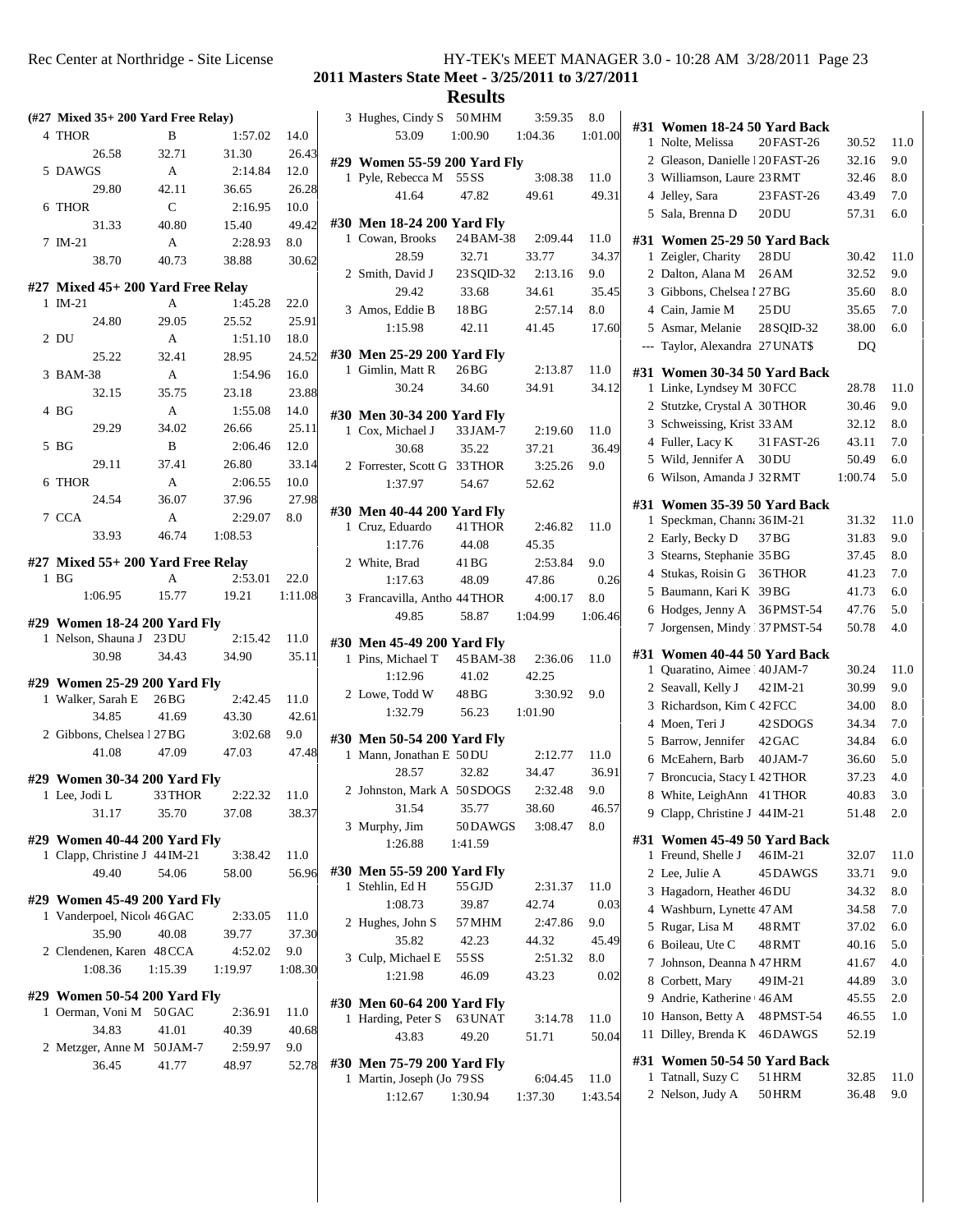| Rec Center at Northridge - Site License |  | HY-TEK's MEET MANAGER 3.0 - 10:28 AM 3/28/2011 Page 24 |  |
|-----------------------------------------|--|--------------------------------------------------------|--|
|                                         |  |                                                        |  |

|    | (#31 Women 50-54 50 Yard Back)   |            |         |              | #32            |
|----|----------------------------------|------------|---------|--------------|----------------|
|    | 3 Gdovic, Suzanne 51 RMT         |            | 41.32   | 8.0          | 1              |
|    | 4 Gable, Lisa                    | 53 PUEB    | 42.59   | 7.0          | 2              |
|    | 5 Weihenmayer, Elle 52 UNAT\$    |            | 43.21   | 6.0          | 3              |
|    | 6 Sortwell, Andrea               | 51 BG      | 45.98   | 5.0          | $\overline{4}$ |
|    | 7 Mazzetta, Marcy L 52 CCA       |            | 49.38   | 4.0          | 5              |
|    | 8 Townley, Antoinet 50 THOR      |            | 51.72   | 3.0          | 6              |
| 9. | Jacobson, Carrie L 51 PMST-54    |            | 52.71   | 2.0          | 7              |
|    | #31 Women 55-59 50 Yard Back     |            |         |              | 8              |
| 1  | Metz, Cathy L                    | 55 DUR     | 32.39   | 11.0         | 9              |
|    | 2 Haan, Mary Wohl 57 BAM-38      |            | 35.55   | 9.0          | 10             |
|    | 3 Slavec, Deborah A 57 HRM       |            | 43.26   | 8.0          | 11             |
|    | 4 Laney, Judith B                | 58 DU      | 43.55   | 7.0          | 12             |
|    | 5 True, Ann M                    | 55 THOR    | 51.53   | 6.0          | 13             |
|    | 6 Myers, Joan                    | 59 THOR    | 57.13   | 5.0          |                |
|    |                                  |            |         |              | #32            |
|    | #31 Women 60-64 50 Yard Back     |            |         |              | 1              |
| 1  | Hashimoto, Christi 63 IM-21      |            | 44.27   | 11.0         | 2              |
|    | 2 Panos, Angie 61 CCA            |            | 51.09   | 9.0          | 3              |
|    | 3 England, Nancy J 61 THOR       |            | 56.68   | $_{\rm 8.0}$ | #32            |
|    | #31 Women 65-69 50 Yard Back     |            |         |              | 1              |
|    | --- Wise, Louise                 | 68 DAWGS   | DO      |              | 2              |
|    |                                  |            |         |              | 3              |
|    | #31 Women 75-79 50 Yard Back     |            |         |              | $\overline{4}$ |
| 1  | Hertzberg, Ruth S 78 BG          |            | 1:27.76 | 11.0         | 5              |
|    | #32 Men 18-24 50 Yard Back       |            |         |              | 6              |
| 1  | Amos, Eddie B                    | 18 BG      | 28.37   | 11.0         | 7              |
|    | 2 Garrey, Ruslan R 20DU          |            | 31.00   | 9.0          | 8              |
|    | 3 Ganiyev, Doston 23 SQID-32     |            | 31.50   | 8.0          | 9              |
|    | 4 Leeds, Richard C 24 SDOGS      |            | 34.63   | 7.0          |                |
|    | 5 Martin, Thomas A 18 RMT        |            | 34.87   | 6.0          | #32            |
|    | 6 Nydegger, Bryan C 23 RMT       |            | 36.91   | 5.0          | 1              |
|    | #32 Men 25-29 50 Yard Back       |            |         |              | 2<br>3         |
|    | 1 Christianson, Jon 1 29 SQID-32 |            | 26.12   | 11.0         | $\overline{4}$ |
|    | 2 Barta, Nick R                  | 26 RMT     | 31.24   | 9.0          | 5              |
|    | 3 McClelland, Ryan 28THOR        |            | 33.73   | 8.0          |                |
|    | 4 Martinez, Kyle G 28 SQID-32    |            | 44.69   | 7.0          | #32            |
|    |                                  |            |         |              | 1              |
|    | #32 Men 30-34 50 Yard Back       |            |         |              | 2              |
|    | 1 Cox, Michael J 33 JAM-7        |            | 26.60   | $11.0\,$     | 3              |
| 2  | Schwartzkopf, Jess 32 AM         |            | 28.35   | 9.0          | 4              |
| 3  | Bergstedt, Brent M 30 RMT        |            | 28.86   | 8.0          | 5              |
| 4  | Bailey, Bret                     | 32 NMMS-42 | 31.24   | 7.0          | 6              |
| 5  | Treanor, Nate                    | 33 FAST-26 | 31.25   | 6.0          | #32            |
| 6  | Krell, David                     | 32 RMT     | 32.31   | 5.0          | 1              |
| 7  | Forrester, Scott G 33 THOR       |            | 35.80   | 4.0          | 2              |
| 8  | Brown, Brian                     | 33 UNAT    | 35.86   | 3.0          | 3              |
|    | #32 Men 35-39 50 Yard Back       |            |         |              | 4              |
| 1  | O'Sullivan, Chris                | 36 SDOGS   | 25.09   | 11.0         | 5              |
|    | 2 Eisenhuth, Matthe 36 DU        |            | 27.09   | 9.0          |                |
| 3  | Schnell, Jon                     | 36 SQID-32 | 27.31   | 8.0          | #32            |
|    | 4 Gillilan, William J 39 NMMS-42 |            | 28.12   | 7.0          | 1              |
| 5  | Truxal, Erik                     | 38 DAWGS   | 29.05   | 6.0          | 2              |
| 6  | Wong, Douglas L 35 BAM-38        |            | 29.94   | 5.0          | #32            |
| 7  | Vierling, Steve R 35 DU          |            | 37.32   | 4.0          | 1              |
|    |                                  |            |         |              | 2              |
|    |                                  |            |         |              |                |

|   | #32 Men 40-44 50 Yard Back   |            |         |      | #32            |
|---|------------------------------|------------|---------|------|----------------|
| 1 | Gonzales, Mike S 44 BAM-38   |            | 26.32   | 11.0 | 1              |
|   | 2 Casler, Mark E             | 42 BG      | 28.41   | 9.0  | #32            |
|   | 3 Nasser, Rob                | 41 MHM     | 28.83   | 8.0  | 1              |
|   | 4 Daughtrey, Clay L 43 THOR  |            | 28.92   | 7.0  |                |
|   | 5 Grazier, David E 40 JAM-7  |            | 29.47   | 6.0  | #33            |
|   | 6 McLaughlin, Patric 41 BG   |            | 29.88   | 5.0  | 1              |
|   | 7 Hoyt, Brian K              | 44 THOR    | 30.19   | 4.0  |                |
|   | 8 Steen, Peter               | 41 NMMS-42 | 30.50   | 3.0  | 2              |
|   | 9 Pazmino, Jorge E 41 AM     |            | 30.81   | 2.0  |                |
|   | 10 Bartuska, Jim             | 43 FMST-33 | 31.07   | 1.0  | 3              |
|   | 11 Cusack, Clif              | 41 RMT     | 31.25   |      |                |
|   | 12 Rosinski, Thomas 41 DU    |            | 32.08   |      | #33            |
|   | 13 Smith, John D             | 43 FMST-33 | 35.95   |      | 1              |
|   |                              |            |         |      |                |
|   | #32 Men 45-49 50 Yard Back   |            |         |      | 2              |
|   | 1 Barringer, Rob             | 45 CMS-32  | 29.27   | 11.0 |                |
|   | 2 Wise, Mike                 | 46 DU      | 29.28   | 9.0  | 3              |
|   | 3 Ramirez, Al                | 49 BG      | 39.55   | 8.0  |                |
|   | #32 Men 50-54 50 Yard Back   |            |         |      | $\overline{4}$ |
| 1 | Lehrer, Mark G 53 IM-21      |            | 30.30   | 11.0 |                |
|   | 2 Chapman, Steve 54 DU       |            | 32.13   | 9.0  |                |
|   | 3 Leo, Mark                  | 51 BG      | 33.28   | 8.0  | #33            |
|   | 4 Petrie, Steve              | 54 AM      | 33.96   | 7.0  | 1              |
|   | 5 Huggins, David A 51 BG     |            | 40.14   | 6.0  |                |
|   | 6 Lenhart, Edison S 53 WAVE  |            | 42.01   | 5.0  | 2              |
|   | 7 Reetz, Eric F              | 51 BG      | 42.48   | 4.0  | 3              |
|   | 8 Lucks, David A             | 53 CCA     | 44.63   | 3.0  | $\overline{4}$ |
|   | 9 Cattles, Steve             | 51 BG      | 1:00.80 | 2.0  |                |
|   |                              |            |         |      | 5              |
|   | #32 Men 55-59 50 Yard Back   |            |         |      |                |
| 1 | Stanback, John               | 57 FAST-26 | 29.29   | 11.0 | 6              |
|   | 2 Lehman, Mel J              | 57 BG      | 30.93   | 9.0  |                |
|   | 3 Hess, Richard              | 56 BG      | 30.99   | 8.0  | 7              |
|   | 4 Mainard, Tom S             | 59 DAWGS   | 34.67   | 7.0  |                |
| 5 | McElhinney, Tom 57BG         |            | 41.94   | 6.0  |                |
|   | #32 Men 60-64 50 Yard Back   |            |         |      | #33            |
| 1 | Bryan, Todd A                | 60 BAM-38  | 30.00   | 11.0 | 1              |
|   | 2 Townsend, Cecil 63 PUEB    |            | 35.35   | 9.0  |                |
|   | 3 Ferguson, Bruce 60SS       |            | 36.79   | 8.0  | 2              |
|   | 4 Harding, Peter S           | 63 UNAT    | 37.75   | 7.0  |                |
| 5 | Miller, Darryl W             | 60 DU      | 40.14   | 6.0  | 3              |
| 6 | Netting, Rob                 | 61 DU      | 46.34   | 5.0  |                |
|   |                              |            |         |      | 4              |
|   | #32 Men 65-69 50 Yard Back   |            |         |      |                |
| 1 | Abrahams, Richard 66 SDOGS   |            | 30.16   | 11.0 | #33            |
|   | 2 Neuls, Allen S             | 67 CMS-32  | 35.40   | 9.0  | 1              |
|   | 3 Tobin, John C              | 68 BG      | 43.91   | 8.0  | 2              |
|   | 4 McDanal, Steven I 67 JAM-7 |            | 45.95   | 7.0  |                |
|   | 5 Zaparanick, Rober 65 CCA   |            | 50.37   | 6.0  | 3              |
|   | #32 Men 70-74 50 Yard Back   |            |         |      | 4              |
| 1 | King, William E              | 71 DAWGS   | 47.51   | 11.0 |                |
| 2 | Plummer, Mark A 74 IM-21     |            | 55.47   | 9.0  | 5              |
|   |                              |            |         |      |                |
|   | #32 Men 75-79 50 Yard Back   |            |         |      | 6              |
| 1 | Hadley, Stephen G 79 UNAT\$  |            | 38.74   | 11.0 |                |
|   | 2 Martin, Joseph (Jo 79 SS   |            | 1:09.04 | 9.0  |                |
|   |                              |            |         |      |                |
|   |                              |            |         |      |                |

| #32 Men 80-84 50 Yard Back<br>1 Quirke, Terence T 81 DAWGS 1:01.94 |          |         | 11.0 |  |
|--------------------------------------------------------------------|----------|---------|------|--|
|                                                                    |          |         |      |  |
| #32 Men 90-94 50 Yard Back<br>1 Wrenn, John H 90 BAM-38 1:20.44    |          |         | 11.0 |  |
| #33 Women 18-24 100 Yard Free                                      |          |         |      |  |
| 1 Nolte, Melissa 20 FAST-26 1:01.54                                |          |         | 11.0 |  |
| 29.24                                                              | 32.30    |         |      |  |
| 2 Jelley, Sara 23 FAST-26 1:09.36<br>33.12 36.24                   |          |         | 9.0  |  |
| 3 Novosel, Shannon 23 DU                                           |          | 1:10.74 | 8.0  |  |
| 32.73                                                              | 38.01    |         |      |  |
| #33 Women 25-29 100 Yard Free                                      |          |         |      |  |
| 1 Shuss, Audrey 27 JAM-7                                           |          | 57.45   | 11.0 |  |
| 27.03                                                              | 30.42    |         |      |  |
| 2 Fosha, Gretta E 28 CMS-32 58.76                                  |          |         | 9.0  |  |
| 28.71                                                              | 30.05    |         |      |  |
| 3 Cain, Jamie M 25 DU 1:00.21                                      |          |         | 8.0  |  |
| 41.03                                                              | 19.18    |         |      |  |
| 4 Salutz, Alison 28 SQID-32 1:08.36<br>33.52 34.84                 |          |         | 7.0  |  |
|                                                                    |          |         |      |  |
| #33 Women 30-34 100 Yard Free                                      |          |         |      |  |
| 1 Linke, Lyndsey M 30FCC                                           |          | 54.85   | 11.0 |  |
| 26.78                                                              | 28.07    |         |      |  |
| 2 Whitaker, Laura 34 CRTC 1:01.00                                  |          |         | 9.0  |  |
| 3 Stutzke, Crystal A 30THOR 1:01.62                                |          |         | 8.0  |  |
| 4 Kohnke, Margaret 34 CCA<br>29.55                                 | 33.17    | 1:02.72 | 7.0  |  |
| 5 Fuller, Lacy K 31 FAST-26 1:17.01                                |          |         | 6.0  |  |
| 37.59                                                              | 39.42    |         |      |  |
| 6 Wild, Jennifer A 30DU                                            |          | 1:22.58 | 5.0  |  |
| 39.87                                                              | 42.71    |         |      |  |
| 7 Wilson, Amanda J 32RMT                                           |          | 1:45.84 | 4.0  |  |
| 51.81                                                              | 54.03    |         |      |  |
| #33 Women 35-39 100 Yard Free                                      |          |         |      |  |
| 1 DeHaven, Kathleer 39 BAM-38 58.73                                |          |         | 11.0 |  |
| 27.81                                                              | 30.92    |         |      |  |
| 2 Speckman, Channa 36 IM-21 59.62                                  |          |         | 9.0  |  |
| 28.30                                                              | 31.32    |         |      |  |
| 3 Stearns, Stephanie 35 BG<br>34.13                                | 36.97    | 1:11.10 | 8.0  |  |
| 4 Stukas, Roisin G                                                 | 36THOR   | 1:13.52 | 7.0  |  |
| 34.32                                                              | 39.20    |         |      |  |
| #33 Women 40-44 100 Yard Free                                      |          |         |      |  |
| 1 Quaratino, Aimee   40JAM-7                                       |          | 58.12   | 11.0 |  |
| 2 Seavall, Kelly J                                                 | 42 IM-21 | 58.88   | 9.0  |  |
| 28.53                                                              | 30.35    |         |      |  |
| 3 Richardson, Kim C 42 FCC                                         |          | 1:00.70 | 8.0  |  |
| 4 Babson, Kristin A 43 SDOGS                                       |          | 1:05.10 | 7.0  |  |
| 30.62                                                              | 34.48    |         |      |  |
| 5 White, LeighAnn 41 THOR                                          |          | 1:09.19 | 6.0  |  |
| 33.31                                                              | 35.88    |         |      |  |
| 6 Broncucia, Stacy I 42 THOR                                       |          | 1:13.29 | 5.0  |  |
| 34.57                                                              | 38.72    |         |      |  |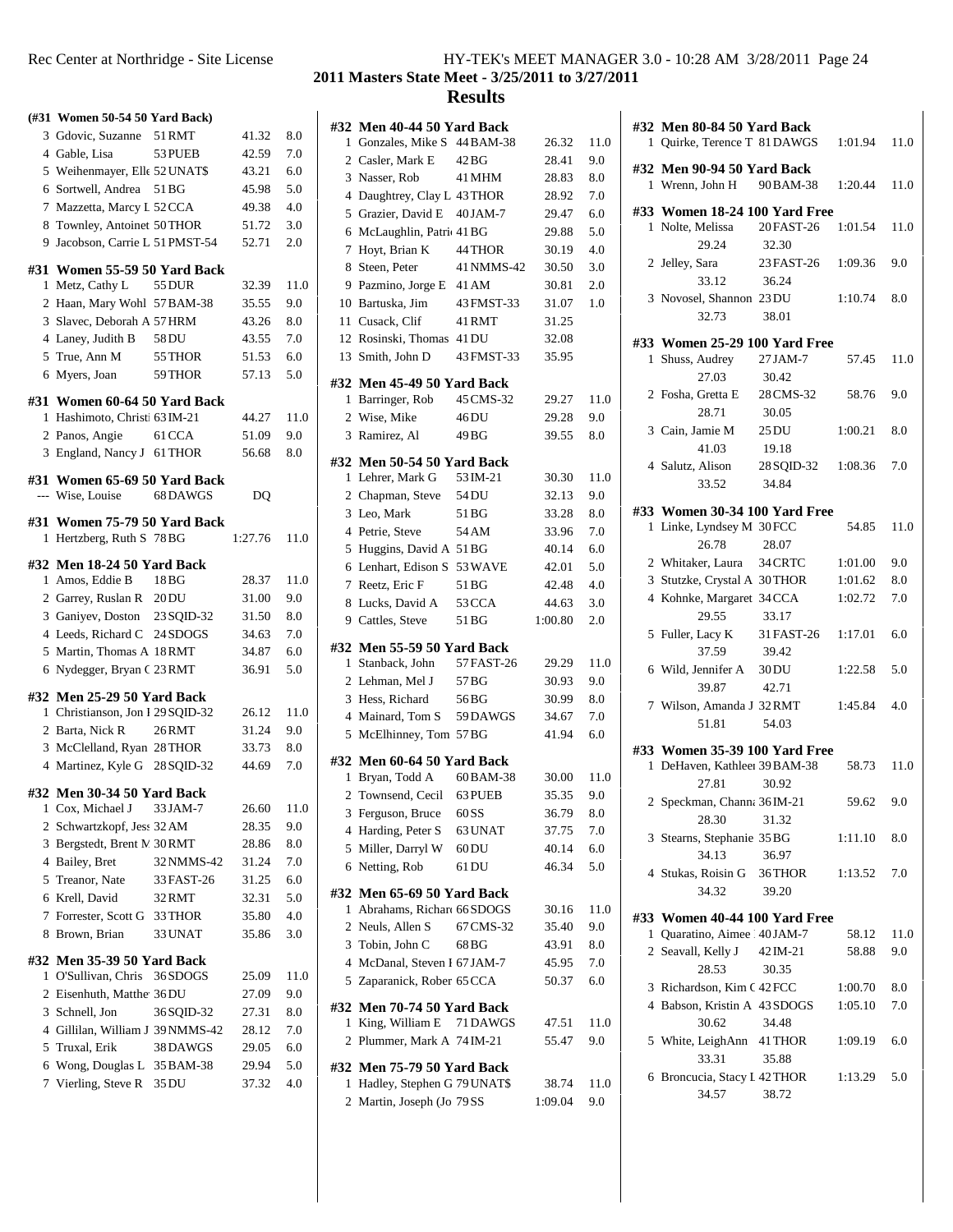|   | (#33 Women 40-44 100 Yard Free)             |          |         |      | #33            |
|---|---------------------------------------------|----------|---------|------|----------------|
|   | 7 Farris, Justina P 41 THOR                 |          | 1:19.83 | 4.0  | 1              |
|   | 38.89                                       | 40.94    |         |      |                |
|   | #33 Women 45-49 100 Yard Free               |          |         |      | $\mathfrak{2}$ |
|   | 1 Von Der Lippe, Su 45 BG                   |          | 54.11   | 11.0 |                |
|   | 26.04                                       | 28.07    |         |      | 3              |
|   | 2 Crouch, Kim                               | 49 BG    | 57.62   | 9.0  |                |
|   | 27.38                                       | 30.24    |         |      | #33            |
|   | 3 Martin, Kimberly ! 46 DU                  |          | 57.98   | 8.0  | 1              |
|   | 4 Hagadorn, Heather 46 DU                   |          | 1:02.89 | 7.0  |                |
|   | 5 Dullea, Melanie J 49 SS                   |          | 1:04.16 | 6.0  | $\overline{c}$ |
|   | 41.10                                       | 23.06    |         |      |                |
|   | 6 Thilker, Lisa A 45 IM-21                  |          | 1:04.60 | 5.0  |                |
|   | 30.72                                       | 33.88    |         |      | #34            |
|   | 7 Freund, Shelle J 46 IM-21                 |          | 1:05.05 | 4.0  | 1              |
|   | 30.85                                       | 34.20    |         |      |                |
|   | 8 Rugar, Lisa M                             | 48 RMT   | 1:08.01 | 3.0  | $\mathfrak{2}$ |
|   | 33.34                                       | 34.67    |         |      |                |
|   | 9 Hammock, Maka I 49 FAST-26                |          | 1:08.41 | 2.0  | 3              |
|   | 32.27                                       | 36.14    |         |      |                |
|   | 10 Boileau, Ute C                           | 48 RMT   | 1:16.41 | 1.0  | $\overline{4}$ |
|   | 37.03                                       | 39.38    |         |      |                |
|   | 11 Craft, Carol S                           | 49 THOR  | 1:21.79 |      | 5              |
|   | 38.91                                       | 42.88    |         |      |                |
|   | 12 Stokoe, Jeanne                           | 49 THOR  | 1:22.53 |      | 6              |
|   | 38.54                                       | 43.99    |         |      |                |
|   | 13 Corbett, Mary                            | 49 IM-21 | 1:23.29 |      | $\overline{7}$ |
|   | 40.04                                       | 43.25    |         |      |                |
|   |                                             |          |         |      | 8              |
| 1 | #33 Women 50-54 100 Yard Free               |          | 57.28   | 11.0 |                |
|   | Garnier, Kathy L 50 IM-21<br>27.48          | 29.80    |         |      | #34            |
|   |                                             |          | 1:02.84 | 9.0  | 1              |
|   | 2 Tatnall, Suzy C 51 HRM<br>$20.27$ $22.17$ |          |         |      |                |
|   |                                             |          |         |      |                |

| 1 Garnier, Kathy L                    | 50 IM-21 | 57.28   | 11.0 |                |
|---------------------------------------|----------|---------|------|----------------|
| 27.48                                 | 29.80    |         |      | #34            |
| 2 Tatnall, Suzy C 51 HRM              |          | 1:02.84 | 9.0  | 1              |
| 29.37                                 | 33.47    |         |      |                |
| 3 Gable, Lisa                         | 53 PUEB  | 1:09.23 | 8.0  | $\overline{c}$ |
| 32.83                                 | 36.40    |         |      |                |
| 4 Gdovic, Suzanne 51 RMT              |          | 1:13.84 | 7.0  | $\overline{3}$ |
| 35.63                                 | 38.21    |         |      |                |
| 5 Weihenmayer, Elle 52 UNAT\$ 1:14.00 |          |         | 6.0  | $\overline{4}$ |
| 35.61                                 | 38.39    |         |      |                |
| 6 Mazzetta, Marcy L 52 CCA            |          | 1:18.26 | 5.0  | 5              |
| 36.73                                 | 41.53    |         |      |                |
| 7 Sortwell, Andrea 51 BG              |          | 1:21.61 | 4.0  | #34            |
| 38.44                                 | 43.17    |         |      | 1              |
| 8 Townley, Antoinet 50 THOR           |          | 1:26.00 | 3.0  |                |
| 42.95                                 | 43.05    |         |      | $\overline{c}$ |
| 9 Whitman-Zai, Juli 51 CRTC           |          | 1:29.36 | 2.0  |                |
| 38.55                                 | 50.81    |         |      | 3              |
| #33 Women 55-59 100 Yard Free         |          |         |      |                |
| 1 Metz, Cathy L 55 DUR                |          | 59.49   | 11.0 | $\overline{4}$ |
| 32.86                                 | 26.63    |         |      |                |
| 2 Rosener, Karen K 57 FCC             |          | 1:02.78 | 9.0  | 5              |
| 3 Laney, Judith B                     | 58 DU    | 1:11.45 | 8.0  |                |
| 34.50                                 | 36.95    |         |      | 6              |
| 4 Myers, Joan                         | 59 THOR  | 1:36.66 | 7.0  |                |
|                                       |          |         |      |                |

46.77 49.89

## Rec Center at Northridge - Site License HY-TEK's MEET MANAGER 3.0 - 10:28 AM 3/28/2011 Page 25

## **2011 Masters State Meet - 3/25/2011 to 3/27/2011**

| #33 Women 60-64 100 Yard Free          |                     |         |      | 8              |
|----------------------------------------|---------------------|---------|------|----------------|
| 1 Young, Lydia L 62 FMST-33 1:17.92    |                     |         | 11.0 |                |
| 36.90<br>2 Schlingman, Sue J 62 UNAT\$ | 41.02               | 1:20.59 | 9.0  | #34<br>1       |
| 37.70<br>3 England, Nancy J 61 THOR    | 42.89               | 1:38.93 | 8.0  | 2              |
| 47.34                                  | 51.59               |         |      |                |
| #33 Women 65-69 100 Yard Free          |                     |         |      | 3              |
| 1 Wise, Louise<br>40.20                | 68 DAWGS<br>45.25   | 1:25.45 | 11.0 | $\overline{4}$ |
| 2 Anziano, Marcia 66 IM-21<br>41.10    | 44.64               | 1:25.74 | 9.0  | 5              |
| #34 Men 18-24 100 Yard Free            |                     |         |      |                |
| 1 Martin, Adam E 19 UNAT\$             |                     | 51.21   | 11.0 | 6              |
| 24.19<br>2 Diaz-Arias, Lucas 20THOR    | 27.02               | 51.35   | 9.0  | 7              |
| 25.30                                  | 26.05               |         |      | 8              |
| 3 Cowan, Brooks<br>24.79               | 24 BAM-38<br>27.01  | 51.80   | 8.0  |                |
| 4 Amos, Eddie B                        | 18 BG               | 52.49   | 7.0  | #34            |
| 24.69                                  | 27.80               |         |      | 1              |
| 5 Garrey, Ruslan R 20 DU<br>26.14      | 28.64               | 54.78   | 6.0  | $\overline{c}$ |
| 6 Martin, Thomas A 18 RMT<br>27.65     | 29.63               | 57.28   | 5.0  | 3              |
| 7 Nydegger, Bryan C 23 RMT             |                     | 58.90   | 4.0  | $\overline{4}$ |
| 28.51<br>8 Davis, Johnny P 23 UW       | 30.39               |         |      |                |
| 29.26                                  | 32.35               | 1:01.61 | 3.0  | 5              |
| #34 Men 25-29 100 Yard Free            |                     |         |      |                |
| 1 Gimlin, Matt R<br>25.36              | 26 BG               | 52.04   | 11.0 | 6              |
| 2 Ida, Kevin                           | 26.68<br>28 THOR    | 53.76   | 9.0  | 7              |
| 25.85                                  | 27.91               |         |      | 8              |
| 3 Garabedian, Charl 28BAM-38           |                     | 58.25   | 8.0  |                |
| 27.53                                  | 30.72               |         |      | 9              |
| 4 Tuohy, Brian P 28 FAST-26<br>28.56   | 30.91               | 59.47   | 7.0  |                |
| 5 Martinez, Kyle G 28 SQID-32 1:28.26  |                     |         | 6.0  | 10             |
| 41.78                                  | 46.48               |         |      | 11             |
| #34 Men 30-34 100 Yard Free            |                     |         |      |                |
| 1 Alvarez, Daniel B 30 HRM<br>23.38    | 26.40               | 49.78   | 11.0 | 12             |
| 2 Brown, Brian 33 UNAT                 |                     | 50.21   | 9.0  | 13             |
| 24.34                                  | 25.87               |         |      |                |
| 3 Jackson, Keaka<br>25.08              | 30 DU<br>26.15      | 51.23   | 8.0  | 14             |
| 4 Treanor, Nate                        | 33 FAST-26          | 54.04   | 7.0  | 15             |
| 25.57                                  | 28.47               |         |      |                |
| 5 Thomas, Matthew 31 UNAT\$            |                     | 55.55   | 6.0  | 16             |
| 26.55                                  | 29.00               |         |      |                |
| 6 Bailey, Bret<br>26.54                | 32 NMMS-42<br>29.69 | 56.23   | 5.0  | #34            |
| 7 Krell, David                         | 32 RMT              | 56.83   | 4.0  | 1              |
| 26.97                                  | 29.86               |         |      |                |

|   | 8 Cain, David P 32LMS<br>28.85 34.04                    |                    | $1:02.89$ 3.0 |      |  |
|---|---------------------------------------------------------|--------------------|---------------|------|--|
|   | #34 Men 35-39 100 Yard Free<br>1 Eisenhuth, Matthe 36DU |                    | 49.63 11.0    |      |  |
|   | 23.85                                                   | 25.78              |               |      |  |
|   | 2 Stewart, Scott G 36DU                                 |                    | 52.04         | 9.0  |  |
|   | 25.26                                                   | 26.78              |               |      |  |
|   | 3 Foster, Jared 35 THOR 52.38                           |                    |               | 8.0  |  |
|   | 24.76 27.62                                             |                    |               |      |  |
|   | 4 Truxal, Erik 38DAWGS 53.55                            |                    |               | 7.0  |  |
|   | 25.10 28.45                                             |                    |               |      |  |
|   | 5 Wong, Douglas L 35 BAM-38 54.54 6.0                   |                    |               |      |  |
|   | 25.40                                                   | 29.14              |               |      |  |
|   | 6 Tripp, Justin L 38 LMS                                |                    | 55.53         | 5.0  |  |
|   | 26.93                                                   | 28.60              |               |      |  |
|   | 7 Shelles, Dave 37 WMSC-32 57.60                        |                    |               | -4.0 |  |
|   | 28.22<br>8 Vierling, Steve R 35 DU 1:10.28 3.0          | 29.38              |               |      |  |
|   | 33.01 37.27                                             |                    |               |      |  |
|   |                                                         |                    |               |      |  |
|   | #34 Men 40-44 100 Yard Free                             |                    |               |      |  |
|   | 1 Nasser, Rob 41 MHM                                    |                    | 49.73         | 11.0 |  |
|   | 23.83                                                   | 25.90              |               |      |  |
|   | 2 Rosinski, Thomas 41 DU                                |                    | 52.63         | 9.0  |  |
|   | 25.27<br>3 Casler, Mark E 42 BG                         | 27.36              |               |      |  |
|   | 25.87                                                   | 28.08              | 53.95         | 8.0  |  |
|   | 4 McLaughlin, Patric 41 BG 54.04                        |                    |               | 7.0  |  |
|   | 26.18                                                   | 27.86              |               |      |  |
|   | 5 Dane, Matt A 40 BAM-38 54.38                          |                    |               | 6.0  |  |
|   | 26.54 27.84                                             |                    |               |      |  |
|   | 6 Pazmino, Jorge E 41 AM 55.99                          |                    |               | 5.0  |  |
|   | 26.67                                                   | 29.32              |               |      |  |
|   | 7 Bartuska, Jim 43 FMST-33 57.44                        |                    |               | 4.0  |  |
|   | 27.71                                                   | 29.73              |               |      |  |
|   | 8 Hansen, Shawn E 44 THOR                               |                    | 59.05         | 3.0  |  |
|   | 28.60                                                   | 30.45              |               |      |  |
|   | 9 White, Brad                                           | $41\,\mathrm{BG}$  | 59.97         | 2.0  |  |
|   | 28.55                                                   | 31.42              |               |      |  |
|   | 10 Cusack, Clif                                         | 41RMT              | 1:00.38       | 1.0  |  |
|   | 29.04                                                   | 31.34              |               |      |  |
|   | 11 Pryor, Keith T 40SQID-32<br>30.12                    | 31.21              | 1:01.33       |      |  |
|   | 12 Kelly, Patrick T 44 BAM-38                           |                    | 1:01.71       |      |  |
|   | 29.22                                                   | 32.49              |               |      |  |
|   | 13 Smith, John D                                        | 43 FMST-33 1:03.73 |               |      |  |
|   | 30.85                                                   | 32.88              |               |      |  |
|   | 14 Schneider, Michae 44 NMMS-42 1:08.43                 |                    |               |      |  |
|   | 33.66                                                   | 34.77              |               |      |  |
|   | 15 Gelormino, Mike 43 THOR                              |                    | 1:14.26       |      |  |
|   | 35.51                                                   | 38.75              |               |      |  |
|   | 16 Harper, Charles B 44 DU                              |                    | 1:21.57       |      |  |
|   | 37.45                                                   | 44.12              |               |      |  |
|   | #34 Men 45-49 100 Yard Free                             |                    |               |      |  |
| 1 | Menezes, Ron C 4824HF                                   |                    | 50.92         | 11.0 |  |
|   | 24.45                                                   | 26.47              |               |      |  |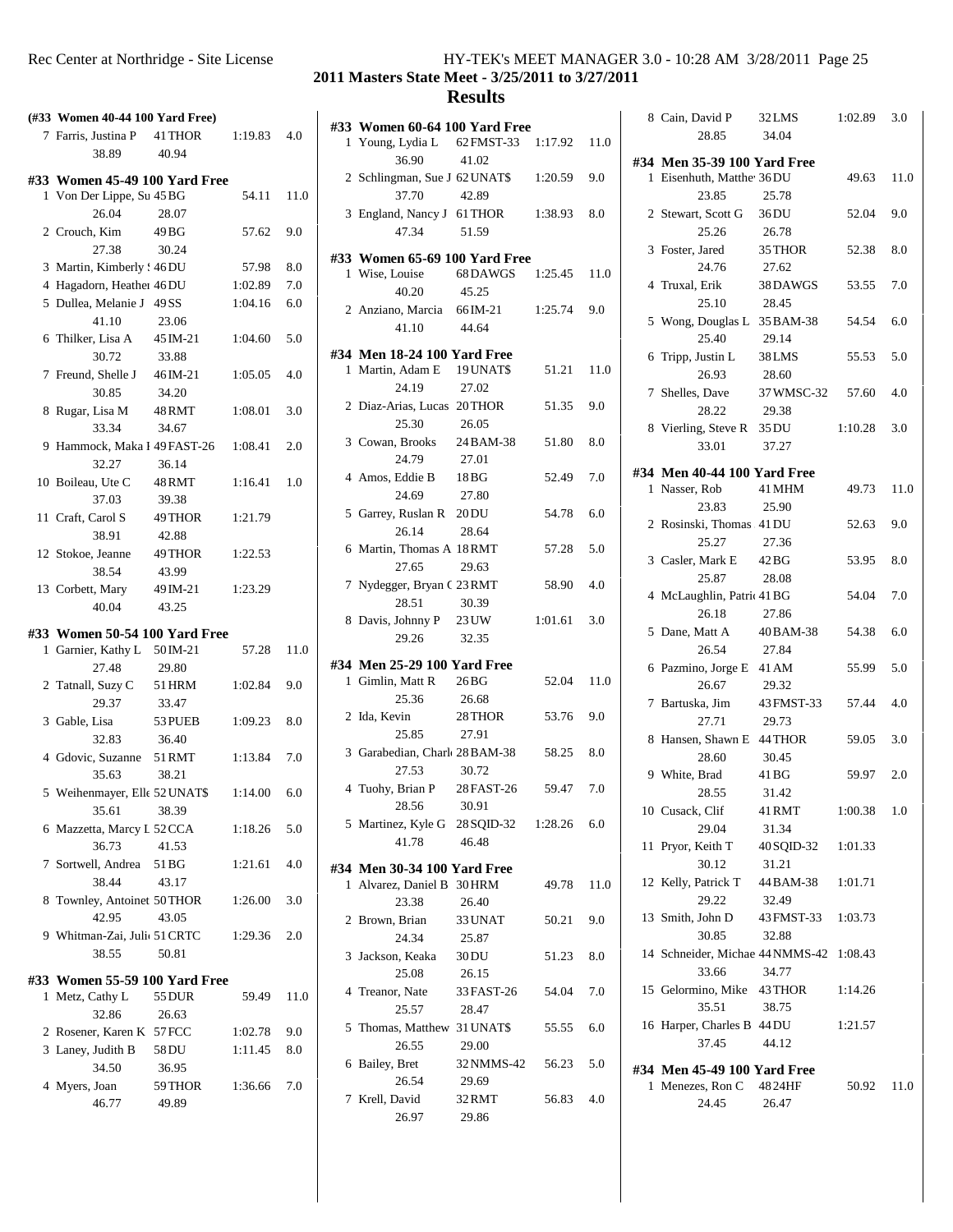**2011 Masters State Meet - 3/25/2011 to 3/27/2011**

|   | (#34 Men 45-49 100 Yard Free)                 |                           |         |      | #34            |
|---|-----------------------------------------------|---------------------------|---------|------|----------------|
|   | 2 Walker, Jerry R                             | 46 DU                     | 56.17   | 9.0  | 1              |
|   | 26.94<br>3 Acosta, Marty J                    | 29.23<br>45 AM            | 57.74   | 8.0  | 2              |
|   | 27.64                                         | 30.10                     |         |      |                |
|   | *4 Pins, Michael T 45 BAM-38 1:02.69<br>29.63 | 33.06                     |         | 6.5  | 3              |
|   | *4 Garcia, Doug A 49 FAST-26 1:02.69<br>30.25 | 32.44                     |         | 6.5  | $\overline{4}$ |
|   | 6 Hanson, Jim S<br>30.35                      | 48 CSST<br>33.55          | 1:03.90 | 5.0  | 5              |
|   | 7 O'Keeffe, John P 49 BG<br>32.15             | 32.47                     | 1:04.62 | 4.0  | 6              |
|   | 8 Ramirez, Al<br>32.39                        | 49 BG<br>35.91            | 1:08.30 | 3.0  | #34            |
|   | #34 Men 50-54 100 Yard Free                   |                           |         |      | 1              |
| 1 | Scott, Greg C<br>25.14                        | 51 DU<br>27.57            | 52.71   | 11.0 | 2              |
|   | 2 Nolte, Chris C<br>27.04                     | 54 IM-21<br>28.85         | 55.89   | 9.0  | 3              |
|   | 3 Lehrer, Mark G 53 IM-21<br>27.66            | 29.96                     | 57.62   | 8.0  | $\overline{4}$ |
|   | 4 Petrie, Steve<br>28.55                      | 54 AM<br>29.98            | 58.53   | 7.0  | 5              |
|   | 5 Crowder, Scott 51 DAWGS<br>28.04            | 31.08                     | 59.12   | 6.0  | #34            |
|   | 6 Alvarado, Ray 54 CMS-32 1:05.64<br>32.07    | 33.57                     |         | 5.0  | 1              |
|   | 7 Lenhart, Edison S 53 WAVE 1:06.58<br>31.47  | 35.11                     |         | 4.0  | 2              |
|   | 8 Murphy, Jim<br>33.29                        | 50 DAWGS 1:07.78<br>34.49 |         | 3.0  | 3              |
|   | 9 Cattles, Steve<br>43.66                     | 51 BG<br>50.81            | 1:34.47 | 2.0  | #34<br>1       |
|   | #34 Men 55-59 100 Yard Free                   |                           |         |      |                |
| 1 | Mann, Michael T 56 DU<br>24.85                | 27.14                     | 51.99   | 11.0 | #34<br>1       |
|   | 2 Waterbury, Stuart 57 BAM-38<br>25.55        | 27.97                     | 53.52   | 9.0  |                |
|   | 3 Hess, Richard<br>27.09                      | 56BG<br>28.47             | 55.56   | 8.0  | #34<br>1       |
|   | 4 Marsh, Russell L 55 CMS-32<br>27.15         | 30.02                     | 57.17   | 7.0  | #35            |
| 5 | Stehlin, Ed H<br>27.67                        | 55 GJD<br>30.06           | 57.73   | 6.0  | 1              |
|   | 6 Hughes, John S<br>28.30                     | 57 MHM<br>30.27           | 58.57   | 5.0  | 2              |
| 7 | Lehman, Mel J<br>28.17                        | 57 BG<br>31.30            | 59.47   | 4.0  | 3              |
|   | 8 Mainard, Tom S 59 DAWGS<br>30.60            | 35.14                     | 1:05.74 | 3.0  | #35            |
| 9 | De Seguin, Michae 57 DU<br>32.78              | 35.84                     | 1:08.62 | 2.0  | 1              |
|   |                                               |                           |         |      | 2              |

|                                                |               |         |         | 3 <sub>1</sub> |
|------------------------------------------------|---------------|---------|---------|----------------|
| #34 Men 60-64 100 Yard Free<br>1 Bryan, Todd A | 60 BAM-38     | 56.43   | 11.0    |                |
| 27.08                                          | 29.35         |         |         | 4 <sub>1</sub> |
| 2 Colby, Curt                                  | 61 BAM-38     | 1:03.45 | 9.0     |                |
| 30.41                                          | 33.04         |         |         | 5 0            |
| 3 Townsend, Cecil 63 PUEB                      |               | 1:05.41 | 8.0     |                |
| 31.70                                          | 33.71         |         |         | 6 V            |
| 4 Ferguson, Bruce 60 SS                        |               | 1:07.01 | 7.0     |                |
| 32.55                                          | 34.46         |         |         | #35 \          |
| 5 Blodgett, Bob H 60 IM-21                     |               | 1:12.75 | 6.0     | 1 I            |
| 34.45                                          | 38.30         |         |         |                |
| 6 Netting, Rob                                 | 61 DU         | 1:47.27 | 5.0     | 2 0            |
| 1:19.39                                        | 27.88         |         |         |                |
| #34 Men 65-69 100 Yard Free                    |               |         |         | 3S             |
| 1 Abrahams, Richard 66 SDOGS                   |               | 53.53   | 11.0    |                |
| 25.78                                          | 27.75         |         |         | 4 N            |
| 2 Burson, William V 66 SS                      |               | 1:05.51 | 9.0     |                |
| 31.63                                          | 33.88         |         |         | 5 N            |
| 3 Kalstrom, Reynold 66 FMST-33                 |               | 1:14.78 | 8.0     | 6 F            |
| 36.85                                          | 37.93         |         |         |                |
| 4 McDanal, Steven I 67 JAM-7                   |               | 1:25.25 | 7.0     |                |
| 42.04                                          | 43.21         |         |         | #35 I          |
| 5 Zaparanick, Rober 65 CCA                     |               | 1:31.36 | 6.0     | 1 F            |
| 41.37                                          | 49.99         |         |         |                |
| #34 Men 70-74 100 Yard Free                    |               |         |         | 2 F            |
| 1 Lieb, Bob A                                  | <b>70 DUR</b> | 1:04.27 | 11.0    | 3S             |
| 30.27                                          | 34.00         |         |         |                |
| 2 King, William E 71 DAWGS                     |               | 1:28.75 | 9.0     | 4 S            |
| 41.69                                          | 47.06         |         |         |                |
| 3 Hutcheson, Kent                              | 70 CCA        | 1:49.75 | 8.0     |                |
| 52.39                                          | 57.36         |         |         | #35 I<br>1 H   |
| #34 Men 75-79 100 Yard Free                    |               |         |         |                |
| 1 Hadley, Stephen G 79 UNAT\$                  |               | 1:22.13 | 11.0    | 2 N            |
| 37.86                                          | 44.27         |         |         |                |
| #34 Men 80-84 100 Yard Free                    |               |         |         | 3 J            |
| 1 Quirke, Terence T 81 DAWGS                   |               | 1:58.61 | 11.0    |                |
| 56.14                                          | 1:02.47       |         |         | 4 N            |
| #34 Men 90-94 100 Yard Free                    |               |         |         |                |
| 1 Wrenn, John H                                | 90 BAM-38     | 2:06.36 | 11.0    | 5 F            |
| 1:01.42                                        | 1:04.94       |         |         |                |
| #35 Women 18-24 200 Yard IM                    |               |         |         | #35 I          |
| 1 Nelson, Shauna J 23 DU                       |               | 2:21.82 | 11.0    | 1 <sub>l</sub> |
| 30.63                                          | 35.64         | 43.81   | 31.74   |                |
| 2 Vatch, Hayley                                | 23 DU         | 2:37.60 | 9.0     | 2 \            |
| 32.82                                          | 40.75         | 49.37   | 34.66   |                |
| 3 Jelley, Sara                                 | 23 FAST-26    | 2:59.28 | $8.0\,$ | 3 N            |
| 42.28                                          | 49.95         | 47.79   | 39.26   |                |
| #35 Women 25-29 200 Yard IM                    |               |         |         | 4Ι             |
| 1 Shuss, Audrey                                | 27 JAM-7      | 2:23.98 | 11.0    |                |
| 31.27                                          | 35.88         | 45.17   | 31.66   | 5 (            |
| 2 Fosha, Gretta E                              | 28 CMS-32     | 2:24.29 | 9.0     |                |
| 31.13                                          | 37.16         | 43.00   | 33.00   | -- I           |
|                                                |               |         |         |                |

| 3 Loper, Tracey E 27 DU                    |                    | 2:28.37       | 8.0     |
|--------------------------------------------|--------------------|---------------|---------|
| 32.30                                      | 36.19              | 44.94         | 34.94   |
| 4 Walker, Sarah E 26BG                     |                    | 2:28.96       | 7.0     |
| 32.22                                      | 39.11              | 44.62         | 33.01   |
| 5 Gibbons, Chelsea l 27 BG                 |                    | $2:34.55$ 6.0 |         |
| 33.05                                      | 39.77              | 44.98         | 36.75   |
| 6 Weber, Teresa R 28 AM                    |                    | 3:10.04       | 5.0     |
| 40.02                                      | 49.68              | 53.74         | 46.60   |
| #35 Women 30-34 200 Yard IM                |                    |               |         |
| 1 Lee, Jodi L                              | 33 THOR            | 2:18.37       | 11.0    |
| 28.98                                      | 36.42              | 39.28         | 33.69   |
| 2 Gabehart, Kelsa 30DU                     |                    | 2:31.33       | 9.0     |
| 32.02                                      | 39.25              | 44.52         | 35.54   |
| 3 Schweissing, Krist 33 AM                 |                    | 2:39.83       | 8.0     |
| 34.13                                      | 38.63              | 46.26         | 40.81   |
| 4 Nash, Ellie 32SS                         |                    | 2:40.27       | 7.0     |
| 33.01                                      | 40.62 47.50        |               | 39.14   |
| 5 Matlock, Annika S 32 CMS-32 2:41.63 6.0  |                    |               |         |
| 35.47                                      | 42.64              | 45.50         | 38.02   |
|                                            |                    |               | 5.0     |
| 6 Kohnke, Margaret 34 CCA 2:41.85<br>35.09 | 42.53 47.03        |               | 37.20   |
|                                            |                    |               |         |
| #35 Women 35-39 200 Yard IM                |                    |               |         |
| 1 Framke, Erin C 37 DU                     |                    | 2:32.53       | 11.0    |
| 33.57                                      | 37.76              | 43.76         | 37.44   |
| 2 Krhoun, Skye W 38 UNAT\$ 2:36.86 9.0     |                    |               |         |
| 33.76                                      | 41.06 46.85        |               | 35.19   |
| 3 Stearns, Stephanie 35 BG                 |                    | 2:54.58       | 8.0     |
| 37.74                                      | 43.47              | 50.34         | 43.03   |
| 4 Stukas, Roisin G 36THOR 3:05.12 7.0      |                    |               |         |
| 37.25                                      | 48.20              | 52.94         | 46.73   |
| #35 Women 40-44 200 Yard IM                |                    |               |         |
| 1 Barrow, Jennifer 42 GAC 2:40.64          |                    |               | 11.0    |
| 34.14                                      | 40.78              | 48.24         | 37.48   |
| 2 McEahern, Barb 40JAM-7                   |                    | 2:43.84 9.0   |         |
| 36.56                                      | 42.94              | 46.67         | 37.67   |
| 3 Vowles, Nicole 40 THOR                   |                    | 2:45.12       | 8.0     |
| 34.86                                      | 43.69              | 48.08         | 38.49   |
| 4 White, LeighAnn 41 THOR                  |                    | 2:56.85       | 7.0     |
| 35.25                                      | 46.94              | 52.98         | 41.68   |
| 5 Broncucia, Stacy I 42 THOR               |                    | 3:06.36       | 6.0     |
| 39.72                                      | 48.37              | 56.75         | 41.52   |
|                                            |                    |               |         |
| #35 Women 45-49 200 Yard IM                |                    |               |         |
| 1 Waeschle, Karen L 48 UNAT\$              |                    | 2:30.96       | 11.0    |
| 31.14                                      | 39.99              | 46.78         | 33.05   |
| 2 Vanderpoel, Nicol 46GAC                  |                    | 2:36.24       | 9.0     |
| 34.55                                      | 39.02              | 48.46         | 34.21   |
| 3 Martin, Kimberly ! 46 DU                 |                    | 2:40.04       | 8.0     |
| 32.94                                      | 40.23              | 48.99         | 37.88   |
| 4 Uhl, Mary A                              | 45 NMMS-42 2:48.94 |               | 7.0     |
| 36.46                                      | 46.48              | 47.40         | 38.60   |
| 5 Clendenen, Karen 48 CCA                  |                    | 4:44.12       | 6.0     |
| 1:04.89                                    | 1:11.07            | 1:27.40       | 1:00.76 |
| --- Hammock, Maka I 49 FAST-26             |                    | DQ            |         |
| 40.48                                      | 50.64              | 48.71         | 40.74   |
|                                            |                    |               |         |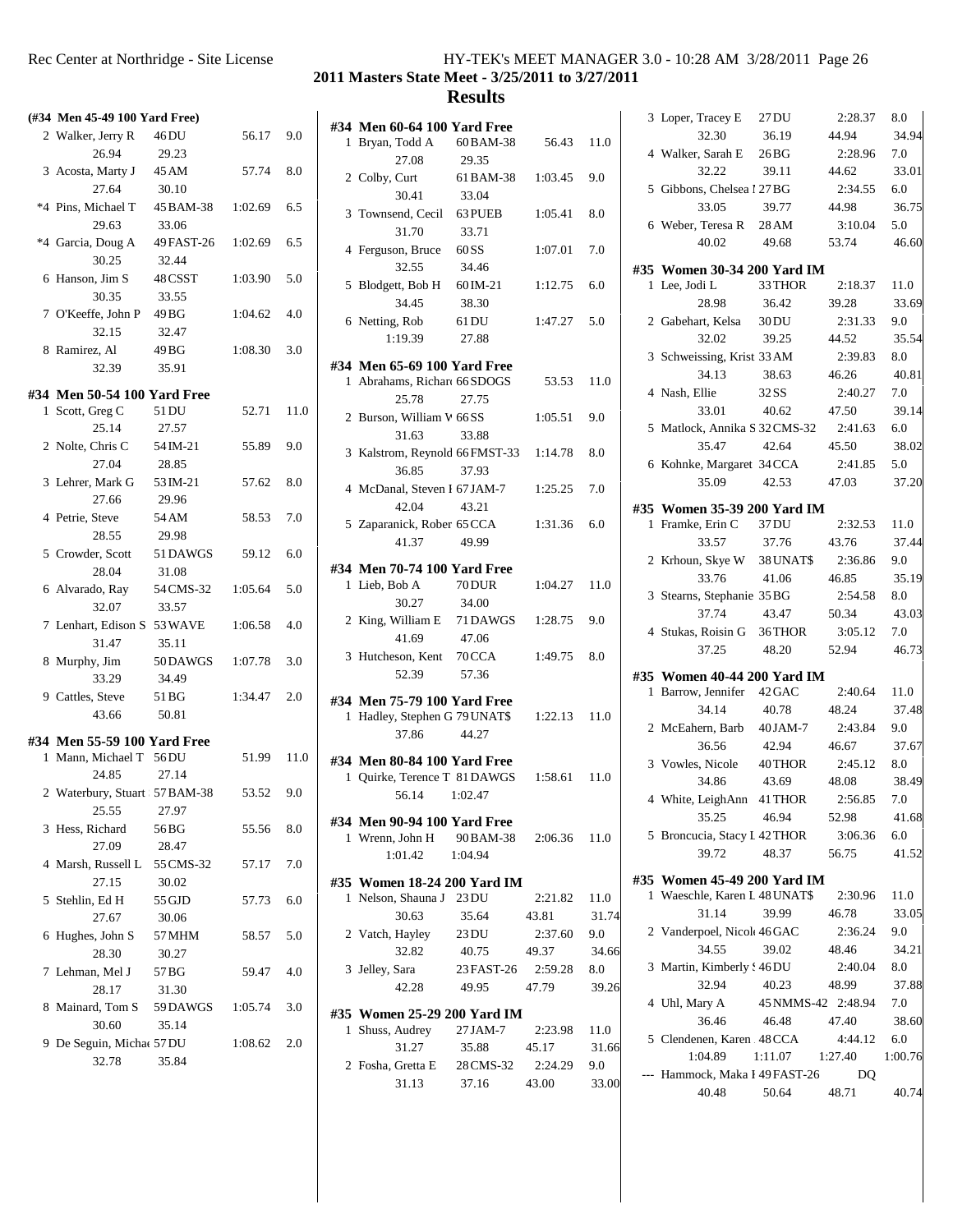|   |                                                        |                           |         |         | 2 N                        |
|---|--------------------------------------------------------|---------------------------|---------|---------|----------------------------|
|   | #35 Women 50-54 200 Yard IM<br>1 Oerman, Voni M 50 GAC |                           | 2:33.74 | 11.0    |                            |
|   | 33.26                                                  | 41.07                     | 44.74   | 34.67   | 3S                         |
|   | 2 Nelson, Judy A                                       | 50 HRM                    | 2:35.17 | 9.0     |                            |
|   | 33.23                                                  | 40.89                     | 47.07   | 33.98   | 4 H                        |
|   | 3 Nolte, Susan D                                       | 50 IM-21                  | 3:04.54 | 8.0     |                            |
|   | 39.64                                                  | 50.38                     | 52.73   | 41.79   | J                          |
|   | 4 Hughes, Cindy S 50 MHM                               |                           | 3:35.74 | 7.0     |                            |
|   | 50.87                                                  | 59.33                     | 1:45.93 |         | #36 1<br>$1 \; \mathrm{I}$ |
|   |                                                        |                           |         |         |                            |
|   | #35 Women 55-59 200 Yard IM                            |                           |         |         | 2 <sub>0</sub>             |
|   | 1 True, Ann M                                          | 55 THOR                   | 3:50.86 | 11.0    |                            |
|   |                                                        | 47.90   1:05.52   1:05.27 |         | 52.17   | 3 <sup>1</sup>             |
|   | #35 Women 60-64 200 Yard IM                            |                           |         |         |                            |
|   | 1 Young, Lydia L 62 FMST-33 3:27.19                    |                           |         | 11.0    | 4F                         |
|   | 49.87                                                  | 50.13                     | 59.63   | 47.56   |                            |
|   | 2 Panos, Angie 61 CCA                                  |                           | 4:04.74 | 9.0     | 5 <sub>0</sub>             |
|   | 1:02.46 1:00.56                                        |                           | 1:08.49 | 53.23   |                            |
|   | 3 Noble, Ann                                           | 63 CCA                    | 4:41.66 | 8.0     |                            |
|   | $1:02.16$ $1:11.33$                                    |                           | 1:33.95 | 54.22   | --- S                      |
|   |                                                        |                           |         |         |                            |
|   | #35 Women 75-79 200 Yard IM                            |                           |         |         | #36 1                      |
|   | 1 Buchannan, Peggy 78 BG                               |                           | 4:45.10 | 11.0    | 1 <sup>1</sup>             |
|   | 1:12.69                                                | 1:15.55                   | 1:14.22 | 1:02.64 |                            |
|   | 2 Hertzberg, Ruth S 78 BG                              |                           | 7:46.94 | 9.0     | 2 <sub>0</sub>             |
|   | 2:19.84 1:54.09 2:14.13 1:18.88                        |                           |         |         |                            |
|   | #36 Men 18-24 200 Yard IM                              |                           |         |         | 3 <sub>1</sub>             |
|   | 1 Martin, Adam E 19 UNAT\$ 2:06.78                     |                           |         | 11.0    |                            |
|   | 26.26                                                  | 32.75                     | 36.62   | 31.15   | 4/                         |
|   | 2 Smith, David J 23 SQID-32                            |                           | 2:16.27 | 9.0     |                            |
|   | 28.16                                                  | 35.81                     | 40.90   | 31.40   | 5 0                        |
|   | 3 Ganiyev, Doston 23 SQID-32                           |                           | 2:22.42 | 8.0     |                            |
|   | 27.41                                                  | 39.91                     | 40.83   | 34.27   |                            |
|   | 4 Nydegger, Bryan C 23 RMT                             |                           | 2:34.47 | 7.0     | #36 1<br>1 S               |
|   | 32.56                                                  | 43.13                     | 41.80   | 36.98   |                            |
|   | --- Davis, Johnny P 23 UW                              |                           | DQ      |         |                            |
|   | 31.19 38.62                                            |                           | 50.27   | 38.90   | 2 N                        |
|   |                                                        |                           |         |         | 3F                         |
|   | #36 Men 25-29 200 Yard IM                              |                           |         |         |                            |
| 1 | Gullett, Jeff D                                        | 27 AM                     | 1:58.27 | 11.0    |                            |
|   | 25.18                                                  | 31.07                     | 33.91   | 28.11   | 4 I                        |
|   | 2 Ida, Kevin                                           | 28 THOR                   | 2:27.97 | 9.0     |                            |
|   | 32.04                                                  | 41.35                     | 42.80   | 31.78   | 5J                         |
|   | #36 Men 30-34 200 Yard IM                              |                           |         |         |                            |
|   | 1 Cox, Michael J                                       | 33 JAM-7                  | 2:10.95 | 11.0    | 6 N                        |
|   | 28.05                                                  | 33.50                     | 38.77   | 30.63   |                            |
|   | 2 Thomas, Matthew 31 UNAT\$                            |                           | 2:21.33 | 9.0     | 7 H                        |
|   | 29.65                                                  | 36.96                     | 39.81   | 34.91   |                            |
|   | 3 Oaks, Lee C                                          | 32 FCC                    | 2:26.89 | 8.0     | 8 I                        |
|   | 29.14                                                  | 38.21                     | 43.26   | 36.28   |                            |
|   | 4 Forrester, Scott G 33 THOR                           |                           | 3:07.51 | 7.0     | #36 I                      |
|   | 41.30                                                  | 44.46                     | 59.78   | 41.97   | 1 S                        |
|   |                                                        |                           |         |         |                            |
|   | #36 Men 35-39 200 Yard IM                              |                           |         |         | 2S                         |
|   | 1 Doherty, Kevin J 37 SQID-32                          |                           | 2:04.68 | 11.0    |                            |
|   | 26.44                                                  | 31.80                     | 34.96   | 31.48   | 3 (                        |
|   |                                                        |                           |         |         |                            |

|                |                                     | <b>Results</b>     |                  |              |                |   |
|----------------|-------------------------------------|--------------------|------------------|--------------|----------------|---|
|                | 2 Meymaris, Gregor 39 BAM-38        |                    | 2:08.75          | 9.0          | $4$ I          |   |
|                | 28.39                               | 33.57              | 36.84            | 29.95        |                |   |
|                | 3 Shelles, Dave                     | 37 WMSC-32 2:30.68 |                  | 8.0          | 5 N            |   |
|                | 32.66                               | 42.19              | 42.58            | 33.25        |                |   |
|                | 4 Hayden, John W 39 SQID-32         |                    | 2:51.07          | 7.0          | #36 1          |   |
|                | 37.64                               | 46.85              | 48.67            | 37.91        | 10             |   |
| $\overline{a}$ | Vierling, Steve R 35 DU             |                    | DQ               |              |                |   |
|                | #36 Men 40-44 200 Yard IM           |                    |                  |              | 2 F            |   |
| 1              | Daughtrey, Clay L 43 THOR           |                    | 2:17.41          | 11.0         |                |   |
|                | 28.59                               | 35.51              | 41.43            | 31.88        | 3F             |   |
|                | 2 Grazier, David E 40 JAM-7         |                    | 2:27.23          | 9.0          |                |   |
|                | 28.60                               | 35.72              | 46.00            | 36.91        | 4f             |   |
|                | 3 Cruz, Eduardo                     | 41 THOR            | 2:28.65          | 8.0          |                |   |
|                | 30.06                               | 38.94              | 44.41            | 35.24        | 5 N            |   |
|                | 4 Pryor, Keith T 40 SQID-32         |                    | 2:29.96          | 7.0          |                |   |
|                | 33.27                               | 39.75              | 43.90            | 33.04        |                |   |
|                | 5 Casler, Mark E 42 BG              |                    | 2:35.31          | 6.0          | #36 I<br>1     | J |
|                | 33.92                               | 40.19              | 45.73            | 35.47        |                |   |
|                | --- Schneider, Michae 44 NMMS-42    |                    | DQ               |              |                |   |
|                | 47.23                               | 51.93              | 51.65            | 36.69        | #39 \          |   |
|                | #36 Men 45-49 200 Yard IM           |                    |                  |              | 1S             |   |
| 1              | Barringer, Rob                      | 45 CMS-32 2:12.92  |                  | 11.0         |                |   |
|                | 26.55                               | 33.33              | 41.10            | 31.94        | 2S             |   |
|                | 2 Goodwin, Rob 46 JAM-7             |                    | 2:22.91          | 9.0          |                |   |
|                | 30.38                               | 38.27              | 41.09            | 33.17        | 3S             |   |
|                | 3 Boileau, Michael (49 RMT          |                    | 2:23.68          | 8.0          |                |   |
|                | 30.39                               | 36.26              | 42.24            | 34.79        | 4 S            |   |
|                | 4 Acosta, Marty J 45 AM             |                    | 2:36.15          | 7.0          |                |   |
|                | 33.03                               | 40.17              | 46.84            | 36.11        | #39 \          |   |
|                | 5 Garcia, Doug A 49 FAST-26 2:59.54 |                    |                  | 6.0          | 12             |   |
|                | 42.96                               | 45.73              | 50.78            | 40.07        |                |   |
|                |                                     |                    |                  |              | 2 <sub>0</sub> |   |
|                | #36 Men 50-54 200 Yard IM           |                    |                  |              |                |   |
|                | 1 Scott, Greg C<br>29.58            | 51 DU<br>36.23     | 2:12.08          | 11.0         | 3 <sub>1</sub> |   |
|                |                                     |                    | 37.03<br>2:12.76 | 29.24        |                |   |
|                | 2 Mann, Jonathan E 50 DU<br>27.78   | 33.56              | 39.40            | 9.0<br>32.02 | 4S             |   |
|                | 3 Fuller, Ed                        | 52 THOR            | 2:17.01          | 8.0          |                |   |
|                | 28.39                               | 36.13              | 39.21            | 33.28        | 5 <sub>1</sub> |   |
|                | 4 Louie, Jamie                      | 54 CSST            | 2:23.37          | 7.0          |                |   |
|                | 30.55                               | 1:17.03            | 35.79            |              | #39 \          |   |
|                | 5 Johnston, Mark A 50 SDOGS         |                    | 2:24.13          | 6.0          | 1 <sub>l</sub> |   |
|                | 29.29                               | 38.11              | 40.79            | 35.94        |                |   |
|                | 6 Murphy, Jim 50 DAWGS              |                    | 2:49.59          | 5.0          | 2 <sub>1</sub> |   |
|                | 36.45                               | 42.49              | 50.99            | 39.66        |                |   |
|                | 7 Henderson, Jamie 53 SQID-32       |                    | 2:55.80          | 4.0          | 3 <sub>l</sub> |   |
|                | 35.70                               | 47.15              | 49.61            | 43.34        |                |   |
|                | 8 Lenhart, Edison S 53 WAVE         |                    | 3:06.88          | 3.0          | 4 N            |   |
|                | 40.20                               | 51.17              | 53.94            | 41.57        |                |   |
|                |                                     |                    |                  |              | #39 \          |   |
|                | #36 Men 55-59 200 Yard IM           |                    |                  |              | 1 F            |   |
|                | 1 Stanback, John                    | 57 FAST-26 2:23.57 |                  | 11.0         |                |   |
|                | 30.80                               | 35.86              | 43.62            | 33.29        |                |   |
|                | 2 Stehlin, Ed H 55 GJD<br>29.48     |                    | 2:26.97          | 9.0          | #39 \          |   |
|                |                                     | 38.26              | 44.96            | 34.27        | 1S             |   |
|                |                                     |                    |                  |              |                |   |
|                | 3 Culp, Michael E 55 SS             |                    | 2:45.05          | 8.0          |                |   |
|                | 36.07                               | 43.70              | 49.28            | 36.00        |                |   |

| 4 De Seguin, Michae 57 DU                 |         | 3:09.24 | 7.0   |
|-------------------------------------------|---------|---------|-------|
| 42.69                                     | 50.16   | 55.21   | 41.18 |
| 5 McElhinney, Tom 57BG                    |         | 3:16.07 | 6.0   |
| 39.32                                     | 54.91   | 57.02   | 44.82 |
| #36 Men 60-64 200 Yard IM                 |         |         |       |
| 1 Carney, Kent 63 CMS-32 2:43.68          |         |         | 11.0  |
| 37.03                                     | 42.80   | 45.83   | 38.02 |
| 2 Parkinson, Bruce / 60 FAST-26 2:48.49   |         |         | 9.0   |
| 38.13                                     | 45.45   | 46.35   | 38.56 |
| 3 Harding, Peter S 63 UNAT                |         | 2:52.90 | 8.0   |
| 38.28                                     | 45.88   | 47.30   | 41.44 |
| 4 Arnold, Tom 63 DU                       |         | 2:58.48 | 7.0   |
| 36.37                                     | 49.27   | 50.29   | 42.55 |
| 5 Miller, Darryl W 60DU                   |         | 3:23.12 | 6.0   |
| 49.77                                     | 48.66   | 57.43   | 47.26 |
| #36 Men 70-74 200 Yard IM                 |         |         |       |
| 1 Wolfe, Artie 71 CMS-32 2:45.47          |         |         | 11.0  |
| 36.01                                     | 43.93   | 47.59   | 37.94 |
| #39 Women 18-24 100 Yard Breast           |         |         |       |
| 1 Sampl, Emily A 23 CMS-32 1:12.64        |         |         | 11.0  |
| 33.90                                     | 38.74   |         |       |
| 2 Sampl, Lauren A 23 CMS-32 1:15.75       |         |         | 9.0   |
| 35.68                                     | 40.07   |         |       |
| 3 Spangler, Lindsay 23 SDOGS<br>37.61     | 43.99   | 1:21.60 | 8.0   |
| 4 Sala, Brenna D 20DU                     |         | 1:57.16 | 7.0   |
| 54.78                                     | 1:02.38 |         |       |
| #39 Women 25-29 100 Yard Breast           |         |         |       |
| 1 Zeigler, Charity 28DU                   |         | 1:16.73 | 11.0  |
| 36.36                                     | 40.37   |         |       |
| 2 Gibbons, Chelsea 1 27 BG                |         | 1:16.95 | 9.0   |
| 36.80                                     | 40.15   |         |       |
| 3 Walker, Sarah E 26BG                    |         | 1:20.05 | 8.0   |
| 38.51                                     | 41.54   |         |       |
| 4 Salutz, Alison 28 SQID-32 1:26.34       |         |         | 7.0   |
| 41.38                                     | 44.96   |         |       |
| 5 Taylor, Alexandra 27 UNAT\$ 1:26.46 6.0 |         |         |       |
| 40.00 46.46                               |         |         |       |
| #39 Women 30-34 100 Yard Breast           |         |         |       |
| 1 Lee, Jodi L                             | 33 THOR | 1:10.29 | 11.0  |
| 33.17                                     | 37.12   |         |       |
| 2 Nash, Ellie                             | 32 SS   | 1:24.68 | 9.0   |
| 39.60                                     | 45.08   |         |       |
| 3 Wild, Jennifer A                        | 30DU    | 1:52.51 | 8.0   |
| 54.91                                     | 57.60   |         |       |
| 4 Wilson, Amanda J 32 RMT                 |         | 2:08.35 | 7.0   |
| 59.59                                     | 1:08.76 |         |       |
| #39 Women 35-39 100 Yard Breast           |         |         |       |
| 1 Framke, Erin C 37 DU                    |         | 1:19.19 | 11.0  |
| 37.31                                     | 41.88   |         |       |
|                                           |         |         |       |
| #39 Women 40-44 100 Yard Breast           |         |         |       |
| 1 Seavall, Kelly J 42 IM-21<br>35.95      |         | 1:17.26 | 11.0  |
|                                           | 41.31   |         |       |
|                                           |         |         |       |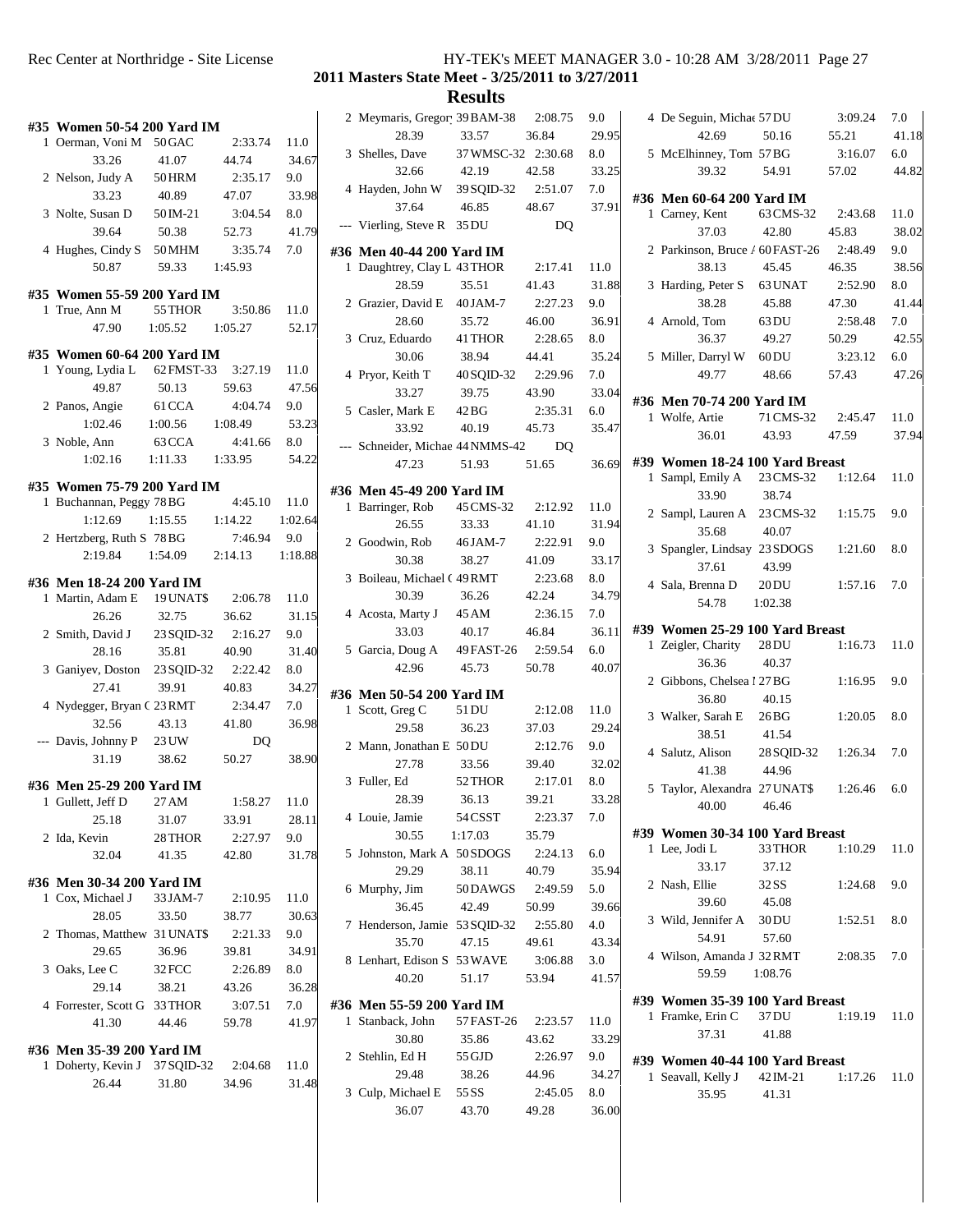| Rec Center at Northridge - Site License | HY-TEK's MEET MANAGER 3.0 - 10:28 AM 3/28/2011 Page 28 |
|-----------------------------------------|--------------------------------------------------------|
|-----------------------------------------|--------------------------------------------------------|

| (#39 Women 40-44 100 Yard Breast)                            |                           |               |      | 2              |
|--------------------------------------------------------------|---------------------------|---------------|------|----------------|
| 2 Barrow, Jennifer 42 GAC<br>38.98                           | 43.49                     | $1:22.47$ 9.0 |      | 3              |
| 3 Vowles, Nicole 40 THOR                                     |                           | 1:25.11       | 8.0  |                |
| 41.36                                                        | 43.75                     |               |      | $\overline{4}$ |
| #39 Women 45-49 100 Yard Breast<br>1 Von Der Lippe, Su 45 BG |                           | 1:05.85       | 11.0 |                |
| 31.05                                                        | 34.80                     |               |      |                |
| 2 Crouch, Kim                                                | 49 BG                     | 1:12.47       | 9.0  | #40            |
| 34.29                                                        | 38.18                     |               |      | 1              |
| 3 Washburn, Lynette 47 AM                                    |                           | 1:17.26       | 8.0  |                |
| 36.28<br>4 Uhl, Mary A 45 NMMS-42 1:26.24                    | 40.98                     |               | 7.0  | 2              |
| 41.68                                                        | 44.56                     |               |      | 3              |
| 5 Hammock, Maka I 49 FAST-26 1:27.89                         |                           |               | 6.0  |                |
| 41.72                                                        | 46.17                     |               |      | $\overline{4}$ |
| 6 Stokoe, Jeanne 49 THOR 1:33.97                             |                           |               | 5.0  |                |
| 43.62                                                        | 50.35                     |               |      | 5              |
| #39 Women 50-54 100 Yard Breast                              |                           |               |      | 6              |
| 1 Oerman, Voni M 50 GAC<br>37.89                             | 41.48                     | 1:19.37       | 11.0 |                |
| 2 Gable, Lisa 53 PUEB                                        |                           | 1:29.06       | 9.0  | #40            |
| 43.16                                                        | 45.90                     |               |      | 1              |
| 3 Anderson, Cynthia 54 BAM-38 1:31.52                        |                           |               | 8.0  |                |
| 44.63                                                        | 46.89                     |               |      | 2              |
| 4 Nolte, Susan D 50 IM-21                                    |                           | 1:33.73       | 7.0  |                |
| 44.54<br>5 Sortwell, Andrea 51 BG                            | 49.19                     | 1:50.86       | 6.0  | 3              |
| 51.69                                                        | 59.17                     |               |      | $\overline{4}$ |
| #39 Women 55-59 100 Yard Breast                              |                           |               |      |                |
| 1 Slavec, Deborah A 57 HRM                                   |                           | 1:41.49       | 11.0 | 5              |
| 47.02                                                        | 54.47                     |               |      |                |
| #39 Women 60-64 100 Yard Breast                              |                           |               |      | #40            |
| 1 Nelson, Mary Ann 60 DUR                                    |                           | 1:30.23       | 11.0 | 1              |
| 43.79                                                        | 46.44                     |               |      | 2              |
| 2 England, Nancy J 61 THOR                                   |                           | 2:00.71       | 9.0  |                |
| 56.63                                                        | 1:04.08                   |               |      | 3              |
| #39 Women 65-69 100 Yard Breast                              |                           |               |      |                |
| 1 Wise, Louise<br>50.18                                      | 68 DAWGS 1:46.54<br>56.36 |               | 11.0 | #40            |
| 2 McKim, Penny A 65 CCA                                      |                           | 1:53.56       | 9.0  | 1              |
| 54.80                                                        | 58.76                     |               |      |                |
| #39 Women 70-74 100 Yard Breast                              |                           |               |      | 2              |
| 1 Ryman, Donna M 74 IM-21                                    |                           | 1:49.10       | 11.0 | 3              |
| 54.34                                                        | 54.76                     |               |      |                |
| #39 Women 75-79 100 Yard Breast                              |                           |               |      | $\overline{4}$ |
| 1 Buchannan, Peggy 78 BG                                     |                           | 2:21.69       | 11.0 |                |
| 1:09.45                                                      | 1:12.24                   |               |      | 5              |
| #40 Men 18-24 100 Yard Breast                                |                           |               |      |                |
| 1 Ganiyev, Doston 23 SQID-32 1:06.96                         |                           |               | 11.0 | #40<br>1       |
| 31.07                                                        | 35.89                     |               |      |                |
|                                                              |                           |               |      | 2              |
|                                                              |                           |               |      |                |

| 2 Leeds, Richard C 24 SDOGS<br>31.12                         | 38.58                       | 1:09.70 | 9.0  | #40            |
|--------------------------------------------------------------|-----------------------------|---------|------|----------------|
| 3 Amos, Eddie B<br>33.10                                     | 18BG<br>38.93               | 1:12.03 | 8.0  | 1              |
| 4 Nydegger, Bryan C 23 RMT<br>34.98                          | 40.11                       | 1:15.09 | 7.0  | 2              |
| --- Martin, Adam E 19 UNAT\$<br>30.65                        | 35.38                       | DQ      |      | 3              |
|                                                              |                             |         |      | $\overline{4}$ |
| #40 Men 25-29 100 Yard Breast<br>1 Lang, Elliot E<br>27.64   | 28 DU<br>32.40              | 1:00.04 | 11.0 | 5              |
| 2 Gullett, Jeff D<br>29.13                                   | 27 AM<br>33.00              | 1:02.13 | 9.0  | 6              |
| 3 Gimlin, Matt R 26 BG<br>31.85                              | 36.05                       | 1:07.90 | 8.0  | 7              |
| 4 Tuohy, Brian P 28 FAST-26 1:13.46<br>34.76                 | 38.70                       |         | 7.0  | 8              |
| 5 Garabedian, Charle 28 BAM-38 1:16.94<br>36.94              | 40.00                       |         | 6.0  | #40            |
| 6 McClelland, Ryan 28 THOR 1:23.46<br>38.92                  | 44.54                       |         | 5.0  | 1              |
|                                                              |                             |         |      | 2              |
| #40 Men 30-34 100 Yard Breast<br>1 Thomas, Matthew 31 UNAT\$ |                             | 1:08.43 | 11.0 | 3              |
| 31.85                                                        | 36.58                       |         |      |                |
| 2 Cox, Michael J 33 JAM-7<br>33.56                           | 38.53                       | 1:12.09 | 9.0  | $\overline{4}$ |
| 3 Cain, David P 32 LMS<br>34.37                              | 38.66                       | 1:13.03 | 8.0  | #40<br>1       |
| 4 Oaks, Lee C<br>34.48                                       | 32 FCC<br>38.63             | 1:13.11 | 7.0  | 2              |
| 5 Krell, David<br>34.10                                      | 32 RMT<br>40.18             | 1:14.28 | 6.0  | 3              |
| #40 Men 35-39 100 Yard Breast                                |                             |         |      |                |
| 1 Stewart, Scott G 36DU<br>31.25                             | 34.48                       | 1:05.73 | 11.0 | $\overline{4}$ |
| 2 Meymaris, Gregor 39 BAM-38 1:06.44<br>31.89                | 34.55                       |         | 9.0  | 5              |
| 3 Ruotsala, Lane W 36 UNAT<br>32.50                          | 39.49                       | 1:11.99 | 8.0  | 6              |
| #40  Men 40-44 100 Yard Breast                               |                             |         |      | 7              |
| 1 Casler, Mark E<br>34.36                                    | 42 BG<br>38.41              | 1:12.77 | 11.0 | #40            |
| 2 Hansen, Shawn E 44 THOR<br>35.61                           | 38.51                       | 1:14.12 | 9.0  | 1              |
| 3 Cruz, Eduardo 41 THOR<br>36.99                             | 40.70                       | 1:17.69 | 8.0  | 2              |
| 4 Pryor, Keith T<br>38.15                                    | 40 SQID-32 1:20.03<br>41.88 |         | 7.0  | #40<br>1       |
| 5 Schneider, Michae 44 NMMS-42 1:31.04<br>45.40              | 45.64                       |         | 6.0  | 2              |
| #40 Men 45-49 100 Yard Breast                                |                             |         |      |                |
| 1 Goodwin, Rob<br>33.33                                      | 46 JAM-7<br>37.24           | 1:10.57 | 11.0 | #40<br>1       |
| 2 O'Keeffe, John P 49 BG<br>37.46                            | 45.64                       | 1:23.10 | 9.0  |                |

| #40 Men 50-54 100 Yard Breast           |                   |                |      |
|-----------------------------------------|-------------------|----------------|------|
| 1 Scott, Greg C 51 DU                   |                   | $1:04.95$ 11.0 |      |
| 30.69                                   | 34.26             |                |      |
| 2 Louie, Jamie 54 CSST 1:11.08          |                   |                | 9.0  |
| 33.38                                   | 37.70             |                |      |
| 3 Kruse, David L 50DAWGS 1:13.02        |                   |                | 8.0  |
| 34.86                                   | 38.16             |                |      |
| 4 Johnston, Mark A 50 SDOGS 1:13.39     |                   |                | 7.0  |
| 34.92                                   | 38.47             |                |      |
| 5 Huggins, David A 51 BG                |                   | 1:16.80        | 6.0  |
| 36.18                                   | 40.62             |                |      |
| 6 Henderson, Jamie 53 SQID-32 1:25.47   |                   |                | 5.0  |
| 40.17                                   | 45.30             |                |      |
| 7 Lenhart, Edison S 53 WAVE 1:33.14     |                   |                | 4.0  |
| 42.94                                   | 50.20             |                |      |
| 8 Lucks, David A 53 CCA                 |                   | 1:35.04        | 3.0  |
| 45.11                                   | 49.93             |                |      |
| #40 Men 55-59 100 Yard Breast           |                   |                |      |
| 1 Waterbury, Stuart   57 BAM-38 1:06.25 |                   |                | 11.0 |
| 30.99                                   | 35.26             |                |      |
| 2 Mann, Michael T 56DU                  |                   | 1:08.80        | 9.0  |
| 32.17                                   | 36.63             |                |      |
| 3 Marsh, Russell L 55 CMS-32 1:11.02    |                   |                | 8.0  |
| 33.02                                   | 38.00             |                |      |
| 4 McElhinney, Tom 57BG                  |                   | 1:28.95        | 7.0  |
| 41.76                                   | 47.19             |                |      |
| #40 Men 60-64 100 Yard Breast           |                   |                |      |
| 1 Harding, Peter S 63 UNAT 1:16.11      |                   |                | 11.0 |
| 35.11                                   | 41.00             |                |      |
| 2 Colby, Curt                           | 61 BAM-38 1:16.69 |                | 9.0  |
| 35.96                                   | 40.73             |                |      |
| 3 Carney, Kent                          | 63 CMS-32 1:19.86 |                | 8.0  |
| 37.63                                   | 42.23             |                |      |
| 4 Parkinson, Bruce / 60 FAST-26 1:20.75 |                   |                | 7.0  |
| 38.41                                   | 42.34             |                |      |
| 5 Arnold, Tom 63DU                      |                   | 1:25.01        | 6.0  |
| 41.37                                   | 43.64             |                |      |
| 6 Ferguson, Bruce 60SS                  |                   | 1:25.65        | 5.0  |
| 40.18                                   | 45.47             |                |      |
| 7 Blodgett, Bob H 60 IM-21              |                   | 1:38.75        | 4.0  |
| 45.52                                   | 53.23             |                |      |
| #40 Men 65-69 100 Yard Breast           |                   |                |      |
| 1 Kalstrom, Reynold 66 FMST-33          |                   | 1:38.45        | 11.0 |
| 46.11                                   | 52.34             |                |      |
| 2 Zaparanick, Rober 65 CCA              |                   | 1:51.97        | 9.0  |
| 51.67                                   | 1:00.30           |                |      |
| #40 Men 70-74 100 Yard Breast           |                   |                |      |
| 1 King, William E 71 DAWGS              |                   | 1:41.59        | 11.0 |
| 47.28                                   | 54.31             |                |      |
| 2 Goodwin, Lance 70 DAWGS               |                   | 1:48.75        | 9.0  |
| 51.13                                   | 57.62             |                |      |
|                                         |                   |                |      |
| #40 Men 75-79 100 Yard Breast           |                   |                |      |
| 1 Patten, Bob W                         | 76 DAC-38         | 1:37.57        | 11.0 |
| 47.13                                   | 50.44             |                |      |
|                                         |                   |                |      |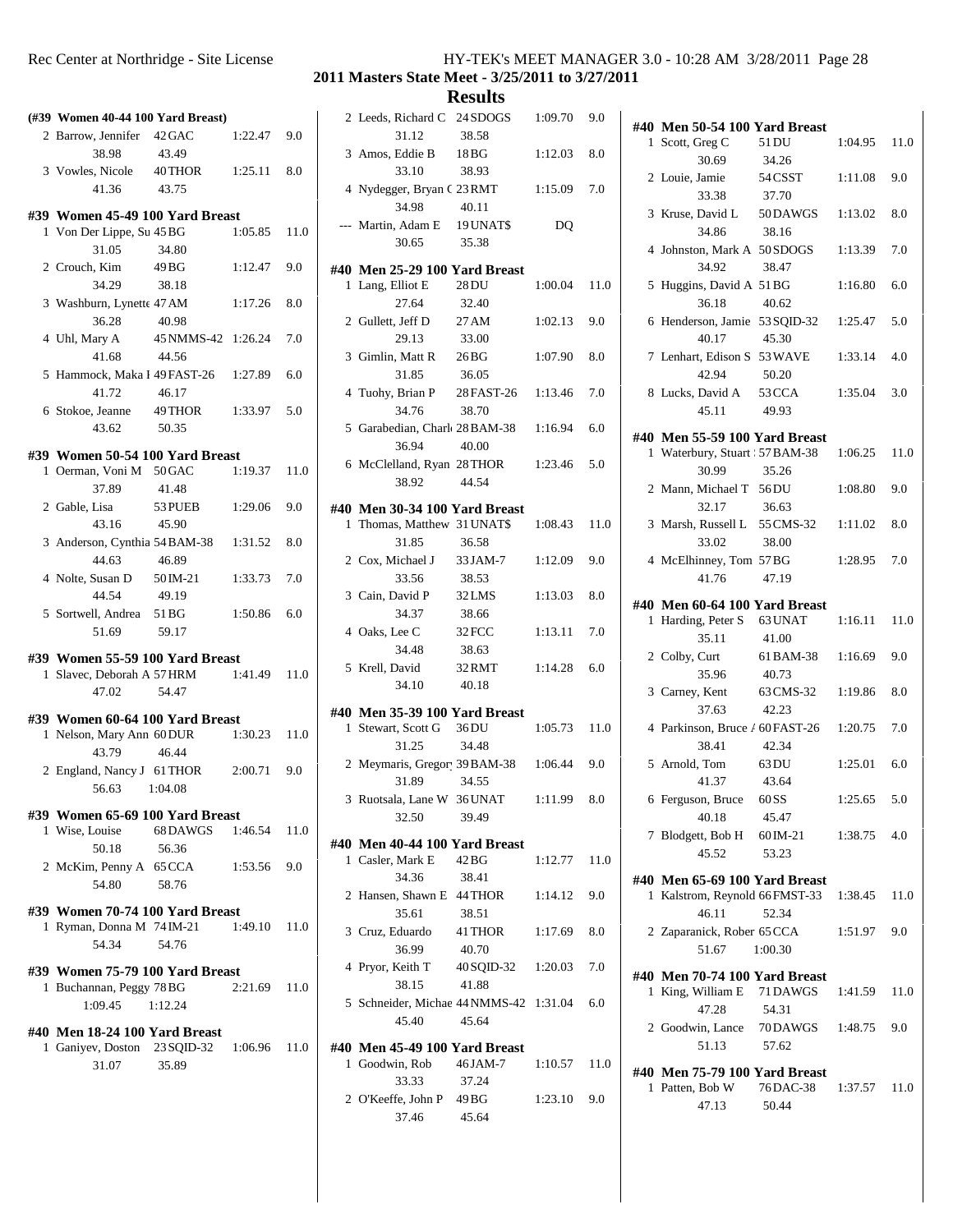|    |                                                                |                      |                |              | 5                       |
|----|----------------------------------------------------------------|----------------------|----------------|--------------|-------------------------|
|    | #41 Women 18-24 50 Yard Fly<br>1 Gleason, Danielle 120 FAST-26 |                      | 28.88          | 11.0         | 6                       |
|    | 2 Nolte, Melissa                                               | 20 FAST-26           | 29.09          | 9.0          | 7                       |
|    | 3 Funk, Megan E                                                | 23 IM-21             | 36.13          | $_{\rm 8.0}$ | 8                       |
|    | 4 Williamson, Laure 23 RMT                                     |                      | 36.43          | 7.0          | 9                       |
|    | 5 Novosel, Shannon 23 DU                                       |                      | 36.51          | 6.0          | 10                      |
|    | 6 Jelley, Sara                                                 | 23 FAST-26           | 40.81          | 5.0          | #41                     |
|    |                                                                |                      |                |              | 1                       |
|    | #41 Women 25-29 50 Yard Fly                                    |                      |                |              | $\mathbf{2}$            |
|    | 1 Zeigler, Charity                                             | 28 DU                | 27.68          | 11.0         | 3                       |
|    | 2 Fosha, Gretta E                                              | 28 CMS-32            | 28.48          | 9.0          | $\overline{\mathbf{4}}$ |
|    | 3 Shuss, Audrey                                                | 27 JAM-7             | 28.75          | $_{\rm 8.0}$ |                         |
|    | 4 Taylor, Alexandra 27 UNAT\$                                  |                      | 33.06          | 7.0          | #41<br>1                |
|    | #41 Women 30-34 50 Yard Fly                                    |                      |                |              | $\overline{c}$          |
|    | 1 Linke, Lyndsey M 30 FCC                                      |                      | 26.20          | 11.0         |                         |
|    | 2 Lee, Jodi L                                                  | 33 THOR              | 29.37          | 9.0          | #41                     |
|    | 3 Kohnke, Margaret 34 CCA                                      |                      | 31.50          | 8.0          | 1                       |
|    | 4 Nash, Ellie                                                  | 32 SS                | 31.73          | 7.0          | #42                     |
|    | 5 Schweissing, Krist 33 AM                                     |                      | 31.75          | 6.0          | 1                       |
|    | 6 Fuller, Lacy K                                               | 31 FAST-26           | 42.25          | 5.0          | $\mathfrak{2}$          |
|    | 7 Wild. Jennifer A 30 DU                                       |                      | 50.94          | 4.0          | 3                       |
| 8  | Wilson, Amanda J 32 RMT                                        |                      | 1:03.68        | 3.0          | $\overline{4}$          |
|    | #41 Women 35-39 50 Yard Fly                                    |                      |                |              | 5                       |
|    | 1 Early, Becky D                                               | 37 BG                | 29.77          | 11.0         | 6                       |
|    | 2 Speckman, Chann: 36 IM-21                                    |                      | 30.00          | 9.0          | 7                       |
|    | 3 Stukas, Roisin G                                             | 36THOR               | 34.80          | 8.0          | #42                     |
|    | 4 Jorgensen, Mindy 37 PMST-54                                  |                      | 52.81          | 7.0          | 1                       |
|    | --- DeHaven, Kathlee: 39 BAM-38                                |                      | DQ             |              |                         |
|    |                                                                |                      |                |              |                         |
|    |                                                                |                      |                |              | 2<br>3                  |
|    | #41 Women 40-44 50 Yard Fly<br>1 Moen, Teri J                  | 42 SDOGS             | 28.72          | 11.0         |                         |
|    | 2 Quaratino, Aimee 40 JAM-7                                    |                      | 29.41          | 9.0          | #42                     |
|    | 3 Seavall, Kelly J 42 IM-21                                    |                      | 30.14          | $_{\rm 8.0}$ | 1                       |
|    | 4 White, LeighAnn 41 THOR                                      |                      | 34.22          | 7.0          | 2                       |
|    | 5 Broncucia, Stacy I 42 THOR                                   |                      | 35.38          | 6.0          | 3                       |
|    |                                                                |                      |                |              | $\overline{4}$          |
|    | #41 Women 45-49 50 Yard Fly                                    |                      |                |              | 5                       |
|    | 1 Von Der Lippe, Su 45 BG                                      |                      | 25.97          | 11.0         | 6                       |
|    | 2 Crouch, Kim                                                  | 49 BG                | 28.89          | 9.0          | 7                       |
|    | 3 Waeschle, Karen L 48 UNAT\$                                  |                      | 30.16          | $8.0\,$      | 8                       |
|    | 4 Martin, Kimberly ! 46 DU                                     | 45 DAWGS             | 30.68          | 7.0          | 9                       |
|    | 5 Lee, Julie A                                                 |                      | 31.81          | 6.0          | #42                     |
|    | 6 Washburn, Lynette 47 AM                                      | 49 SS                | 32.38          | 5.0          | 1                       |
|    | 7 Dullea, Melanie J                                            |                      | 33.40          | 4.0          | 2                       |
|    | 8 Thilker, Lisa A<br>9 Uhl, Mary A                             | 45 IM-21             | 33.51<br>35.29 | 3.0<br>2.0   | 3                       |
|    | 10 Rugar, Lisa M                                               | 45 NMMS-42<br>48 RMT | 37.29          | 1.0          | 4                       |
| 11 | Johnson, Deanna M 47 HRM                                       |                      | 38.78          |              | 5                       |
|    | 12 Andrie, Katherine 46 AM                                     |                      | 41.67          |              | 6                       |
|    | 13 Hanson, Betty A                                             | 48 PMST-54           | 44.04          |              | 7                       |
|    | 14 Walker, Laurie                                              | 46 AM                | 45.73          |              | 8                       |
|    |                                                                |                      |                |              | 9                       |
|    | #41 Women 50-54 50 Yard Fly                                    |                      |                |              | 10                      |
| 1  | Oerman, Voni M                                                 | 50 GAC               | 31.18          | 11.0         | #42                     |
|    | 2 Nelson, Judy A                                               | 50 HRM               | 31.24          | 9.0          | 1                       |
|    | 3 Metzger, Anne M<br>4 Garnier, Kathy L                        | 50 JAM-7<br>50 IM-21 | 31.90<br>33.80 | 8.0<br>7.0   | 2<br>3                  |

#### Rec Center at Northridge - Site License HY-TEK's MEET MANAGER 3.0 - 10:28 AM 3/28/2011 Page 29 **Masters State Meet - 3/25/2011 to 3/27/2011**

|              |    | 5 Weihenmayer, Elle 52 UNAT\$                              |                  | 38.42          | 6.0        | 4                       |
|--------------|----|------------------------------------------------------------|------------------|----------------|------------|-------------------------|
| 11.0         |    | 6 Gable, Lisa                                              | 53 PUEB          | 38.64          | 5.0        | 5                       |
| 9.0          |    | 7 Gdovic, Suzanne                                          | 51 RMT           | 39.79          | 4.0        | 6                       |
| 8.0          |    | 8 Mazzetta, Marcy L 52 CCA                                 |                  | 41.83          | 3.0        | 7                       |
| 7.0          |    | 9 Jacobson, Carrie L 51 PMST-54                            |                  | 53.09          | 2.0        | 8                       |
| 6.0          |    | 10 Sortwell, Andrea 51 BG                                  |                  | 54.34          | 1.0        | 9                       |
| 5.0          |    | #41 Women 55-59 50 Yard Fly                                |                  |                |            | 10                      |
|              |    | 1 Metz, Cathy L                                            | 55 DUR           | 29.95          | 11.0       | 11                      |
|              |    | 2 Rosener, Karen K 57 FCC                                  |                  | 31.13          | 9.0        | 12                      |
| 11.0         |    | 3 Haan, Mary Wohl 57 BAM-38                                |                  | 34.74          | $8.0\,$    | #42                     |
| 9.0          |    | 4 True, Ann M                                              | 55 THOR          | 46.25          | 7.0        | 1                       |
| 8.0          |    |                                                            |                  |                |            | $\boldsymbol{2}$        |
| 7.0          |    | #41 Women 60-64 50 Yard Fly                                |                  |                |            | 3                       |
|              | 1  | Schlingman, Sue J 62 UNAT\$                                |                  | 41.36          | 11.0       | $*4$                    |
| 11.0         |    | 2 Young, Lydia L 62 FMST-33                                |                  | 42.46          | 9.0        | $*4$                    |
| 9.0          |    | #41 Women 65-69 50 Yard Fly                                |                  |                |            | 6                       |
| 8.0          |    | 1 McKim, Penny A 65 CCA                                    |                  | 53.29          | 11.0       | 7                       |
| 7.0          |    | #42 Men 18-24 50 Yard Fly                                  |                  |                |            | 8                       |
| 6.0          |    | 1 Diaz-Arias, Lucas 20THOR                                 |                  | 25.93          | 11.0       | 9                       |
| 5.0          |    | 2 Ganiyev, Doston 23 SQID-32                               |                  | 26.62          | 9.0        |                         |
| 4.0          |    | 3 Amos, Eddie B                                            | 18 BG            | 26.91          | 8.0        | #42                     |
| 3.0          |    | 4 Garrey, Ruslan R 20DU                                    |                  | 28.52          | 7.0        | 1                       |
|              |    | 5 Leeds, Richard C 24 SDOGS                                |                  | 28.57          | 6.0        | $\mathfrak{2}$          |
| 11.0         |    | 6 Martin, Thomas A 18 RMT                                  |                  | 29.17          | 5.0        | 3                       |
| 9.0          |    | 7 Nydegger, Bryan C 23 RMT                                 |                  | 32.89          | 4.0        | $\overline{4}$          |
| 8.0          |    |                                                            |                  |                |            | 5                       |
| 7.0          |    | #42 Men 25-29 50 Yard Fly                                  |                  |                |            | 6                       |
|              |    | 1 Christianson, Jon I 29 SQID-32                           |                  | 24.43          | 11.0       | 7                       |
|              |    | 2 Gimlin, Matt R                                           | 26 <sub>BG</sub> | 25.95          | 9.0        | 8                       |
|              |    |                                                            |                  |                |            |                         |
|              |    | 3 Barta, Nick R                                            | 26 RMT           | 26.88          | 8.0        | 9                       |
| 11.0         |    | #42 Men 30-34 50 Yard Fly                                  |                  |                |            | 10                      |
| 9.0          |    | 1 Jackson, Keaka                                           | 30 DU            | 24.32          | 11.0       | 11                      |
| 8.0          |    | 2 Bergstedt, Brent M 30 RMT                                |                  | 25.20          | 9.0        | 12                      |
| 7.0          |    | 3 Schwartzkopf, Jess 32 AM                                 |                  | 26.21          | 8.0        | 13                      |
| 6.0          |    | 4 Juliano, Kevin J                                         | 31 THOR          | 26.79          | 7.0        | 14                      |
|              |    | 5 Bailey, Bret                                             | 32 NMMS-42       | 27.38          | 6.0        | #42                     |
| 11.0         |    | 6 Treanor, Nate                                            | 33 FAST-26       | 27.57          | 5.0        | 1                       |
| 9.0          | 7  | Oaks, Lee C                                                | 32 FCC           | 27.99          | 4.0        | $\mathfrak{2}$          |
| $_{\rm 8.0}$ | 8  | Brown, Brian                                               | 33 UNAT          | 28.16          | 3.0        | 3                       |
| 7.0          |    | 9 Krell, David                                             | 32 RMT           | 29.99          | 2.0        | 4                       |
| 6.0          |    |                                                            |                  |                |            |                         |
| 5.0          |    | #42 Men 35-39 50 Yard Fly                                  |                  |                |            | #42<br>1                |
| 4.0          |    | 1 Eisenhuth, Matthe 36 DU                                  |                  | 24.20          | 11.0       | 2                       |
| 3.0          |    | 2 O'Sullivan, Chris                                        | 36 SDOGS         | 24.46          | 9.0        | 3                       |
| 2.0          |    | 3 Schnell, Jon                                             | 36 SQID-32       | 25.31          | 8.0        | 4                       |
| $1.0\,$      | 5. | 4 Gillilan, William J 39 NMMS-42                           |                  | 25.73          | 7.0        | 5                       |
|              |    | Truxal, Erik                                               | 38 DAWGS         | 26.38<br>27.65 | 6.0<br>5.0 | 6                       |
|              | 7  | 6 Wong, Douglas L 35 BAM-38                                | 38 LMS           |                | 4.0        |                         |
|              | 8  | Tripp, Justin L                                            |                  | 29.63<br>34.35 | 3.0        | #42                     |
|              |    | Hayden, John W                                             | 39 SQID-32       |                | 2.0        | 1                       |
|              |    | 9 Weaver, Chris                                            | 35 THOR<br>35 DU | 35.08<br>39.44 | 1.0        | $\overline{\mathbf{c}}$ |
| 11.0         |    | 10 Vierling, Steve R                                       |                  |                |            | 3                       |
| 9.0          |    | #42 Men 40-44 50 Yard Fly                                  |                  |                |            | $\overline{4}$          |
| $8.0\,$      |    | 1 Nasser, Rob                                              | 41 MHM           | 24.66          | 11.0       | #42                     |
| 7.0          |    | 2 Gonzales, Mike S 44 BAM-38<br>3 McLaughlin, Patric 41 BG |                  | 24.95<br>26.20 | 9.0<br>8.0 | 1                       |

| 4 Grazier, David E                                 | 40 JAM-7   | 26.96   | 7.0     |
|----------------------------------------------------|------------|---------|---------|
| 5 Steen, Peter                                     | 41 NMMS-42 | 27.49   | 6.0     |
| 6 Bartuska, Jim                                    | 43 FMST-33 | 28.02   | 5.0     |
| 7 Nagel, Andrew L 42DAWGS                          |            | 28.04   | 4.0     |
| 8 Rosinski, Thomas 41DU                            |            | 28.55   | 3.0     |
| 9 Cusack, Clif                                     | 41 RMT     | 28.59   | 2.0     |
| 10 Pazmino, Jorge E 41 AM                          |            | 29.90   | 1.0     |
| 11 Kelly, Patrick T 44 BAM-38                      |            | 29.96   |         |
| 12 Smith, John D                                   | 43 FMST-33 | 36.00   |         |
|                                                    |            |         |         |
| #42 Men 45-49 50 Yard Fly                          |            |         |         |
| 1 Barringer, Rob                                   | 45 CMS-32  | 25.83   | 11.0    |
| 2 Pins, Michael T 45 BAM-38                        |            | 28.00   | 9.0     |
| 3 Goodwin, Rob                                     | 46 JAM-7   | 28.04   | 8.0     |
| *4 Burke, Patrick L 49DU                           |            | 28.94   | 6.5     |
| *4 Walker, Jerry R 46DU                            |            | 28.94   | 6.5     |
| 6 Acosta, Marty J 45 AM                            |            | 31.84   | 5.0     |
| 7 O'Keeffe, John P 49 BG                           |            | 34.15   | 4.0     |
| 8 Hanson, Jim S                                    | 48 CSST    | 34.81   | 3.0     |
| 9 Ramirez, Al                                      | 49 BG      | 35.06   | 2.0     |
|                                                    |            |         |         |
| #42 Men 50-54 50 Yard Fly                          |            |         |         |
| 1 Fuller, Ed                                       | 52 THOR    | 26.18   | 11.0    |
| 2 Mann, Jonathan E 50 DU                           |            | 26.71   | 9.0     |
| 3 Crowder, Scott                                   | 51 DAWGS   | 27.25   | 8.0     |
| 4 Lehrer, Mark G 53 IM-21                          |            | 27.87   | 7.0     |
| 5 Nolte, Chris C                                   | 54 IM-21   | 28.03   | 6.0     |
| 6 Erzinger, Martin J 53 GAC                        |            | 28.55   | 5.0     |
| 7 Chapman, Steve 54 DU                             |            | 29.36   | 4.0     |
| 8 Petrie, Steve                                    | 54 AM      | 30.54   | 3.0     |
| 9 Leo, Mark                                        | 51 BG      | 30.80   | 2.0     |
|                                                    |            |         | 1.0     |
| 10 Huggins, David A 51 BG                          |            | 33.99   |         |
|                                                    |            | 34.80   |         |
| 11 Henderson, Jamie 53 SQID-32<br>12 Reetz, Eric F | 51 BG      | 35.12   |         |
|                                                    |            |         |         |
| 13 Lenhart, Edison S 53 WAVE                       | 51 BG      | 37.82   |         |
| 14 Cattles, Steve                                  |            | 1:05.48 |         |
| #42 Men 55-59 50 Yard Fly                          |            |         |         |
| 1 Hess, Richard                                    | 56 BG      | 26.65   | 11.0    |
| 2 Stehlin, Ed H                                    | 55 GJD     | 27.88   | 9.0     |
| 3 Mainard, Tom S                                   | 59DAWGS    | 34.54   | 8.0     |
| 4 McElhinney, Tom 57BG                             |            | 39.23   | 7.0     |
|                                                    |            |         |         |
| #42 Men 60-64 50 Yard Fly                          |            |         |         |
| 1 Bryan, Todd A                                    | 60 BAM-38  | 27.74   | 11.0    |
| 2 Colby, Curt                                      | 61 BAM-38  | 31.76   | 9.0     |
| 3 Arnold, Tom                                      | 63 DU      | 33.21   | $8.0\,$ |
| 4 Ferguson, Bruce 60SS                             |            | 35.41   | 7.0     |
| 5 Harding, Peter S                                 | 63 UNAT    | 36.39   | 6.0     |
| 6 Netting, Rob                                     | 61 DU      | 41.32   | 5.0     |
| #42 Men 65-69 50 Yard Fly                          |            |         |         |
| 1 Abrahams, Richard 66 SDOGS                       |            | 26.90   | 11.0    |
| 2 Burson, William V 66SS                           |            | 36.67   | 9.0     |
|                                                    | 68 BG      |         |         |
| 3 Tobin, John C                                    |            | 40.79   | 8.0     |
| 4 McDanal, Steven I 67 JAM-7                       |            | 41.42   | 7.0     |
| #42 Men 70-74 50 Yard Fly                          |            |         |         |
| 1 King, William E                                  | 71 DAWGS   | 52.78   | 11.0    |
| 2 Plummer, Mark A 74 IM-21                         |            | 53.25   | 9.0     |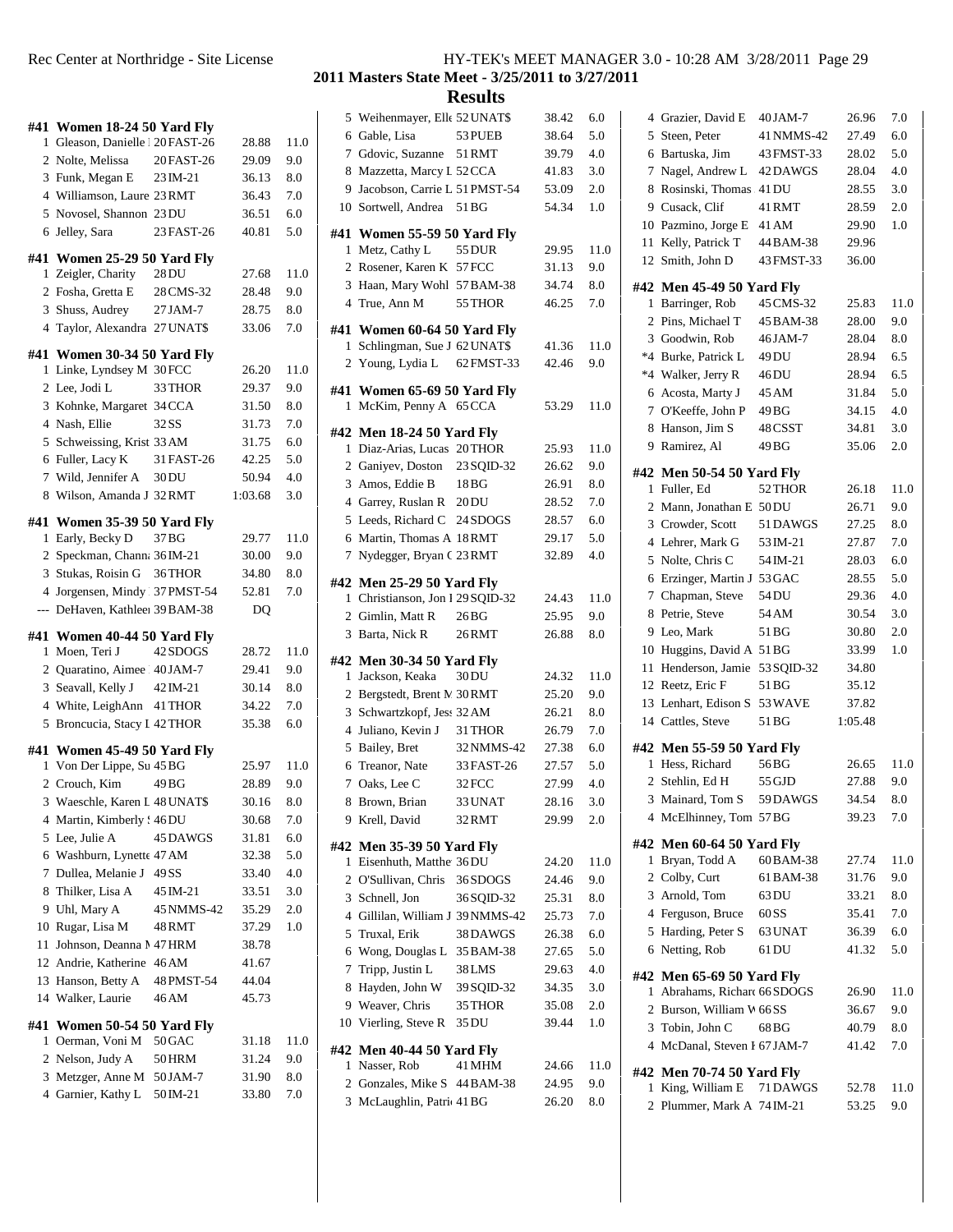| Rec Center at Northridge - Site License | HY-TEK's MEET MANAGER 3.0 - 10:28 AM 3/28/2011 Page 30 |  |
|-----------------------------------------|--------------------------------------------------------|--|
|-----------------------------------------|--------------------------------------------------------|--|

|   | #42 Men 75-79 50 Yard Fly<br>1 Martin, Joseph (Jo 79 SS      |                  | 59.90            | 11.0    | #43            | 1 N               |
|---|--------------------------------------------------------------|------------------|------------------|---------|----------------|-------------------|
|   |                                                              |                  |                  |         |                |                   |
|   | #43 Women 18-24 200 Yard Back<br>1 Nelson, Shauna J 23 DU    |                  | 2:19.89          | 11.0    | 2F             |                   |
|   | 33.96                                                        | 35.47            | 35.22            | 35.24   |                |                   |
|   | 2 Sampl, Emily A 23 CMS-32                                   |                  | 2:35.09          | 9.0     | 3F             |                   |
|   | 38.04                                                        | 40.76            | 39.03            | 37.26   |                |                   |
|   |                                                              |                  |                  |         | 4 N            |                   |
|   | #43 Women 25-29 200 Yard Back                                |                  |                  |         |                |                   |
|   | 1 Loper, Tracey E                                            | 27 DU            | 2:28.96          | 11.0    | #43            |                   |
|   | 34.56                                                        | 37.86            | 38.65            | 37.89   |                | 1 '               |
|   | 2 Walker, Sarah E                                            | 26 <sub>BG</sub> | 2:31.21          | 9.0     |                |                   |
|   | 35.97<br>3 Dalton, Alana M                                   | 38.66            | 39.21<br>2:32.53 | 37.37   | 2F             |                   |
|   |                                                              | 26 AM            |                  | 8.0     |                |                   |
|   | 36.41                                                        | 38.23            | 39.36            | 38.53   | 3F             |                   |
|   | 4 Gibbons, Chelsea 1 27 BG                                   |                  | 2:43.18          | 7.0     |                |                   |
|   | 39.30                                                        | 41.02            | 41.51            | 41.35   |                |                   |
|   | #43 Women 30-34 200 Yard Back                                |                  |                  |         | #43            |                   |
|   | 1 Schweissing, Krist 33 AM                                   |                  | 2:30.23          | 11.0    |                | $1 \ell$          |
|   | 34.94                                                        | 37.65            | 39.34            | 38.30   |                |                   |
|   | 2 Stutzke, Crystal A 30THOR                                  |                  | 2:33.33          | 9.0     | #44 I          |                   |
|   | 35.58                                                        | 39.20            | 40.20            | 38.35   |                | 1 N               |
|   | 3 Fuller, Lacy K                                             | 31 FAST-26       | 3:11.65          | 8.0     |                |                   |
|   | 45.42                                                        | 47.33            | 50.04            | 48.86   | 2I             |                   |
|   | #43 Women 35-39 200 Yard Back                                |                  |                  |         |                |                   |
|   | 1 Stearns, Stephanie 35 BG                                   |                  | 2:59.03          | 11.0    | #44 1          |                   |
|   | 41.67                                                        | 45.46            | 46.51            | 45.39   |                | 1 I               |
|   | 2 Baumann, Kari K 39 BG                                      |                  | 3:02.61          | 9.0     |                |                   |
|   | 43.44                                                        | 45.66            | 47.09            | 46.42   |                |                   |
|   |                                                              |                  |                  |         | #44 I          | 1 (               |
|   | #43 Women 40-44 200 Yard Back<br>1 Seavall, Kelly J 42 IM-21 |                  | 2:31.10          | 11.0    |                |                   |
|   | 34.99                                                        | 38.23            | 39.83            | 38.05   | 2F             |                   |
|   | 2 Richardson, Kim C 42 FCC                                   |                  | 2:39.43          | 9.0     |                |                   |
|   | 37.26                                                        | 40.04            | 41.41            | 40.72   |                |                   |
|   | 3 Babson, Kristin A 43 SDOGS                                 |                  | 3:02.42          | 8.0     | #44 1          |                   |
|   | 42.61                                                        | 45.38            | 47.17            | 47.26   |                | 1 H               |
|   | 4 Broncucia, Stacy I 42 THOR                                 |                  | 3:06.42          | 7.0     |                |                   |
|   | 43.24 1:36.37                                                |                  | 47.04            |         | 2 H            |                   |
|   | --- Vowles, Nicole                                           | 40 THOR          | DQ               |         |                |                   |
|   | 41.39                                                        | 43.51            | 44.32            | 43.54   | #44 I          |                   |
|   |                                                              |                  |                  |         |                | $1 \; \mathrm{I}$ |
|   | #43 Women 45-49 200 Yard Back                                |                  |                  |         |                |                   |
|   | 1 Vanderpoel, Nicol 46 GAC                                   |                  | 2:34.00          | 11.0    | 2 <sub>0</sub> |                   |
|   | 38.02                                                        | 39.45            | 38.36            | 38.17   |                |                   |
|   | 2 Lee, Julie A                                               | 45 DAWGS         | 2:42.47          | 9.0     | 3 <sup>1</sup> |                   |
|   | 38.13                                                        | 41.64            | 41.65            | 41.05   |                |                   |
|   | 3 Hagadorn, Heather 46 DU                                    |                  | 2:47.38          | 8.0     | 4 (            |                   |
|   | 39.37                                                        | 41.52            | 42.69            | 43.80   |                |                   |
|   | 4 Clendenen, Karen 48 CCA                                    |                  | 4:48.67          | 7.0     | 5 F            |                   |
|   | 1:11.30                                                      | 1:17.61          | 1:12.48          | 1:07.28 |                |                   |
|   | #43 Women 50-54 200 Yard Back                                |                  |                  |         |                |                   |
| 1 | Nelson, Judy A 50 HRM                                        |                  | 2:42.36          | 11.0    | #44 1          | 1 \               |
|   | 40.03                                                        | 41.63            | 41.27            | 39.43   |                |                   |
|   |                                                              |                  |                  |         |                |                   |
|   |                                                              |                  |                  |         |                |                   |

| #43 Women 55-59 200 Yard Back         |                     |         |         | 2 I            |
|---------------------------------------|---------------------|---------|---------|----------------|
| 1 Metz, Cathy L 55 DUR                |                     | 2:30.70 | 11.0    |                |
| 34.73                                 | 37.85               | 39.40   | 38.72   | #44 1          |
| 2 Haan, Mary Wohl 57 BAM-38 2:57.52   |                     |         | 9.0     | 1J             |
| 44.33                                 | 46.11               | 44.53   | 42.55   |                |
| 3 Pyle, Rebecca M 55 SS               |                     | 3:16.05 | 8.0     | 2 <sub>1</sub> |
| 47.27                                 | 49.92               | 50.77   | 48.09   |                |
| 4 Myers, Joan                         | 59 THOR             | 4:19.30 | 7.0     | 3 <sub>1</sub> |
| 1:02.22                               | 1:05.35             | 1:06.59 | 1:05.14 |                |
|                                       |                     |         |         | 4 H            |
| #43 Women 60-64 200 Yard Back         |                     |         |         |                |
| 1 Young, Lydia L 62 FMST-33 3:17.94   |                     |         | 11.0    | 5 <sup>0</sup> |
| 45.34                                 | 49.68               | 51.79   | 51.13   |                |
| 2 Hashimoto, Christi 63 IM-21 3:34.42 |                     |         | 9.0     |                |
| 52.64                                 | 54.33               | 54.76   | 52.69   | #44 1          |
| 3 England, Nancy J 61 THOR 4:47.66    |                     |         | 8.0     | 1S             |
| 1:12.54                               | $1:17.34$ $1:13.21$ |         | 1:04.57 |                |
| #43 Women 65-69 200 Yard Back         |                     |         |         | 2S             |
| 1 Anziano, Marcia 66 IM-21 3:47.80    |                     |         | 11.0    |                |
| 54.25                                 | 58.11               | 58.82   | 56.62   | 3 <sup>1</sup> |
|                                       |                     |         |         |                |
| #44 Men 18-24 200 Yard Back           |                     |         |         | 4 I            |
| 1 Martin, Adam E 19 UNAT\$            |                     | 2:13.56 | 11.0    |                |
| 30.24                                 | 34.53               | 34.60   | 34.19   | #44 M          |
| 2 Davis, Johnny P 23 UW               |                     | 2:33.56 | 9.0     | 1 H            |
| 34.21                                 | 38.23               | 40.36   | 40.76   |                |
| #44 Men 25-29 200 Yard Back           |                     |         |         | 2 0            |
| 1 Ida, Kevin                          | 28 THOR             | 2:37.27 | 11.0    |                |
| 39.38 40.49                           |                     | 40.92   | 36.48   | 3 <sub>1</sub> |
|                                       |                     |         |         |                |
| #44 Men 30-34 200 Yard Back           |                     |         |         | 4 N            |
| 1 Cox, Michael J 33 JAM-7             |                     | 2:04.01 | 11.0    |                |
| 29.35                                 | 31.31               | 31.53   | 31.82   |                |
| 2 Forrester, Scott G 33 THOR          |                     | 2:58.37 | 9.0     | #44 1          |
| 39.71                                 | 46.01               | 48.13   | 44.52   | 1 N            |
| #44 Men 35-39 200 Yard Back           |                     |         |         |                |
| 1 Foster, Jared                       | 35 THOR             | 2:23.70 | 11.0    | 2 N            |
| 34.75                                 | 36.23               | 36.76   | 35.96   | #44 1          |
| 2 Hodges, Jeff W                      | 35 PMST-54 3:26.43  |         | 9.0     | 1 V            |
| 43.23                                 | 52.26               | 56.27   | 54.67   |                |
|                                       |                     |         |         | 2 F            |
| #44 Men 40-44 200 Yard Back           |                     |         |         |                |
| 1 Daughtrey, Clay L 43 THOR           |                     | 2:19.11 | 11.0    |                |
| 33.09                                 | 35.67               | 35.98   | 34.37   | #44 1          |
| 2 Grazier, David E                    | 40 JAM-7            | 2:24.40 | 9.0     | 1 H            |
| 33.82                                 | 35.85               | 37.00   | 37.73   |                |
| 3 Cruz, Eduardo                       | 41 THOR             | 2:35.71 | 8.0     | #45 \          |
| 36.61                                 | 38.66               | 40.03   | 40.41   | 1S             |
| 4 Casler, Mark E                      | 42 BG               | 2:36.37 | 7.0     |                |
| 35.25                                 | 39.14               | 42.29   | 39.69   | 2 I            |
| 5 Pryor, Keith T                      | 40 SQID-32          | 2:38.32 | 6.0     |                |
| 37.78                                 | 40.69               | 40.59   | 39.26   | 3 F            |
| #44 Men 45-49 200 Yard Back           |                     |         |         |                |
| 1 Wise, Mike                          | 46 DU               | 2:24.38 | 11.0    | 4 I            |
| 33.48                                 | 37.58               | 37.56   | 35.76   |                |
|                                       |                     |         |         |                |

|   | 2 Boileau, Michael (49 RMT)                              |                         | 2:33.25 | 9.0                                                                                                                                       |  |
|---|----------------------------------------------------------|-------------------------|---------|-------------------------------------------------------------------------------------------------------------------------------------------|--|
|   | 1:10.76                                                  | 41.58 40.98             |         |                                                                                                                                           |  |
|   | #44 Men 50-54 200 Yard Back                              |                         |         |                                                                                                                                           |  |
|   | 1 Johnston, Mark A 50 SDOGS                              |                         | 2:36.03 | 11.0                                                                                                                                      |  |
|   | 37.60                                                    | 39.84                   | 40.71   | 37.88                                                                                                                                     |  |
|   | 2 Murphy, Jim                                            | 50 DAWGS                | 2:38.14 | 9.0                                                                                                                                       |  |
|   | 38.45                                                    | 39.65                   | 41.00   | 39.04                                                                                                                                     |  |
|   | 3 Leo, Mark                                              | 51 BG                   | 2:44.88 | 8.0                                                                                                                                       |  |
|   | 39.89                                                    | 41.61                   | 42.79   | 40.59                                                                                                                                     |  |
|   | 4 Huggins, David A 51 BG                                 |                         | 3:38.22 | 7.0                                                                                                                                       |  |
|   | 52.29                                                    | 54.45                   | 56.21   | 55.27                                                                                                                                     |  |
|   | 5 Cattles, Steve                                         | 51 BG                   | 6:21.90 | 6.0                                                                                                                                       |  |
|   |                                                          | 1:27.48 1:37.94 1:40.48 |         |                                                                                                                                           |  |
|   | #44 Men 55-59 200 Yard Back                              |                         |         |                                                                                                                                           |  |
|   | 1 Stanback, John                                         | 57 FAST-26              | 2:17.64 |                                                                                                                                           |  |
|   | 32.68                                                    | 35.23                   | 35.27   |                                                                                                                                           |  |
|   | 2 Stehlin, Ed H 55 GJD                                   |                         | 2:29.99 | 9.0                                                                                                                                       |  |
|   | 35.46                                                    | 38.51                   | 39.23   |                                                                                                                                           |  |
|   | 3 Culp, Michael E 55 SS                                  |                         | 2:41.89 | 8.0                                                                                                                                       |  |
|   | 38.83                                                    | 41.25                   | 41.57   | 1:36.00<br>11.0<br>34.46<br>36.79<br>40.24<br>7.0<br>40.31<br>11.0<br>35.97<br>9.0<br>41.17<br>8.0<br>41.51<br>7.0<br>11.0<br>9.0<br>11.0 |  |
|   | 4 Lehman, Mel J                                          | 57 BG                   | 2:42.99 |                                                                                                                                           |  |
|   | 38.24                                                    | 42.06                   | 42.38   |                                                                                                                                           |  |
|   |                                                          |                         |         |                                                                                                                                           |  |
|   | #44 Men 60-64 200 Yard Back<br>1 Bryan, Todd A 60 BAM-38 |                         | 2:22.86 |                                                                                                                                           |  |
|   | 32.91                                                    | 36.57                   | 37.41   |                                                                                                                                           |  |
|   | 2 Carney, Kent 63 CMS-32                                 |                         | 2:40.29 |                                                                                                                                           |  |
|   | 37.41                                                    | 40.19                   | 41.52   |                                                                                                                                           |  |
|   | 3 Townsend, Cecil 63 PUEB                                |                         | 2:44.14 |                                                                                                                                           |  |
|   | 39.58                                                    | 41.22                   | 41.83   |                                                                                                                                           |  |
|   | 4 Netting, Rob                                           | 61 DU                   | 3:56.12 |                                                                                                                                           |  |
|   | 3:56.11                                                  | 16.94                   |         |                                                                                                                                           |  |
|   |                                                          |                         |         |                                                                                                                                           |  |
|   | #44 Men 65-69 200 Yard Back                              |                         |         |                                                                                                                                           |  |
|   | 1 Neuls, Allen S 67 CMS-32                               |                         | 2:52.17 |                                                                                                                                           |  |
|   | 2:52.20                                                  | 57.06                   | 23.09   |                                                                                                                                           |  |
|   | 2 McDanal, Steven I 67 JAM-7                             |                         | 3:58.99 |                                                                                                                                           |  |
|   | #44 Men 70-74 200 Yard Back                              |                         |         |                                                                                                                                           |  |
| 1 | Wolfe, Artie                                             | 71 CMS-32               | 2:57.66 |                                                                                                                                           |  |
|   | 44.66                                                    | 45.32                   | 44.39   | 43.29                                                                                                                                     |  |
|   | 2 Plummer, Mark A 74 IM-21                               |                         | 3:47.50 | 9.0                                                                                                                                       |  |
|   | 54.49                                                    | 57.22                   | 59.12   | 56.67                                                                                                                                     |  |
|   | #44 Men 75-79 200 Yard Back                              |                         |         |                                                                                                                                           |  |
|   | 1 Hadley, Stephen G 79 UNAT\$                            |                         | 3:27.55 | 11.0                                                                                                                                      |  |
|   | 47.25                                                    | 53.22                   | 54.30   | 52.78                                                                                                                                     |  |
|   |                                                          |                         |         |                                                                                                                                           |  |
| 1 | #45 Women 18+200 Yard Medley Relay<br><b>SDOGS</b>       | А                       | 2:17.37 | 22.0                                                                                                                                      |  |
|   | 33.78                                                    | 37.43                   | 35.08   | 31.08                                                                                                                                     |  |
|   | 2 DU                                                     | А                       | 2:31.01 | 18.0                                                                                                                                      |  |
|   | 33.03                                                    | 54.14                   | 32.08   | 31.76                                                                                                                                     |  |
| 3 | RMT                                                      | A                       | 2:33.83 | 16.0                                                                                                                                      |  |
|   | 41.66                                                    | 41.98                   | 36.35   | 33.84                                                                                                                                     |  |
|   | 4 IM-21                                                  | А                       | 2:37.23 | 14.0                                                                                                                                      |  |
|   | 44.79                                                    | 48.37                   | 33.30   | 30.77                                                                                                                                     |  |
|   |                                                          |                         |         |                                                                                                                                           |  |